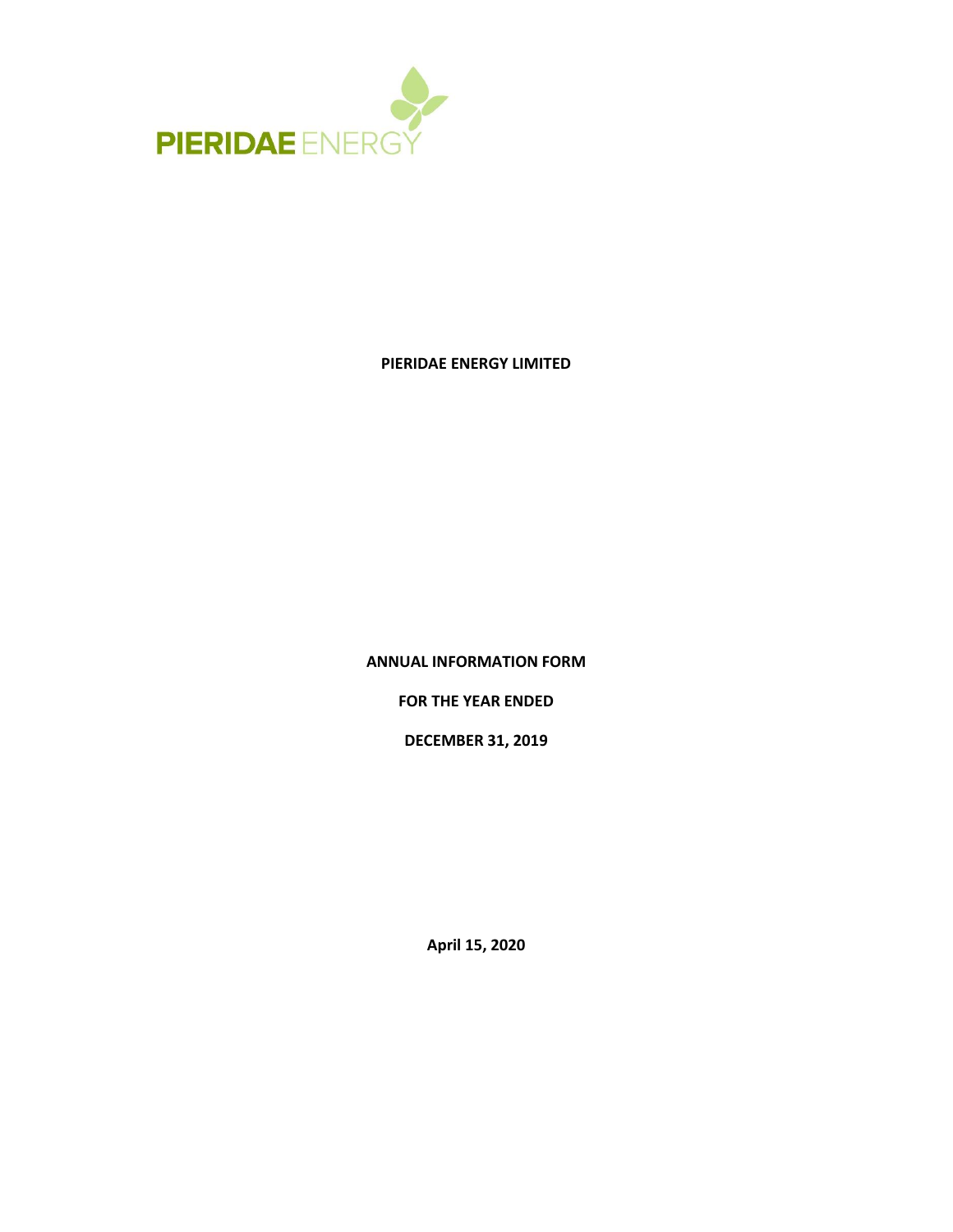| <b>RISK FACTORS</b><br><b>APPENDICES</b><br>APPENDIX A: NI 51-101 FORM F2 REPORT ON RESERVES DATA BY INDEPENDENT QUALIFIED RESERVES EVALUATOR  59<br>APPENDIX B: FORM 51-101F3 REPORT OF MANAGEMENT AND DIRECTORS ON OIL AND GAS DISCLOSURE  60 |  |
|-------------------------------------------------------------------------------------------------------------------------------------------------------------------------------------------------------------------------------------------------|--|
|                                                                                                                                                                                                                                                 |  |
|                                                                                                                                                                                                                                                 |  |
|                                                                                                                                                                                                                                                 |  |
|                                                                                                                                                                                                                                                 |  |
|                                                                                                                                                                                                                                                 |  |
|                                                                                                                                                                                                                                                 |  |
|                                                                                                                                                                                                                                                 |  |
|                                                                                                                                                                                                                                                 |  |
|                                                                                                                                                                                                                                                 |  |
|                                                                                                                                                                                                                                                 |  |
|                                                                                                                                                                                                                                                 |  |
|                                                                                                                                                                                                                                                 |  |
|                                                                                                                                                                                                                                                 |  |
|                                                                                                                                                                                                                                                 |  |
|                                                                                                                                                                                                                                                 |  |
|                                                                                                                                                                                                                                                 |  |
|                                                                                                                                                                                                                                                 |  |
|                                                                                                                                                                                                                                                 |  |
|                                                                                                                                                                                                                                                 |  |
|                                                                                                                                                                                                                                                 |  |
|                                                                                                                                                                                                                                                 |  |
|                                                                                                                                                                                                                                                 |  |
|                                                                                                                                                                                                                                                 |  |
|                                                                                                                                                                                                                                                 |  |
|                                                                                                                                                                                                                                                 |  |
|                                                                                                                                                                                                                                                 |  |
|                                                                                                                                                                                                                                                 |  |
|                                                                                                                                                                                                                                                 |  |
|                                                                                                                                                                                                                                                 |  |
|                                                                                                                                                                                                                                                 |  |
|                                                                                                                                                                                                                                                 |  |
|                                                                                                                                                                                                                                                 |  |
|                                                                                                                                                                                                                                                 |  |
|                                                                                                                                                                                                                                                 |  |

# **TABLE OF CONTENTS**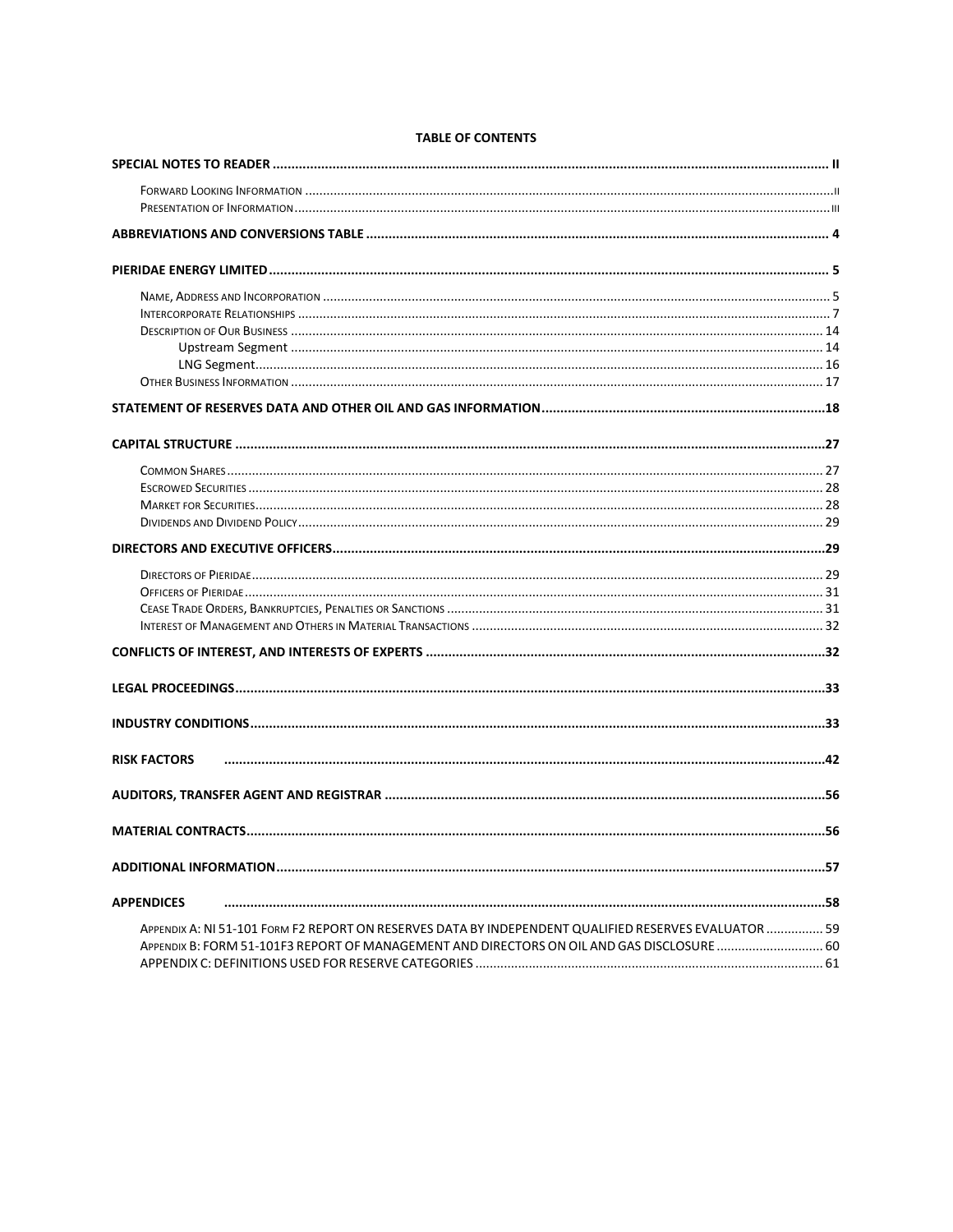### **SPECIAL NOTES TO READER**

#### **Forward Looking Information**

<span id="page-2-1"></span><span id="page-2-0"></span>Certain of the statements contained herein including, without limitation, management plans and assessments of future plans and operations, Pieridae Energy Limited's ("**Pieridae**" or the "**Corporation**") 2020 outlook and budget, Pieridae's future business plan and strategy, Pieridae's criteria for evaluating acquisitions and other opportunities, Pieridae's intentions with respect to future acquisitions and other opportunities, plans and timing for development of undeveloped and probable resources, timing of when the Corporation may be taxable, estimated abandonment and reclamation costs, plans regarding hedging, wells to be drilled, the weighting of commodity expenses, expected production and performance of oil and natural gas properties, results and timing of projects, access to adequate pipeline capacity and third-party infrastructure, growth expectations, supply and demand for oil, natural gas liquids, and natural gas, industry conditions, government regulations and regimes, capital expenditures and the nature of capital expenditures and the timing and method of financing thereof, may constitute "forward-looking statements" or "forward-looking information" within the meaning of applicable securities laws (collectively "**forward-looking statements**"). Words such as "may", "will", "should", "could", "anticipate", "believe", "expect", "intend", "plan", "potential", "continue", "shall", "estimate", "expect", "propose", "might", "project", "predict", "forecast" and similar expressions may be used to identify these forward-looking statements. These statements reflect management's current beliefs and are based on information currently available to management.

Forward-looking statements involve significant risk and uncertainties. A number of factors could cause actual results to differ materially from the results discussed in the forward-looking statements including, but not limited to, the extent and impact of the novel coronavirus (COVID-19) outbreak on our business, the risks associated with oil and gas exploration, development, exploitation, production, marketing and transportation, loss of markets, volatility of commodity prices, currency fluctuations, imprecision of resources estimates, environmental risks, competition from other producers, incorrect assessment of the value of acquisitions, failure to realize the anticipated benefits of acquisitions, delays resulting from or inability to obtain required regulatory approvals, ability to access sufficient capital from internal and external sources and the risk factors outlined under "Risk Factors" and elsewhere herein. The recovery and resources estimate of Pieridae's reserves provided herein are estimates only and there is no guarantee that the estimated resources will be recovered. As a consequence, actual results may differ materially from those anticipated in the forward-looking statements.

Forward-looking statements are based on a number of factors and assumptions which have been used to develop such forwardlooking statements, but which may prove to be incorrect. Although Pieridae believes that the expectations reflected in such forward-looking statements are reasonable, undue reliance should not be placed on forward-looking statements because Pieridae can give no assurance that such expectations will prove to be correct. In addition to other factors and assumptions which may be identified in this document, assumptions have been made regarding, among other things: the impact of increasing competition; the general stability of the economic and political environment in which Pieridae operates; the timely receipt of any required regulatory approvals; the ability of Pieridae to obtain qualified staff, equipment and services in a timely and cost efficient manner; the ability of the operator of the projects which Pieridae has an interest in to operate the field in a safe, efficient and effective manner; the ability of Pieridae to obtain financing on acceptable terms; the ability to replace and expand oil and natural gas resources through acquisition, development and exploration; the timing and costs of pipeline, storage and facility construction and expansion and the ability of Pieridae to secure adequate product transportation; future oil and natural gas prices; currency, exchange and interest rates; the regulatory framework regarding royalties, taxes and environmental matters in the jurisdictions in which Pieridae operates; timing and amount of capital expenditures; future sources of funding; the ability of Pieridae to execute a EPCC contract with a creditworthy counterparty; production levels; weather conditions; success of exploration and development activities; access to gathering, processing and pipeline systems; advancing technologies; and the ability of Pieridae to successfully market its oil and natural gas products.

Readers are cautioned that the foregoing list of factors is not exhaustive. Additional information on these and other factors that could affect Pieridae's operations and financial results are included in reports on file with Canadian securities regulatory authorities and may be accessed through the SEDAR website (www.sedar.com), and at Pieridae's website (www.pieridaeenergy.com).

Although the forward-looking statements contained herein are based upon what management believes to be reasonable assumptions, management cannot assure that actual results will be consistent with these forward-looking statements. Investors should not place undue reliance on forward-looking statements. These forward-looking statements are made as of the date hereof and Pieridae assumes no obligation to update or review them to reflect new events or circumstances except as required by applicable securities laws.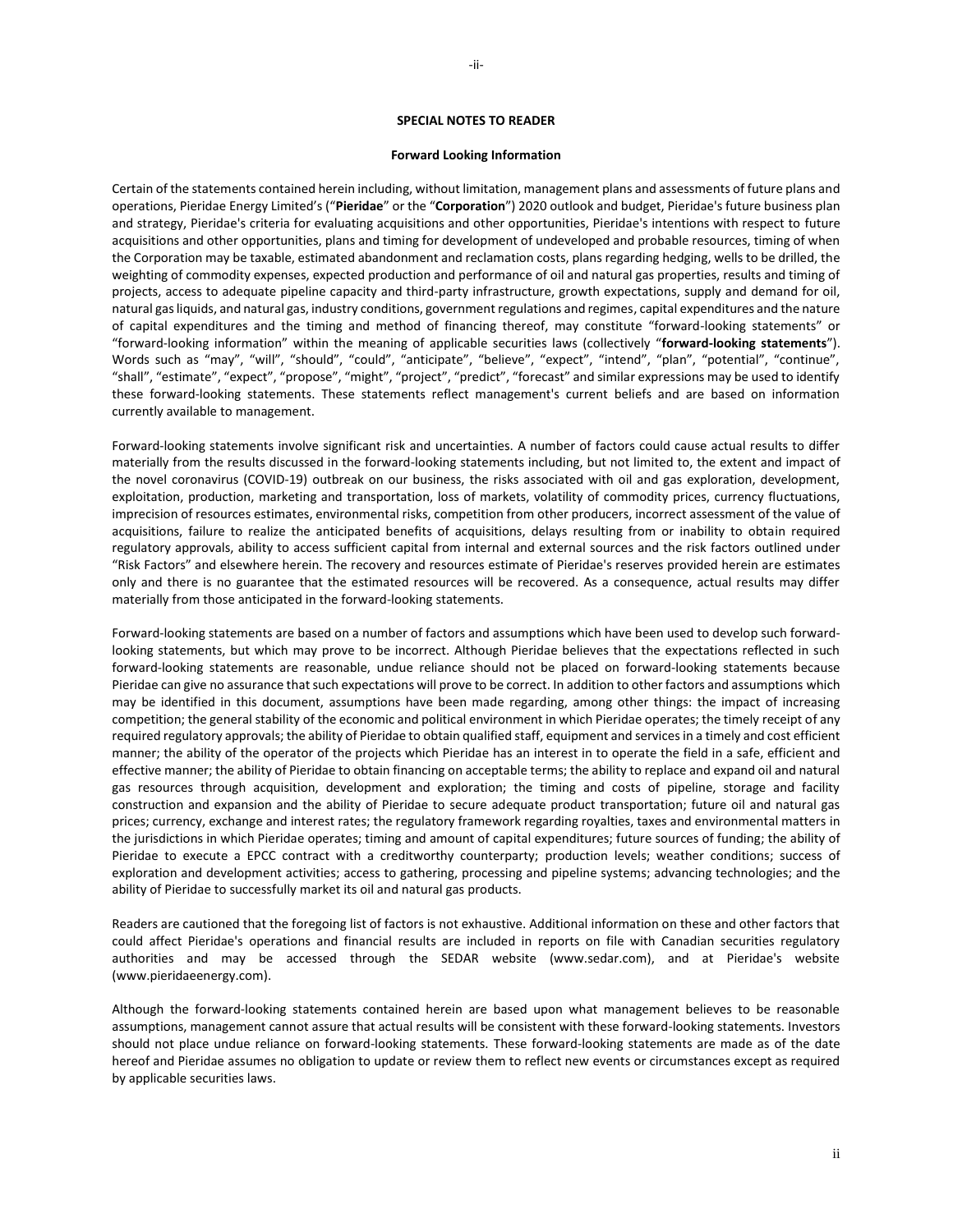Forward-looking statements contained herein concerning the oil and gas industry and Pieridae's general expectations concerning this industry are based on estimates prepared by management using data from publicly available industry sources as well as from reserve reports, market research and industry analysis and on assumptions based on data and knowledge of this industry which Pieridae believes to be reasonable. However, this data is inherently imprecise, although generally indicative of relative market positions, market shares and performance characteristics. While Pieridae is not aware of any misstatements regarding any industry data presented herein, the industry involves risks and uncertainties and is subject to change based on various factors.

### **Presentation of Information**

<span id="page-3-0"></span>The information contained in this Annual Information Form ("**AIF**") is presented as at December 31, 2019 except where otherwise noted.

In this AIF, unless otherwise noted, all dollar amounts are expressed in Canadian dollars.

This AIF and certain documents incorporated by reference herein make reference to certain financial measures that are not recognized by IFRS. Non-IFRS financial measures do not have standardized meanings prescribed by IFRS and therefore may not be comparable to similar measures presented by other issuers. An example of a Non-IFRS financial measure in this AIF is Netbacks. Netbacks are per boe and per mcf performance measures used in the analysis of operational activities. Pieridae assess netbacks to assess the operational and financial performance of the Corporation versus third party crude oil and natural gas producers. Investors are cautioned that these non-IFRS financial measures should not be construed as alternatives to other measures of financial performance calculated in accordance with IFRS. For information regarding the non-IFRS financial measures used by the Corporation, including a reconciliation to the most comparable IFRS measure for each such non-IFRS measure, see "Non-IFRS Financial Measures" in Pieridae's Management Discussion and Analysis ("**MD&A**") for the years ended December 31, 2019 and 2018. The MD&A is available on SEDAR at [www.sedar.com](http://www.sedar.com/)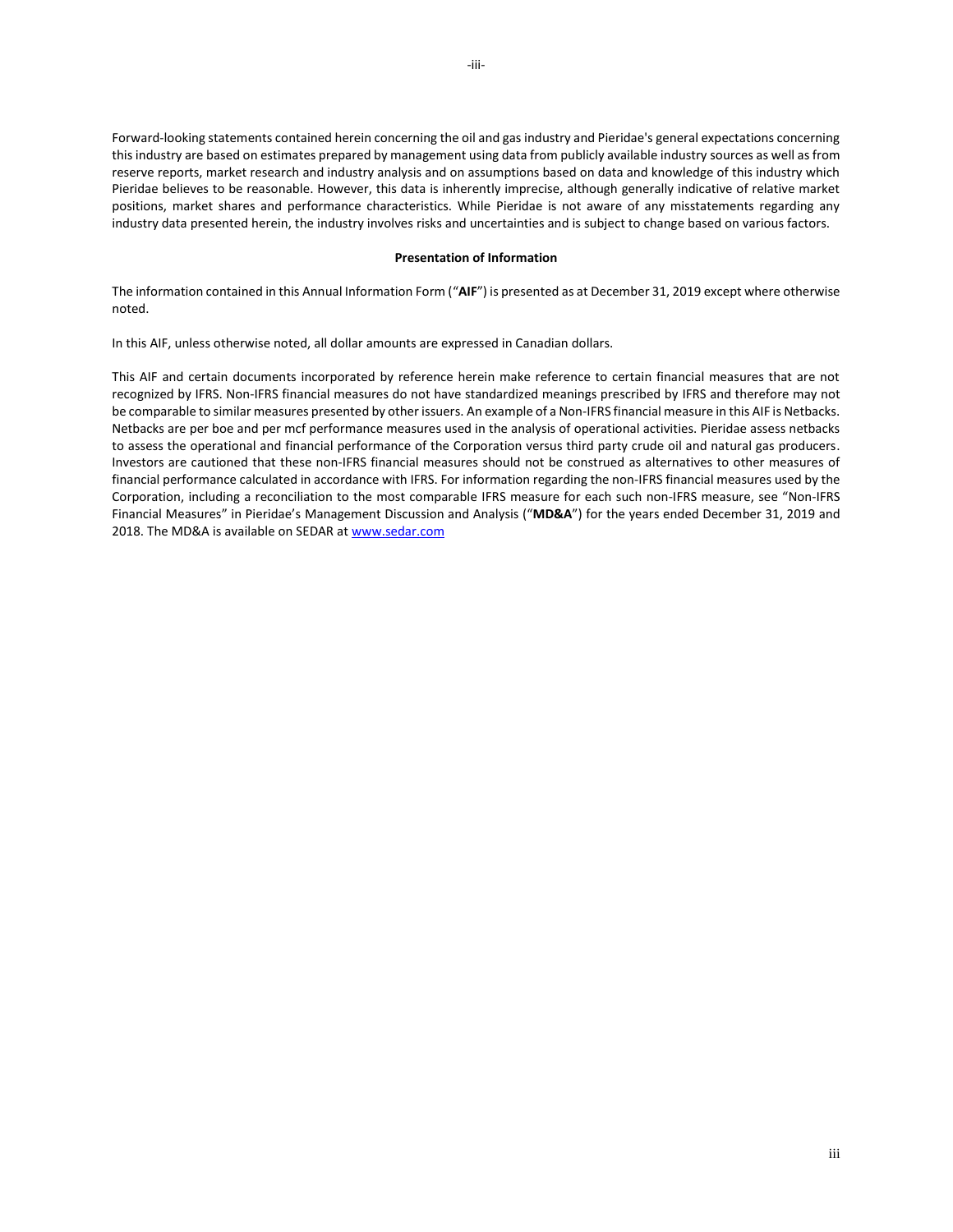# <span id="page-4-0"></span>**ABBREVIATIONS AND CONVERSIONS TABLE**

The following are abbreviations of terms used in this AIF and a conversion table from Imperial to Metric units. Additional terms relating to reserves and other oil and gas information have the meanings set forth in Appendix E – *Definitions Used for Reserve and Resource Categories*.

| ABCA         | Business Corporations Act (Alberta), as amended, including<br>the regulations promulgated thereunder.      |  |  |  |  |  |
|--------------|------------------------------------------------------------------------------------------------------------|--|--|--|--|--|
| <b>APA</b>   | Partnership Act (Alberta), as amended, including the<br>regulations promulgated thereunder                 |  |  |  |  |  |
| <b>BCCA</b>  | Company Act (British Columbia), as amended, including the<br>regulations promulgated thereunder            |  |  |  |  |  |
| <b>CBCA</b>  | Canada Business Corporations Act, as amended, including the<br>regulations promulgated thereunder          |  |  |  |  |  |
| <b>NBBCA</b> | Business Corporations Act (New Brunswick), as amended,<br>including the regulations promulgated thereunder |  |  |  |  |  |
| NI 51-101    | National Instrument 51-101 - Standards of<br>Disclosure for Oil and Gas Activities                         |  |  |  |  |  |
| QBCA         | Business Corporations Act (Quebec), as amended, including<br>the regulations promulgated thereunder        |  |  |  |  |  |

| <b>Conversion Factors</b>                                  |              |                                                                                  |
|------------------------------------------------------------|--------------|----------------------------------------------------------------------------------|
| barrels (bbl) $(\varnothing 60^{\circ}F)$                  | x 0.15898    | = cubic metres (m <sup>3</sup> ) (@ 15°C), water                                 |
| bbl (@ 60°F)                                               | x 0.15798    | = m <sup>3</sup> (@ 15°C), Ethane                                                |
| bbl (@ 60°F)                                               | x 0.15873    | = m <sup>3</sup> (@ 15°C), Propane                                               |
| bbl (@ 60°F)                                               | x 0.15881    | = m <sup>3</sup> (@ 15°C), Butanes                                               |
| bbl (@ 60°F)                                               | x 0.15891    | $=$ m <sup>3</sup> (@ 15°C), oil, Pentanes Plus                                  |
| thousands of cubic feet (Mcf)<br>$(Q$ 14.65 psia, 60°F)    | x 28.17399   | = m3 (@ 101.325 kPaa, 15°C)                                                      |
| Mcf (@ 14.65 psia, 60°F)                                   | x 0.02817399 | = 1,000 cubic metres (10 <sup>3</sup> m <sup>3</sup> ) (@ 101.325 kPaa,<br>15°C) |
| acres                                                      | x 0.4046856  | = hectares (ha)                                                                  |
| acres                                                      | x 4.046856   | $= 1,000$ square metres (10 <sup>3</sup> m <sup>2</sup> )                        |
| Btu                                                        | x 1054.615   | $=$ joules (J)                                                                   |
| British thermal units per standard cubic foot<br>(Btu/Scf) | x 0.03743222 | = megajoules per cubic metre (MJ/m3)                                             |
| (@ 14.65 psia, 60°F)                                       |              | (@ 101.325 kPaa, 15°C)                                                           |
| $\frac{1}{2}$ /Mcf (1,000 Btu gas)                         | x 0.9482133  | = dollars per gigajoule (\$/GJ)                                                  |
| \$/Mcf (@ 14.65 psia, 60°F) Alta.                          | x 35.49373   | = \$/10 <sup>3</sup> m <sup>3</sup> (@ 101.325 kPaa, 15°C)                       |
| \$/Mcf (@ 15.025 psia, 60°F), B.C.                         | x 35.494     | = \$/10 <sup>3</sup> m <sup>3</sup> (@ 101.325 kPaa, 15°C)                       |
| feet (ft)                                                  | x 0.3048     | = metres (m)                                                                     |
| miles (mi)                                                 | x 1.609344   | = kilometers (km)                                                                |
| \$/bbl                                                     | x 6.29287    | $=$ \$/m <sup>3</sup> (average for 30°-50° API)                                  |
| GOR (scf/bbl)                                              | x 0.177295   | $=$ gas/oil ratio (GOR) (m $3/m3$ )                                              |
| lpsi                                                       | x 6.894757   | = kilopascals (kPa)                                                              |
| gallons (Imperial)                                         | x 4.54609    | = litres (L) (.001 m <sup>3</sup> )                                              |
| gallons (U.S.)                                             | x 3.785412   | = litres (L) (.001 m <sup>3</sup> )                                              |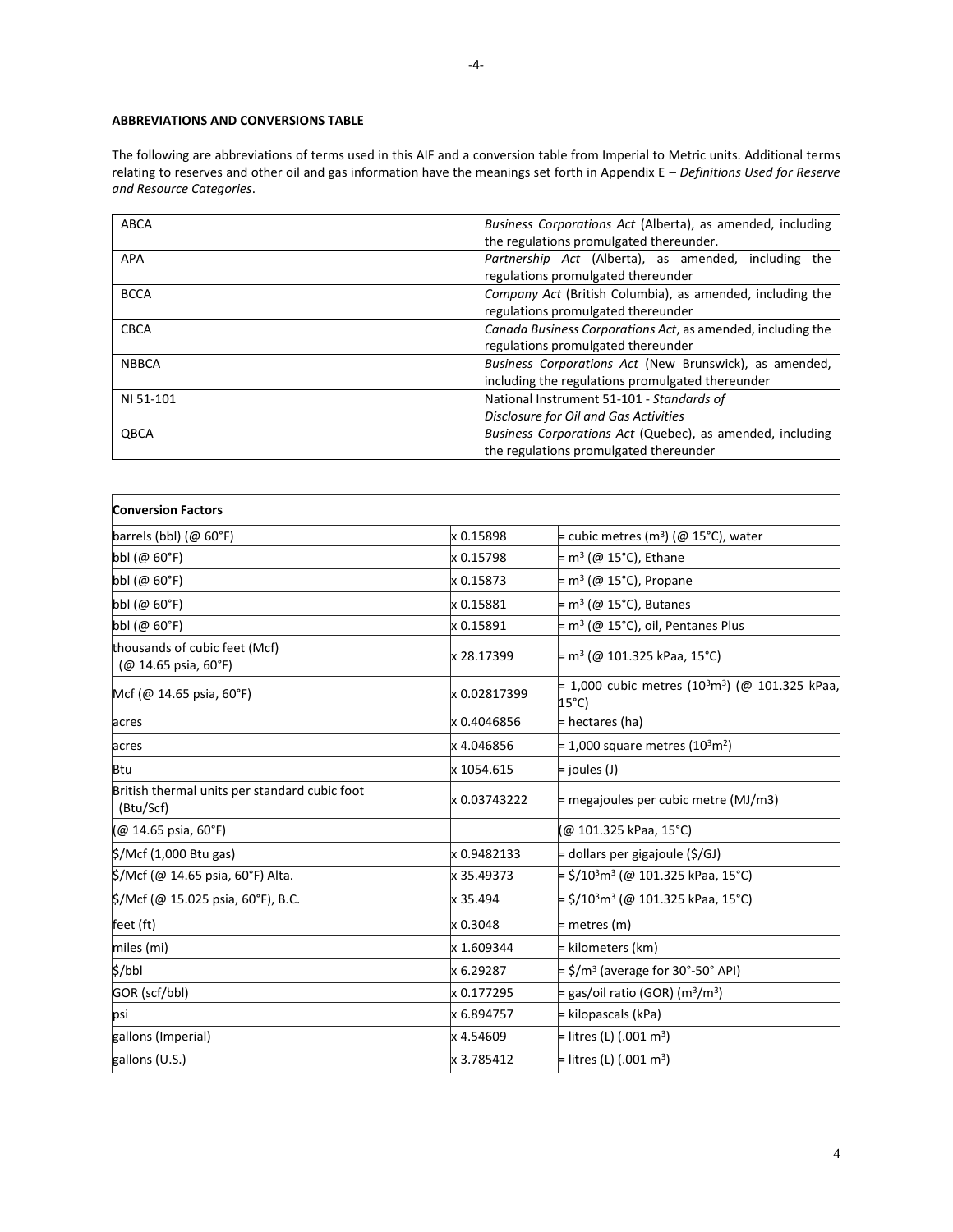## **PIERIDAE ENERGY LIMITED**

### **Name, Address and Incorporation**

<span id="page-5-1"></span><span id="page-5-0"></span>The Corporation (as defined below) maintains its head office at 308 – 4th Avenue S.W., Suite 3100, Calgary, Alberta, Canada T2P0H7 and an LNG office at 1718 Argyle Street, Suite 730 Halifax, Nova Scotia, Canada B3J 3N6. The registered office of the Corporation is located at 400 – 3<sup>rd</sup> Avenue S.W., Suite 3700, Calgary, Alberta, Canada T2P 4H2.

Pieridae Energy Limited (corporation number 10341223) (the "**Corporation**" or "**Pieridae**") was formed on October 24, 2017 by the amalgamation of Pétrolia Inc. (corporation number 91126094) and Pieridae Energy Limited (corporation number 8203962) ("**Former Pieridae**") pursuant to a plan of arrangement effected under the CBCA (the "**PEL Arrangement**").

Pétrolia was incorporated on January 22, 2002 under the name 9112-6094 Québec Inc. under the laws of the province of Quebec. Subsequently, Pétrolia changed its name to "Pétrolia Inc." ("**Pétrolia**") by Articles of Amendment dated September 10, 2002. On October 20, 2004 the 4,326,154 Class A shares that were then issued and outstanding in the capital of Pétrolia were subdivided into 5,191,389 Class A shares. On October 21, 2004, Pétrolia filed Articles of Amendment in order to amend its share capital, convert its issued and outstanding shares into common shares and to remove the private company provisions from its Articles. The shares of Pétrolia commenced trading on the TSX Venture Exchange (the "**TSXV**") on February 16, 2005 under the symbol "PEA".

Former Pieridae was incorporated on May 29, 2012 pursuant to the CBCA and was extra-provincially registered under the ABCA. On October 4, 2012 Former Pieridae filed Articles of Amendment in order to consolidate the number of its then issued and outstanding common shares into a smaller number of shares on a 5.1282 to 1 basis.

The Corporation acquired all of the issued and outstanding shares of Ikkuma Resources Corp. ("**Ikkuma**") on December 20, 2018 pursuant to a plan of arrangement effected under section 193 of the ABCA (the "**IKK Arrangement**"). In consideration for the shares of Ikkuma, the Corporation issued 21.6 million of its common shares, valued at approximately \$56.1 million, to the then shareholders of Ikkuma. On October 17, 2019 Ikkuma changed its name to "Pieridae Alberta Production Ltd.".

The Corporation is a reporting issuer, or the equivalent, in British Columbia, Alberta, Saskatchewan, Manitoba, Ontario, Québec, New Brunswick, Nova Scotia, Prince Edward Island and Newfoundland. The common shares of the Corporation trade on the TSXV under the symbol "PEA". The Corporation is extra-provincially registered in Alberta and Québec.

## Mission & Strategy

The Corporation is focused on becoming the first Canadian owned liquefied natural gas ("**LNG**") producer that integrates (a) upstream activities consisting primarily of the acquisition and development of natural gas resource properties situated primarily in Alberta, the extraction of natural gas and other commodities from those properties and the initial processing of the natural gas in or near the field (the "**Upstream Sector**") and (b) midstream activities consisting primarily on the delivery of natural gas by pipeline to the site of the proposed Goldboro LNG Facility (as described below) where it is further processed and liquefied to produce LNG for sale to customers for export to international markets and to specific markets in North America (the "**LNG Sector**" and together with the Upstream Sector, the "**Goldboro LNG Project**").

The Corporation's fundamental strategy is to acquire currently under-valued natural gas reserves (primarily in Alberta), and exploit these properties for the purpose of supplying natural gas to the proposed Goldboro LNG Facility, to construct the Facility and develop the natural gas reserves with low cost project financing (which is supported to a substantial degree by government guarantees) and to operate the Facility to produce high-valued LNG for sale in international markets.

The Corporation intends to construct its LNG liquefaction facility (the "**Goldboro LNG Facility**" or the "**Facility**") near the community of Goldboro situated in the municipality of the district of Guysborough on the North Eastern coast of Nova Scotia. The Facility will be constructed in phases and will include (a) two trains ("**Train One**" and "**Train Two**", respectively), each with the capacity to produce approximately 4.8 million tonnes of LNG annually, (b) a power plant which will generate the electricity required to operate the Facility, (c) two LNG storage tanks and (d) marine structures and a jetty which will be equipped to accommodate concurrently two LNG vessels, each with a cargo capacity of up to 250,000 m<sup>3</sup> of LNG.

Many key elements of the Goldboro LNG Project are already in place including:

(a) the Corporation's acquisition of natural gas reserves (discussed below) achieved through the take-over of Ikkuma Resources Corp. (re-named Pieridae Alberta Production Ltd.), a foothills natural gas producer based in Alberta and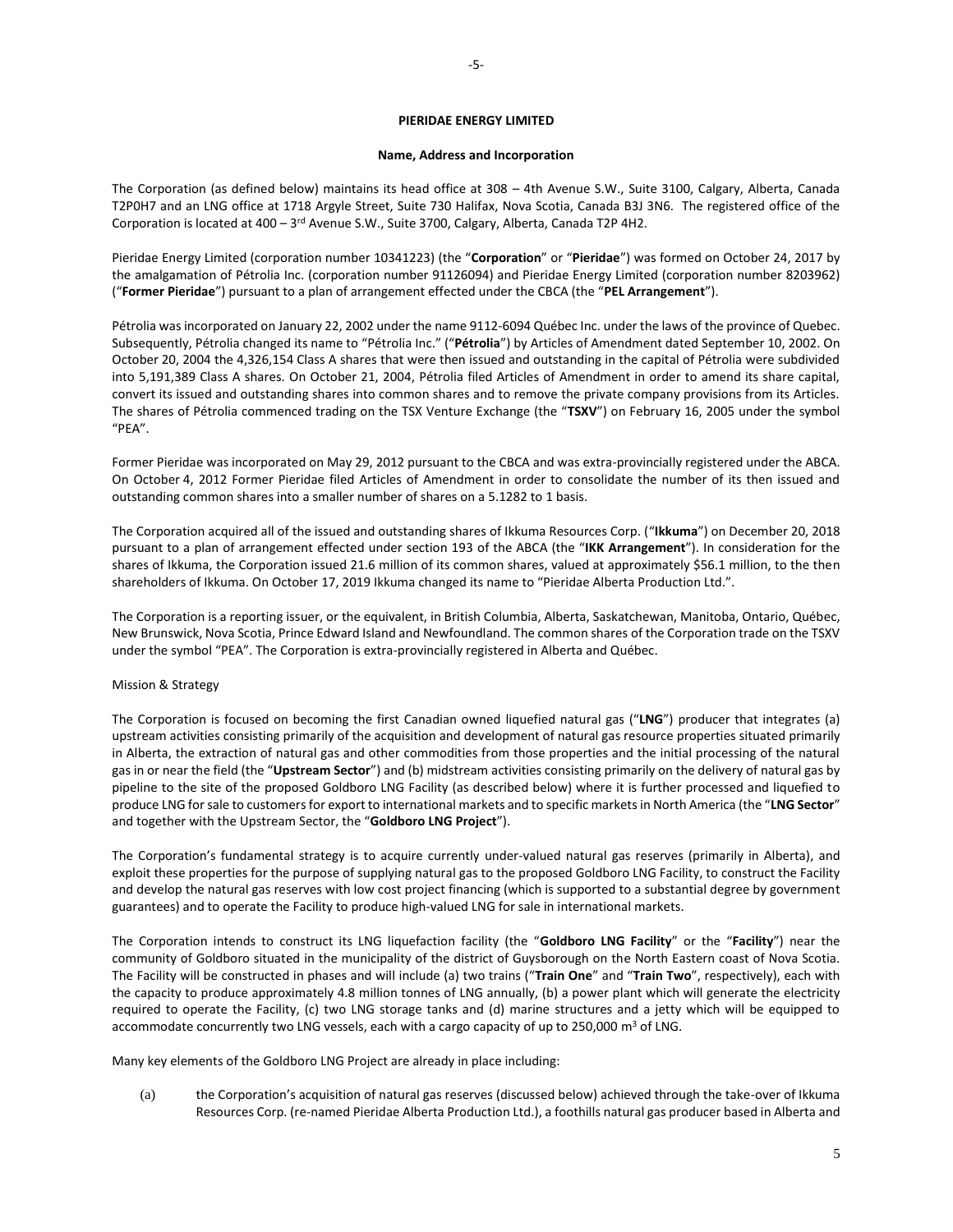-6-

BC, and the recent purchase of significant natural gas resource properties and related infrastructure from Shell Canada Energy;

- (b) an environmental assessment issued to the Corporation in relation to the Goldboro LNG Facility by the Government of Nova Scotia;
- (c) a permit to construct the Facility granted by the Nova Scotia Utility Review Board to the Corporation;
- (d) the execution of a project special needs collective agreement which establishes the applicable rates of the various trades personnel who will be engaged to construct the Facility;
- (e) the execution of a First Nations benefits agreement;
- (f) the execution of a long-term (twenty-year) LNG offtake agreement contemplating the sale of 5 million tons of LNG *per annum* to Uniper Global Commodities S.E. ("**Uniper**"), a major German energy concern; and
- (g) the approval in principle of a U.S. \$4.5 billion loan guarantee by the German federal government.

Pieridae believes strongly in the responsible development of its natural gas resource properties and to that end, the Corporation has committed that none of the LNG that will be produced from Train One and sold to Uniper under its long-term LNG offtake agreement will be produced from natural gas that has been extracted using multistage fracturing stimulation.

Moreover, Pieridae's production of LNG supports the global trend of generating electricity increasingly from natural gas as an alternative for coal. The International Energy Agency has stated that global carbon dioxide emissions flatlined in 2019 as governments across the world embarked on an ambitious energy transition. The agency attributed the flat growth to the greater role of renewable sources in power generation, fuel switching from coal to natural gas, and higher nuclear power generation.

The Goldboro LNG Project is anticipated to directly generate significant long-term employment in the Upstream Sector (primarily in Alberta) as a consequence of the sustained development of the Corporation's natural gas resource properties over the next twenty-five to thirty years and in the LNG Sector (primarily in Nova Scotia) as a consequence of the construction and operation of the Goldboro LNG Facility.

The Corporation is presently focused on achieving the following additional objectives during 2020 and early 2021 leading to a positive financial investment decision for the construction of the Goldboro LNG Facility:

- (a) procure additional long-term supply of natural gas from sources including those located in Western and Eastern Canada, as well as and Eastern U.S.A.;
- (b) procure long-term transportation capacity on the existing pipeline systems that connect Empress, Alberta to Goldboro, Nova Scotia;
- (c) negotiating and executing a fixed-price engineering, procurement, construction and commissioning contract (an "**EPCC Contract**") with a creditworthy counterparty; and
- (d) procure the capital (in the form of both project financing and equity) which is required to finance the construction of the Facility and the development of the natural gas reserves.

The Corporation's senior management is comprised of an experienced team of professionals in all key operational areas of the organization. Refer to "*Directors and Officers*" in this AIF.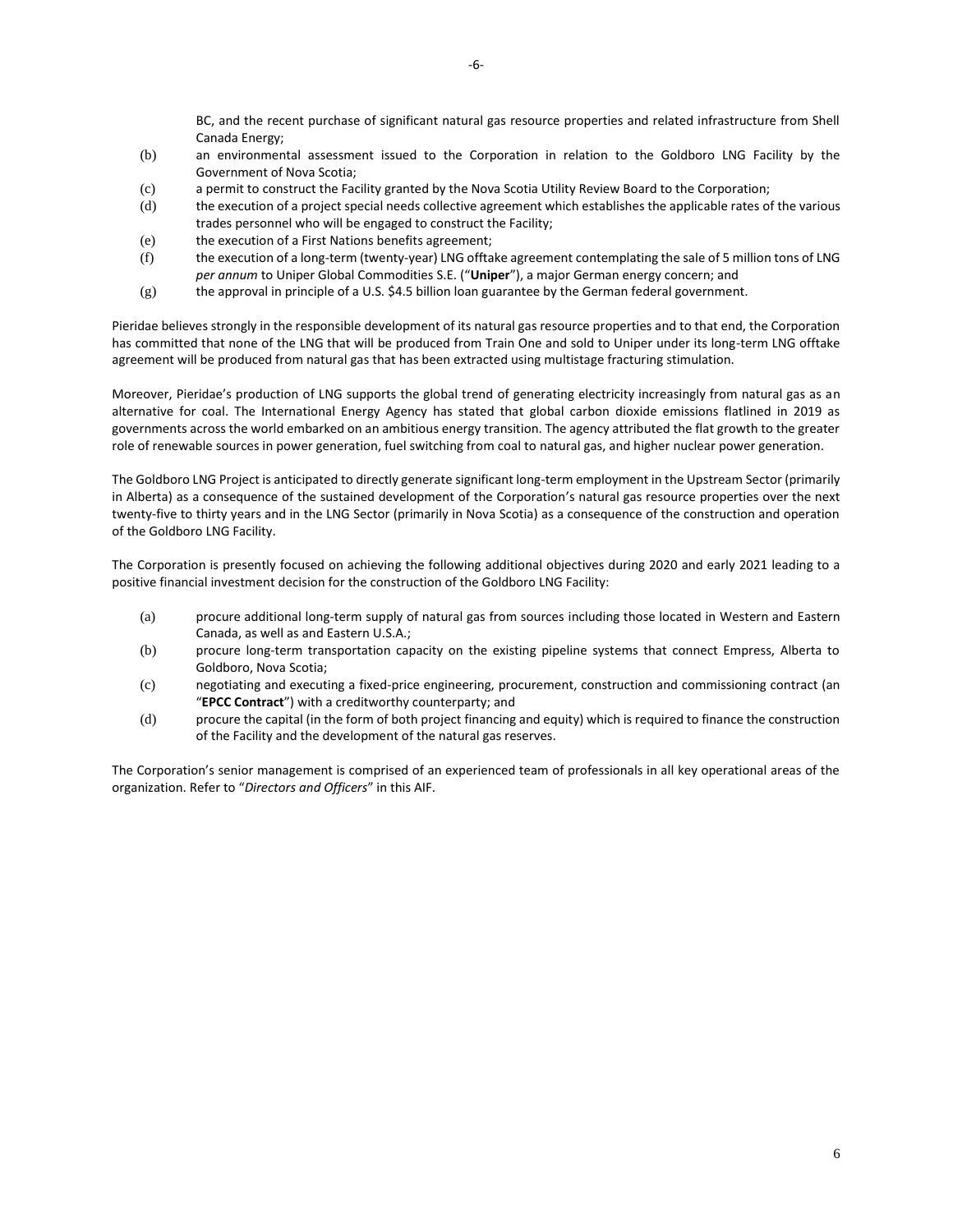## **Intercorporate Relationships**

<span id="page-7-0"></span>The Table 1 below describes the intercorporate relationships among Pieridae and its subsidiaries.

The percentages indicated in Table 1 represent the percentage of votes that attach to all voting securities of the subsidiary that are beneficially owned, or controlled or directed, directly or indirectly by the Corporation.

## **Table 1: Corporate Structure**

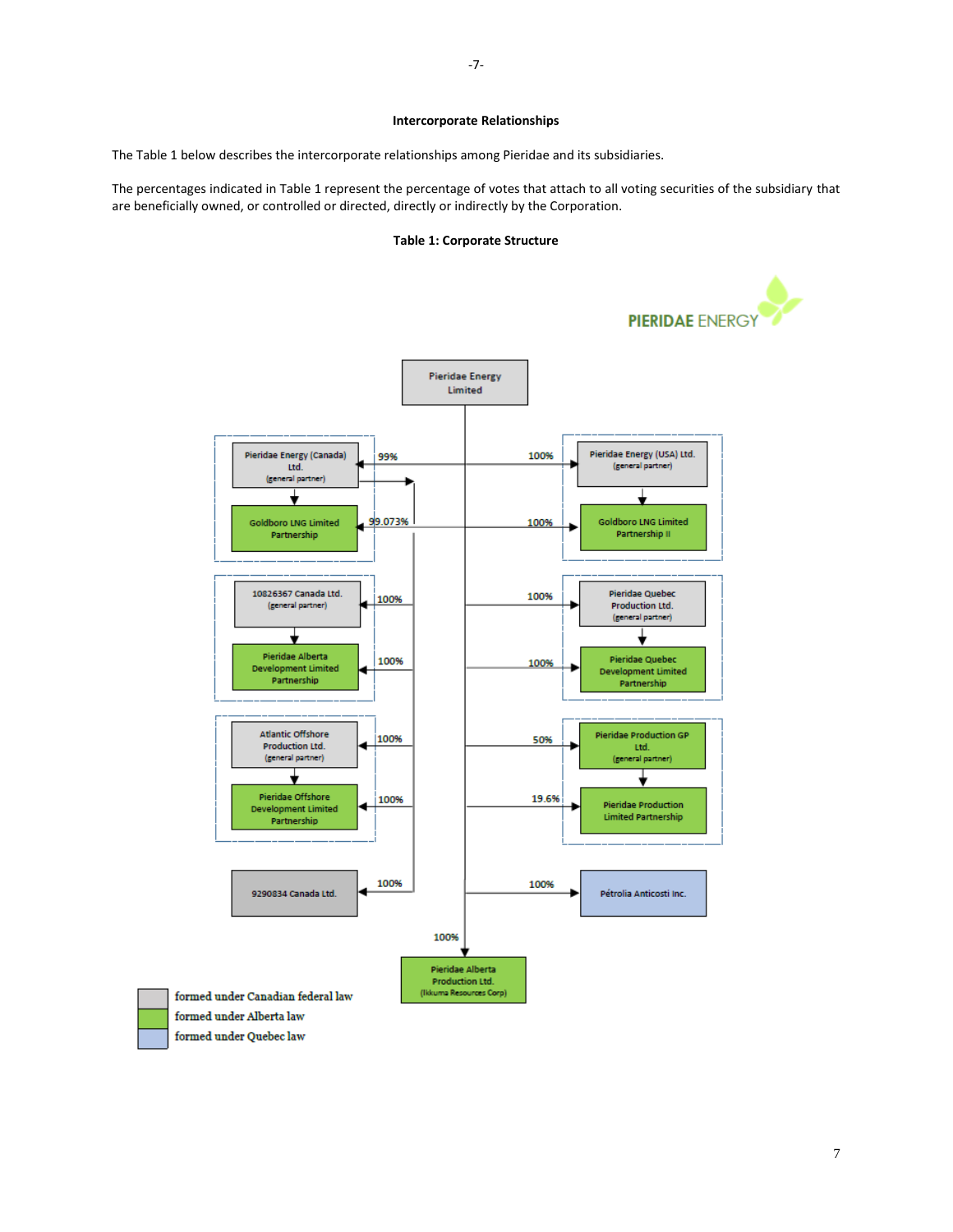### **Pieridae Energy Limited**

Pieridae, which is described above, is the ultimate majority shareholder or majority voting partner, as the case may be, of the following entities.

### **Pieridae Energy (Canada) Ltd.**

("**Pieridae Canada**") is the sole general partner of Goldboro LNG Limited Partnership. Pieridae Canada was incorporated on February 14, 2012 under the CBCA and is extra-provincially registered under the ABCA and under the *Corporations Registration Act*, R.S.N.S. 1989, c 101.

### **Goldboro LNG Limited Partnership**

Goldboro LNG Limited Partnership ("**Goldboro Canada LP**") was formed on December 11, 2012 under the APA for the purposes of developing, constructing and operating the proposed Goldboro LNG Facility (excluding Train Two) and of procuring long-term conventional natural gas supply from its affiliates in Canada and transporting the natural gas to the proposed Goldboro LNG Facility for use as feed gas and fuel in the production of LNG from Train One.

### **Pieridae Energy (USA) Ltd.**

Pieridae Energy (USA) Ltd. ("**Pieridae USA**") is the sole general partner of Goldboro LNG Limited Partnership II. Pieridae USA was incorporated on August 16, 2013 under the CBCA and is extra-provincially registered under the ABCA and under the *Corporations Registration Act*, R.S.N.S. 1989, c 101.

### **Goldboro LNG Limited Partnership II**

Goldboro LNG Limited Partnership II ("**Goldboro USA LP**") was formed on September 24, 2013 under the APA for the purposes of developing, constructing and operating Train Two of the proposed Goldboro LNG Facility, procuring long-term natural gas supply from its affiliate producers in Canada and producers in the U.S.A. and transporting the natural gas to the proposed Goldboro LNG Facility for use as feed gas and fuel in the production of LNG from Train Two. No such supply agreement has yet been entered into by Goldboro USA LP with any such producers.

## **10826367 Canada Ltd.**

10826367 Canada Ltd. ("**10826367**") is the sole general partner of Pieridae Alberta Development Limited Partnership. 10826367 was incorporated on June 6, 2018 under the CBCA and is extra-provincially registered under the ABCA. 10826367 is presently inactive.

## **Pieridae Alberta Development Limited Partnership**

Pieridae Alberta Development Limited Partnership ("**Alberta Development LP**") was formed on June 29, 2018 under the APA for the purposes of acquiring and developing natural gas resource properties in Western Canada. Alberta Development LP is presently inactive.

## **Pieridae Québec Production Ltd.**

Pieridae Québec Production Ltd. ("**Québec Production**") is the sole general partner of Pieridae Québec Development Limited Partnership. Québec Production was incorporated on December 27, 2017 under the CBCA and is extra-provincially registered under the ABCA and under the QBCA.

## **Pieridae Québec Development Limited Partnership**

Pieridae Québec Development Limited Partnership ("**Québec Development LP**") was formed on April 13, 2018 under the APA for the purposes of acquiring and developing natural gas resource properties in Québec. Québec Development LP is the owner of the resource properties situated in Québec formerly held by Pétrolia Inc.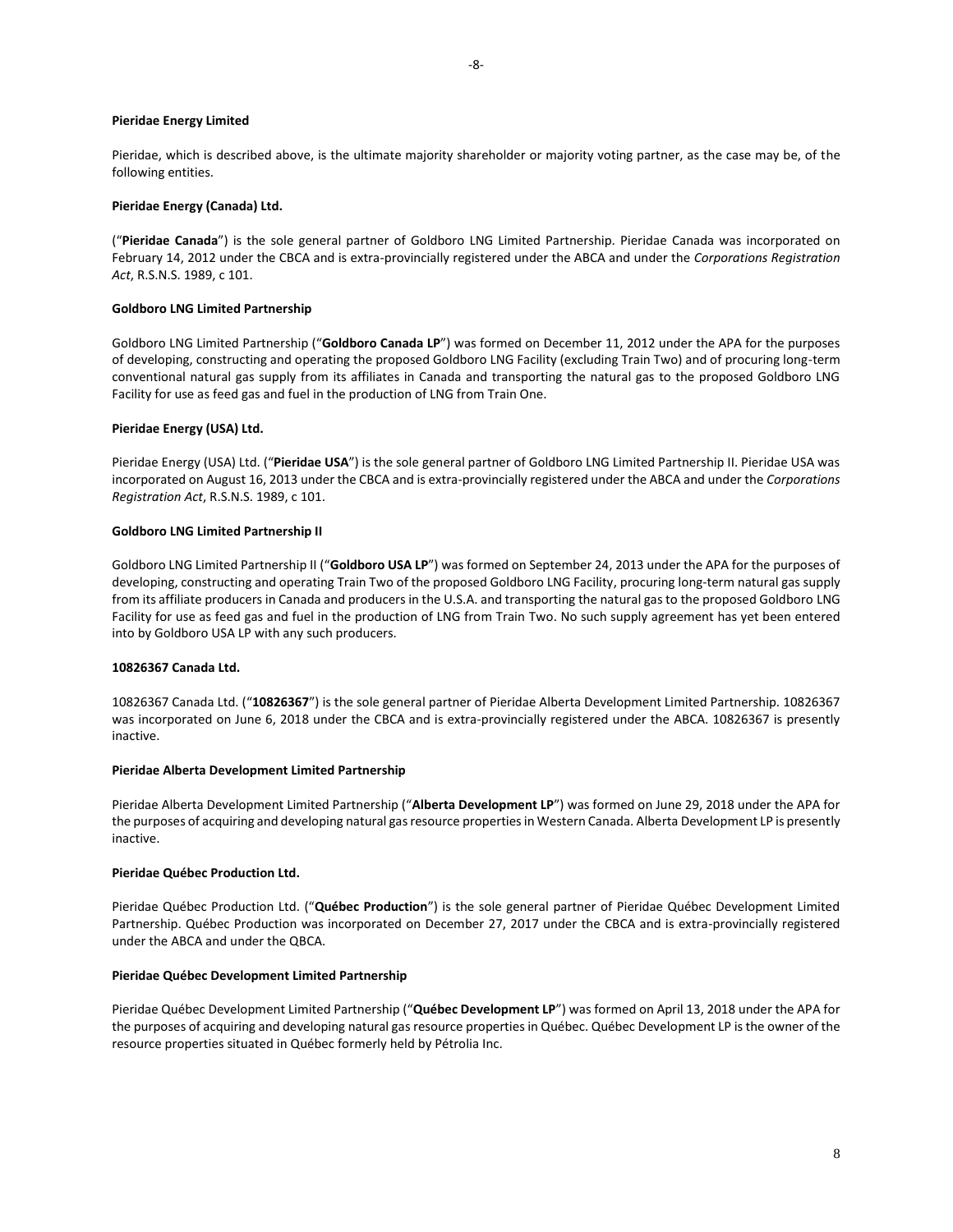### **Atlantic Offshore Production Ltd.**

Atlantic Offshore Production Ltd. ("**Atlantic Production**") is the sole general partner of Pieridae Offshore Development Limited Partnership. Atlantic Production was incorporated on September 23, 2015 under the CBCA and is extra-provincially registered under the ABCA and under the *Corporations Registration Act*, R.S.N.S. 1989, c 101. Atlantic Production is presently inactive.

### **Pieridae Offshore Development Limited Partnership**

Pieridae Offshore Development Limited Partnership ("**Offshore Development LP**") was formed on October 20, 2015 under the APA for the purposes of acquiring and developing natural gas resource properties in the Atlantic provinces. Offshore Development LP is presently inactive.

## **Pieridae Production GP Ltd.**

Pieridae Production GP Ltd. ("**Production GP**") is the sole general partner of Pieridae Production Limited Partnership. Production GP was incorporated on February 5, 2013 under the ABCA and is extra-provincially registered under the NBBCA.

#### **Pieridae Production Limited Partnership**

Pieridae Production Limited Partnership ("**Production LP**") was formed on February 27, 2013 under the APA for the purposes of acquiring and developing natural gas resource properties in New Brunswick.

## **9290834 Canada Ltd.**

9290834 Canada Ltd. ("**9290834**") was incorporated on May 11, 2015 under the CBCA and is extra-provincially registered under the ABCA and under the *Corporations Registration Act*, R.S.N.S. 1989, c 101. 9290834, in its capacity as agent and bare trustee of Pieridae Canada and Goldboro Canada LP, holds legal title to the lands on which the proposed Goldboro LNG Facility is being developed and is proposed to be constructed and operated.

## **Pétrolia Anticosti Inc.**

Pétrolia Anticosti Inc. ("**Pétrolia Anticosti**") was incorporated on March 17, 2014 under the QBCA and currently provides services in relation to the demobilization of infrastructure and the capping of wells necessitated by a settlement made between Pétrolia Inc. and the Government of Québec pursuant to which the corporation received compensation for the termination by the government of the corporation's right to conduct oil and gas exploration and development activities on Anticosti Island. For additional information concerning the terms of settlement, refer to the joint information circular of Pétrolia and Former Pieridae dated August 29, 2017 filed on SEDAR at www.sedar.com.

## **Pieridae Alberta Production Ltd.**

Pieridae Alberta Production Ltd. ("**Alberta Production**") was incorporated on October 18, 1979 as "Rambler Explorations Ltd." under the BCCA. The Corporation changed its name to "Ramcor Resources Inc." on January 11, 1985, to "Rampton Oil Corporation" on June 1, 1993, to "Rampton Resource Corporation" on July 17, 1996 to "PanTerra Exploration Corp." on August 15, 2002 and to "PanTerra Resource Corp." on September 1, 2004. On October 27, 2005 the corporation continued out of British Columbia and into Alberta as "PanTerra Resource Corp.". The corporation changed its name to "Ikkuma Resources Corp." on September 19, 2014 and to "Pieridae Alberta Production Ltd." on October 17, 2019. Alberta Production is extra-provincially registered under the ABCA, the *Business Corporations Act*, S.B.C. 2002, c. 57 and *The Business Corporations Act*, R.S.S. 1978, c B-10. In addition to the properties that Alberta Production acquired since its incorporation, the corporation recently acquired the natural gas resource properties and related infrastructure from Shell Canada Energy.

## **Reorganizations**

Other than the PEL Arrangement and the IKK Arrangement, the Corporation and its subsidiaries have not been the object of any reorganization within the three most recently completed financial years. During the current financial year ending December 31, 2019, the Corporation completed the transfer of the licenses it holds for oil and gas exploration in Québec to Pieridae Québec Development LP, a limited partnership created on January 2, 2018, of which Pieridae is the limited partner and Pieridae Québec Production Ltd. the general partner.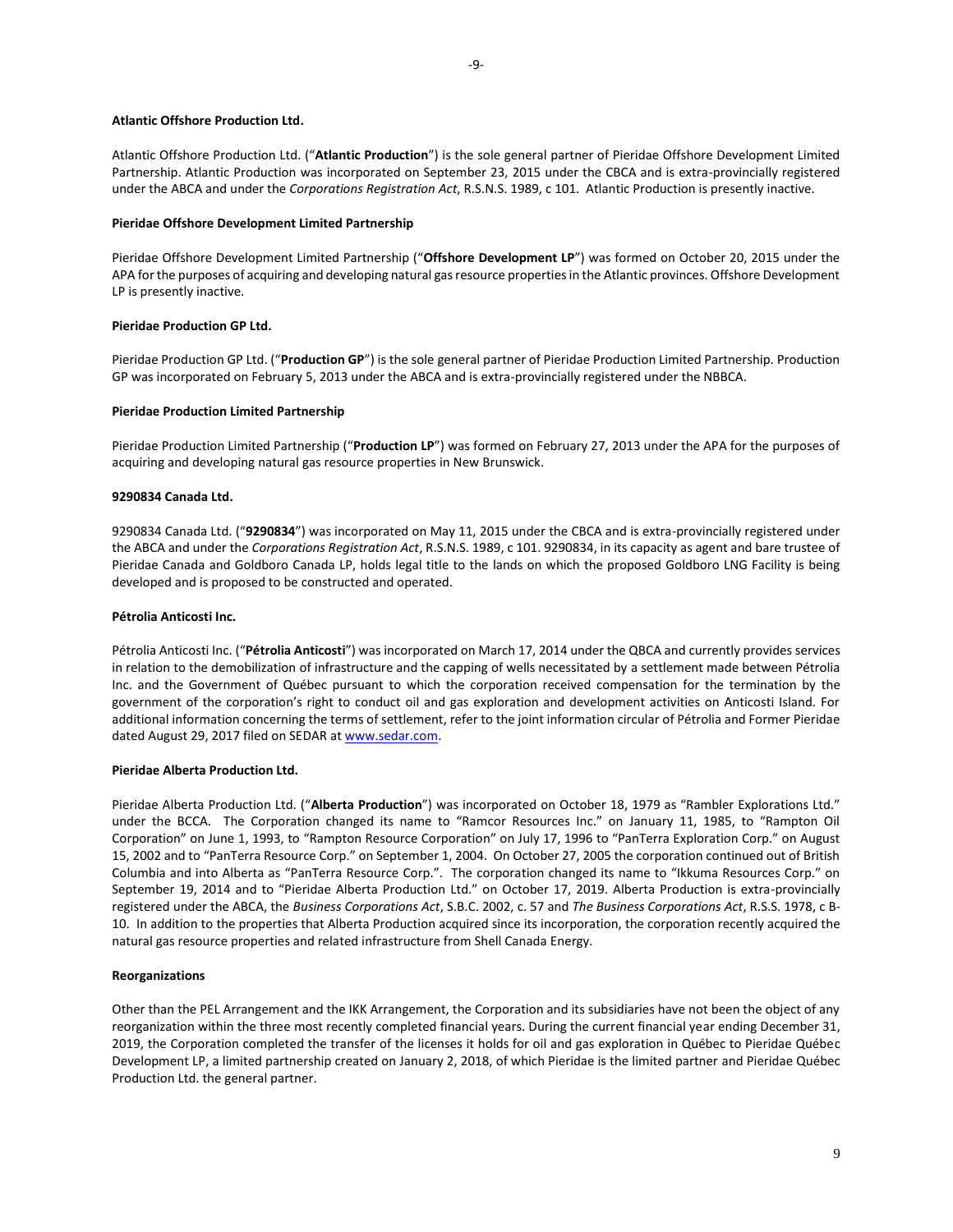### **Business Segments**

The Corporation's reportable segments are the Upstream Segment and the LNG Segment, as follows:

- 1) The Upstream Segment includes the ownership of natural gas resource properties and exploration, development and production of gas and natural gas liquids ("**NGLs**"), gas processing facilities and associated infrastructure located primarily in the Western Canadian foothills. The Upstream Segment also includes unrealized gains and losses recorded on derivative financial instruments, and financing activities related to the upstream properties. The production of gas and NGLs in this segment has increased substantially as a result of the acquisition of Ikkuma in 2018 and the Shell Foothills Assets (as defined below) in 2019. The acquisition of the Shell Foothills Assets has also diversified the Corporation's revenue mix by increasing the ratio of NGLs to natural gas and providing gas processing capacity which is available to be sold to unrelated producers.
- 2) The LNG Segment includes the development of the Goldboro LNG Facility in Nova Scotia, Canada. This segment also includes the corporate activities of the Corporation, and other corporate-wide costs for general and administrative expenses.

### **Three Year History of the Business**

The following is a summary description of the major events which influenced the general development of The Corporation and its predecessors, and which are material to the current business of the Corporation.

### **Developments in 2017**

### *Amalgamation of Former Pieridae and Pétrolia*

On October 24, 2017 Pétrolia and Former Pieridae amalgamated pursuant to the PEL Arrangement to form the Corporation (the "**Amalgamation**"). The completion of the PEL Arrangement resulted in a reverse takeover of the Corporation as defined in the policies of the TSXV. The Amalgamation was subject to the receipt of shareholder and court approvals and regulatory approval. At meetings of their respective shareholders held on October 7, 2017 for Pétrolia and September 26, 2017 for Former Pieridae, shareholders of both Pétrolia and Former Pieridae approved the Amalgamation. On October 11, 2017, the Superior Court of Québec issued a final order approving the Amalgamation.

In connection with the PEL Arrangement, Former Pieridae raised net proceeds of \$24.6 million in a brokered subscription receipt financing, in which 2,052,130 subscription receipts of Former Pieridae were converted into common shares of Former Pieridae, which in turn were subsequently converted into common shares of the Corporation in accordance with the exchange mechanics described as follows.

On October 24, 2017, the PEL Arrangement became effective with the issuance, by Corporations Canada, of a Certificate of Arrangement. Pursuant to the Arrangement, the common shares in the capital of Pétrolia (the "**Pétrolia Shares**") were consolidated (the "**Consolidation**") on the basis of one (1) post-Consolidation Pétrolia Share for each twelve (12) Pétrolia Shares held by a Pétrolia shareholder (a "**Pétrolia Shareholder**") (subject to rounding). Former Pieridae issued to the holders ("**Former Pieridae Shareholders**") of common shares in the capital of Former Pieridae ("**Former Pieridae Shares**") 2.2057526 common shares in the capital of Pieridae ("**Pieridae Shares**") for each one (1) Former Pieridae Share held by a Former Pieridae Shareholder (subject to rounding), for aggregate consideration of 40,750,339 Pieridae Shares issuable to Former Pieridae Shareholders in exchange for the 18,474,574 Former Pieridae Shares which were outstanding at the effective time of the PEL Arrangement. Similarly, at the effective time of the PEL Arrangement, Pieridae issued to the Pétrolia Shareholders one (1) Pieridae Share for each one (1) Pétrolia Share held by a Pétrolia Shareholder in exchange for the 9,043,724 Pétrolia Shares (on a post-Consolidation basis) which were outstanding at the effective time of the PEL Arrangement. Each Pieridae Share issued to Former Pieridae Shareholders or to Pétrolia Shareholders pursuant to the PEL Arrangement were issued at a deemed price of \$5.667 per Pieridae Share (on a post-Consolidation basis).

After giving effect to the PEL Arrangement, there were approximately 49,794,063 Pieridae Shares issued and outstanding (calculated on a non-diluted basis).

On November 2, 2017, the Pieridae Shares commenced trading on the TSXV under the symbol "PEA".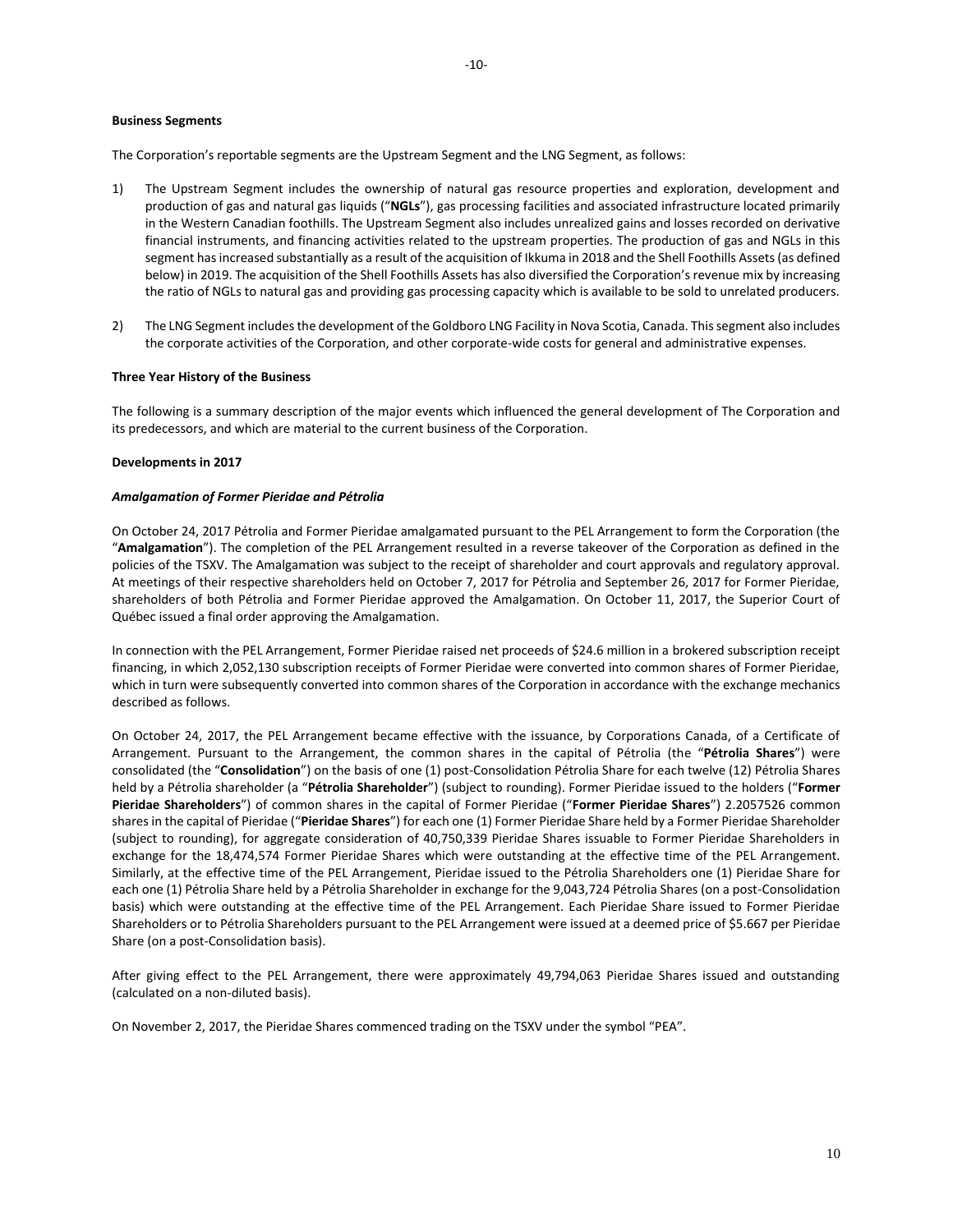## *Other Events in 2017*

On May 3, 2017, Former Pieridae completed the successful negotiation of a project special needs collective agreement affecting fifteen of the relevant trade unions in Nova Scotia the terms of which will prevail during the construction of the Goldboro LNG Facility.

On July 28, 2017, the Labour Board (Nova Scotia) issued the orders LB-1322 and LB-1323 declaring that the collective agreement is a project agreement with effect commencing July 27, 2017 in accordance with subsection 5(3) of the *Construction Project Labour Relations Act*, S.N.S. 2016, c 18.

On October 24, 2017 the deadline for the commencement of work on the project site imposed by paragraph 1.3 of the environmental assessment approval issued by the Minister of the Environment of Nova Scotia of the proposed Goldboro LNG Facility (the "**Environmental Assessment Approval**") was extended from March 21, 2018 to March 21, 2019. On November 9, 2018 the Government of Nova Scotia confirmed that this condition was satisfied by the clearing of the project site in early 2018.

### **Developments in 2018**

## *Appointment of Financial Advisors*

On February 27, 2018, Pieridae announced it had engaged Morgan Stanley & Co, LLC ("**Morgan Stanley**") and SG Americas Securities, LLC to serve as financial advisors for the Goldboro LNG Facility. After year end the engagement with Morgan Stanley was terminated on mutually acceptable terms with effect as of February 19, 2019.

On August 15, 2018 Pieridae announced the appointment of KfW IPEX-Bank as an additional adviser to assist it in finalizing a multibillion US dollar untied loan guarantee from the German federal government under its Bundesgarantien für ungebundene Finanzkredite (federal guarantee for untied finance credit) program (the "**UFK**").

### *Purchase and Sale Agreement*

On May 7, 2018, Pieridae announced that it had entered into a term sheet to negotiate a binding liquefied natural gas (LNG) purchase and sale agreement to supply Canadian-sourced liquefied natural gas to Europe from Train Two of the Goldboro LNG Facility. Under the term sheet with Pieridae, the off taker, AXPO Trading A.G., will purchase up to 1 million tonnes *per annum* of LNG. This arrangement is proposed to begin from the start of commercial deliveries (from the Train 2 production) and last for a 10-year period.

## *Appointment of New Directors*

On June 27, 2018, the Corporation announced the election of Mr. Kjell Pedersen as a new independent director. On December 21, 2018 the Corporation appointed Mr. Tim de Freitas as a new non-independent director.

#### *Arrangement with Ikkuma (now Pieridae Alberta Production Ltd.)*

On August 24, 2018, Pieridae and Ikkuma announced that they had entered into a definitive agreement dated August 23, 2018 (the "**Arrangement Agreement**") providing for the acquisition by Pieridae of all of the issued and outstanding shares of Ikkuma in consideration for shares of Pieridae to be effected by way of a plan of arrangement (the "**IKM Arrangement**") under section 193 of the ABCA.

On December 20, 2018, the Corporation and Ikkuma announced that they had completed the arrangement, whereby Pieridae acquired of all the issued and outstanding shares of Ikkuma in consideration for the issuance of 21.6 million common shares of Pieridae valued at approximately \$56.1 million.

On completion of the Arrangement, each shareholder of Ikkuma received, for each common share of Ikkuma, 0.1926 of a common share of Pieridae and 0.1 of a share of a corporation wholly-owned by Ikkuma immediately prior to the completion, Briko Energy Corp. ("**ExploreCo**") (with Ikkuma shareholders holding 100% of ExploreCo upon completion of the Arrangement. The exchange ratio valued the shares of Ikkuma at \$0.86 per share (excluding the value of ExploreCo shares), representing a premium of 188% to the closing price of \$0.30 per share as of August 23, 2018 of Ikkuma common shares on the TSX Venture Exchange. Pieridae shareholders owned approximately 70% of the outstanding shares of the Corporation after completion of the transaction.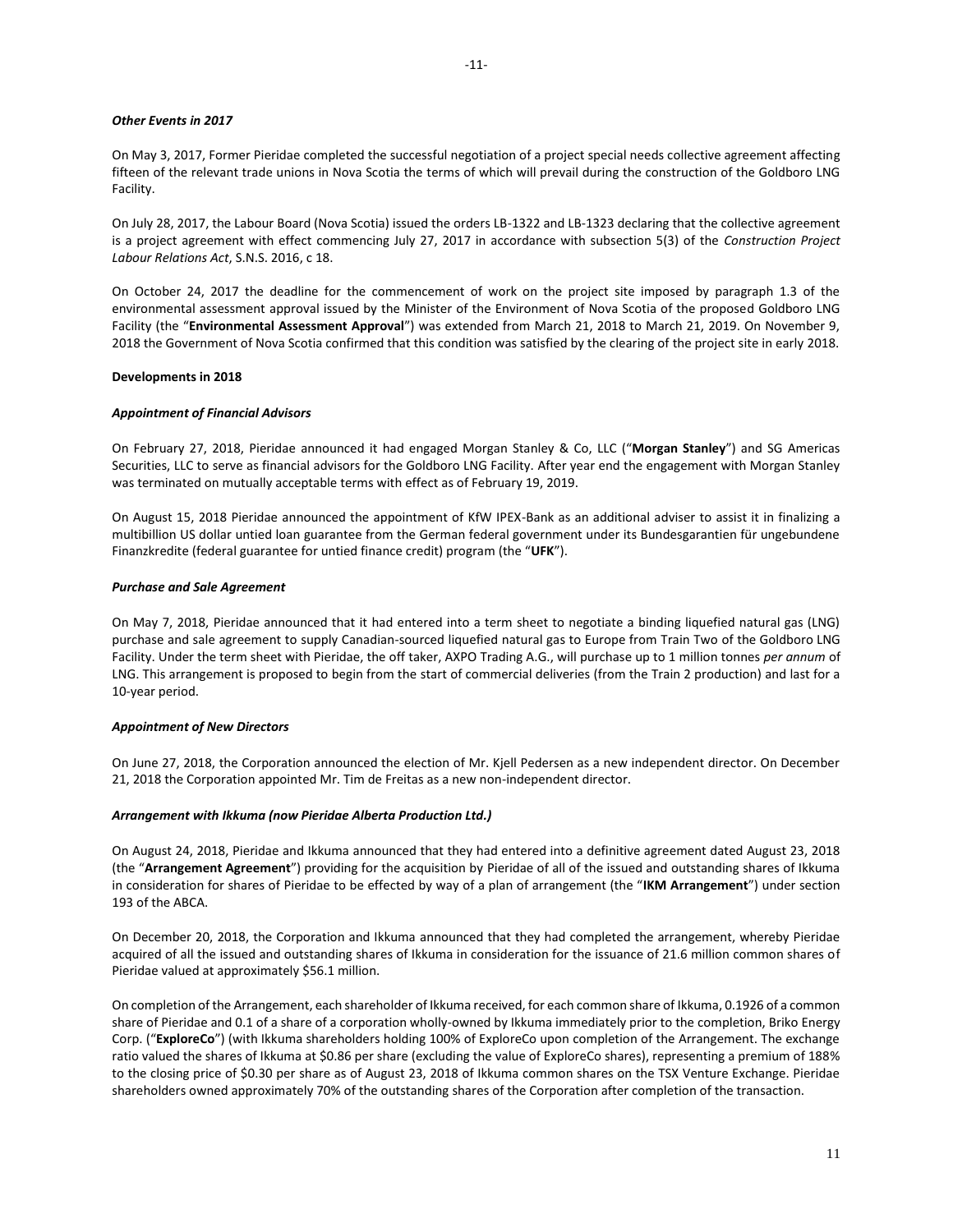### *Appointment of CFO*

On September 1, 2018 Mr. Mario Racicot resigned as the chief financial officer ("**CFO**") of Pieridae, and on September 14, 2018 Pieridae announced the appointment of Ms. Melanie Litoski as CFO.

### *Québec Regulatory Changes*

On September 20, 2018 the Government of Québec adopted new regulations aimed at Québec oil and gas development. The new regulations curtail oil and gas development within a 1,000-metre radius of any urban area. The new regulations adversely impacted some of Pieridae's properties in Québec. The carrying value of those properties for accounting purposes have been written down to reflect their economic impairment.

### *German Loan Guarantee*

On October 29, 2018 Pieridae announced that its proposed financing of upstream activities within the Goldboro LNG Project received a written confirmation of eligibility in principle for up to U.S. \$1.5 billion of untied loan guarantee by the German federal government under its UFK program. This confirmation satisfied a condition to completion of the Ikkuma Arrangement and marked an important milestone in advancing the Goldboro LNG Project towards a final investment decision ("**FID**"). This prospective U.S. \$1.5 billion German government loan guarantee in relation to the proposed financing of conventional upstream natural gas development is in addition to a like confirmation in principle of UFK eligibility that was previously announced, namely for up to U.S. \$3.0 billion of prospective German government loan guarantees in relation to the proposed financing of the construction of the Goldboro LNG Facility (excluding Train Two) and all associated facilities.

The final terms and conditions of both guarantees will be negotiated in the context of an overall project financing. Given that the rationale of Germany´s UFK program is to enhance security of commodity supply, the actual grant of the guarantees will be subject to, among other things, a commitment that a pre-determined amount of LNG produced annually from Train One of the proposed Goldboro LNG Facility over a term of twenty years (with an option for an additional ten years) will be delivered to, and be regasified in, Europe. In 2013, Uniper entered into a twenty-year agreement with Goldboro Canada LP to purchase approximately 4.8 million tons per annum of LNG produced from Train One of the proposed Goldboro LNG Facility. This agreement was subsequently amended on February 3, 2016, June 2, 2017, November 1, 2018 and July 9, 2019 thereby extending the deadline imposed on Pieridae for satisfying certain conditions thereunder. The amendment of this agreement on November 1, 2018 satisfied a condition to the completion of the Arrangement.

#### *Goldboro Construction Permit*

On November 5, 2018 the Nova Scotia Utility and Review Board issued the permit to construct the Goldboro LNG Facility. Pieridae expects to proceed to satisfy each of the associated conditions of that permit and to commence the construction of the Goldboro LNG Facility as soon as a positive FID is taken by Pieridae.

### *AIMCo Financing*

On November 15, 2018, the Corporation announced that it has completed a financing for a \$20.0 million senior secured term loan (the "**Term Loan**") with AIMCo. The Term Loan bore annual interest at 9.5% and matured on the earliest of the closing of the acquisition by Pieridae and March 31, 2022. Proceeds from the Term Loan were used to repay Ikkuma's existing syndicated credit facility of \$4.0 million and proceed with Ikkuma's flow-through drilling program of \$12.0 million to be spent by December 31, 2018. As a result of completing the Term Loan with AIMCo and repaying all outstanding bank debt, Ikkuma terminated its amended and restated syndicated credit agreement with its banking syndicate.

#### *Private Placement*

On December 18, 2018 Pieridae announced the closing of a private placement, under which the Corporation issued 2,358,824 units at \$3.40 per unit, for total considerations of \$8.0 million. Each unit consists of: (i) one common share in the capital of Pieridae ("**Common Shares**"); and (ii) one half common share purchase warrant (the "**Warrants**"), with each whole Warrant entitling the holder thereof to acquire one Common Share at an exercise price of \$5.67, representing a premium of approximately 167% to the unit price, at any time prior to the second anniversary of this private placement closing date.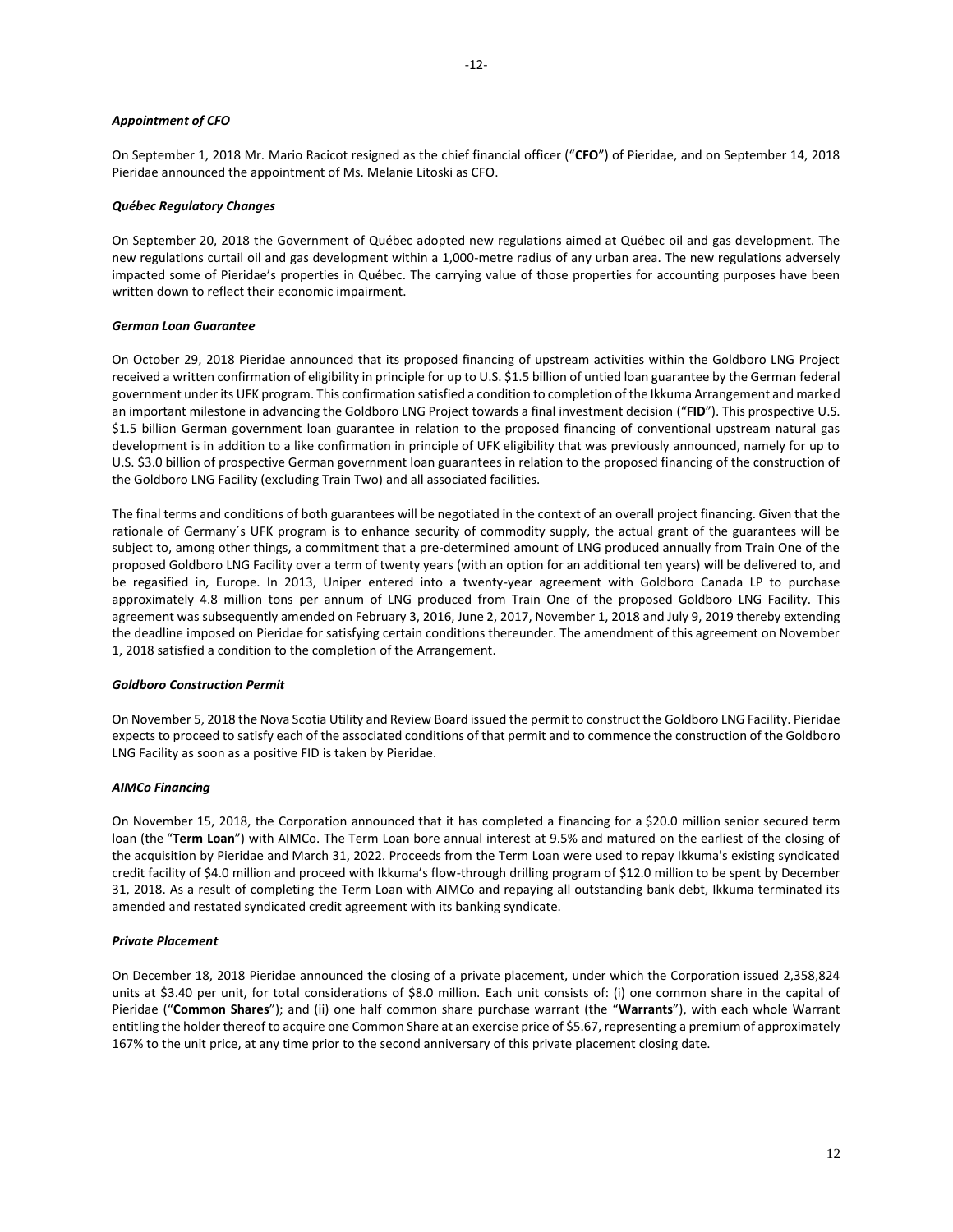### **Developments in 2019**

### *Ratification of Benefits Agreement*

On February 4, 2019 Pieridae and the Assembly of Nova Scotia Mi'kmaq Chiefs ratified the previously negotiated Nova Scotia Mi'kmaq Benefits Agreement (the "**Benefits Agreement**"). This Benefits Agreement establishes the framework under which the Mi'kmaq of Nova Scotia will benefit economically from the development, construction and operation of the Goldboro LNG Project. A Memorandum of Understanding signed in 2013 originally outlined the relationship between Pieridae and the Mi'kmaq in Nova Scotia and this new Benefits Agreement underscores Pieridae's commitment to ongoing engagement and relationship building with the First Nations communities in Nova Scotia.

## *Private Placements*

Between February 12, 2019 and March 6, 2019 the Corporation raised an aggregate of \$17.9 million through the issuance of 8,956,000 common shares at a price of \$2.00 per common share in concurrent brokered and non-brokered private placements, including shares issued under an overallotment option granted to a syndicate of investment dealers co-led by KES 7 Capital Inc., National Bank Financial Inc. and Laurentian Bank Securities Inc. Within this offering, certain officers and directors of Pieridae subscribed for a total of 150,000 common shares pursuant to the non-brokered offering for aggregate gross proceeds of \$0.3 million. In addition, the AIMCo made a strategic investment in Pieridae by purchasing 5,000,000 common shares on behalf of certain of its clients.

### *Engagement of KBR*

On April 1, 2019, Pieridae engaged Kellogg Brown & Root Limited ("**KBR**") to perform a review of an amended version of the previously prepared front-end engineering and design ("**FEED**") study for the proposed Goldboro LNG Facility. KBR will also conduct an open-book estimate ("**OBE**") necessary for entering into a project specific, fixed price EPCC contract.

#### *Acquisition of Foothills Assets from Shell, Loan with Third Eye Capital and Private Placement*

On June 26, 2019, Pieridae signed a purchase and sale agreement ("**Shell PSA**") with Shell Canada Energy ("**Shell**") to purchase all of Shell's midstream and upstream assets in the southern Alberta foothills (the "**Shell Foothills Assets**") for a purchase price of \$190.0 million, subject to normal adjustments (the "**Acquisition**"). This Acquisition more than doubled Pieridae's production, added three deep cut, sour gas processing plants (Jumping Pound Gas plant, Caroline Gas Complex and Waterton Complex) with combined processing capacity of approximately 750 mmcf/d, and upon closing on October 16, 2019 positioned Pieridae as the dominant foothills natural gas producer in the Western Canada Sedimentary Basin. As part of the consideration, 15,219,619 common shares of the Corporation were issued to Shell. In conjunction with the signing of the Shell PSA, the Corporation launched:

- (i) a non-brokered private placement of a secured convertible debenture of the Corporation for aggregate gross proceeds of \$10.0 million;
- (ii) a non-brokered private placement of common shares at a price of \$0.86 per common share, for gross proceeds of up to \$2.2 million;
- (iii) a non-brokered private placement of 711,967 subscription receipts of the Corporation at a price of \$0.86 per subscription receipt, for aggregate gross proceeds of \$612,291.62; and
- (iv) a brokered private placement of 38,225,883 subscription receipts of the Corporation at a price of \$0.86 per subscription receipt, for aggregate gross proceeds of approximately \$32 million. This includes a subscription of 23,255,813 subscription receipts from Erikson National Energy Inc. ("**Erikson**"), through its agent, Third Eye Capital Corporation ("**TEC**"). This resulted in Erikson becoming a significant shareholder of the Corporation.

The proceeds of these private placements were used to partly fund the Acquisition*.* On the closing of the Acquisition, each subscription receipt issued was automatically converted into one common share of Pieridae, on a one-to-one basis, without any further action on the part of the subscriber and without the payment of additional consideration.

Concurrently, TEC, as agent of the lenders, issued a senior secured non-revolving term loan facility in the aggregate amount of \$206.0 million (the "**TEC Term Loan**"), at a fixed rate of 15% *per annum*. The advance under the TEC Term Loan was used to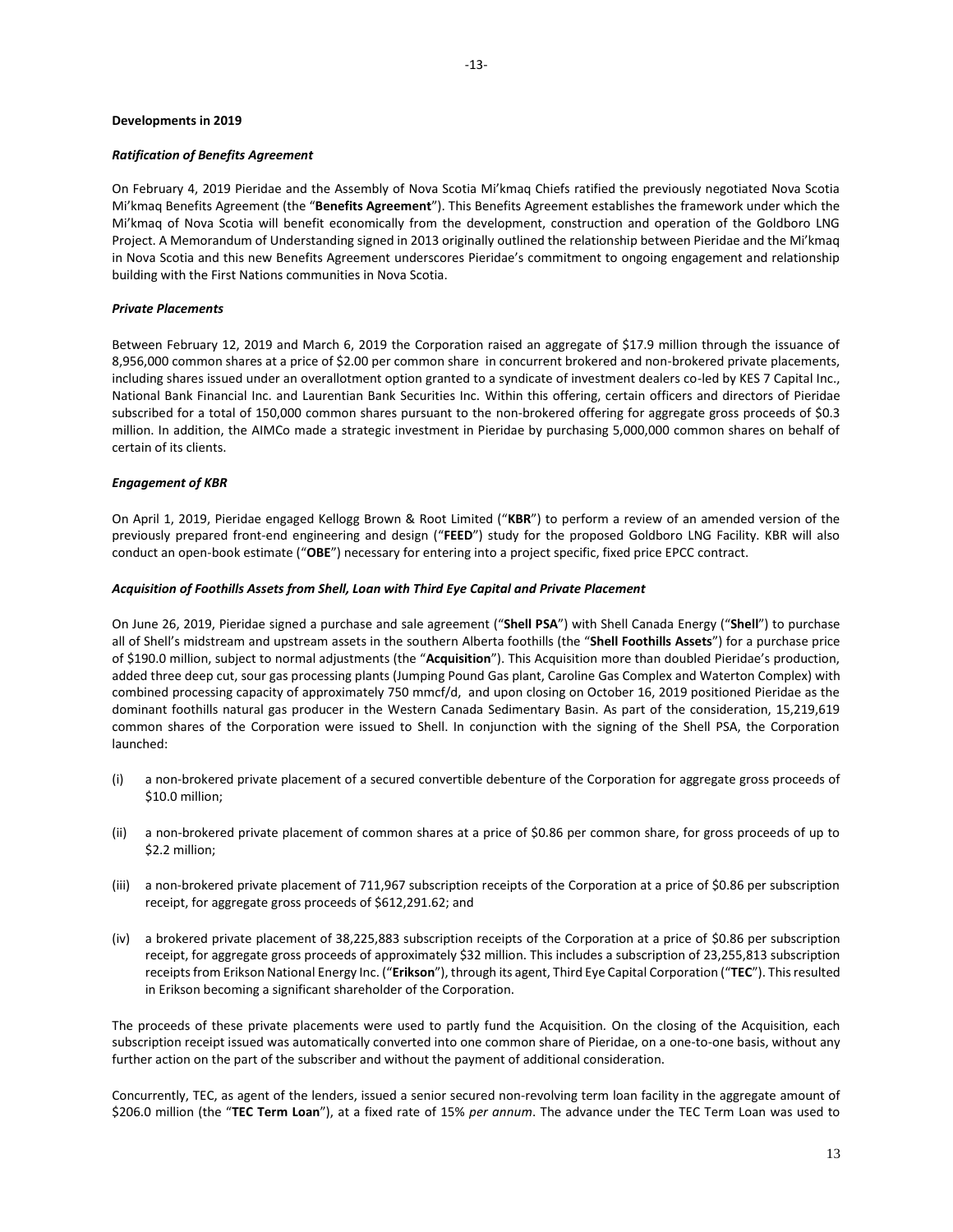partially fund the Acquisition, to repay Ikkuma's then current outstanding debt owed to AIMCo pursuant to the term loan entered into with AIMCo on December 20, 2018, to fund letters of credit required for existing and purchased assets, and to satisfy all fees and expenses associated with the TEC Term Loan and Acquisition. As part of the conditions of the TEC Term Loan, Mark Horrox, a Principal at TEC, was appointed to the Board of Directors on November 1, 2019.

## *Extension of Key Deadlines with Uniper*

On July 9, 2019 Uniper and Pieridae negotiated an extension of key deadlines under its 20-year offtake agreement to September 30, 2020, by which date the corporation is required to make a positive FID for the Corporation's proposed Goldboro LNG facility. As a result of depressed market conditions and COVID-19 impacts, FID for the Goldboro LNG Project will be delayed beyond the previously disclosed date of September 30, 2020. Once market conditions improve, we will be in a better position to announce an updated FID date. The Corporation is currently in negotiations with Uniper to extend the FID deadline to June 2021. The Corporation believes that it will obtain the extension. The Corporation does not expect any material negative implications to the business as a result of the renegotiation of this contract.

## *Appointment of CFO*

On November 11, 2019, Rob Dargewitcz was appointed CFO.

### **Description of Our Business**

<span id="page-14-0"></span>Pieridae is organized into two segments: the Upstream Segment and the LNG Segment.

#### <span id="page-14-1"></span>**Upstream Segment**

Pieridae's assets have been consolidated through a series of mergers and acquisitions, the largest of which was the Acquisition. Through these mergers and acquisitions, the Corporation has become a significant mid-sized capitalized oil and gas entity including midstream operatorship, and now owns three large, deep cut, sour gas plants and associated Sulphur forming facilities, together with a various pipelines which are connected to the TC Energy NGTL pipeline system in Alberta. All assets have been well managed, and will continue to be under Pieridae's stewardship, but are currently operating at well below maximum throughput capacity. Pieridae's intent isin the short term to market available capacity for optimization and to ultimately maximize throughput of these facilities during the anticipated drilling program required to supply natural gas for liquefaction at the proposed Goldboro LNG Facility.

Pieridae's extensive industrial footprint associated with the foothills gas fields will be revitalized to expand production by drilling shallow, deep, or offset reservoirs, reducing environmental impact by limiting further footprint expansion. The majority of Pieridae's reservoirs "conventional" and occur within the complexly deformed part of the basin. As such, drilling technologies and subsurface understanding of these areas requires unique technical skills which Pieridae possesses but is rare within much of the Western Canada Sedimentary Basin.

### **Property description**

As at December 31, 2019 the Corporation's land holdings are located in the provinces of Alberta, British Columbia, Saskatchewan, Québec and New Brunswick. These lands cover a total area of 2,220,827 acres on a gross basis and 1,824,485 acres on a net basis.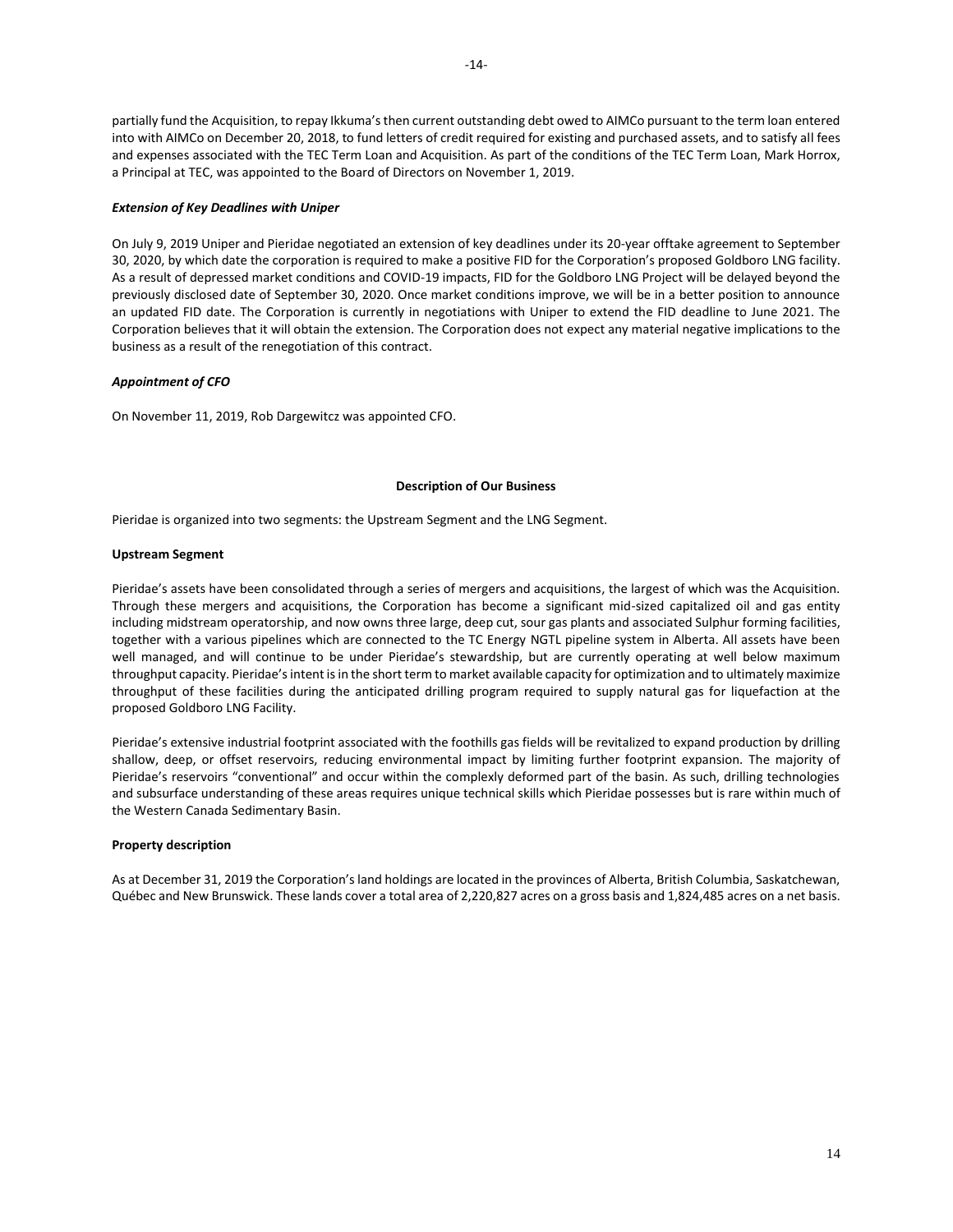|                                     | Table 2. Latiu Holdings |                  |                      |
|-------------------------------------|-------------------------|------------------|----------------------|
| Areas                               | <b>Gross Acres</b>      | <b>Net Acres</b> | Working Interest (%) |
| <b>BC FOOTHILLS</b>                 | 23,263                  | 16,105           | 69%                  |
| <b>NORTHEAST BC</b>                 | 130,033                 | 120,449          | 93%                  |
| <b>NORTHERN ALBERTA</b>             | 491,020                 | 333,055          | 68%                  |
| SOUTHERN ALBERTA                    | 567,412                 | 389,109          | 69%                  |
| SASKATCHEWAN                        | 485                     | 485              | 100%                 |
| Total Western Canada <sup>(1)</sup> | 1,212,213               | 859,203          | 71%                  |
| NEW BRUNSWICK <sup>(2)</sup>        | 14,371                  | 14,371           | 100%                 |
| QUÉBEC <sup>(3)</sup>               | 1,316,521               | 1,150,452        | 87%                  |
| <b>Total Eastern Canada</b>         | 1,330,892               | 1,164,823        | 88%                  |
| <b>GRAND TOTAL</b>                  | 2,543,105               | 2,024,026        | 80%                  |

**Table 2: Land Holdings**

(1) Pieridae Alberta Production Ltd.

<sup>(2)</sup> Pieridae Production Limited Partnership – Pieridae Energy Limited owns approximately 19% of the partnership

<sup>(3)</sup> Pieridae Québec Development Limited Partnership – see the note below with respect to abandonments of exploration permits in Québec

The following is a description of the Corporation's principal oil and gas properties, major plants, facilities and installations:

### *British Columbia*

#### British Columbia Foothills

The Ojay area is non-operated and located on the border between British Columbia ("**BC**") and Alberta, approximately 100 km southwest of Grande Prairie, Alberta. As at December 31, 2019, the Corporation had an interest in 23,263 gross acres (16,105 net) in this area. The Corporation has a 40% working interest in a dehydration and compression station and various working interests in gas gathering systems. After compression and dehydration, gas produced from this location flows into Alberta to be processed at the Canadian Natural Resources Limited Narraway Gas Plant, in which the Corporation is a minority owner.

#### Northern British Columbia

This area includes assets in the Sierra and Ekwan areas, roughly between 45km and 85km east of Fort Nelson, BC which was acquired as part of an acquisition from Husky Energy in 2017. As at December 31, 2019, the Corporation had an interest in 130,033 gross acres (120,449 net) in this area. The Sierra asset consists of ~25mmcf/d of production from the Pine Point Formation and is currently shut-in due to infrastructure constraints. Ekwan is currently producing ~7.5mmcf/d from the Jean Marie Formation which is transported southward in the TC Energy Nova system.

#### *Alberta*

#### Northern Alberta

This area starts at the Alberta and BC border, approximately 100km southwest of Grande Prairie, Alberta and continues 360km southeast to Nordegg, Alberta. Assets in this area comprised the bulk of Pieridae Alberta Production's production base prior to its acquisition by Pieridae. Approximately 40% of the gas production of the Corporation comes from this area. As at December 31, 2019, the Corporation had an interest in 491,020 gross acres (333,055 net) in this area representing an average 68% working interest. The Corporation has multiple gas plants, gas dehydrators, compressors, transportation pipelines and gas gathering systems connected to the NOVA system at multiple points north of James River.

#### Southern Alberta

The Southern Alberta foothills assets extend from the town of Rocky Mountain House to Waterton. As at December 31, 2019, the Corporation had an interest in 566,132 gross acres (387,829 net) representing an average 69% working interest. This area includes the Jumping Pound Gas plant (100% working interest), Waterton Complex (100% working interest) and the Caroline Gas Complex (74% working interest) with over 750mmcf/d of potential processing capacity combined, all acquired on October 16, 2019 as part of the Acquisition. Southern Alberta currently represents 60% of the Corporation's production and nearly all its NGL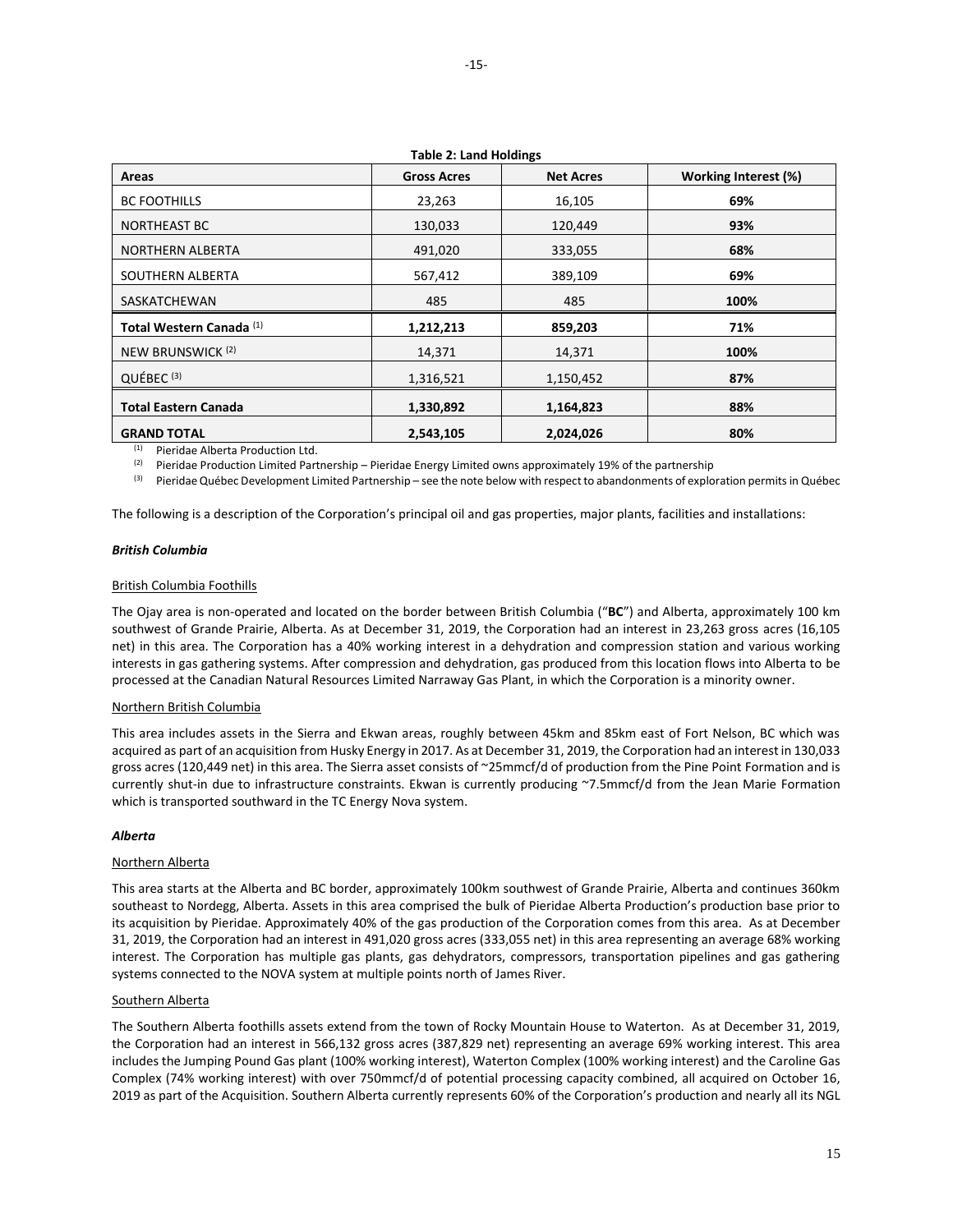revenue is produced in this core area. Each of the major processing facilities are connected to the TCPL NOVA system and possess the capability to recover NGLs and Sulphur.

### *Québec*

The Corporation is in the process of reducing its holdings in Québec and has submitted an application to abandon a significant number of its exploration permits, comprising 901,560 gross acres (861,134 net). These assets are not a part of the Corporation's future LNG business, and abandoning the permits is expected to save approximately \$0.5 million annually. The properties of Haldimand and Bourque represent prospective opportunities for oil development and are not included in the abandonment plans. As of December 31, 2019, the retained areas consist of 414,961 gross acres (289,318 net). There continues to be no production or revenue generated from any of the Corporation's Québec assets, which have been impaired as at December 31, 2019 to no value.

#### *New Brunswick*

On March 4, 2013, Former Pieridae entered into an agreement with Contact Exploration Inc. (subsequently Kicking Horse Energy Inc., subsequently acquired by ORLEN Upstream Canada Ltd.) to establish Pieridae Production Limited Partnership ("**PPLP**") in order to acquire and develop natural gas resources in New Brunswick. The Corporation originally held a 16.98% interest in PPLP, which increased as a result of additional investments in 2015 to 20%. Pieridae is entitled to contribute an additional \$14.1 million to PPLP prior to any further funding by the other partner, thereby increasing its ownership to 50%.

As of December 31, 2019, the Corporation held a 19.656% interest, as a limited partner, in PPLP and held a 50% interest, as a shareholder, in PPLP's general partner, Pieridae Production GP Ltd. The Corporation's interest in PPLP and in Pieridae Production GP Ltd. are accounted for in the Corporation's consolidated financial statements using the equity method.

There is presently a government-imposed moratorium on the use of hydraulic fracturing in New Brunswick which effectively prevents any further exploration and development by PPLP of its natural gas resource properties in that province.

#### **Oil and Gas Wells**

|                         | <b>PRODUCING</b>         |                          |                      |                    | <b>NON-PRODUCING</b>     |                    |                      |                    |                      |                    |
|-------------------------|--------------------------|--------------------------|----------------------|--------------------|--------------------------|--------------------|----------------------|--------------------|----------------------|--------------------|
|                         | Oil                      |                          | <b>Natural Gas</b>   |                    | Oil                      |                    | <b>Natural Gas</b>   |                    | <b>SERVICE WELLS</b> |                    |
| <b>LOCATION</b>         | Gross <sup>(1)</sup>     | Net <sup>(2)</sup>       | Gross <sup>(1)</sup> | Net <sup>(2)</sup> | Gross <sup>(1)</sup>     | Net <sup>(2)</sup> | Gross <sup>(1)</sup> | Net <sup>(2)</sup> | Gross <sup>(1)</sup> | Net <sup>(2)</sup> |
| ALBERTA                 | $\overline{\phantom{a}}$ | $\overline{\phantom{0}}$ | 484                  | 328                | $\overline{\phantom{a}}$ |                    | 394                  | 256                | 5                    |                    |
| <b>BRITISH COLUMBIA</b> |                          | $\overline{\phantom{0}}$ | 84                   | 72                 | ٠                        |                    | 71                   | 61                 |                      |                    |
| SASKATCHEWAN            |                          | $\overline{\phantom{0}}$ |                      |                    | $\overline{\phantom{0}}$ |                    |                      |                    |                      |                    |
| QUÉBEC                  |                          |                          |                      |                    | 9                        |                    |                      |                    |                      |                    |
| <b>TOTAL</b>            |                          |                          | 568                  | 400                | 9                        |                    | 470                  | 322                |                      |                    |

The following table sets forth the number and status of wells in which Pieridae has a working interest as at December 31, 2019. **TABLE 3: Oil and Gas Wells** 

(1) "Gross" wells mean the number of wells in which Pieridae has a working interest or a royalty interest that may be convertible to a working interest.

 $(2)$  "Net" wells mean the aggregate number of wells obtained by multiplying each gross well by Pieridae's percentage working interest therein.

#### <span id="page-16-0"></span>**LNG Segment**

The Goldboro LNG site is near the community of Goldboro in Guysborough county in Nova Scotia. The site was selected to make use of existing infrastructure and is aligned with the corporation's goal to minimize capital exposure by reusing existing, underutilized energy midstream infrastructure. The site is near to a decommissioned sour gas processing facility which gathered gas from numerous offshore reservoirs. That plant processed gas from the offshore Scotia shelf at the Sable Island project, and it tied into an existing sales pipeline (the "**Maritimes Northeast Pipeline"**) which is conveniently located next to the site, and which will be used to deliver supply gas to the Goldboro LNG facility.

The Goldboro LNG facility has progressed to the OBE stage and KBR has been engaged to review the previously completed FEED study and provide a fixed price contract to construct the gas liquefaction facility. Pieridae will also contract for the site preparation, marine civil works, and worker camp. These individual subprojects will be financed concurrently with a positive FID, and project execution will commence thereafter.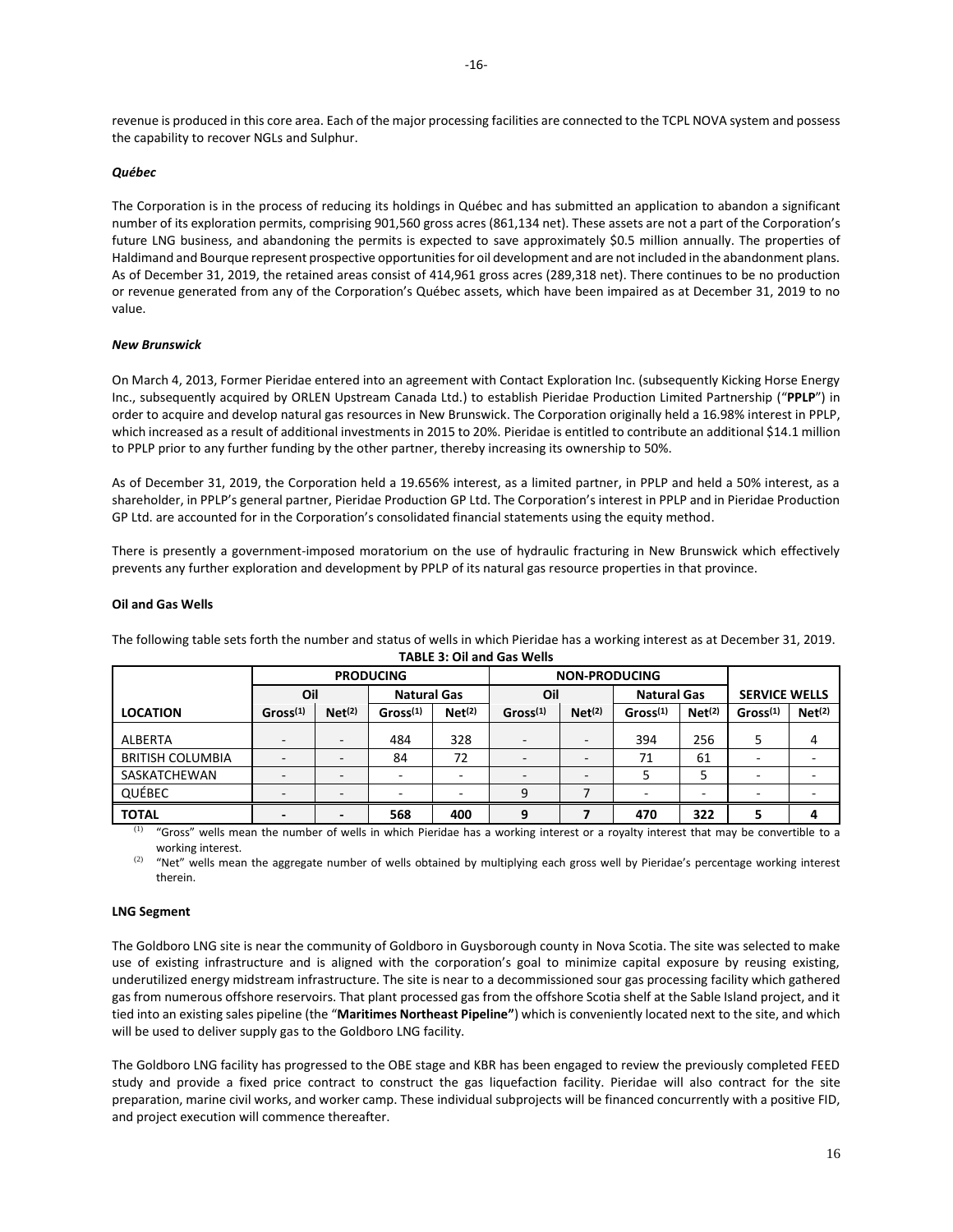Under the FEED study, Air Products and Chemicals, Inc. will develop, design and deliver a two-train (each capable of producing at least 4.8 mmtpa at FOB) facility. A two-train construction project is contemplated to span approximately 56 months. Much of the construction contemplates assembling modules built in offshore yards while employing approximately 4,500 local workers during the peak construction phase. These employees will be housed at a temporary camp, which will be built on land adjacent to the Goldboro LNG site, inside the industrial park. Site preparation, site drainage, highway reconstruction, marine facilities, are amongst some of the major projects that must be assembled in tandem with, or prior to, the LNG liquefaction facility construction.

Following the FEED verification, KBR will proceed to the OBE stage where they will commence contacting numerous contractors in order to derive a fixed price for the facility construction and commissioning. The fixed price and terms and conditions of the EPCC contract will be negotiated following the agreement of detailed scope and timeline.

## **Other Business Information**

## <span id="page-17-0"></span>Forward Contracts and Marketing

The Corporation's commodity hedging policy has been established by the Board which requires management to achieve a hedge position of at least 60% of expected production on an 18-month rolling basis under normal circumstances. Other than as disclosed in the financial statements of the Corporation for the year ended December 31, 2019, Pieridae is not bound by any agreement (including any transportation agreement), directly or through an aggregator, under which it is precluded from fully realizing, or may be protected from the full effect of, future market prices for natural gas or NGLs. Refer to Note 20 "Financial Risk Management – Market Risk" in the recently filed Consolidated Financial Statements of the Corporation as at and for the years ended December 31, 2019 and 2018 for further discussion on the Corporation's commodity hedging activities. Pieridae's obligations or commitments for future physical deliveries of natural gas and NGLs are not expected to vary significantly from Pieridae's future forecasted production.

## Competitive Conditions

The oil and gas industry is very competitive. Pieridae has a strong competitive position in its core areas (see "Description of Properties"). Companies operating in the petroleum industry must manage risks which are beyond the direct control of Corporation personnel. Among these risks are those associated with exploration, environmental damage, commodity prices, foreign exchange rates, international political or economic conditions and interest rates. The oil and natural gas industry is competitive and Pieridae competes with a substantial number of other entities, some of which have greater technical or financial resources. Pieridae attempts to enhance its competitive position by operating in areas where it believes its technical personnel are able to reduce some of the risks associated with exploration, production and marketing because they are familiar with the areas of operation. Management believes that Pieridae will be able to explore for and develop new production and reserves with the objective of increasing its cash flow and reserve base. See "Risk Factors – Competition".

Additionally, there are many inherent risks that must be considered in the development of an LNG export project, including worker productivity, weather, access to financing, international LNG pricing, access to construction yards, etc. Other risks are outlined in the section titled Risk Factors. LNG pricing following plant commissioning is of particular risk, particularly in the financing phase of the project. For example, a low-price forecast at the time of forecasting may significantly delay the project. There is also non-commercial risk related to changes in government regulation, which has challenged major projects in Canada over the last number of years. The Corporation has undertaken many pre-emptive initiatives to procure First Nations support and support from all levels of government and the local community. This has included active company participation in policy creation and intensive work with government to allow for the accommodation of LNG export projects within prescribed legislation.

## Seasonality

The level of activity in the Canadian oil and gas industry is influenced by seasonal weather patterns. Wet weather and spring thaw can make the ground unstable. Consequently, municipalities and provincial transportation departments enforce road bans that restrict the movement of rigs and other heavy equipment, thereby reducing activity levels. Also, certain oil and gas producing areas are located in areas that are inaccessible other than during the winter months because the ground surrounding the sites consists of swampy terrain. There can be no assurance that these seasonal factors will not adversely affect the timing and scope of Pieridae's exploration and development activities, which could in turn have an adverse impact on Pieridae's business, operations and prospects. Additionally, the realized price for natural gas produced by the Corporation has a component of cyclicality relating to the demand for natural gas in peak heating and cooling seasons during the year.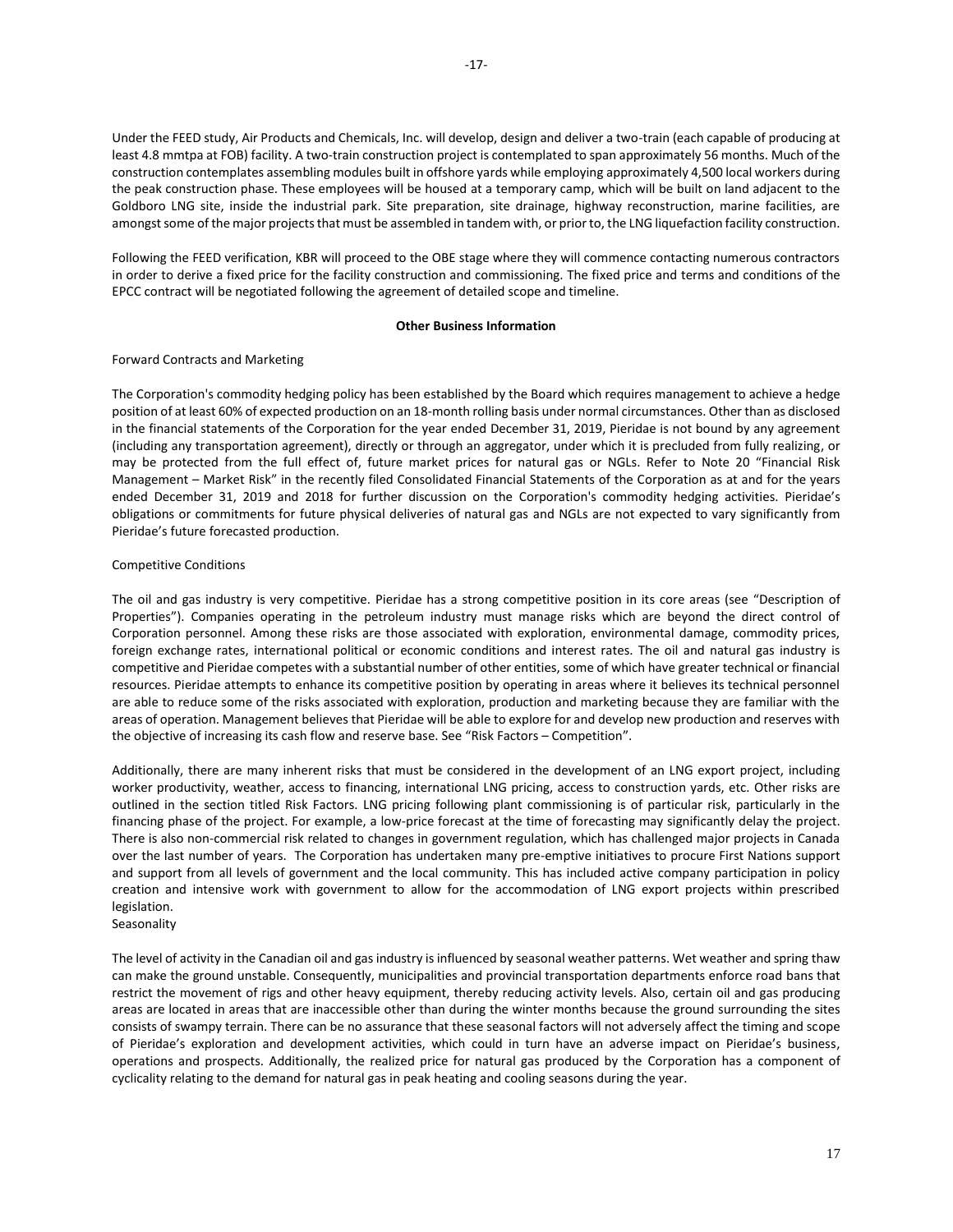### Environmental, Social and Governance Policies

The Corporation's operations are regulated by laws, acts and regulations with respect to, among others, environmental protection. Environmental consequences are difficult to identify, whether in terms of level, timeline or impact. Compliance with such legislation may require significant expenditures or result in operational restrictions. Breach of such requirements may result in suspension or revocation of necessary licenses and authorizations, civil liability for pollution damage and the imposition of material fines and penalties, all of which might have a significant negative impact on earnings and overall competitiveness of the Corporation. For a description of the financial and operational effects of environmental protection requirements on the capital expenditures, earnings and competitive position of the Corporation see "Industry Conditions – Environmental Regulation" and "Risk Factors – Environmental Issues".

The Corporation has adopted policies relating to health, safety and environmental matters. The Corporation's objective is to pursue its business strategy while ensuring that its operations meet applicable safety standards and account for environmental and social impacts. Occupational and community health and safety are key concerns in the planning and performance of exploration work. Special attention is also paid to local community and business relationships, as well as environmental protection.

In Alberta, the Corporation's Senior Vice President; Drilling, Completions & HSE and a Manager of HSE oversee all of the Health, Safety and Environmental policy development, implementation and enforcement for the company and reports regularly to the senior management team and the Board of Directors. Based on the acquisition of Shell assets and the growth of the HSE & Regulatory department, an HSE & R Manager with supplementary strengths in environmental compliance and regulatory reporting has been added to the group. The Pieridae HSE structure includes Health, Safety and Emergency Response as well as Environmental roles stationed at each of the main facilities supporting the large network of dedicated and competent employees.

In Nova Scotia, under the Environmental Assessment Approval, the Corporation has established Community Liaison and Fisheries Advisory Committees. In addition, the Corporation has developed a complaint resolution plan, along with a Mi'kmaq Communication Plan, Community Communication Plan, and Archaeology and Heritage Resources Monitoring and Contingency Plan which are updated periodically.

Employees, and Specialized Skill and Knowledge

The following table summarizes Pieridae's full-time equivalent ("**FTE**") employees as at December 31, 2019:

| Upstream and Midstream Operations <sup>(1)</sup> | $\mathbf{r}$<br>ᇰᇰᆂ |
|--------------------------------------------------|---------------------|
| <b>Goldboro and Corporate</b>                    | --                  |
| <b>Total</b>                                     | 284                 |

#### **Table 4: Pieridae Employees**

 $(1)$  Include 4 employees on long term leaves of absence

Pieridae also engages contractors and service providers. Refer to the section entitled "Risk Management and Risk Factors" in the Corporation's 2019 MD&A, which section of the MD&A is incorporated by reference into this AIF, for further information on employee and other workforce related risks affecting Pieridae.

Pieridae employs individuals with various professional skills in the course of pursuing its strategy. These professional skills include, but are not limited to, geology, geophysics, engineering, financial and business skills, which are widely available in the industry. Drawing on significant experience in the oil and gas industry, with a particular focus on exploration and development of natural gas reserves in the Alberta and BC Foothills play, Pieridae's management team has a demonstrated track record of bringing together all of the key components required to realize it's potential as a fully integrated LNG company.

## **STATEMENT OF RESERVES DATA AND OTHER OIL AND GAS INFORMATION**

### <span id="page-18-0"></span>**Disclosure of Reserves Data**

It should not be assumed that the estimates of future net revenues presented in the tables below represent the fair market value of the reserves. There are numerous uncertainties inherent in estimating quantities of crude oil, NGL and natural gas reserves and the future cash flows attributed to such reserves. The reserve and associated cash flow information set forth in this AIF are estimates only. The recovery and reserve estimates of the crude oil, NGL and natural gas reserves provided herein are estimates only and there is no guarantee that the estimated reserves will be recovered. Actual crude oil, natural gas and NGL reserves may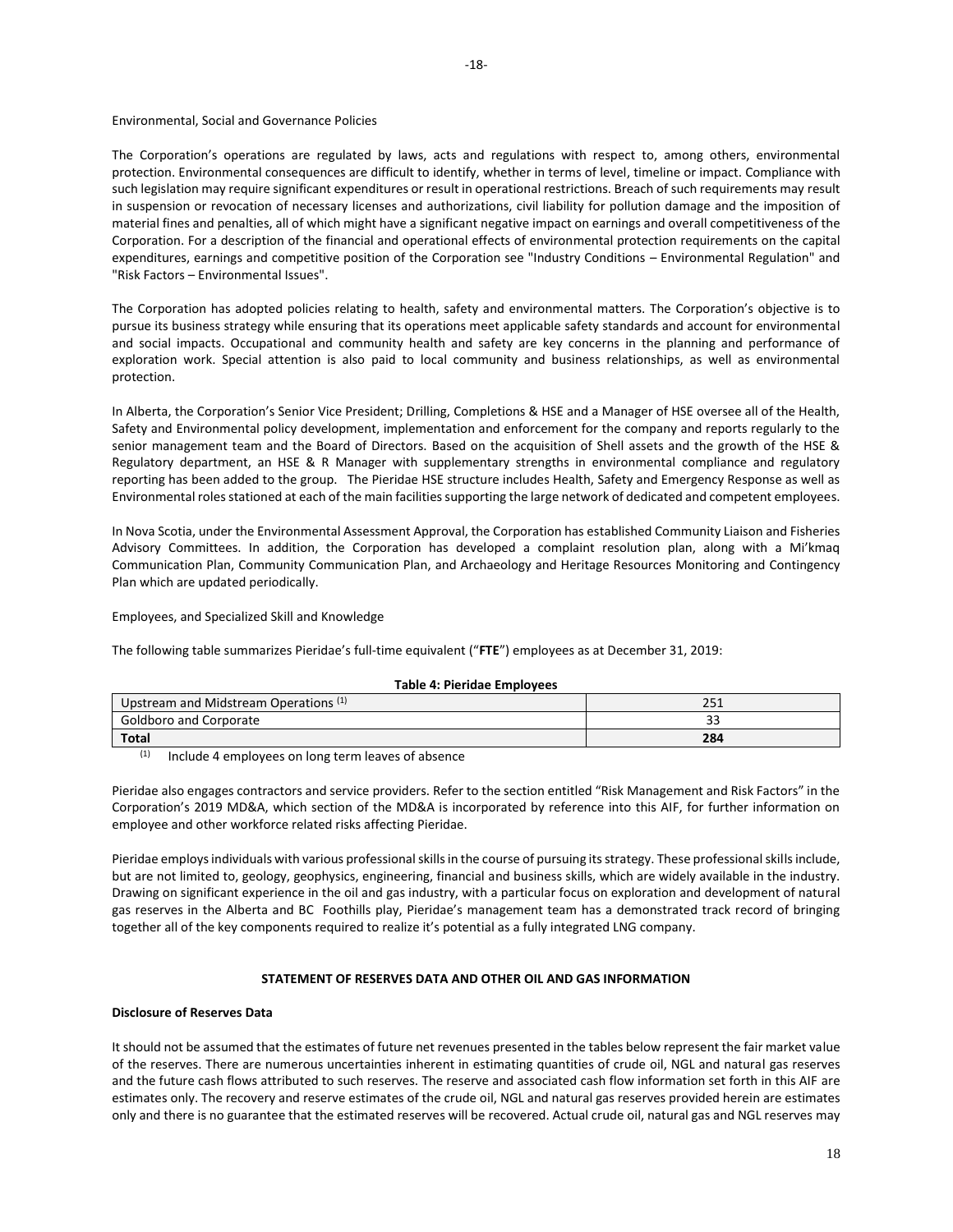be greater than or less than the estimates provided herein. In general, estimates of economically recoverable crude oil and natural gas reserves and the future net cash flows therefrom are based upon a number of variable factors and assumptions, such as historical production from the properties, production rates, ultimate reserve recovery, timing and amount of capital expenditures, marketability of crude oil and natural gas, royalty rates, the assumed effects of regulation by governmental agencies and future operating costs, all of which may vary materially from actual results. For those reasons, among others, estimates of the economically recoverable crude oil and natural gas reserves attributable to any particular group of properties, classification of such reserves based on risk of recovery and estimates of future net revenues associated with reserves may vary and such variations may be material. The actual production, revenues, taxes and development and operating expenditures with respect to the reserves associated with Pieridae's assets may vary from the information presented herein and such variations could be material. See "Risk Factors" in this AIF.

The following tables are based on the Reserves Report prepared by Deloitte Touche Tohmatsu Limited ("**Deloitte**"), an independent qualified reserves evaluator, effective as of December 31, 2019 and dated and prepared as of April 6, 2019 (the "**Deloitte Reserves Report**"). The tables show the estimated share of Pieridae's oil, natural gas and NGL reserves in its properties and the present value of estimated future net revenue for these reserves, after provision for Alberta gas cost allowance, using forecast price and cost assumptions. All evaluations of the present worth of estimated future net revenue in the Deloitte Reserve Report are stated after provision for estimated future capital expenditures, both before and after income taxes, but, except where otherwise indicated, prior to indirect costs, well abandonment and disconnect costs and surface lease reclamation costs and do not necessarily represent the fair market value of the reserves. The Deloitte Reserves Report was prepared in accordance with the standards included in the Canadian Oil and Gas Evaluation Handbook (the "**COGE Handbook"**) and NI 51-101.

Throughout the following summary tables differences may arise due to rounding.

In accordance with the requirements of NI 51-101, attached hereto are the following appendices:

| Appendix A: | NI 51-101 Form F2 Report on reserves Data by Independent Qualified Reserves Evaluator |
|-------------|---------------------------------------------------------------------------------------|
| Appendix B: | Form 51-101F3 Report of Management and Directors on Oil and Gas Disclosure            |
| Appendix C: | Definitions Used for Reserve and Resource Categories                                  |

The following table summarizes Pieridae's oil and gas reserves as of December 31, 2019 based on forecast price and cost assumptions.

|                                        |                          | Light/Medium Crude Oil<br><b>Conventional Natural Gas</b><br>(1) |           |            | <b>Natural Gas Liquids</b> |            |  |
|----------------------------------------|--------------------------|------------------------------------------------------------------|-----------|------------|----------------------------|------------|--|
| <b>Reserves Category</b>               | Gross<br>(Mbbl)          | Net (Mbbl)                                                       |           | Net (Mmcf) | Gross<br>(Mbbl)            | Net (Mbbl) |  |
| Proved                                 |                          |                                                                  |           |            |                            |            |  |
| Developed Producing (2)                | $\overline{\phantom{0}}$ |                                                                  | 753,221   | 667,300    | 29,585                     | 21,832     |  |
| Developed Non-Producing <sup>(3)</sup> | $\overline{\phantom{a}}$ | $\overline{\phantom{a}}$                                         | 87,769    | 72,822     | 3,544                      | 2,861      |  |
| Undeveloped <sup>(4)</sup>             |                          |                                                                  | 44,884    | 41,430     | 2,792                      | 2,235      |  |
| <b>Total Proved</b>                    | $\overline{\phantom{0}}$ |                                                                  | 885,875   | 781,552    | 35,921                     | 26,928     |  |
| <b>Total Probable</b>                  | $\overline{\phantom{0}}$ |                                                                  | 331,392   | 295,976    | 13,154                     | 10,007     |  |
| <b>Total Proved + Probable</b>         |                          |                                                                  | 1,217,267 | 1,077,529  | 49,075                     | 36,935     |  |

## **TABLE 5: Summary of Oil and Gas Reserves as of December 31, 2019**

(1) Natural gas volumes include associated, and non-associated gas.<br> $\frac{1}{2}$  "Doveloped Broducing" resonses are these resonses that are experiently

(2) "Developed Producing" reserves are those reserves that are expected to be recovered from completion intervals open at the time of the estimate. These reserves may be currently producing or, if shut-in, they must have previously been on production, and the date of resumption of production must be known with reasonable certainty.

<sup>(3)</sup> "Developed Non-Producing" reserves are those reserves that either have not been on production, or have previously been on production, but are shut in, and the date of resumption of production is unknown.

(4) "Undeveloped" reserves are those reserves expected to be recovered from known accumulations where a significant expenditure (e.g., when compared to the cost of drilling a well) is required to render them capable of production. They must fully meet the requirements of the reserves classification (proved, probable, possible) to which they are assigned.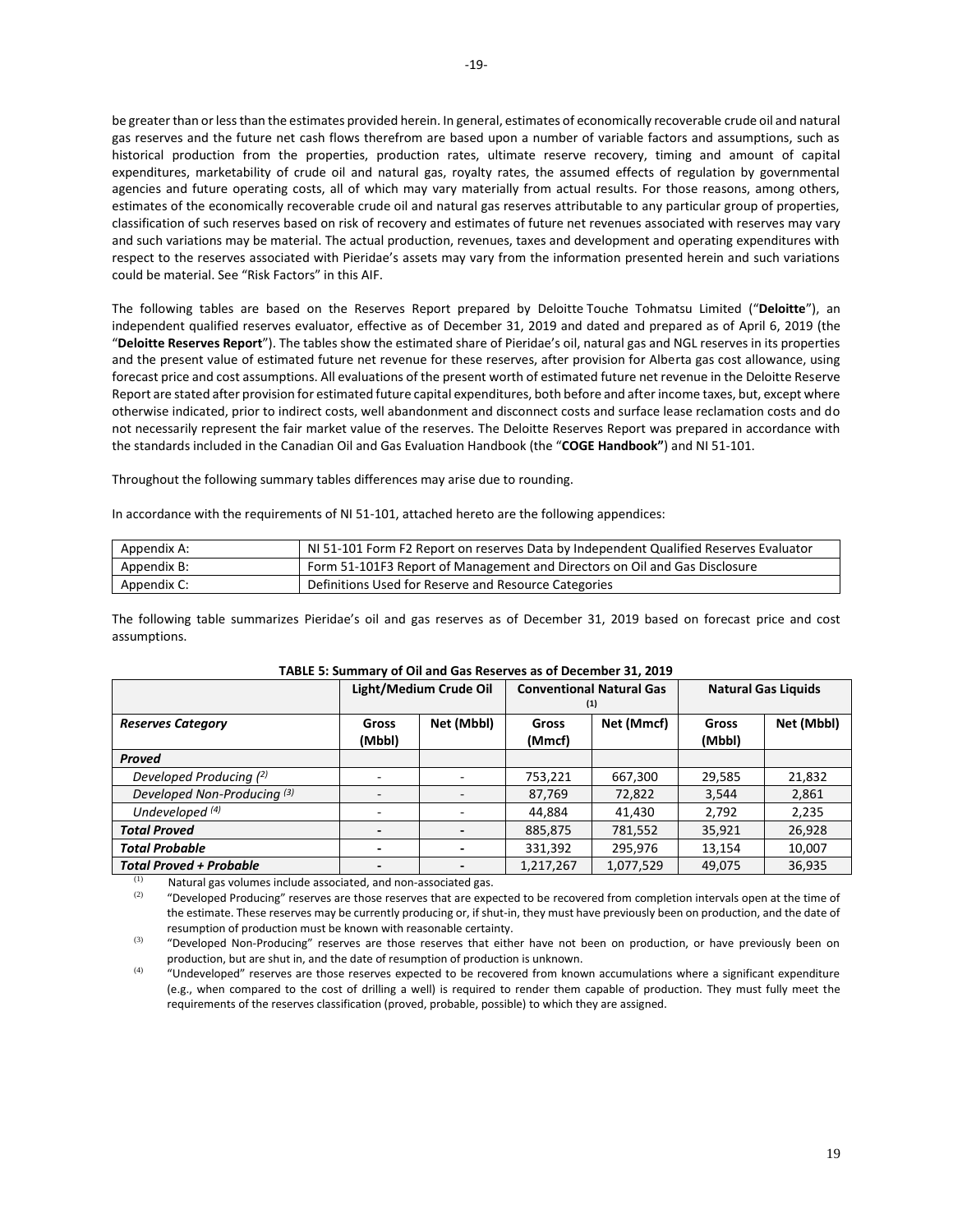The following tables summarize the undiscounted value and the present value, discounted at 5%, 10%, 15% and 20%, of Pieridae's estimated future net revenue based on forecast price and cost assumptions as of December 31, 2019.

| TADLE 0. JUINNA I DI DETOIC TUATTICJENI VUNC OF FUNDIC NEVENIGE UI DECENNER JE, EULJ |                                           |                                                                          |                     |                     |                     |        |  |
|--------------------------------------------------------------------------------------|-------------------------------------------|--------------------------------------------------------------------------|---------------------|---------------------|---------------------|--------|--|
|                                                                                      | Before Income Tax, Discounted at (%/year) | <b>Unit Value Before</b><br><b>Income Tax, Discounted</b><br>at 10%/year |                     |                     |                     |        |  |
| Reserves Category <sup>(2)</sup>                                                     | 0%<br>(M\$)                               | 5%<br>$(M\hat{S})$                                                       | 10%<br>$(M\hat{S})$ | 15%<br>$(M\hat{S})$ | 20%<br>$(M\hat{S})$ | \$/BOE |  |
| Proved                                                                               |                                           |                                                                          |                     |                     |                     |        |  |
| Developed Producing                                                                  | 650.900                                   | 727,433                                                                  | 592.649             | 488.584             | 414.212             | 4.45   |  |
| Developed Non-Producing                                                              | (147, 525)                                | 34.892                                                                   | 47.582              | 39.169              | 29,825              | 3.17   |  |
| Undeveloped                                                                          | 139,569                                   | 107,626                                                                  | 85,020              | 68,412              | 55,840              | 9.30   |  |
| <b>Total Proved</b>                                                                  | 642.944                                   | 869,950                                                                  | 725,250             | 596,165             | 499.877             | 4.61   |  |
| <b>Total Probable</b>                                                                | 1,081,994                                 | 557,455                                                                  | 337,203             | 225,212             | 160,768             | 5.68   |  |
| <b>Total Proved + Probable</b>                                                       | 1,724,938                                 | 1,427,405                                                                | 1,062,453           | 821,377             | 660,645             | 4.91   |  |

**TABLE 6: Summary of Before-Tax Present Value of Future Net Revenue at December 31, 2019 (1)**

(1) Future net revenue is estimated using forecast prices and costs – see "Pricing Assumptions – Forecast Prices and Costs – December 31, 2019" in this AIF.

 $(2)$  Values reflect abandonment and reclamation costs for all wells, facilities, and pipelines and for all future locations assigned reserves in the Deloitte Reserves Report in the aggregate amount of \$523.6 million (undiscounted) for total proved reserves and \$538.4 million (undiscounted) for total proved plus probable reserves.

|  |  |  | TABLE 7: Summary of After-Tax Present Value of Future Net Revenue as of December 31, 2019 (1) |  |
|--|--|--|-----------------------------------------------------------------------------------------------|--|
|--|--|--|-----------------------------------------------------------------------------------------------|--|

|                                  | After Income Tax, Discounted at (%/year) |              |              |              |         |  |  |  |
|----------------------------------|------------------------------------------|--------------|--------------|--------------|---------|--|--|--|
| Reserves Category <sup>(2)</sup> | 0%                                       | 5%           | 10%          | 15%          | 20%     |  |  |  |
|                                  | (M\$)                                    | $(M\hat{S})$ | $(M\hat{S})$ | $(M\hat{S})$ | (M\$)   |  |  |  |
| Proved                           |                                          |              |              |              |         |  |  |  |
| Developed Producing              | 493,012                                  | 555,930      | 452,692      | 372,862      | 315,847 |  |  |  |
| Developed Non-Producing          | (120,188)                                | 20,517       | 30,478       | 34,142       | 17,053  |  |  |  |
| Undeveloped                      | 107,042                                  | 81,693       | 63,809       | 50,703       | 40,809  |  |  |  |
| <b>Total Proved</b>              | 479,866                                  | 658,139      | 546,979      | 447,708      | 373,709 |  |  |  |
| <b>Total Probable</b>            | 830.924                                  | 427,055      | 257,464      | 171.213      | 121,573 |  |  |  |
| <b>Total Proved + Probable</b>   | 1,310,790                                | 1,085,195    | 804,444      | 618,921      | 495,282 |  |  |  |

(1) Future net revenue is estimated using forecast prices and costs – see "Pricing Assumptions – Forecast Prices and Costs – December 31, 2019" in this AIF.

(2) Values reflect abandonment and reclamation costs for all wells, facilities, and pipelines and for all future locations assigned reserves in the Deloitte Reserves Report in the aggregate amount of \$523.6 million (undiscounted) for total proved reserves and \$538.4 million (undiscounted) for total proved plus probable reserves.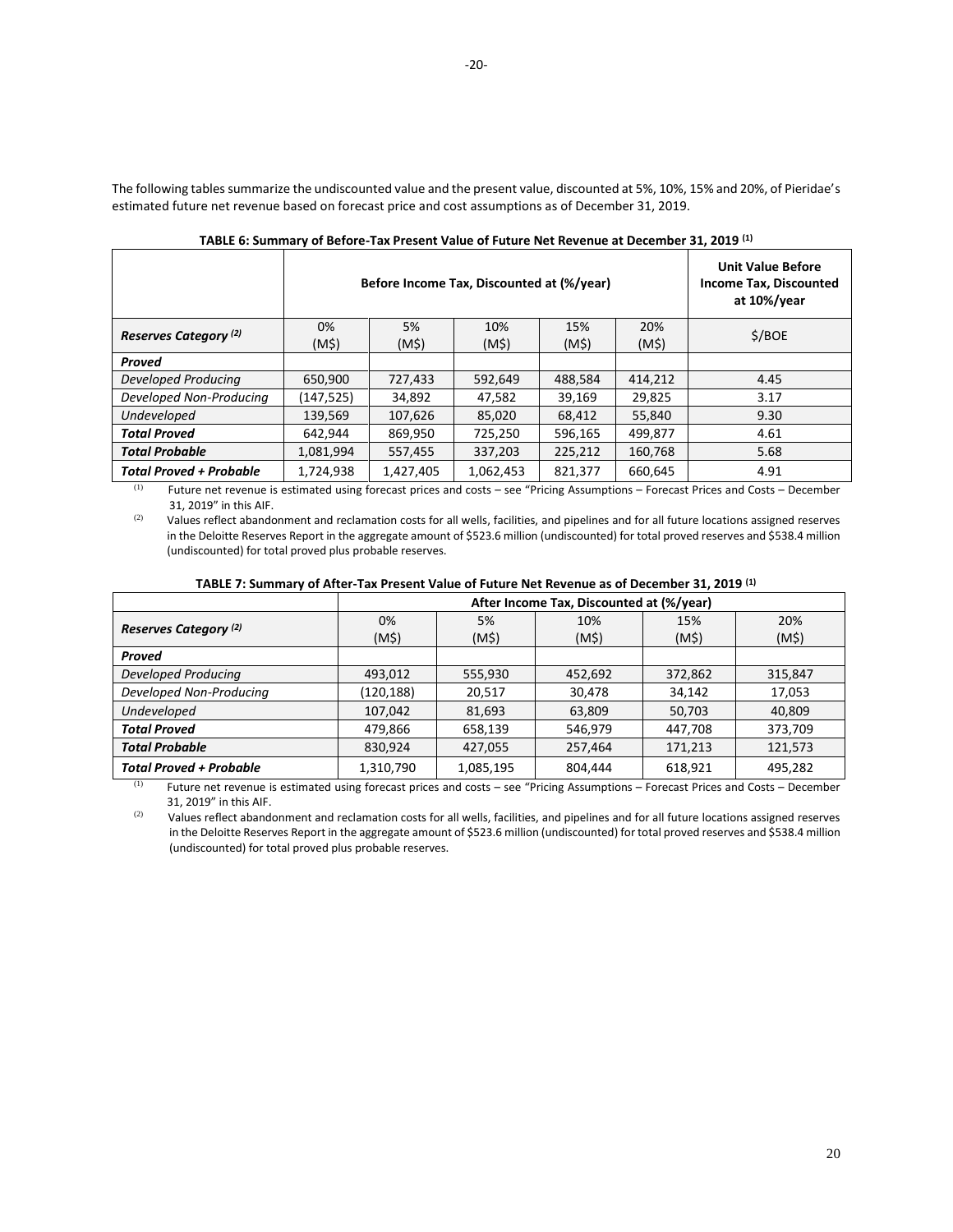| <b>Reserves</b><br>Category      | Revenue<br>(2)<br>(M\$) | Royaltie<br>s<br>(M\$) | <b>Operating</b><br>Costs<br>(M\$) | <b>Developm</b><br>ent Costs<br>(M\$) | Well<br>Abandonment<br>and<br><b>Reclamation</b><br>Costs<br>(M\$) | <b>Future Net</b><br>Revenue<br><b>Before</b><br>Income<br>Taxes (M\$) | <b>Future</b><br>Income<br><b>Taxes</b><br>(M\$) | <b>Future Net</b><br>Revenue<br>After<br>Income<br>Taxes (M\$) |
|----------------------------------|-------------------------|------------------------|------------------------------------|---------------------------------------|--------------------------------------------------------------------|------------------------------------------------------------------------|--------------------------------------------------|----------------------------------------------------------------|
| Proved<br>Reserves               | 5,563,232               | 290,532                | 4,017,183                          | 88,958                                | 523,616                                                            | 642.944                                                                | 163,078                                          | 479,866                                                        |
| Proved +<br>Probable<br>Reserves | 8,026,576               | 419,895                | 5,217,740                          | 125,591                               | 538,411                                                            | 1,724,938                                                              | 414.148                                          | 1,310,790                                                      |

**TABLE 8: Total Future Net Revenue (Undiscounted) as of December 31, 2019 (1)**

(1) Future net revenue is estimated using forecast prices and costs – see "Pricing Assumptions – Forecast Prices and Costs – December 31, 2019" in this AIF.

 $(2)$  Revenue includes product revenue and other income from facilities, wells and corporate if specified.

| <b>Reserve Category</b>    | <b>Product Type</b>                                                       | <b>Future Net Revenue Before</b><br>Income Taxes (discounted at<br>10%/year) (M\$) | <b>Unit Value Before Income</b><br><b>Taxes (discounted at</b><br>10%/Year) (\$/BOE) |
|----------------------------|---------------------------------------------------------------------------|------------------------------------------------------------------------------------|--------------------------------------------------------------------------------------|
| <b>Proved Reserves</b>     | <b>Conventional Natural Gas</b><br>(including associated by-<br>products) | 725,250                                                                            | 4.61                                                                                 |
| Proved + Probable Reserves | <b>Conventional Natural Gas</b><br>(including associated by-<br>products) | 1,062,453                                                                          | 4.91                                                                                 |

## **TABLE 9: Future Net Revenue by Product Type as of December 31, 2019 (1)**

(1) Future net revenue is estimated using forecast prices and costs – see "Pricing Assumptions – Forecast Prices and Costs – December 31, 2019" in this AIF.

## **Costs Incurred**

The following table summarizes the capital expenditures made by Pieridae on oil and gas properties for the year ended December 31, 2019.

## **TABLE 10: Capital Expenditures Made by Pieridae on Oil and Gas Properties for the Year Ended December 31, 2019**

| Nature of Cost                                   | Amount (M\$) |
|--------------------------------------------------|--------------|
| Acquisition Costs for Proved Properties          | 166.122(1)   |
| <b>Acquisition Costs for Unproved Properties</b> |              |
| <b>Exploration Costs</b>                         | 1.077        |
| <b>Total Costs</b>                               | 167.199      |

(1) Acquisition costs for proved properties includes the allocation of purchase price to petroleum and natural gas assets net of the asset retirement obligations assumed as a result of the acquisition of the Shell Foothills Assets as disclosed in the financial statements of the Corporation for the year ended December 31, 2019.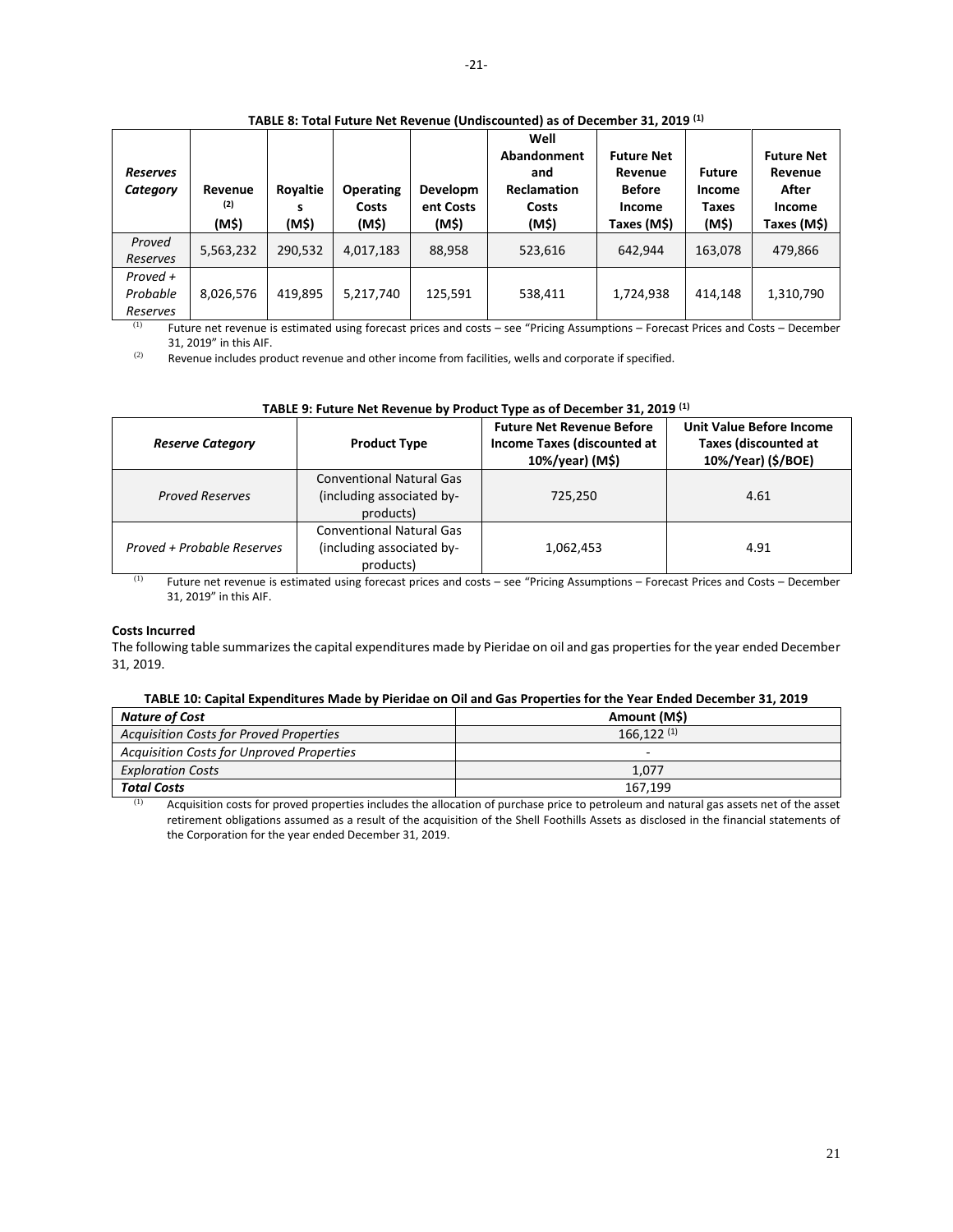## **Pricing Assumptions**

## **Forecast Prices and Costs - December 31, 2019**

Deloitte employed the following pricing, exchange rate and inflation rate assumptions in estimating Pieridae's reserves data using forecast prices and costs as of December 31, 2019.

|                   |                           |                | TADLL 11. Canadian Domestic Forecast : |                 |                     |                  |                 |
|-------------------|---------------------------|----------------|----------------------------------------|-----------------|---------------------|------------------|-----------------|
|                   |                           | Light Oil      | <b>Natural Gas</b>                     |                 | Natural Gas Liquids |                  |                 |
|                   | Canadian                  |                |                                        |                 |                     | <b>Operating</b> |                 |
|                   | <b>Light Sweet</b>        |                |                                        |                 | Edmonton            | Cost             |                 |
| Year              | Crude (2) 40 <sup>o</sup> | <b>Alberta</b> | <b>Edmonton</b>                        | <b>Edmonton</b> | <b>Pentanes</b>     | <b>Inflation</b> | <b>Exchange</b> |
|                   | <b>API</b>                | <b>AECO</b>    | Propane                                | <b>Butane</b>   | <b>Plus</b>         | Rate             | Rate            |
|                   | (\$Cdn/Bbl)               | (\$Cdn/Mcf)    | (\$Cdn/Bbl)                            | (\$Cdn/Bbl      | (\$Cdn/Bbl)         | (%/Year)         | (\$US/\$Cdn)    |
| <b>Historical</b> |                           |                |                                        |                 |                     |                  |                 |
| 2013              | 93.36                     | 3.17           | 38.54                                  | 77.44           | 103.52              | 0.90%            | 0.97            |
| 2014              | 94.00                     | 4.50           | 42.93                                  | 59.43           | 101.47              | 1.90%            | 0.91            |
| 2015              | 57.00                     | 2.69           | 5.35                                   | 33.70           | 55.15               | 1.10%            | 0.78            |
| 2016              | 52.22                     | 2.16           | 8.71                                   | 31.45           | 52.43               | 1.40%            | 0.75            |
| 2017              | 62.11                     | 2.16           | 27.56                                  | 40.96           | 62.85               | 1.60%            | 0.77            |
| 2018              | 75.39                     | 1.61           | 29.54                                  | 45.93           | 81.62               | 2.30%            | 0.77            |
| 2019              | 66.93                     | 1.80           | 27.00                                  | 39.40           | 62.65               | 1.50%            | 0.75            |
| <b>Forecast</b>   |                           |                |                                        |                 |                     |                  |                 |
| 2020              | 71.58                     | 2.05           | 24.04                                  | 37.56           | 74.21               | 0.00%            | 0.76            |
| 2021              | 75.33                     | 2.32           | 28.75                                  | 44.41           | 78.15               | 1.75%            | 0.77            |
| 2022              | 77.51                     | 2.60           | 33.14                                  | 50.19           | 80.48               | 2.00%            | 0.78            |
| 2023              | 79.77                     | 2.74           | 34.16                                  | 51.67           | 82.77               | 2.00%            | 0.79            |
| 2024              | 81.60                     | 2.82           | 35.00                                  | 52.88           | 84.66               | 2.00%            | 0.79            |
| 2025              | 83.46                     | 2.91           | 35.85                                  | 54.09           | 86.56               | 2.00%            | 0.79            |
| 2026              | 85.34                     | 2.97           | 36.71                                  | 55.33           | 88.49               | 2.00%            | 0.79            |
| 2027              | 87.19                     | 3.03           | 37.55                                  | 56.53           | 90.40               | 2.00%            | 0.79            |
| 2028              | 88.97                     | 3.10           | 38.37                                  | 57.69           | 92.22               | 2.00%            | 0.79            |
| 2029              | 90.79                     | 3.16           | 39.19                                  | 58.87           | 94.09               | 2.00%            | 0.79            |
|                   |                           |                | Escalation rate of 2% thereafter       |                 |                     |                  |                 |

| TABLE 11: Canadian Domestic Forecast (1) |  |  |  |
|------------------------------------------|--|--|--|
|------------------------------------------|--|--|--|

(1) Forecast prices were estimated using the average of the escalated price forecasts of four independent reserve evaluators, namely Deloitte LLP, GLJ Petroleum Consultants Ltd., McDaniels & Associates Consultants Ltd. and Sproule Associates Limited. There is no assurance that the forecast prices and forecast factors used by Deloitte in the Deloitte Report will prove accurate and variances could be material.

(2) Edmonton Par prior to 2014.

Pieridae's weighted average realized sales prices for the year ended December 31, 2019 were \$28.99/bbl for NGLs and \$1.75/Mcf for natural gas, before derivative financial instruments.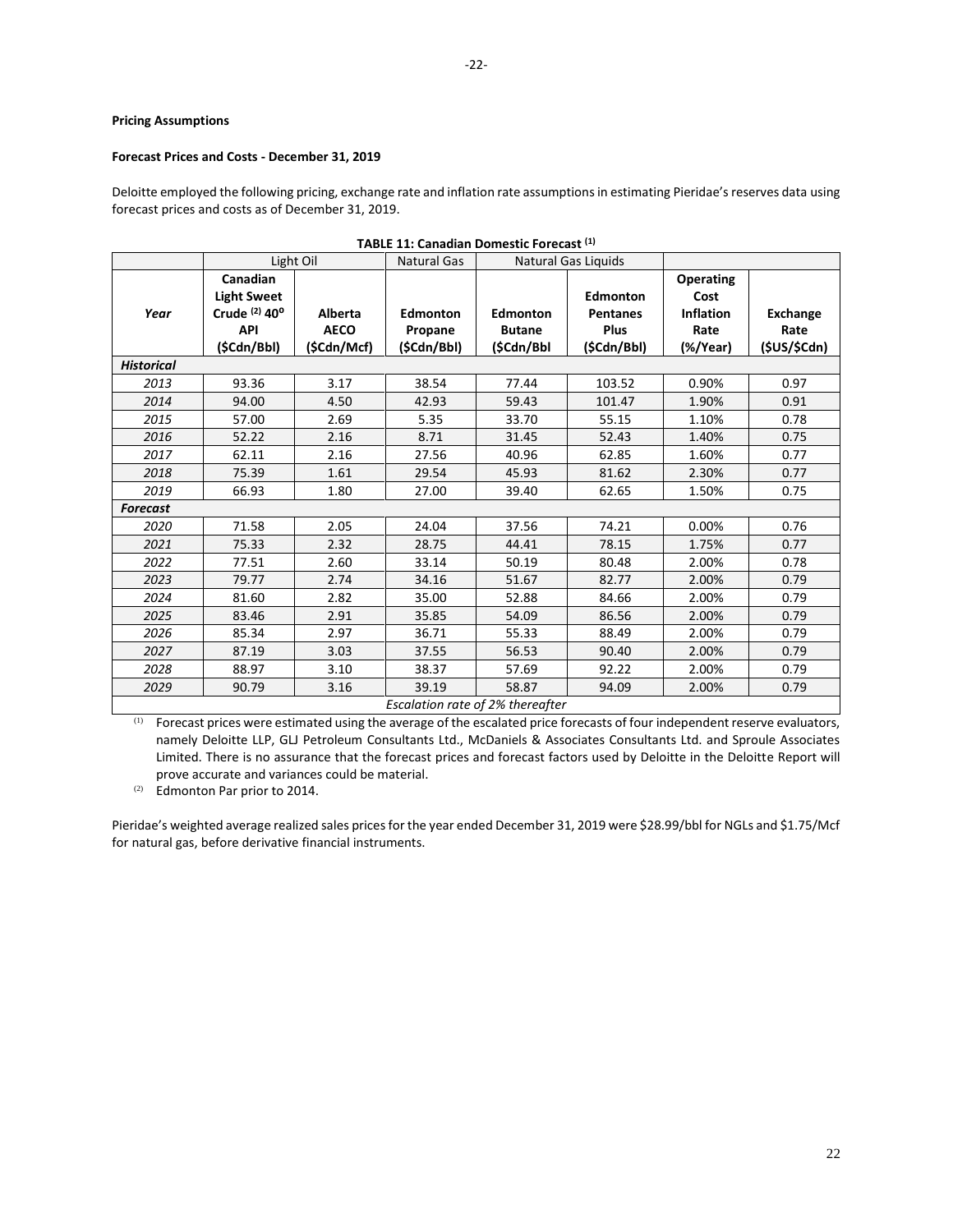## **Production Estimates**

The following table discloses, by product type, the volume of Pieridae's production estimated for the year ended December 31, 2020 as evaluated by Deloitte.

| <b>TABLE 12: 2020 Production Estimates</b> |                                   |                                                |                                       |                     |  |
|--------------------------------------------|-----------------------------------|------------------------------------------------|---------------------------------------|---------------------|--|
| Reserves Category <sup>(2)</sup>           | Light/Medium<br>Crude Oil (Bbl/d) | <b>Conventional Natural</b><br>Gas<br>(MMcf/d) | <b>Natural Gas</b><br>Liquids (Bbl/d) | Combined<br>(BOE/d) |  |
| <b>Proved</b>                              |                                   |                                                |                                       |                     |  |
| Developed Producing                        |                                   | 214                                            | 8,626                                 | 44,336              |  |
| Developed Non-Producing                    |                                   | $\left( 1\right)$                              | 790                                   | 680                 |  |
| Undeveloped                                |                                   |                                                |                                       | 80                  |  |
| <b>Total Proved</b>                        |                                   | 214                                            | 9,416                                 | 45,096              |  |
| <b>Total Probable</b>                      |                                   | 5                                              | 88                                    | 909                 |  |
| <b>Total Proved + Probable</b>             |                                   | 219                                            | 9,504                                 | 46,005              |  |

## **Production History**

The following table sets forth certain information in respect of production, product prices received, royalties, production costs and netbacks received by Pieridae for each quarter of its most recently completed financial year:

| <b>TABLE 13: 2019 Quarterly Production History</b> |                                         |                                        |                                                |                                               |  |
|----------------------------------------------------|-----------------------------------------|----------------------------------------|------------------------------------------------|-----------------------------------------------|--|
| <b>Reserves Category</b>                           | Three months<br>ended March 31,<br>2019 | Three months<br>ended June 31,<br>2019 | Three months<br>ended<br>September 31,<br>2019 | Three months<br>ended<br>December 31,<br>2019 |  |
| <b>Average Daily Production</b>                    |                                         |                                        |                                                |                                               |  |
| Light/Medium Crude Oil (Bbl/d)                     |                                         | ٠                                      |                                                | 2,903                                         |  |
| Conventional Natural Gas (MMcf/d)                  | 102,221                                 | 90,942                                 | 86,884                                         | 204,262                                       |  |
| Natural Gas Liquids (Bbl/d)                        | 200                                     | 211                                    | 167                                            | 5190                                          |  |
| <b>Average Net Prices Received</b>                 |                                         |                                        |                                                |                                               |  |
| Light/Medium Crude Oil (Bbl/d)                     | 49.34                                   | 63.09                                  | 54.09                                          | 58.34                                         |  |
| Conventional Natural Gas (MMcf/d)                  | 2.26                                    | 1.25                                   | 1.31                                           | 1.91                                          |  |
| Natural Gas Liquids (Bbl/d)                        | 35.67                                   | 4.85                                   | 16.42                                          | 10.02                                         |  |
| Royalties (\$/boe)                                 | 0.59                                    | 0.30                                   | 0.03                                           | 0.62                                          |  |
| <b>Production Costs (\$/boe)</b>                   | 10.44                                   | 9.67                                   | 10.65                                          | 8.50                                          |  |
| $Netback(1) Received (\frac{\xi}{\log \xi})$       | 3.32                                    | (1.32)                                 | (2.03)                                         | 6.30                                          |  |

(1) Netback is a Non-IFRS financial measure. Please see our discussion of Non-IFRS measures under *Presentation of Information* in this AIF.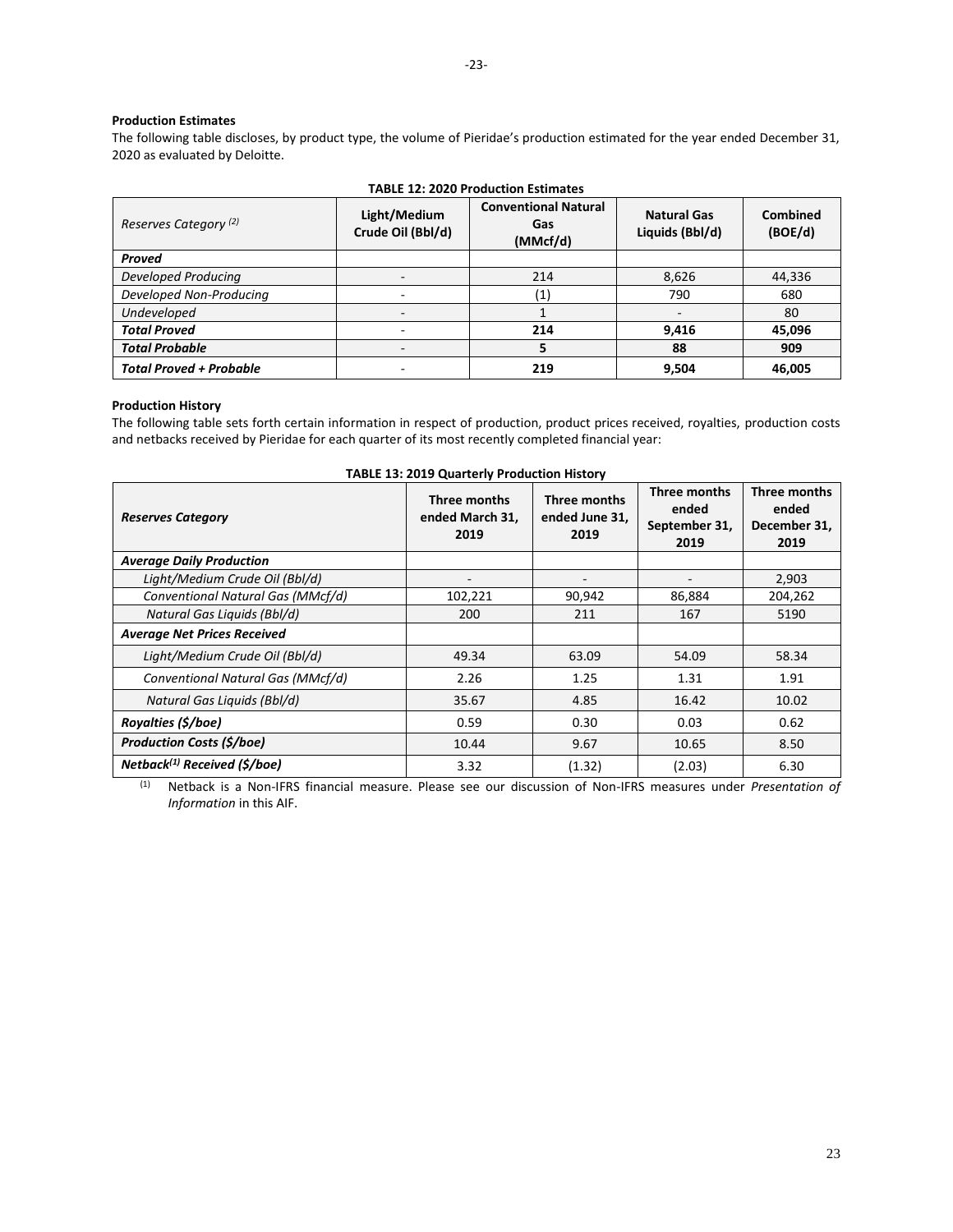### **Reconciliation of Changes in Reserves and Future Net Revenue**

### **Reserves Reconciliation**

As at December 31, 2017, Pieridae had no reserves; Pieridae only acquired reserves via the acquisition of Ikkuma on December 20, 2018, which remains a wholly owned subsidiary of Pieridae. Accordingly, there was no reconciliation provided to December 31, 2017. The following table outlines the primary drivers of reserve changes during 2019, as at December 31, 2019:

|                                  | <b>Table 14: Reserve Reconciliation</b> |                    |                          |             |                         |                      |                            |          |                      |
|----------------------------------|-----------------------------------------|--------------------|--------------------------|-------------|-------------------------|----------------------|----------------------------|----------|----------------------|
|                                  |                                         | Light & Medium Oil |                          |             | <b>Conventional Gas</b> |                      | <b>Natural Gas Liquids</b> |          |                      |
|                                  | Proved                                  | Probable           | Proved +<br>Probable     | Proved      | Probable                | Proved +<br>Probable | Proved                     | Probable | Proved +<br>Probable |
|                                  | Mstb                                    | Mstb               | Mstb                     | <b>MMcf</b> | <b>MMcf</b>             | <b>MMcf</b>          | Mstb                       | Mstb     | Mstb                 |
| Opening<br><b>Balance</b>        | $\overline{\phantom{0}}$                |                    | $\overline{\phantom{a}}$ | 496,398     | 174.099                 | 670,497              | 1,071                      | 286      | 1,357                |
| Production                       | (2)                                     | -                  | (2)                      | (45, 731)   | ۰                       | (45, 731)            | (906)                      | -        | (906)                |
| Technical<br><b>Revisions</b>    | $\overline{2}$                          |                    | 2                        | 146,673     | 28,791                  | 175,463              | 13,227                     | 4,616    | 17,844               |
| Acquisitions                     |                                         |                    |                          | 338,738     | 133,027                 | 471,765              | 22,663                     | 8,229    | 30,892               |
| Economic<br>Factors              |                                         |                    |                          | (50, 203)   | (4,524)                 | (54, 727)            | (134)                      | 23       | (111)                |
| <b>Closing</b><br><b>Balance</b> | $\overline{\phantom{0}}$                |                    |                          | 885,875     | 331,393                 | 1,217,267            | 35,921                     | 13,154   | 49,075               |

## **Additional Information Relating to Reserves Data**

#### **Undeveloped Reserves**

Undeveloped reserves are attributed by Deloitte in accordance with standards and procedures contained in the COGE Handbook. Proved undeveloped reserves are those reserves that can be estimated with a high degree of certainty and are expected to be recovered from known accumulations where a significant expenditure is required to render them capable of production. Probable undeveloped reserves are those reserves that are less certain to be recovered than proved reserves and are expected to be recovered from known accumulations where a significant expenditure is required to render them capable of production. Proved and probable undeveloped reserves have been assigned in accordance with engineering and geological practices as defined under NI 51-101. In general, undeveloped reserves associated with Pieridae's assets are planned to be developed over the next two to three years.

In some cases, it will take longer than two to three years to develop these reserves. There are a number of factors that could result in delayed or cancelled development, including the following: (i) changing economic conditions (due to pricing, operating and capital expenditure fluctuations); (ii) changing technical conditions (including production anomalies, such as water breakthrough or accelerated depletion, or to changes in geological interpretation, including reservoir continuity and quality); (iii) multi-zone developments (for instance, a prospective formation completion may be delayed until the initial completion formation is no longer economic); (iv) a larger development program may need to be spread out over several years to optimize capital allocation and facility utilization; and (v) surface access issues (including those relating to land owners, weather conditions and regulatory approvals). For more information, see "Risk Factors" in this AIF.

### **Developed Non-Producing Reserves**

The Deep Basin area includes assets in the Sierra and Ekwan areas roughly 45km east of Fort Nelson, British Columbia stretching 85 km east towards the Alberta border and as was acquired as part of the 2017 acquisition from Husky. The Sierra asset consists of ~25mmcf/d of production from the Pine Point formation and was shut in due to infrastructure constraints in September 2017. The restart is scheduled for 2021 and is estimated to require \$21.6MM of capital primarily for sour gas related plant upgrades and pipelines. Sierra represents 13.7MMboe in reserves and \$12.1MM value within the proved non-producing category.

#### **Significant Factors or Uncertainties**

The process of estimating reserves is complex. It requires significant judgments and decisions based on available geological, geophysical, engineering and economic data. These estimates may change substantially as additional data from ongoing development activities and production performance becomes available and as economic conditions impacting oil and gas prices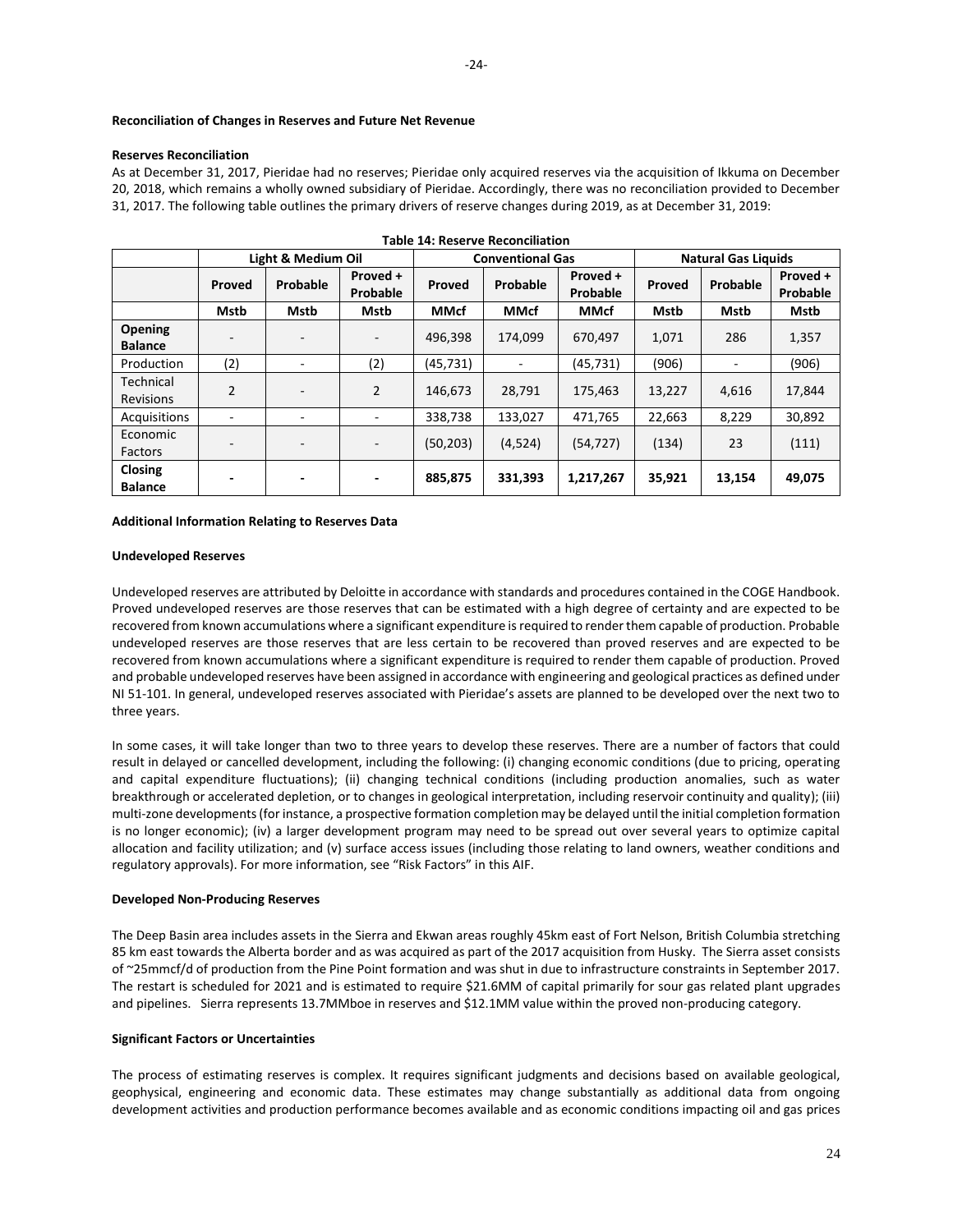economic conditions. Pieridae's reserves are evaluated by Deloitte, an independent engineering firm.

Estimates made are reviewed and revised, either upward or downward, as warranted by new information. Revisions are often required due to changes in well performance, commodity prices, economic conditions and governmental restrictions. Although every reasonable effort is made to ensure that reserve estimates are accurate, reserve estimation is an inferential science. Pieridae's actual production, revenues, taxes, development and operating expenditures with respect to its reserves may vary from such estimates, and such variances could be material. See "Risk Factors – Reserves Estimates" in this AIF.

Pieridae estimates the total cost of future abandonment and reclamation for its existing wells, pipelines, associated production facilities and infrastructure and the expected timing of the costs to be incurred in future periods. The Corporation has a process for estimating these costs, which considers past experience, applicable current regulations, technology and industry standards, actual and anticipated costs, the type and depth of the well (or the nature and size of the pipeline or facility), and the geographic location. Pieridae expects to incur abandonment and reclamation costs on 1190 gross (918 net) wells, comprising currently producing, non-producing and service wells. As at December 31, 2019, the Corporation has estimated its share of the total abandonment and reclamation costs for its existing wells, pipelines and facilities to be \$538.0 million undiscounted (approximately \$27.5. million discounted at 10%), of which Pieridae expects to pay approximately \$3.0 million over the next five financial years.

Of the discounted future abandonment and reclamation costs to be incurred over the life of Pieridae's proved plus probable reserves, approximately \$27.5 million have been deducted in estimating the future net revenue in the Deloitte Report, which represents the Corporation's total existing estimated abandonment and reclamation costs, plus all forecast estimates of abandonment and reclamation costs attributable to future development activity associated with the reserves.

## **Future Development Costs**

The following table sets forth development costs deducted in the estimation of the future net revenue attributable to the reserve categories noted below, using forecast prices and costs.

|                           | <b>Undiscounted Forecast Prices and Costs</b> |                                                        |  |  |
|---------------------------|-----------------------------------------------|--------------------------------------------------------|--|--|
| Year                      | <b>Proved Undeveloped</b><br>Reserves (M\$)   | <b>Proved + Probable Undeveloped</b><br>Reserves (M\$) |  |  |
| 2020                      | 29.8                                          | 38.2                                                   |  |  |
| 2021                      | 38.3                                          | 59.4                                                   |  |  |
| 2022                      | -                                             | 0.1                                                    |  |  |
| 2023                      | ٠                                             | 5.2                                                    |  |  |
| 2024                      |                                               |                                                        |  |  |
| <b>Remaining Years</b>    | 20.8                                          | 22.7                                                   |  |  |
| <b>Total Undiscounted</b> | 88.9                                          | 125.6                                                  |  |  |

**TABLE 15: Future Development Costs (1)**

(1) Future net revenue estimated using forecast prices and costs – see "Pricing Assumptions – Forecast Prices and Costs – December 31, 2019" in this AIF.

Pieridae expects to fund the development costs of these reserves through a combination of the funds available from internally generated cash flow, non-core asset dispositions and the issuance of new equity and/or debt where and when the Board of Directors believes it is appropriate.

There can be no guarantee that funds will be available or that the Corporation will allocate funding to develop all of the reserves attributable in the Deloitte Report. Failure to develop those reserves could have a negative impact on Pieridae's future cash flow.

The interest or other costs of external funding are not included in the reserves and future net revenue estimates set forth above and would reduce the reserves and future net revenue to some degree depending upon the funding sources utilized. Pieridae does not anticipate that interest or other funding costs would make further development of any of Pieridae's assets uneconomic.

See "Risk Factors –Liquidity" in this AIF.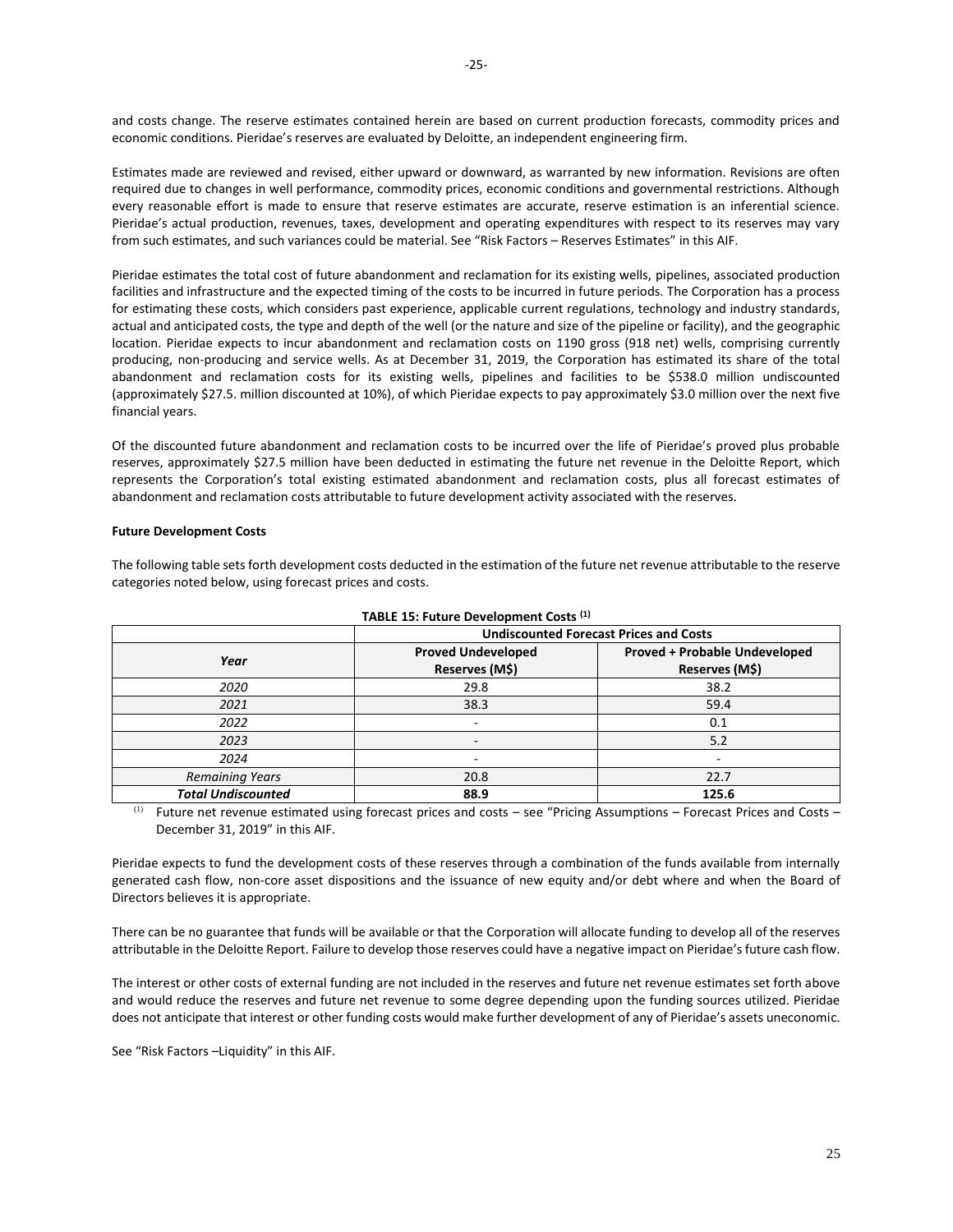# **Properties with no Attributed Reserves**

The following table sets forth the gross and net acres of unproved properties held by Pieridae as at December 31, 2019 and the net area of unproved property for which Pieridae expects its rights to explore, develop and exploit to expire during the next year Pieridae has an 83% working interest in its undeveloped land.

| <b>PRODUCTORUM CATTLE</b> |                              |                            |                            |  |  |
|---------------------------|------------------------------|----------------------------|----------------------------|--|--|
| <b>Location</b>           | Gross <sup>(1)</sup> (Acres) | Net <sup>(2)</sup> (Acres) | Net Area to Expire in 2020 |  |  |
| Western Canada            | 617.597                      | 465.139                    | 19.203                     |  |  |
| Eastern Canada            | 1.351.168                    | 1.184.890                  | 861.134                    |  |  |
| Total                     | 1.968.765                    | 1.650.029                  | 880.337                    |  |  |

## **TABLE 16: Unproved Properties – Undeveloped Land**

 $(1)$  "Gross Acres" are the total acres in which Pieridae has or had an interest.

(2) "Net Acres" is the aggregate of the total acres in which Pieridae has or had an interest multiplied by Pieridae's working interest percentage held therein.

There are no costs or work commitments associated with Pieridae's Western Canada non-producing properties except for annual lease rental payments. Pieridae's Québec non-producing properties are all subject to annual license fees and work obligations. However, the work commitment obligation was suspended in June 2011 upon the imposition of the Québec government's moratorium on oil and gas exploration and development activity in the province. Pieridae had complied with the requirement to that point. It is not clear when this moratorium will be lifted.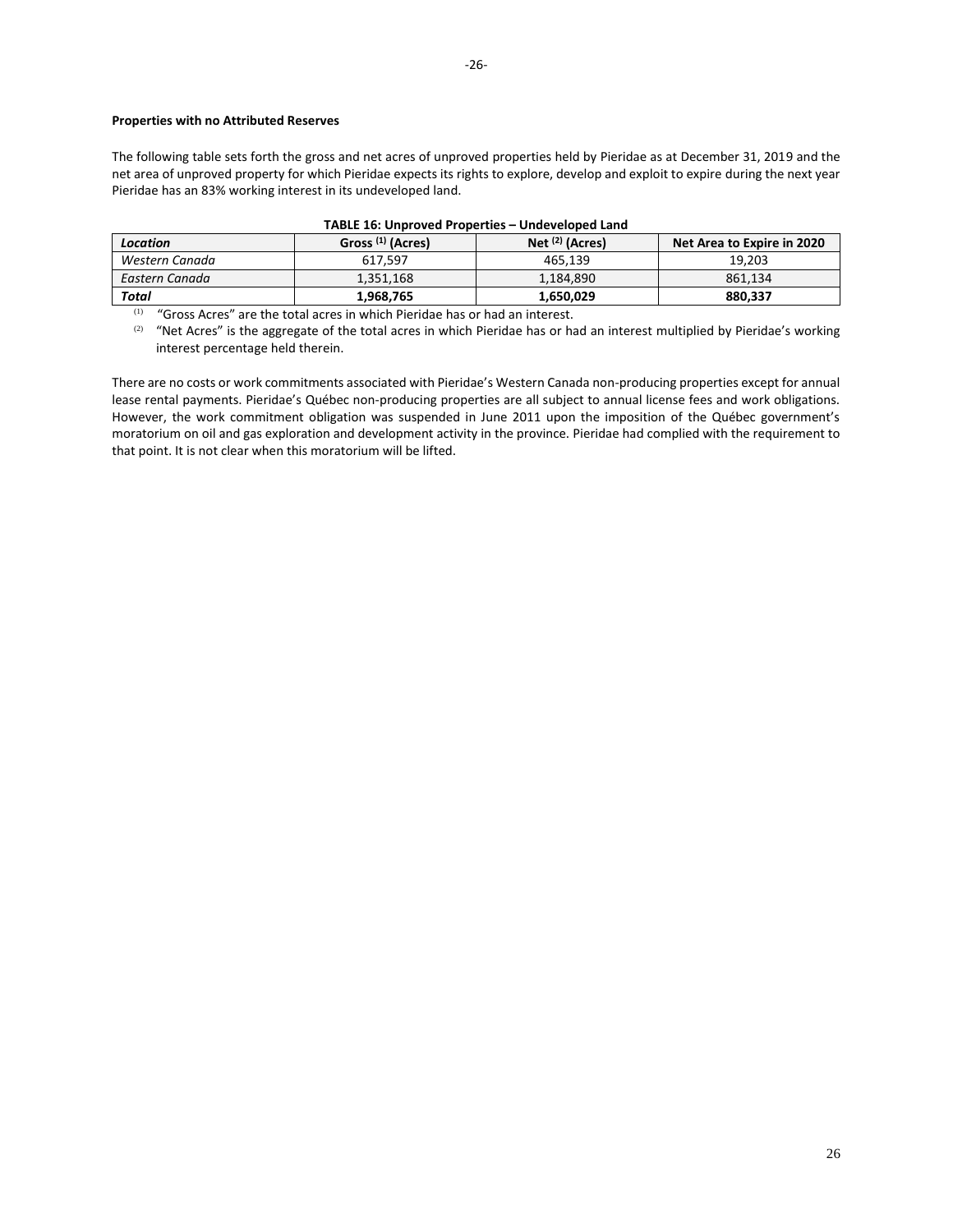## **CAPITAL STRUCTURE**

### **Common Shares**

<span id="page-27-1"></span><span id="page-27-0"></span>The authorized capital of the Corporation consists of an unlimited number of common shares without nominal value, of which 157,641,871 were issued and outstanding on the date of this AIF. The common shares do not carry any exchange, exercise, conversion, redemption or retraction rights.

The holders of the common shares are entitled to one vote per share at all meetings of shareholders of the Corporation and are entitled to dividends, if and when declared by the directors of the Corporation, and to the distribution of the residual assets of the Corporation in the event of the liquidation, dissolution or winding-up of the Corporation.

## **Common Share Issuances**

The following table discloses the securities of the Corporation that have been issued in the 12 months prior to the date of this AIF:

| Date of Issuance           | <b>Issue Price per Share</b> | Number of Shares Issued (2) |
|----------------------------|------------------------------|-----------------------------|
|                            |                              |                             |
| 2019                       |                              |                             |
| January 2 <sup>(2)</sup>   | \$2.68                       | 11,281                      |
| February 27 <sup>(1)</sup> | \$0.005                      | 44,115                      |
| February 28 (1)            | \$2.00                       | 1,376,000                   |
| February 28 <sup>(1)</sup> | \$2.00                       | 7,580,000                   |
| March $6^{(3)}$            | \$2.00                       | 274,000                     |
| March $6^{(3)}$            | \$2.00                       | 320,000                     |
| June 27 (3)                | \$0.86                       | 2,558,139                   |
| July $3^{(2)}$             | \$0.89                       | 33,584                      |
| October 16 <sup>(4)</sup>  | \$0.86                       | 38,937,850                  |
| October 16 <sup>(5)</sup>  | \$0.86                       | 11,963,841                  |
| October 16 <sup>(6)</sup>  | \$0.99                       | 15,219,619                  |
| October 16 <sup>(7)</sup>  | \$0.86                       | 4,624,561                   |
| December 20 <sup>(2)</sup> | \$0.87                       | 101,590                     |
| 2020                       |                              |                             |
| February 5 <sup>(2)</sup>  | \$0.79                       | 80,697                      |

**TABLE 17: Share Issuances**

 $(1)$  Issuances related to the exercises of stock options.

(2) Pieridae Shares issued to directors in accordance with Director Compensation Policy.<br>(3) Shares issued in relation to a private placement

Shares issued in relation to a private placement.

(4) Shares for subscription receipts related to acquisition of the Shell assets. This includes the non-brokered and brokered offerings.

<sup>(5)</sup> Shares issued to AIMCo upon conversion of the principal and interest on the secured convertible debenture issued by Pieridae to AIMCo.

(6) Shares related to acquisition of the Shell assets. Shell rate adjustment for 10-day VWAP as per Amended PSA.<br>(7) Shares related to the acquisition of the Shell assets. The shares were issued for deferred interest on t

Shares related to the acquisition of the Shell assets. The shares were issued for deferred interest on the secured convertible debenture issued by Pieridae to AIMCo.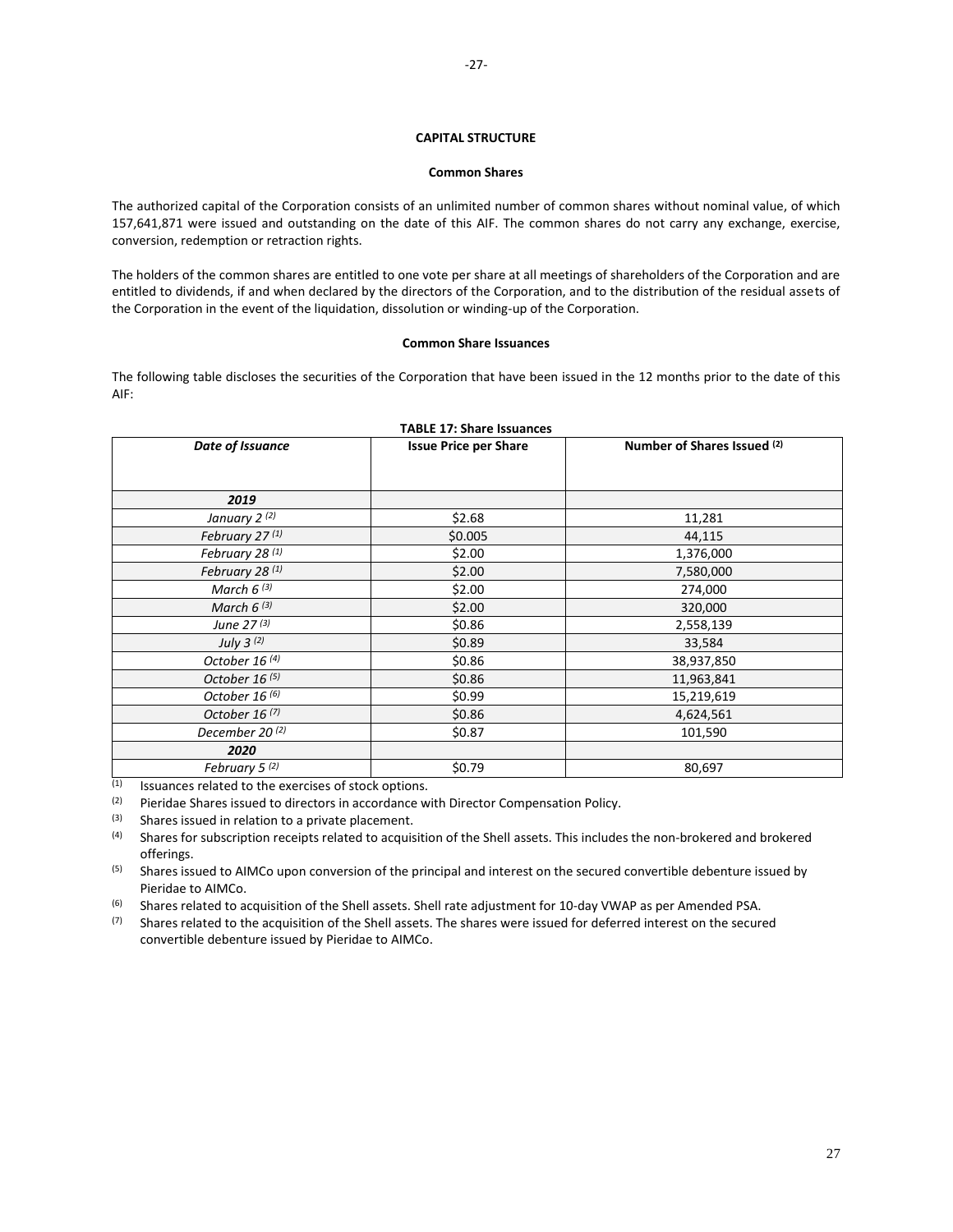Below is a list of the unlisted securities of the Corporation issued during the year ended December 31, 2019, including price per security, quantity issued and date of issuance.

| Quantitv         | Exercise Price (\$) | <b>IMPLE 10. JUULA UPUUIIS</b><br><b>Issuance Date</b> | Expiry           |
|------------------|---------------------|--------------------------------------------------------|------------------|
| 3,149,341        | 0.89                | July 3, 2019                                           | July 3, 2024     |
| <i>1,115,000</i> | 0.92                | October 21, 2019                                       | October 21. 2024 |

**TABLE 18: Stock Options**

#### **Escrowed Securities**

<span id="page-28-0"></span>Below is a description of the total Corporation's securities that are currently held in escrow.

| <b>TABLE 19: Escrowed Securities</b>   |                            |       |  |  |
|----------------------------------------|----------------------------|-------|--|--|
| <b>Designation of Class</b>            | <b>Percentage of Class</b> |       |  |  |
| Tier 2 Surplus Escrowed Securities (3) |                            |       |  |  |
| <b>Common Shares</b>                   | 6,767,198                  | 4.29% |  |  |
| <b>Stock Options</b>                   | 485,265                    | 7.59% |  |  |
| Tier 2 Value Escrowed Securities (4)   |                            |       |  |  |
| <b>Common Shares</b>                   | 774,220                    | 0.49% |  |  |
| <b>Stock Options</b>                   | 26,984                     | 0.42% |  |  |

(1) Computershare Trust Company of Canada acts as depositary for the securities held in escrow.

 $(2)$  Securities issued under a private placement are restricted from trading for a period of four months plus a day but are not in escrow.

(3) Securities that are currently held in escrow in accordance with the terms of a Tier 2 surplus security escrow agreement (the "**TSXV Surplus Escrow Agreement**"). The TSXV Surplus Escrow Agreement provides for a release of 5% of the escrowed securities six months after the time of the final exchange notice dated October 24, 2017 accepting completion of the Amalgamation (the "**Exchange Notice**"), 10% 12 months after the time of the Exchange Notice, 10% 18 months after the time of the Exchange Notice, 15% 24 months after the time of the Exchange Notice, 15% 30 months after the time of the Exchange Notice, and 40% 36 months after the time of the Exchange Notice. Pursuant to the TSXV Surplus Escrow Agreement, the above-mentioned escrowed securities can only be transferred in accordance with the policies of the Exchange.

(4) Securities that are currently held in escrow in accordance with the terms of a Tier 2 value security escrow agreement (the "**TSXV Tier 2 Value Escrow Agreement**"). The TSXV Tier 2 Value Escrow Agreements provides for a release of 15% of the escrowed securities every six months after the issuance of the Exchange Notice. Pursuant to the TSXV Tier 2 Value Escrow Agreement, the escrowed securities can only be transferred in accordance with the policies of the Exchange.

## **Market for Securities**

<span id="page-28-1"></span>The common shares of the Corporation are listed on the TSXV under the symbol "PEA".

The following table sets forth the reported price range and trading volume of the Common Shares on the TSXV for the periods indicated.

| ັ<br>$\tilde{\phantom{a}}$ |                                   |      |           |  |  |
|----------------------------|-----------------------------------|------|-----------|--|--|
|                            | <b>Price Range</b>                |      |           |  |  |
|                            | High (\$/share)<br>Low (\$/share) |      |           |  |  |
| 2018                       |                                   |      |           |  |  |
| May                        | 4.95                              | 4.41 | 232,400   |  |  |
| June                       | 4.8                               | 4.21 | 151,300   |  |  |
| July                       | 4.45                              | 3.00 | 1,500,400 |  |  |
| August                     | 4.49                              | 3.13 | 1,228,573 |  |  |
| September                  | 3.87                              | 3.00 | 408,942   |  |  |
| October                    | 4.50                              | 3.30 | 580,446   |  |  |
| November                   | 4.55                              | 3.33 | 376,500   |  |  |
| December                   | 4.31                              | 1.98 | 1,322,300 |  |  |

### **TABLE 20: Price Range and Trading Volume**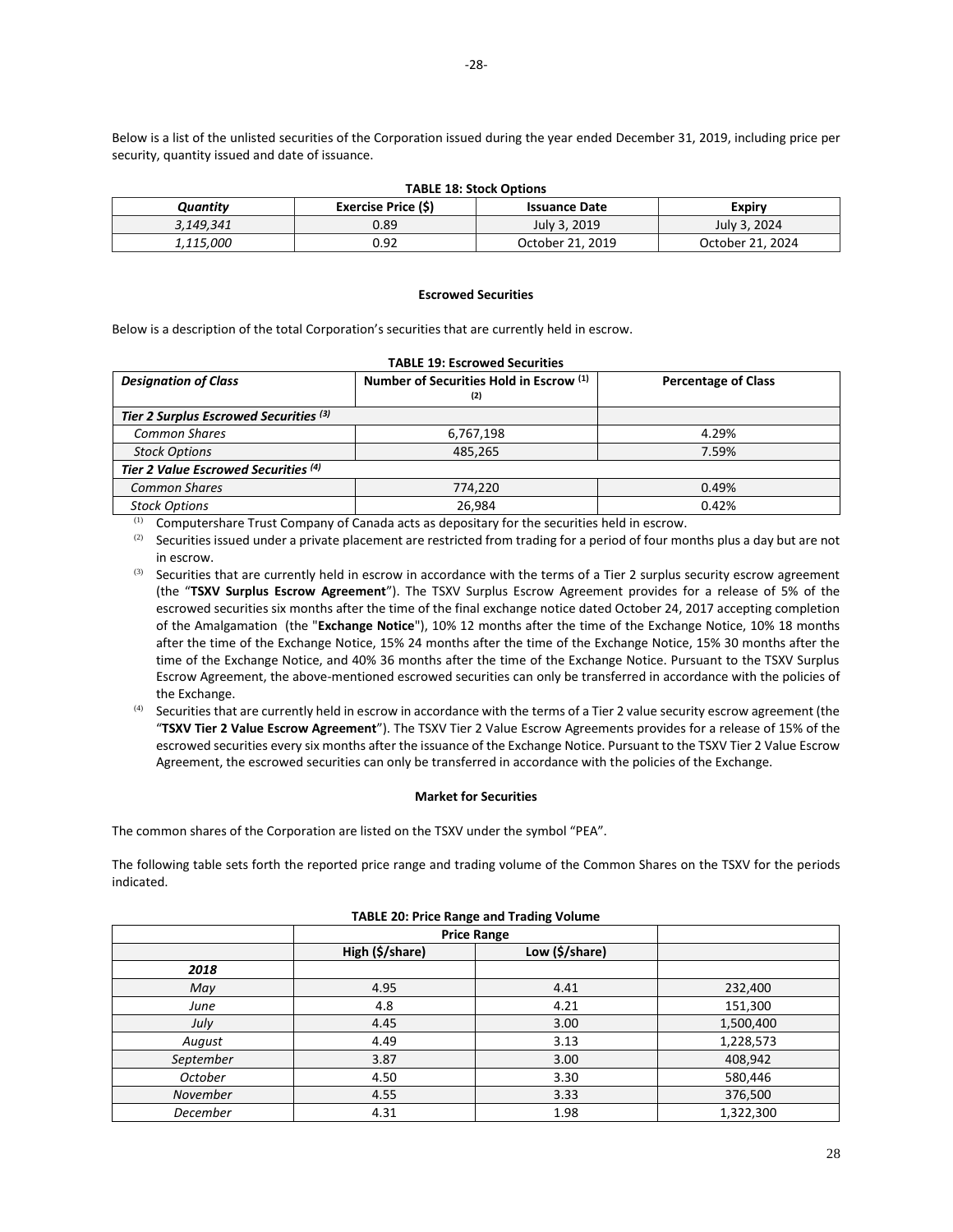| 2019            |      |      |           |  |
|-----------------|------|------|-----------|--|
| January         | 2.80 | 2.35 | 776,000   |  |
| February        | 2.55 | 1.90 | 911,200   |  |
| March           | 2.07 | 1.72 | 835,100   |  |
| April           | 2.03 | 1.50 | 744,200   |  |
| May             | 1.70 | 0.90 | 1,017,300 |  |
| June            | 1.00 | 0.75 | 741,000   |  |
| July            | 1.60 | 0.71 | 2,934,300 |  |
| August          | 1.00 | 0.75 | 733,100   |  |
| September       | 1.09 | 0.75 | 1,047,900 |  |
| October         | 1.00 | 0.81 | 1,516,600 |  |
| November        | 0.93 | 0.74 | 352,300   |  |
| <b>December</b> | 0.88 | 0.71 | 1,178,200 |  |
| 2020            |      |      |           |  |
| January         | 0.83 | 0.70 | 946,400   |  |
| February        | 0.73 | 0.30 | 1,510,200 |  |
| March           | 0.38 | 0.12 | 3,263,500 |  |
| April $1 - 13$  | 0.45 | 0.18 | 918,700   |  |

## **Dividends and Dividend Policy**

<span id="page-29-0"></span>The Corporation is currently committed to retaining its earnings in order to finance future growth, including the remaining development activities required to reach FID for the Goldboro LNG Facility. As a result, the Corporation does not anticipate paying dividends in the foreseeable future. Any future decision to pay dividends will be at the discretion of the Board of Directors and will depend on the financial position of the Corporation, its results of operations and its capital requirements and such other factors as the board of directors considers relevant.

## **DIRECTORS AND EXECUTIVE OFFICERS**

## **Directors of Pieridae**

<span id="page-29-2"></span><span id="page-29-1"></span>The following table presents the name and municipality of residence of the directors of the Corporation, their offices held with the Corporation, the date on which they became directors and their principal occupations. Each director will hold office until the next annual meeting of the shareholder of Pieridae or until his successor has been duly elected or appointed, unless he resigns, or his office becomes vacant for any reason.

| <b>NAME, CITY AND PROVINCE</b><br>OF RESIDENCE AND AGE                      | <b>POSITION WITHIN</b><br><b>THE CORPORATION</b>             | <b>PRINCIPAL OCCUPATION</b><br><b>DIRECTOR SINCE</b>                                                                                                                                                                                                                                                                                    |                | <b>NUMBER OF</b><br><b>SHARES OWNED OR</b><br><b>CONTROLLED</b> <sup>(1)</sup> |
|-----------------------------------------------------------------------------|--------------------------------------------------------------|-----------------------------------------------------------------------------------------------------------------------------------------------------------------------------------------------------------------------------------------------------------------------------------------------------------------------------------------|----------------|--------------------------------------------------------------------------------|
| Myron A. Tétreault <sup>(3)</sup><br>Calgary, Alberta,<br>Canada<br>Age: 52 | Chairman                                                     | Mr. Tétreault has been chairman of<br>Calafate Holdings Ltd. since 1999 and<br>serves as the Lead Director of PHX<br>Energy Services Corp. He is also a co-<br>founder and director of Fitzroy<br>Developments Ltd., Fitzroyalty Land<br>Opportunities Fund LP, and the<br>Chairman of West Aspen Holdings Ltd.<br>and Stoked Oats Ltd. | March 20, 2009 | 583,284(5)<br>(0.37%)                                                          |
| <b>Alfred Sorensen</b><br>Calgary, Alberta,<br>Canada<br>Age: 58            | President, Chief<br><b>Executive Officer</b><br>and Director | President and CEO of Pieridae since its<br>founding in 2012. Director of Canadian<br>Spirit Resources Inc. since January<br>2012.                                                                                                                                                                                                       | May 20, 2012   | 11,662,492(6)<br>(7.40%)                                                       |

#### **TABLE 21: Directors of the Corporation**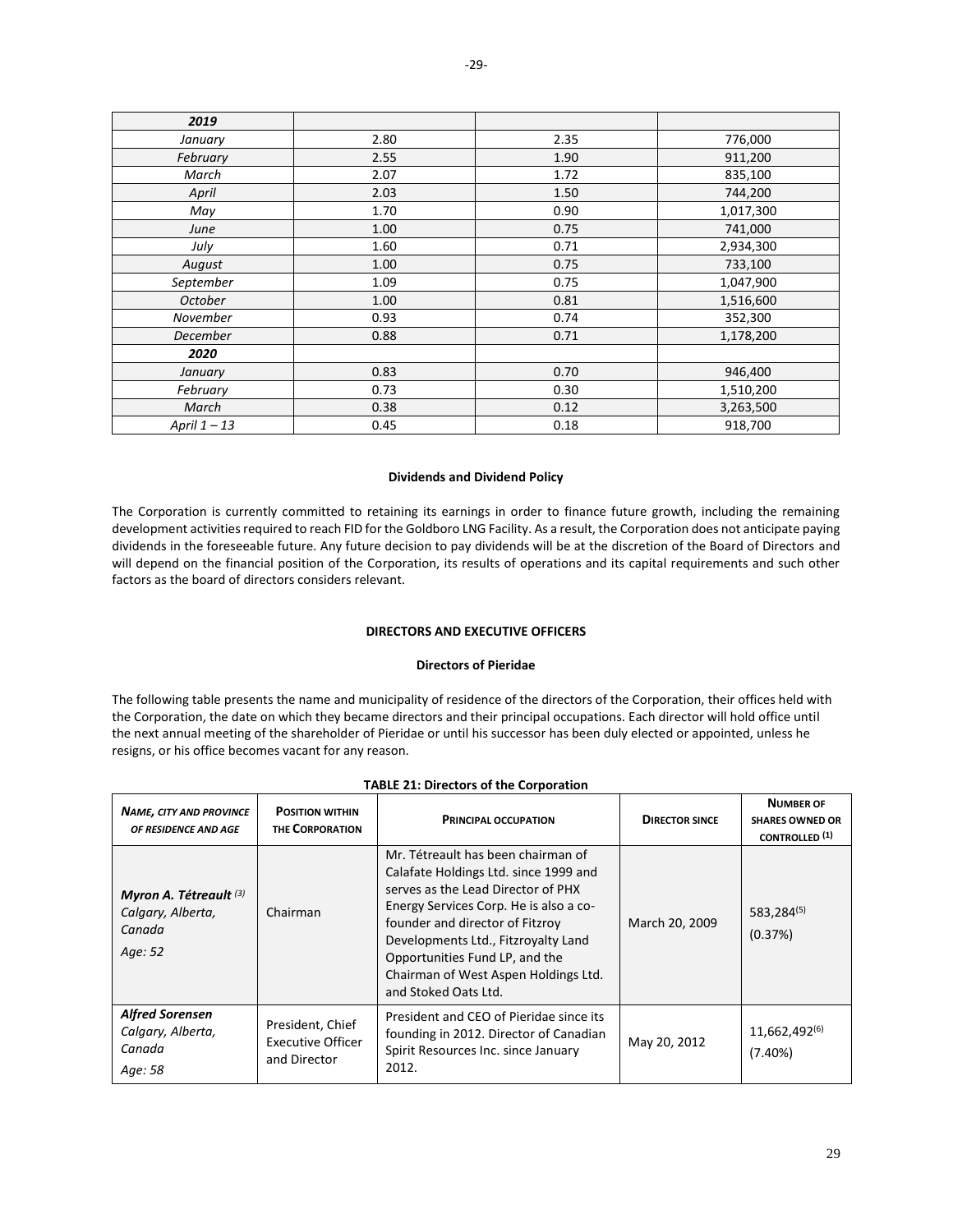| <b>NAME, CITY AND PROVINCE</b><br>OF RESIDENCE AND AGE                               | <b>POSITION WITHIN</b><br><b>THE CORPORATION</b> | <b>PRINCIPAL OCCUPATION</b>                                                                                              | <b>DIRECTOR SINCE</b> | <b>NUMBER OF</b><br><b>SHARES OWNED OR</b><br><b>CONTROLLED</b> <sup>(1)</sup> |
|--------------------------------------------------------------------------------------|--------------------------------------------------|--------------------------------------------------------------------------------------------------------------------------|-----------------------|--------------------------------------------------------------------------------|
| Andrew Judson $(2)(3)$<br>Calgary, Alberta,<br>Canada<br>Age: 52                     | Director                                         | Director of Condor Petroleum Inc                                                                                         | June 12, 2015         | $51,682^{(7)}$<br>(0.03%)                                                      |
| Charles Boulanger <sup>(2)</sup><br>(4)<br>Québec City, Québec,<br>Canada<br>Age: 62 | Director                                         | CEO of Leddartech Inc. President of<br>Moody Management Inc. Sits on the<br>boards of Chimie Parachem and<br>LeddarTech. | December 11,<br>2012  | 270,795 (8)<br>(0.17%)                                                         |
| Kjell Pedersen <sup>(3)(4)</sup><br>Stavanger, Norway<br>Age: 67                     | Director                                         | Director at Pieridae Energy Ltd.                                                                                         | June 27, 2018         | 46,829 (9)<br>(0.03%)                                                          |
| Charle Gamba <sup>(2)(4)</sup><br>Bogota S.F., Columbia<br>Age: 55                   | Director                                         | <b>Current President and CEO</b><br>of Canacol Energy Ltd., which he<br>founded in 2008.                                 | June 18, 2019         | 224,718(10)<br>(0.14%)                                                         |
| <b>Mark Horrox</b><br>Toronto, Ontario,<br>Canada<br>Age: 44                         | Director                                         | Principal at TEC. Director of Erikson<br>National Energy Inc. Director of other<br>TEC-backed resource companies.        | November 1,<br>2019   | Nil <sup>(11)</sup>                                                            |
| <b>Tim De Freitas</b><br>Calgary, Alberta<br>Age: 58                                 | Director                                         | COO at Pieridae Energy Ltd since<br>December 21, 2018. Director at Arrow<br>Exploration Inc. since Feb 2019.             | December 21,<br>2018  | 231,862(12)<br>(0.15%)                                                         |

(1) The directors have provided the information concerning the shares that they control. Warrants have been excluded.

(2) Members of the Audit Committee. Additional information about the members of the Audit Committee and their financial literacy is contained on pages 48-49 inclusive of the Management Information Circular dated April 17, 2020.

(3) Members of the Compensation and Governance Committee.

(4) Members of the Reserve and Health, Safety and Environment Committee.

 $(5)$  Not including 346,458 shares that may be issued to him through options.

(6) Not including 315,000 shares that may be issued to him through options.

(7) Not including 541,150 shares that may be issued to him through options.

(8) Not including 237,499 shares that may be issued to him through options.

 $(9)$  Not including 225,000 shares that may be issued to him through options.

 $(10)$  Not including 90,000 shares that may be issued to him through options.

(11) Mr. Horrox is a director of Erikson National Energy Inc., which owns 23,255,813 common shares of the Corporation.

 $(12)$  Not including 156,809 shares that may be issued to him through options.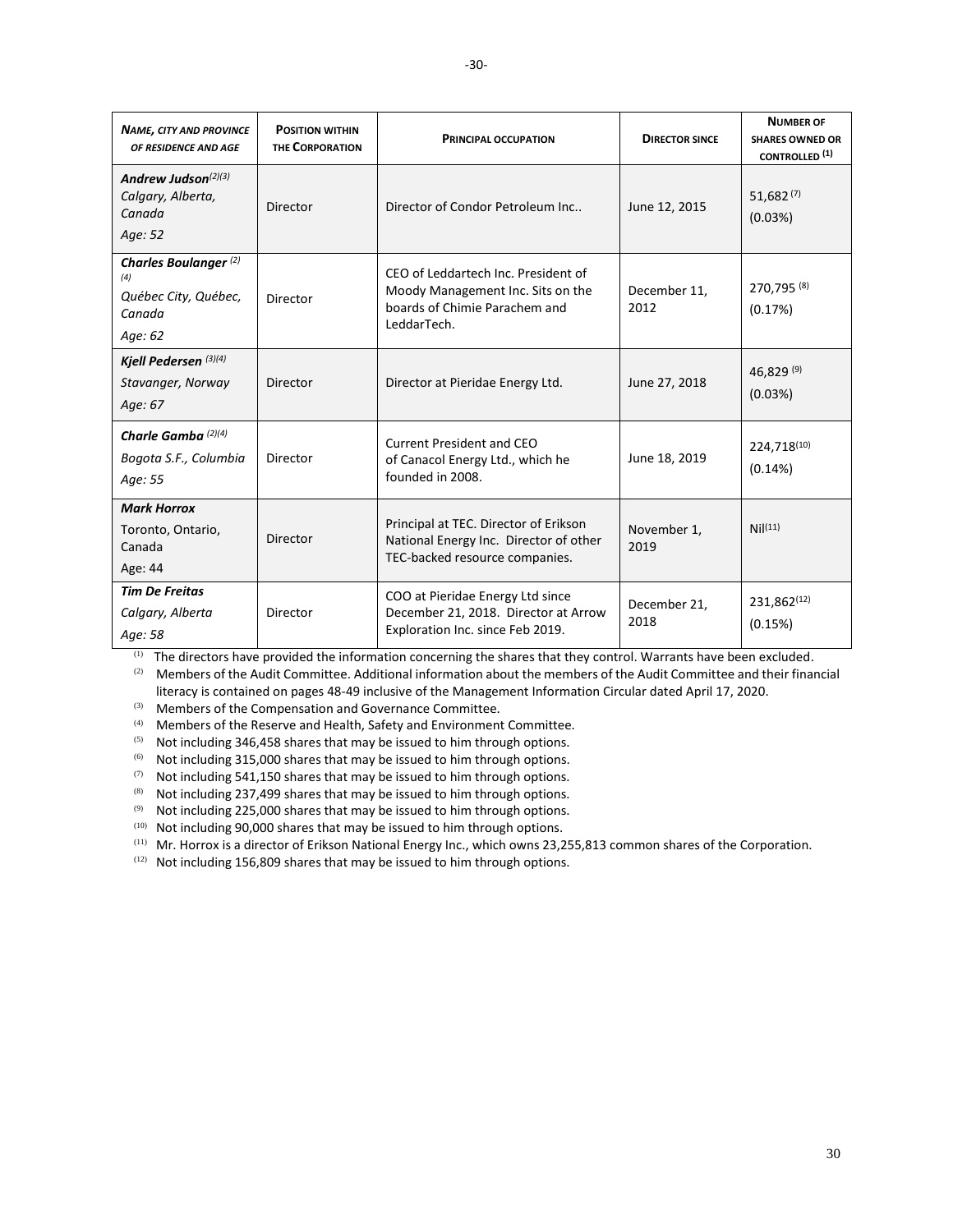## **Officers of Pieridae**

<span id="page-31-0"></span>The following table sets forth the name and municipality of residence of the executive officers of the Corporation, the office they hold with the Corporation and their principal occupation during the last five years.

|                              | ADLL 22. OTHERS OF THE COLDOI BUILD |                                      |                               |
|------------------------------|-------------------------------------|--------------------------------------|-------------------------------|
| NAME, CITY, PROVINCE         | OFFICE HELD WITH THE                | <b>PRINCIPAL OCCUPATION</b>          | <b>NUMBER OF SHARES OWNED</b> |
| AND COUNTRY OF RESIDENCE AND | <b>CORPORATION</b>                  | <b>DURING THE LAST 5 YEARS</b>       | OR CONTROLLED                 |
| <b>AGE</b>                   |                                     |                                      |                               |
| Alfred Sorensen              | President, Chief Executive          | President and CEO of Pieridae        | 11,662,492(1)                 |
| Calgary, Alberta, Canada     | <b>Officer and Director</b>         | since its founding in 2012.          | (7.40%)                       |
| Age: 58                      |                                     |                                      |                               |
| <b>Tim De Freitas</b>        | <b>Chief Operating Officer</b>      | <b>President and Chief Executive</b> | 231,862(2)                    |
| Calgary, Alberta             |                                     | Officer of Ikkuma from May           | (0.15%)                       |
| Age: 58                      |                                     | 2014 to December 21, 2018.           |                               |
|                              |                                     |                                      |                               |
| <b>Robert Dargewitcz</b>     | <b>Chief Financial Officer</b>      | Appointed Chief Financial            | 75,490(4)                     |
| Calgary, Alberta, Canada     |                                     | Officer November 11, 2019,           | (0.05%)                       |
| Age: 52                      |                                     | previously Interim Chief             |                               |
|                              |                                     | Financial Officer, and Senior        |                               |
|                              |                                     | Vice President Risk & Treasury       |                               |
|                              |                                     | since September 6, 2018.             |                               |
|                              |                                     | <b>Treasurer of North West</b>       |                               |
|                              |                                     | Redwater Partnership 2013-           |                               |
|                              |                                     | 2018.                                |                               |
| <b>Thomas Ciz</b>            | <b>General Counsel and</b>          | <b>General Counsel to Former</b>     | 732,527(5)                    |
| Vancouver, British Columbia, | Corporate Secretary                 | Pieridae since August 1, 2015.       | (0.46%)                       |
| Canada                       |                                     |                                      |                               |
|                              |                                     |                                      |                               |
| Age: 60                      |                                     |                                      |                               |
| <b>Yvonne McLeod</b>         | Senior Vice President,              | Senior Vice President,               | 83,523(6)                     |
| Calgary, AB, Canada          | Completions and HSE                 | Engineering at Ikkuma                | (0.05%)                       |
| Age: 49                      |                                     | Resources Corp since May             |                               |
|                              |                                     | 2014.                                |                               |
|                              |                                     |                                      |                               |
|                              |                                     |                                      |                               |
| <b>Thomas Dawson</b>         | Senior Vice President,              | Senior Vice President,               | 2,629,848(7)                  |
| Calgary, AB, Canada          | <b>Marketing and Business</b>       | <b>Marketing and Business</b>        | (2.24%)                       |
| Age: 57                      | Development                         | Development of Pieridae              |                               |
|                              |                                     | since May 2012.                      |                               |

**TABLE 22: Officers of the Corporation**

 $(1)$  Not including 315,000 shares that may be issued to him through options.

(2) Not including 156,809 shares that may be issued to him through options.

(3) Mr. Dargewitcz was appointed Chief Financial Officer of the Corporation on November 11, 2019. He was the interim Chief Financial Officer from August 18, 2019 until November 10, 2019.

(4) Not including 216,148 shares that may be issued to him through options.

(5) Not including 638,619 shares that may be issued to him through options.

(6) Not including 136,612 shares that may be issued to her through options.

(7) Not including 225,000 shares that may be issued to him through options.

## **Cease Trade Orders, Bankruptcies, Penalties or Sanctions**

<span id="page-31-1"></span>Other than as disclosed below, to the knowledge of the Corporation, and according to the information that the directors and officers have provided to it, none of them is or has been, within the ten years preceding the date of this Annual Information Form, a director, chief executive officer or chief financial officer of a company that was subject to an order that was issued while the director or executive officer was acting in the capacity as director, chief executive officer or chief financial officer, or was subject to an order that was issued after the director or executive officer ceased to be a director, chief executive officer or chief financial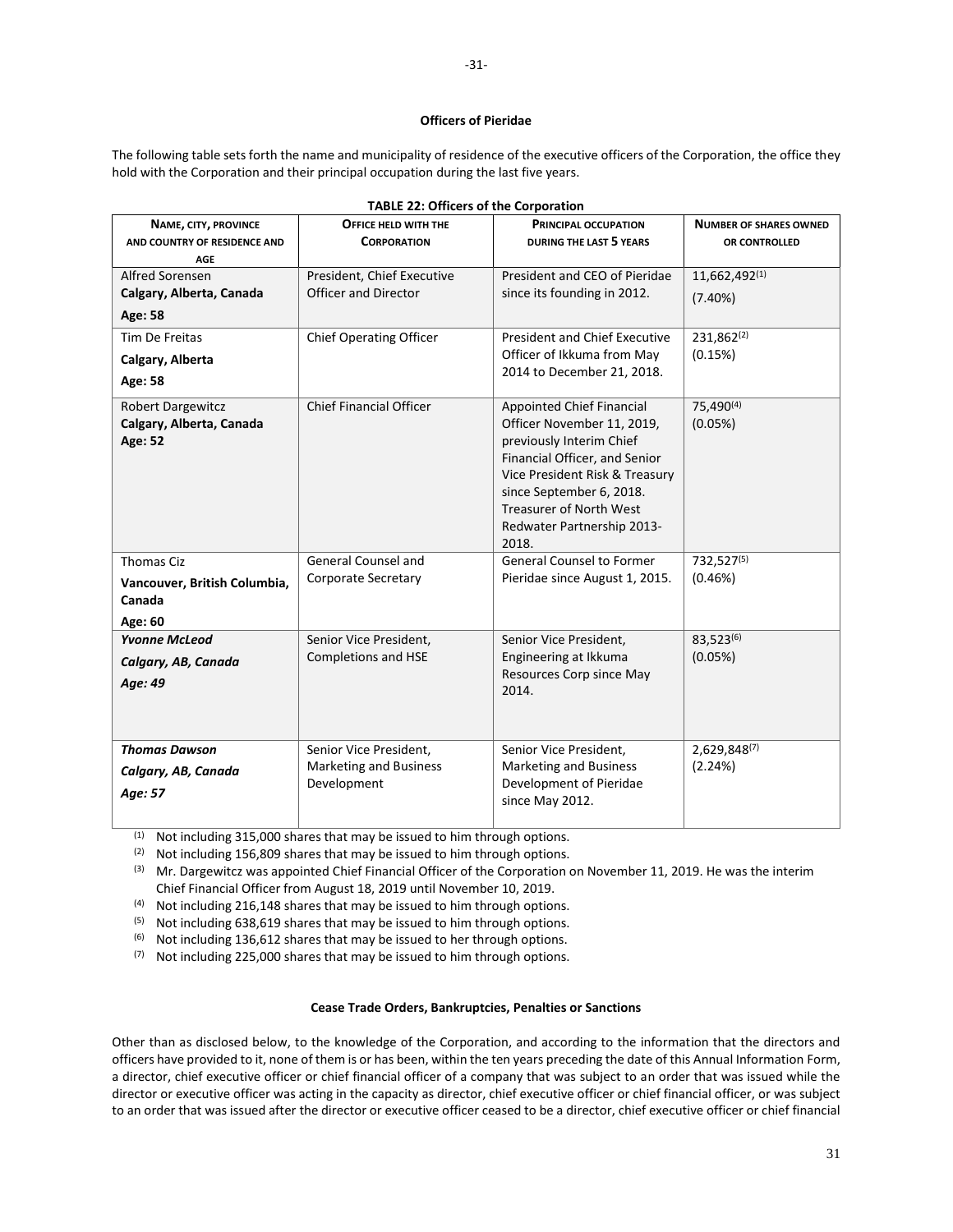officer and which resulted from an event that occurred while that person was acting in the capacity as director, chief executive officer or chief financial officer. For the purposes of this paragraph, "order" refers to (i) a cease trade order, (ii) an order similar to a cease trade order, or (iii) an order that denied the relevant entity to any exemption under securities legislation.

Charle Gamba was formerly a director of Solimar Energy Limited ("**Solimar**") from September 12, 2011 to December 12, 2014, upon which date all of the directors and officers resigned. On December 3, 2015, December 8, 2015 and December 21, 2015, the common shares of Solimar were cease traded by the Alberta Securities Commission, the British Columbia Securities Commission and the Ontario Securities Commission, respectively, as a result of the failure by Solimar various continuous disclosure documents, including interim financial statements and related management's discussion and analysis for the three-month period ended September 30, 2014, together with the related certification of filings thereto.

To the knowledge of the Corporation, none of its directors, executive officers or a shareholder holding a sufficient number of securities of the Corporation to affect materially its control:

- a) is, as at the date of this Annual Information Form, or has been within the 10 years before the date hereof, a director or executive officer of any entity (including the Corporation) that, while that person was acting in that capacity, or within a year of that person ceasing to act in that capacity, became bankrupt, made a proposal under any legislation relating to bankruptcy or insolvency or was subject to or instituted any proceedings, arrangement or compromise with creditors or had a receiver, receiver manager or trustee appointed to hold its assets, state the fact; or
- b) has, within the 10 years before the date of this Annual Information Form, become bankrupt, made a proposal under any legislation relating to bankruptcy or insolvency, or become subject to or instituted any proceedings, arrangement or compromise with creditors, or had a receiver, receiver manager or trustee appointed to hold the assets of the director, executive officer or shareholder;

To the knowledge of the Corporation, none of its directors or executive officers, or any shareholder holding a sufficient number of securities to affect materially the control of the Corporation, has been subject to:

- a) any penalties or sanctions imposed by a court relating to securities legislation or by a securities regulatory authority or has entered into a settlement agreement with a securities regulatory authority; or
- b) any other penalties or sanctions imposed by a court or regulatory body that would likely be considered important to a reasonable investor in making an investment decision.

## **Interest of Management and Others in Material Transactions**

<span id="page-32-0"></span>Except as disclosed in the notes to the financial statements of the Corporation for the year ended December 31, 2019, there is no material interest, direct or indirect, of any director, executive officer, shareholder who beneficially owns, directly or indirectly, more than 10 percent of the Corporation's outstanding common shares, or of any associates or affiliates of such persons, in any transaction within the three most recently completed fiscal years or during the current fiscal year which has materially affected or will materially affect the Corporation.

### **CONFLICTS OF INTEREST, AND INTERESTS OF EXPERTS**

<span id="page-32-1"></span>The fact that certain directors and officers of the Corporation are associated with other resource companies may lead to conflict of interest situations. If a director or officer is placed in a situation of conflict of interest, he shall abstain from taking part in discussions, decisions, and voting. There are currently no existing or potential material conflicts of interest between the Corporation and any director or officer.

As at the date of this information form, the Corporation's directors and officers beneficially owned, or controlled or directed, directly or indirectly, as a group, a total of 16,593,050 issued and outstanding shares, representing approximately 10.53% of the Corporation's issued and outstanding shares.

Ernst & Young LLP ("**EY**") are the external auditors who have prepared the independent auditors' report to shareholders of the Corporation regarding the financial statements of Pieridae for the year ended December 31, 2019. EY confirmed to the Corporation that they are independent from the Corporation within the meaning of the code of ethics of the Institute of Chartered Professional Accountants of Alberta.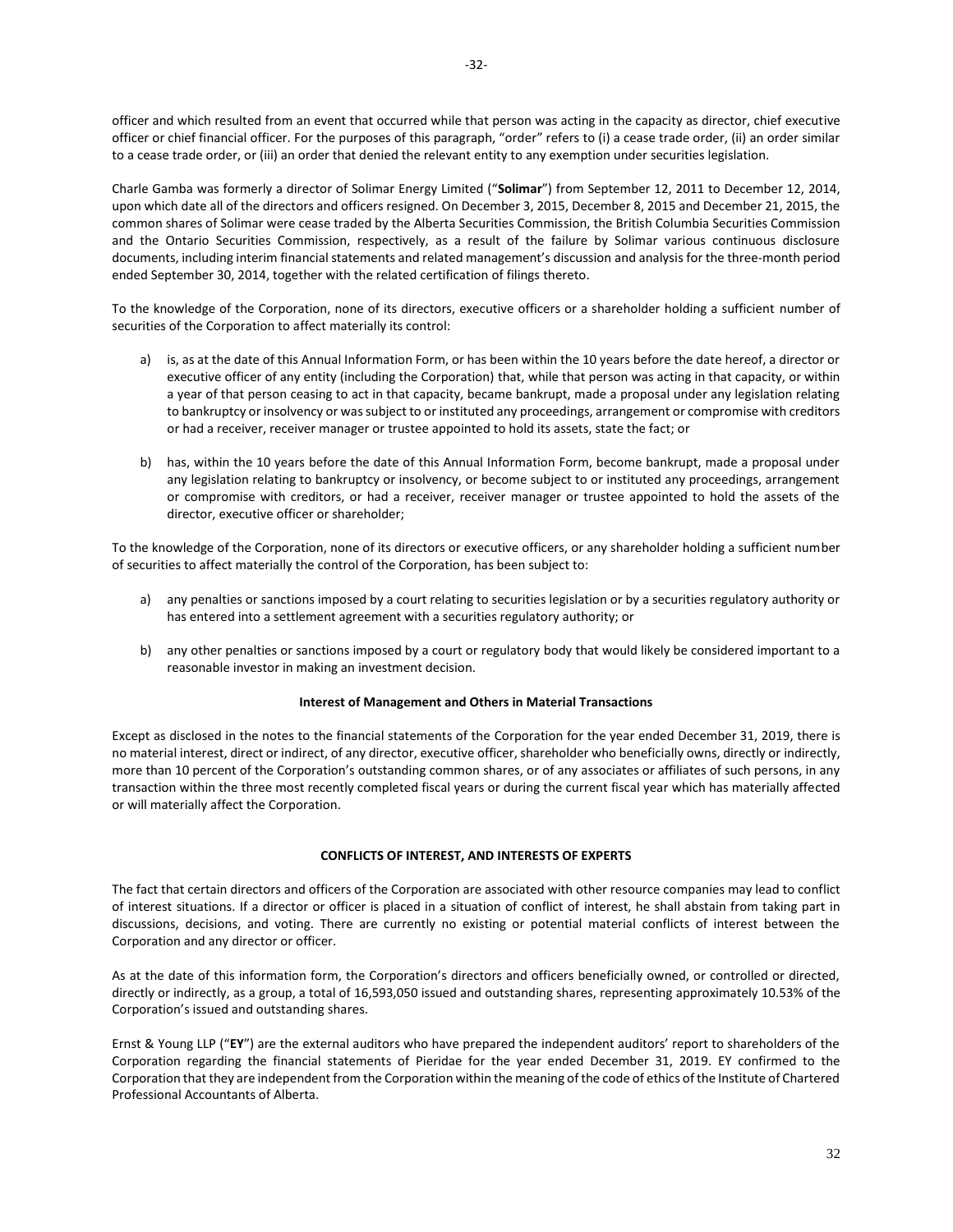Deloitte is the petroleum consulting firm who has reviewed the technical report on the properties of the Corporation as at December 31, 2019, and which is referred to under "Properties of the Corporation". At the time of preparation of such report, Deloitte does not own any common shares of the Corporation.

## **LEGAL PROCEEDINGS**

<span id="page-33-0"></span>The Corporation was not a party to any material legal proceedings, and its assets were not the subject of material legal proceedings, during the year ended December 31, 2019. The Corporation is not aware that any such material legal proceeding is threatened.

### **INDUSTRY CONDITIONS**

### <span id="page-33-1"></span>**Legislative Framework**

The oil and gas industry is subject to extensive controls and regulations imposed by various levels of government. Oil and gas operations are subject to Canadian federal, provincial, territorial and local laws and regulations, which regulate, among other things, land tenure and the exploration, development, production, handling, storage, transportation and disposal of oil and gas, oil and gas by-products, waste and other substances and materials produced or used in connection with oil and gas operations. These laws and regulations may change in response to changing economic or political conditions.

Regulatory approval is required for, among other things, the drilling of oil and natural gas wells, construction and operations of facilities and pipelines, the storage, injection and disposal of substances, the abandonment and reclamation of well-sites, and the decommissioning and reclamation of facilities and pipelines. In order to conduct oil and gas operations and remain in good standing with the applicable provincial regulator, the Corporation must comply with applicable legislation, regulations, orders, directives and other directions (all of which are subject to governmental oversight, review and revision, from time to time).

Failure to comply with the laws and regulations may result in administrative, civil and criminal penalties, revocation or suspension of permits, remedial obligations and injunctions that could delay, limit or prohibit certain operations. All laws and regulations are a matter of public record and Pieridae is unable to predict what additional laws, regulations or amendments may be enacted.

Pieridae conducts business in the following provinces, each with its own legislative frameworks:

## *Québec*

On December 10, 2016, *Bill 106: An Act to implement the 2030 Energy Policy and amending various legislative provisions* was adopted at the Québec National Assembly. This law provides a legislative framework for oil and gas exploration and exploitation activities, which were previously governed by the *Mining Act*.

The *Petroleum Resources Act* and its regulations were published on September 5, 2018 and came into force on September 20, 2018. It governs the management of oil and gas activities carried out pursuant to exploration, production and petroleum storage licenses, including drilling, completion, production of wells, the construction and use of pipelines and fees and duties on the substances produced*.*

#### *Nova Scotia*

In Nova Scotia, provincial environmental permits are issued under the *Environment Act* which applies to LNG. Also, other provincial departments such as Lands and Forestry, Transportation and Infrastructure Renewal along with the Department of Energy and Mines also have legislation which applies to or is associated with LNG. This legislation includes the *Crown Lands Act*, the *Endangered Species Act*, and the *Pipeline Act*. In addition, federal departments and agencies administer legislation associated with LNG, such as Transport Canada and the Department of Fisheries and Oceans. This legislation includes the *Department of Transport Act*, the *Canada Shipping Act* and the *Fisheries Act*. LNG projects require a Nova Scotia Environmental Assessment Approval from Natural Resources and Energy Development.

#### *New Brunswick*

The *Oil and Natural Gas Act* regulates oil and gas activities in New Brunswick. The Government of New Brunswick introduced a moratorium on the use of hydraulic fracturing on December 18, 2014 which effectively prevents any further exploration and development by Production LP of its natural gas resource properties in that province. On June 19, 2019 the Minister was granted authority to exempt certain parts of the province from the moratorium.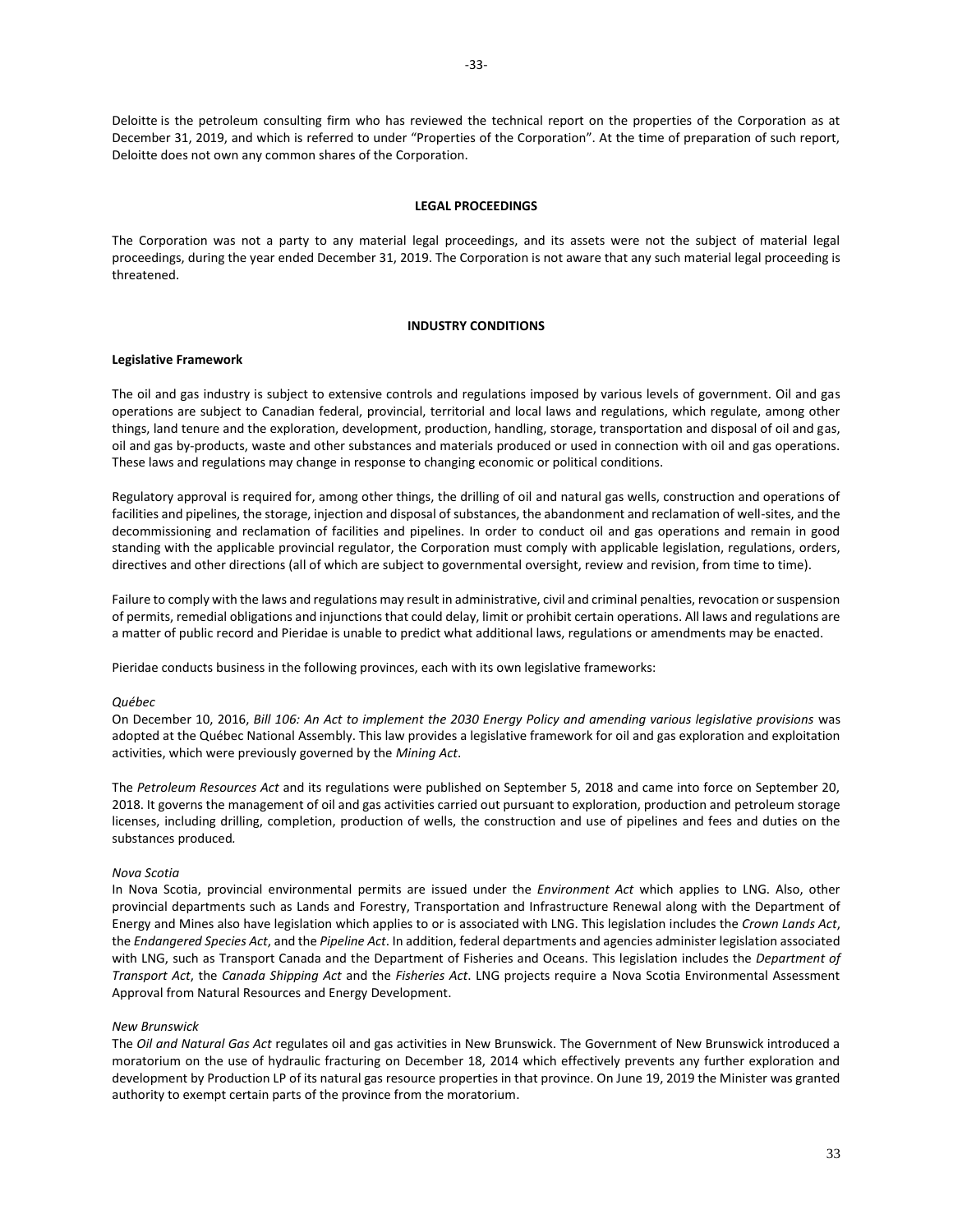## *Alberta*

The Alberta Energy Regulation ("**AER**") is the single regulator responsible for all provincial energy development in Alberta. The AER ensures the safe, efficient, orderly and environmentally responsible development of hydrocarbon resources including allocating and conserving water resources, managing public lands, and protecting the environment. The AER's responsibilities exclude the functions of the Alberta Utilities Commission and the Surface Rights Board, as well as Alberta Energy's responsibility for mineral tenure. The objective behind a single regulator is an enhanced regulatory regime that is efficient, attractive to business and investors, and effective in supporting public safety, environmental management and resource conservation while respecting the rights of landowners.

The AER administers the *Oil and Gas Conservation Act*, the *Pipeline Act*, the *Responsible Energy Development Act* and other statutes and regulations.

### *British Columbia*

In British Columbia, the *Oil and Gas Activities Act* (the "**OGAA**") regulates oil and gas producers in British Columbia. The British Columbia Oil and Gas Commission (the "**BC Commission**") administer the OGAA and is responsible for granting permits and authorizations for wells, pipelines, facilities and other oil and gas activities.

The Corporation's business requires specialized skills and knowledge in all its aspects including, but not limited to, oil and gas operations, LNG facility engineering, construction and operations. The employees, subcontractors and consultants of the Corporation have the required expertise and specialized knowledge to allow the Corporation to carry out its activities.

### **Land Tenure**

Provincial and federal governments grant rights to explore for and produce oil and natural gas over government owned mineral rights pursuant to leases, licenses, and permits for varying terms, and on conditions set in provincial legislation including requirements to perform specific work or make payments.

Continuing interests in petroleum and natural gas leases are earned by drilling wells. A lease can be extended indefinitely at the end of its initial term by drilling a successful well, being part of a unit agreement or paying offset compensation. The tenure comes to an end when the holder can no longer prove its well is capable of producing oil or gas.

Many jurisdictions in Canada have legislation in place for mineral rights reversion to the Crown of stratigraphic formations that cannot be shown to be productive at the end of their initial term. In some provinces, energy companies are able to continue lease terms for non-productive lands if certain criteria are met under the relevant legislation.

Certain oil and natural gas mineral interests are privately-owned and rights to explore and produce on such lands are granted by leases on the terms and conditions negotiated between the landowner and the lessee.

Since 1999, Canada has been working in partnership with oil and gas producing First Nations to modernize the legislative and regulatory regime for oil and gas activity on First Nations lands. A major milestone was achieved when the *Indian Oil and Gas Act, 2009* ("**IOGA**") received Royal Assent in May 2009. With the formal proclamation of the *Indian Oil and Gas Regulations, 2019*  ("**2019 Regulations**"), the IOGA and its 2019 Regulations both became law August 1, 2019. The IOGA and the 2019 Regulations govern both surface and subsurface and leases establish the terms and conditions with which an IOGC leaseholder must comply.

#### **Royalties and Incentives**

#### *General*

In addition to federal regulations, each province has legislation and regulations which govern land tenure, royalties, production rates and other matters. The royalty regime in Alberta and BC is a significant factor in the profitability of crude oil, NGLs, sulphur and natural gas production. Royalties payable on production from private lands are determined by negotiation between the mineral freehold owner and the lessee, although production from such lands is subject to certain provincial taxes and royalties. Royalties from production on Crown lands are determined by governmental regulation and are generally calculated as a percentage of the value of gross production. Royalty rates generally depend in part on prescribed reference prices, well productivity and depth, geographical location, field discovery date, method of recovery and the type or quality of the petroleum product produced. Other royalties and royalty-like interests are, from time to time, carved out of the working interest owner's interest through non-public transactions. These are often referred to as overriding royalties, gross overriding royalties, net profits interests, or net carried interests.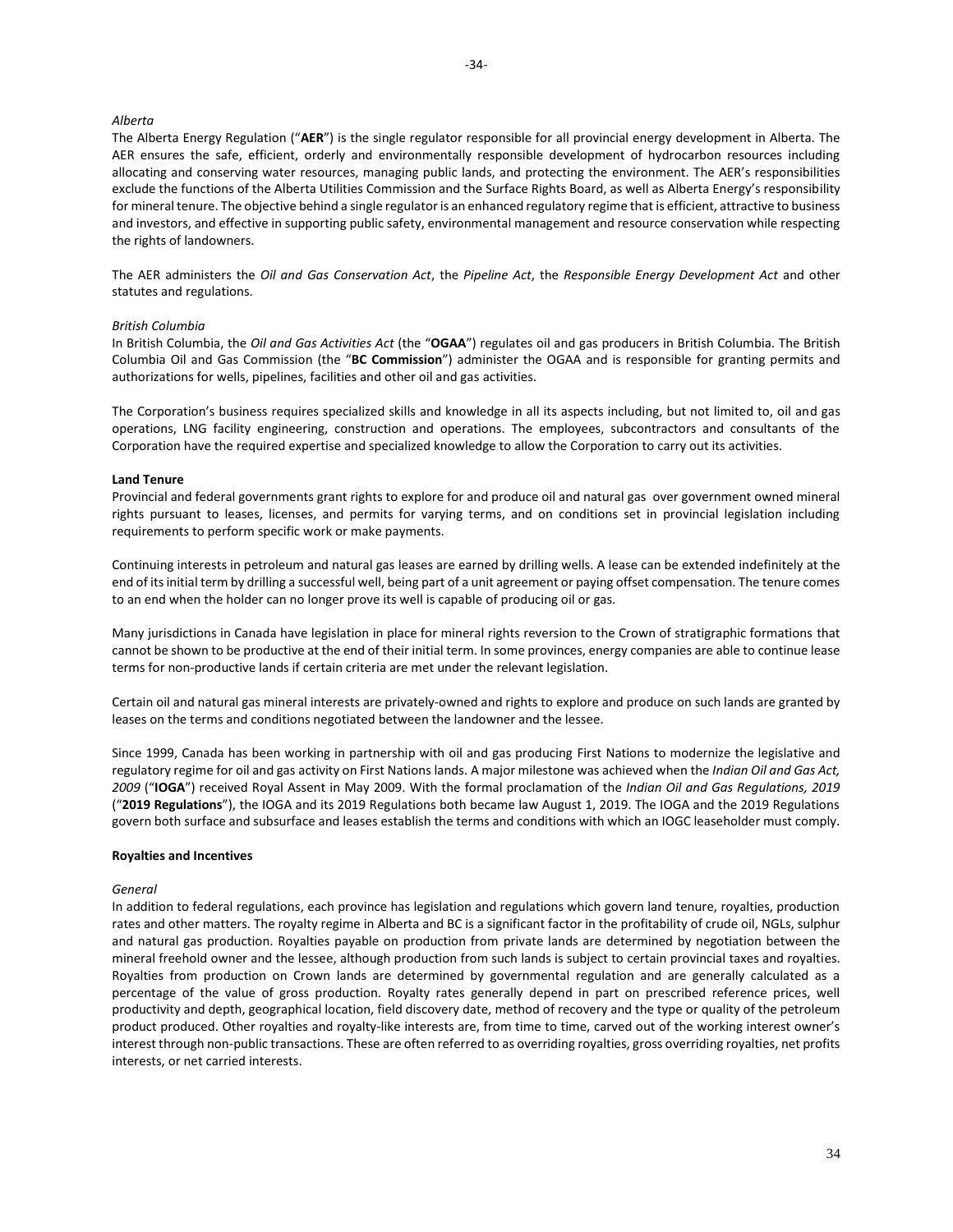Occasionally some Canadian provinces create incentive programs for exploration and development. Such programs often provide for royalty rate reductions, royalty holidays or royalty tax credits and are generally introduced when commodity prices are low to encourage exploration and development activity by improving earnings and cash flow within the industry.

The federal government has signaled it will phase out certain subsidies for the oil and gas industry, which include only allowing the use of the Canadian Exploration Expenses tax deduction in cases of successful exploration. The federal government has also implemented a more stringent review for pipelines and major energy projects, and established a pan-Canadian legislative framework for combating climate change. These policies can affect earnings of companies operating in the oil and natural gas industry. Pieridae conducts business in the following provinces, each with its own royalties framework:

## *Alberta*

On January 29, 2017, the Government of Alberta adopted a "Modernized Royalty Framework" for Alberta (the "**MRF**"). Wells drilled prior to January 1, 2017 will continue to be governed by the previous "Alberta Royalty Framework" for a period of 10 years until December 31, 2026. The MRF is structured in three phases: (i) Pre-Payout, (ii) Mid-Life, and (iii) Mature. During the Pre-Payout phase, a fixed 5% royalty applies until the well reaches payout. Well payout occurs when the cumulative undiscounted revenue from a well is equal to the Drilling and Completion Cost Allowance (determined by a formula that approximates drilling and completion costs for wells based on depth, length, historical costs and placed proppant). The Pre-Payout royalty rate is payable on gross revenue generated from all production streams (oil, gas and NGLs), eliminating the need to label a well as "oil" or "gas." Post-payout, during the Mid-Life phase the royalty rate is determined by reference to the current commodity prices of the substances the well is producing, with the royalty rate ranging from 5% - 40%. The metrics for calculating the Mid-Life phase royalty are intended, on average, to yield the same internal rate of return as under the previous Alberta Royalty Framework. In the Mature phase, once a well's production falls below a Maturity Threshold (40 boe/d or 345,500m3 of gas per month), the royalty rate is on a sliding scale (based on volume and price) with a minimum royalty rate of 5%. The downward adjustment of the royalty rate in the Mature phase is intended to account for the higher per-unit fixed cost involved in operating an older well.

The *Royalty Guarantee Act* came into effect July 18, 2019 and provides that no major changes will be made to the current oil and natural gas royalty structure for a period of at least 10 years.

Currently, producers of oil and natural gas from Crown lands in Alberta are required to pay annual rental payments, currently at a rate of \$3.50 per hectare, and make monthly royalty payments in respect of oil and natural gas produced.

Royalties for wells drilled prior to January 1, 2017 are paid pursuant to the "Alberta Royalty Framework" until January 1, 2027.

Royalty rates for conventional oil are set by a single sliding rate formula, which is applied monthly and incorporates separate variables to account for production rates and market prices. The maximum royalty payable under the royalty regime for conventional oil is 40%. Royalty rates for natural gas also use a single sliding rate formula incorporating separate variables to account for production rates and market prices. The maximum royalty payable for natural gas is 36%. Royalties on NGLs are levied at a flat rate of 30% of the sales volume for propane and butane and 40% for pentanes plus with field condensate at a rate equivalent to oil.

Producers of oil and natural gas from freehold lands in Alberta are required to pay annual freehold mineral taxes levied by the Government of Alberta on the value of oil and natural gas production from non-Crown lands and is derived from the *Freehold Mineral Rights Tax Act* (Alberta). The freehold mineral tax uses a tax formula that depends on, among other things, the amount of production, the value of each unit of production, the tax rate and the percentage that the owner hold in the title. On average, the tax levied is 4% of revenues reported from fee simple mineral title properties.

## *British Columbia*

Producers of oil and natural gas from Crown lands in British Columbia are required to pay annual rental payments, currently at a rate of \$3.50 per hectare for licenses and \$7.50 per hectare for leases, and make monthly royalty payments in respect of oil and natural gas produced. The amount payable as a royalty in respect of oil depends on the type and vintage of the oil, the quantity of oil produced in a month and the value of that oil. Generally, oil is classified as either light or heavy and the vintage of oil is based on the determination of whether the oil is produced from a pool discovered before October 31, 1975, between October 31, 1975 and June 1, 1998, or after June 1, 1998 or through an enhanced oil recovery scheme ("**Third-Tier Oil**"). The royalty calculation takes into account the production of oil on a well-by-well basis, the specified royalty rate for a given vintage of oil, the average unit selling price of the oil and any applicable royalty exemptions. Royalty rates are reduced on low productivity wells, reflecting the higher unit costs of extraction, and are the lowest for Third-Tier Oil, reflecting the higher unit costs of both exploration and extraction.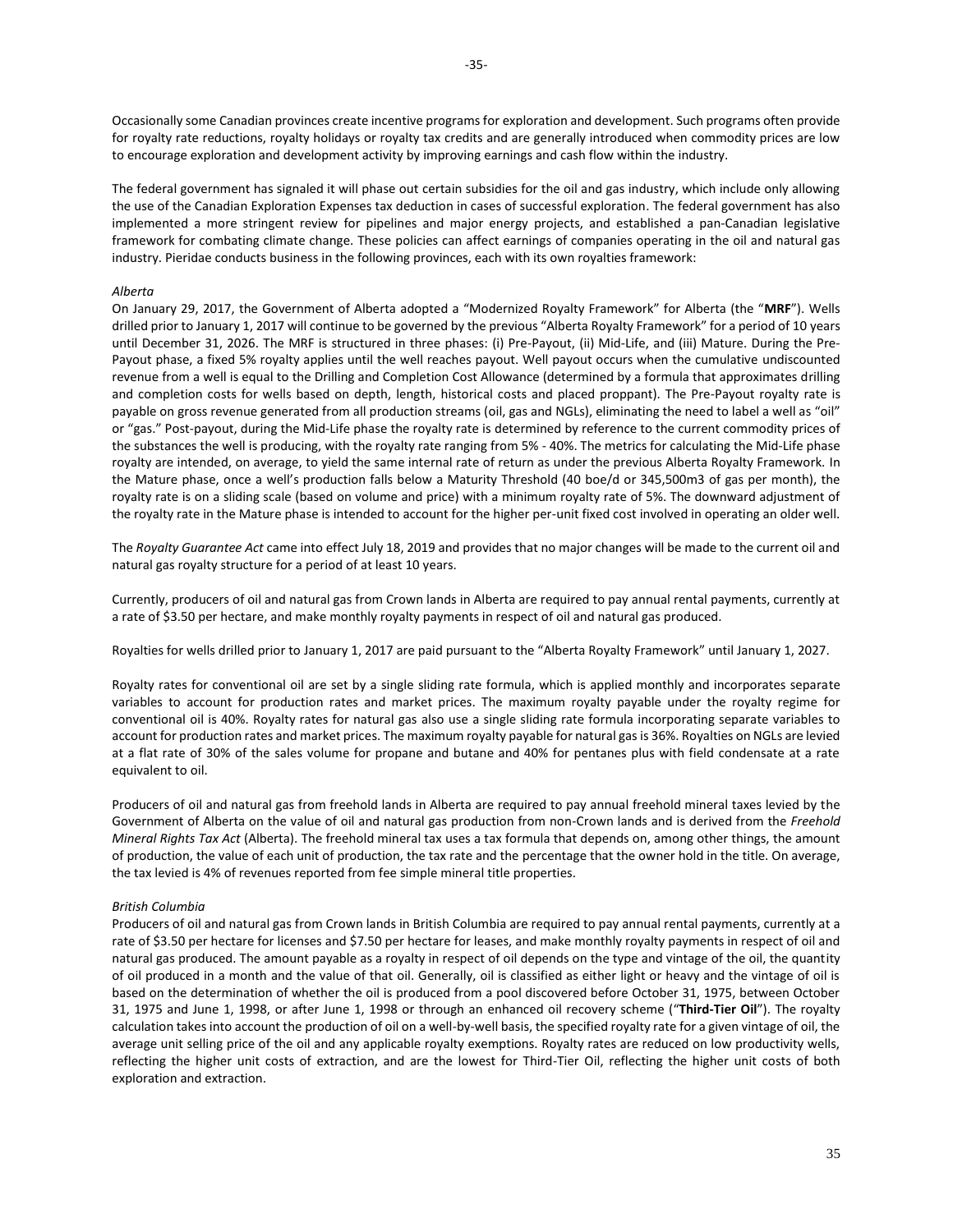The royalty payable in respect of natural gas produced on Crown lands is determined by a sliding scale formula based on a reference price, which is the greater of the average net price obtained by the producer and a prescribed minimum price and weather the gas classified as conservation or non-conservation gas. For non-conservation gas (not produced in association with oil), the royalty rate depends on the date of acquisition of the oil and natural gas tenure rights, the spud date of the well and the select price, which is a parameter used in the royalty rate formula to account for inflation. Royalty rates are fixed for certain classes of non-conservation gas when the reference price is below the select price. Conservation gas is subject to a lower royalty rate than non-conservation gas. Royalties on natural gas liquids are levied at a flat rate of 20% of the sales volume.

Producers of oil and natural gas from freehold lands in British Columbia are required to pay monthly freehold production taxes. For oil, the freehold production tax is based on the volume of monthly production and is either a flat rate, or, at certain production levels, is determined using a sliding scale formula based on the reference price similar to that applied to oil production on Crown land. For natural gas, the freehold production tax is either a flat rate, or, at certain production levels, is determined using a sliding scale formula based on the reference price similar to that applied to natural gas production on Crown land, and depends on whether the natural gas is conservation gas or non-conservation gas. The freehold production tax rate for natural gas liquids is a flat 12.25%.

## *Nova Scotia*

Nova Scotia has an off-shore petroleum royalty regime based upon revenue and profits. The royalty is initially set as an increasing percentage of gross revenues but then switches to an increasing percentage of net revenues. Royalty rates increase with project profitability. Once a net revenue royalty level is achieved, then the royalty cannot be less than a specified level of gross revenues. Prescribed royalties on petroleum products range from 2% to 50% according to regulations made under the *Offshore Petroleum Royalty Act*.

#### *Québec*

Before September 20, 2018, Québec did not have a legislative and regulatory regime that is specific to the oil and gas industry. Its oil and gas resources were regulated principally under the province's mining laws and regulations pursuant to which royalty rates of 5 to 12.5% of the market value of petroleum and natural gas production apply, depending on the average daily production at the wellhead.

In December 2016, Québec passed *An Act to implement the 2030 Energy Policy* and amend various legislative provisions. This legislation included the new *Petroleum Resources Act*, which, once in force on September 20, 2018, replaced existing provisions of the *Mining Act* and established a license and authorization system for the development of petroleum resources in Québec. Under Québec's new regulations to the Petroleum Resources Act, the royalty regime remains the same as under the *Mining Act* and its regulations. The royalty for oil production varies from 5% to 12% and for natural gas from 10% to 12.5%.

#### *New Brunswick*

New Brunswick uses a two-tier royalty regime for natural gas production. The basic royalty rate is equal to the greater of 4% of the wellhead price or 2% of gross revenues. After a project has recovered all its eligible costs and begins to make a profit, the producer must also pay 25% of the excess of revenues over eligible costs.

The royalty rate for NGL is 10% of gross revenues.

#### **Governmental Licenses and Partnerships**

The adoption of the *Petroleum Resources Act* in Québec in 2018 has had a profound impact on the Corporation's holdings in the province. The multitude of new restrictions contemplated in the legislation caused the Corporation to reevaluate its Quebec license holdings. This exercise resulted in Pieridae relinquishing roughly half of all of its acreage under license. As of December 31, 2018, the Corporation is reporting licenses for and net interests in an area of 4,583 km<sup>2</sup>, however the Québec government has yet to approve these relinquishments**.** Located in Eastern Québec, the areas retained by the Corporation are considered to offer the most oil potential. Pieridae's territories under license also offer the potential of discovering natural gas and possibly NGLs.

In 2019 management re-evaluated the Corporation's prospects in Québec and compared these to other opportunities available to the Corporation. Management concluded that renewing some petroleum licenses in Québec was not in the best interests of the Corporation. Consequently, only licenses for properties which held the most promise, and likelihood of exploratory success, were renewed. The other licenses were relinquished.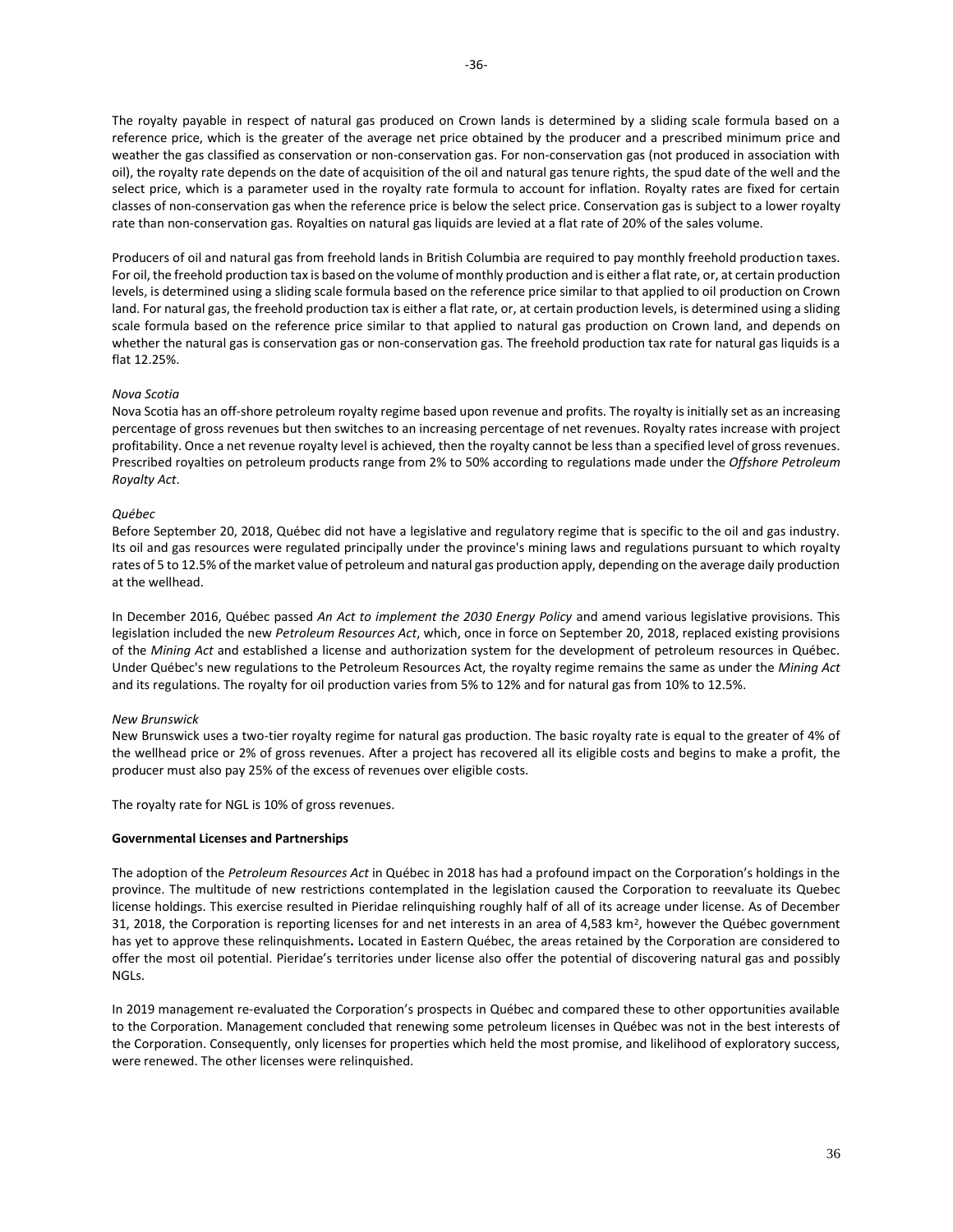### **Pricing and Marketing**

### *Natural Gas*

The price of natural gas is determined by negotiations between buyers and sellers. In Canada there is a robust and liquid marketplace for natural gas. Natural gas prices depend, in part, on natural gas quality produced, the price of competing fuels such as coal or distillates, the distance to market, the ability access pipeline transportation to markets, the length of contract term, seasonal weather conditions, the supply/demand balance for natural gas and the economy in general.

Natural gas exported from Canada is subject to regulation by the federal Canadian Energy Regulator ("**CER**"). In general exporters are free to negotiate prices and terms with counterparties, provided the export contracts meet certain other criteria prescribed by the CER and the Government of Canada. Natural gas exports for a term of two years or less require Order from the CER and the exporter must report the volumes of natural gas that have been exported. The majority of natural gas is exported from Canada under such orders. For longer terms the proponent requires an export license from the CER. As part considering an export license request the CER considers if Canada will still have adequate supplies domestically if the license is granted.

Alberta's natural gas market has been deregulated since 1985. Natural gas supply and demand determine the market price of natural gas. Sales from natural gas can occur at the wellhead, the outlet of a gas processing plant, on a gas transmission system such as the TC Energy NGTL system known as Alberta "NIT" (Nova Inventory Transfer), at a storage facility, at the inlet to a utility system or at the point of receipt by the consumer. Accordingly, the price for natural gas is dependent upon such producer's own arrangements (whether long or short-term contracts and the specific point of sale). As natural gas is also traded on electronic trading platforms such as the Natural Gas Exchange ("**NGX**") which is owned by the Intercontinental Exchange or on the New York Mercantile Exchange ("**NYMEX**") in the United States, spot and future prices can also be influenced by supply and demand fundamentals on these platforms.

British Columbia's natural gas market has also been deregulated since 1985. British Columbia is a much smaller producing basin than Alberta and has less of a large industrial load than Alberta. Pricing for BC natural gas is similar to Alberta, with two major pricing points. The first is in Northern BC on the Spectra (Enbridge) pipeline system at a point known as Station 2. This point tends to trade at a discount to Alberta prices normally. The second location is at the BC-US border where gas is exported into Washington State. This point also carries a differential relationship with Alberta gas, but not to the same extent as the Station 2 point. BC natural gas is also traded on electronic trading platforms such as the NGX.

#### *Natural Gas Liquids*

In Canada, the price of NGLs sold in intra-provincial, interprovincial and international trade is determined by negotiation between buyers and sellers across many markets in North America. Such price depends, in part, on the quality of the NGL, prices of competing chemical feed stock, distance to market, access to downstream transportation, length of contract term, the supply/demand balance and other contractual terms. There are also electronic exchanges for the sale of NGLs on the NYMEX. NGLs exported from Canada are subject to regulation by the CER and require an order from the CER. Exporters are free to negotiate prices and other terms with purchasers, provided that the export contracts meet the criteria prescribed by the CER. Propane and butane may be exported under an order for a term of no more than one year, and ethane may be exported under an order for no more than two years. All exports of NGLs require an order of the CER.

### *Condensate*

Condensate, also included as part of NGLs, is a low-density mixture of hydrocarbon liquids in the raw natural gas produced from many natural gas fields. It is also called condensate, gas condensate, or natural gasoline. In Alberta, condensate is commonly blended with heavy oil to create lighter oils for shipment by pipeline or rail, which is why Condensate is referred to as a diluent for heavy oil. Condensate pricing in Alberta is typically priced as a differential to the NYMEX futures exchange WTI crude oil contract and can provide a very visible and liquid hedging instrument to use. Hedging is typically done with fixed priced sales, over the counter hedge contracts or futures contracts.

### *Sulphur*

Alberta is one of the world's largest producers of elemental sulphur. Most Alberta sulphur production comes from the production of oil and natural gas. Most sulphur produced in Alberta is exported, mainly to the US or Asia. In general, the sulphur markets worldwide are a very illiquid market, with very poor price discovery. Typically, contracts are done on a one-off basis between counterparties. Currently there are not any financial instruments which would allow a sulphur producer to hedge prices. Pieridae sells sulphur to markets in the US and to Asia. It normally negotiates prices with a price floor and cap in order to manage its price risk.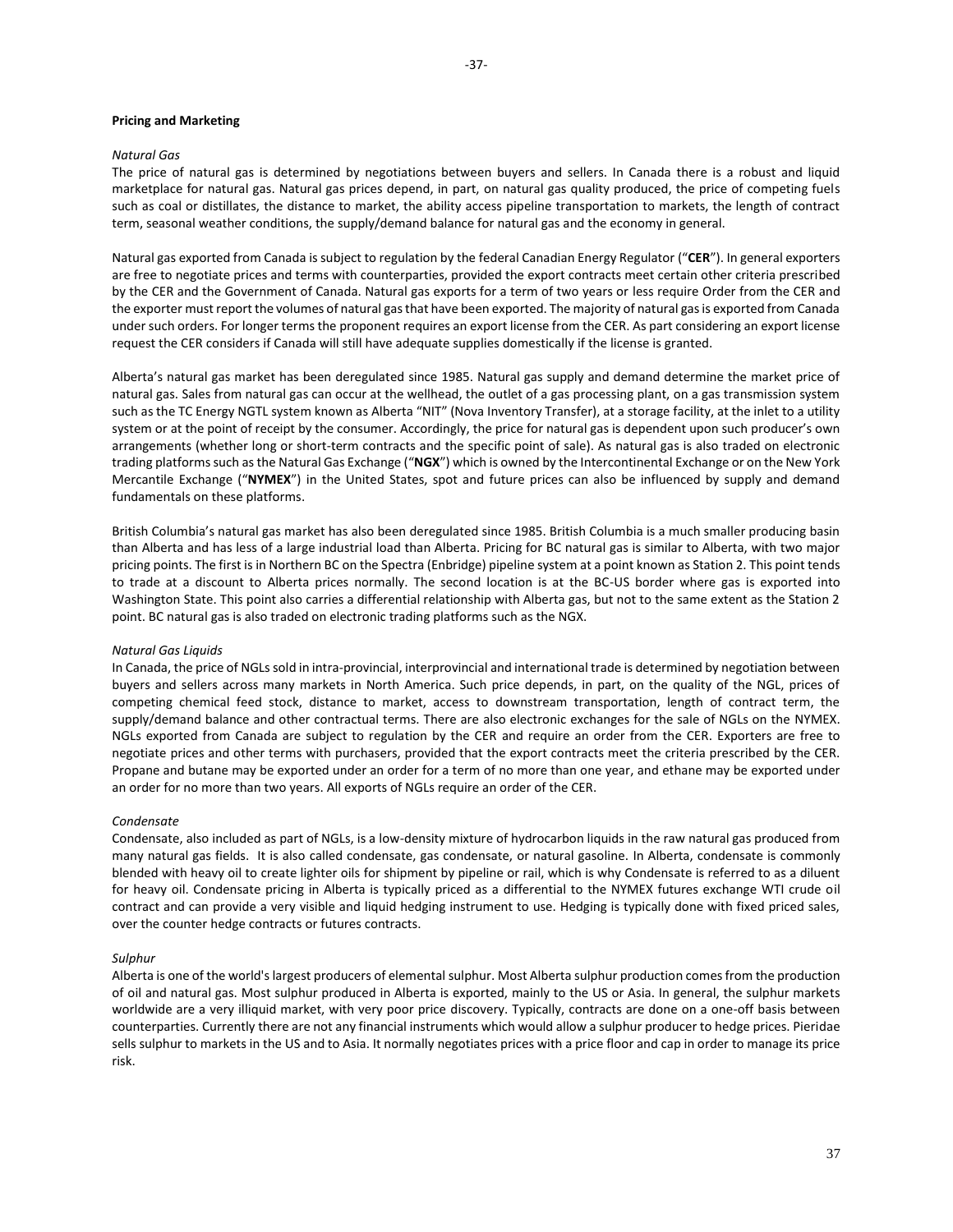### **International Trade**

### *The United States-Mexico-Canada Agreement*

On September 30, 2018, after a year of negotiation, the United States, Mexico and Canada reached a new trade agreement to be called the United States-Mexico-Canada Agreement ("**USMCA**"). On April 3, 2020 Canada announced that it had ratified the USMCA. As of the date of this AIF, the 'entry into force' date is not known. The Corporation is currently assessing the impacts of this agreement and its activities.

### *The Comprehensive and Progressive Agreement for Trans-Pacific Partnership*

In October 2015, Canada concluded negotiations for a free trade agreement between the members of the Trans-Pacific Partnership ("**TPP**"), which includes Canada, Australia, Brunei, Chile, Japan, Malaysia, Mexico, New Zealand, Peru, Singapore, the United States and Vietnam. All 12 countries signed the TPP in 2016. However, in 2017, the United States withdrew from TPP and the remaining 11 countries agreed to try to revive the deal without United States participation. On March 8, 2018, representatives from the 11 remaining countries met in Santiago, Chile to sign the Comprehensive and Progressive Agreement for Trans-Pacific Partnership ("**CPTPP"**). When the CPTPP comes fully into force, almost all tariffs between CPTPP member countries are expected to be reduced or eliminated, and non-tariff barriers to trade are expected to be removed.

### *Other International Agreements*

Canada has also pursued a number of other international free trade agreements with other countries around the world. As a result, a number of free trade or similar agreements are in force between Canada and certain other countries while in other circumstances Canada has been unsuccessful in its efforts. Canada and the European Union recently agreed to the Comprehensive Economic and Trade Agreement ("**CETA**"), which provides for duty-free, quota-free market access for Canadian oil and gas products to the European Union. Although CETA remains subject to ratification by certain national legislatures in the European Union, provisional application of CETA commenced on September 21, 2017.

While it is uncertain what effect CETA or any other trade agreements will have on the oil and gas industry in Canada, the lack of available infrastructure for the offshore export of oil and gas may limit the ability of Canadian oil and gas producers to benefit from such trade agreements.

### **Environmental Regulations**

The oil and natural gas industry is currently subject to environmental regulations pursuant to a variety of provincial and federal legislation, all of which is subject to governmental review and revision from time to time. Such legislation provides for, among other things, restrictions and prohibitions on the spill, release or emission of various substances produced or used in association with certain oil and gas industry operations, such as sulphur dioxide and nitrous oxide. In addition, such legislation sets out the requirements with respect to oilfield waste handling and disposal, habitat protection and the satisfactory operation, maintenance, abandonment and reclamation of well, facility, and pipeline sites. Compliance with such legislation can require significant expenditures and a breach of such requirements may result in the suspension or revocation of necessary licenses and authorizations, civil liability for pollution damage, and the imposition of material fines and penalties. In addition to these specific, known requirements, future changes to environmental legislation, including anticipated legislation for air pollution and greenhouse gas ("**GHG**") emissions, may impose further requirements on operators and other companies in the oil and natural gas industry.

Pieridae conducts business is the following jurisdictions, each with its own environmental regulatory framework:

#### *Federal*

On August 28, 2019, the new federal *Impact Assessment Act* ("**IAA**"), replaced the *Canadian Environmental Assessment Act, 2012*, ("**CEAA 2012**"). The IAA broadens the scope of the assessment of large projects and requires proponents to take more steps to manage their project's environmental, socio-economic, cultural and health impacts.

The federal Impact Assessment Agency of Canada administers all impact assessments, including assessments of projects regulated by the CER.

The IAA emphasizes early engagement with Indigenous groups and stakeholders potentially affected by a project so their interests can be factored into the planning and ongoing life of the project. Under the IAA, the nature and extent of assessment is tailored for each project during a new 180-day planning phase.

The IAA contemplates a role for regional and strategic assessments, undertaken by the federal government, potentially in partnership with other jurisdictions, designed to help understand cumulative impacts on a regional scale. Once a regional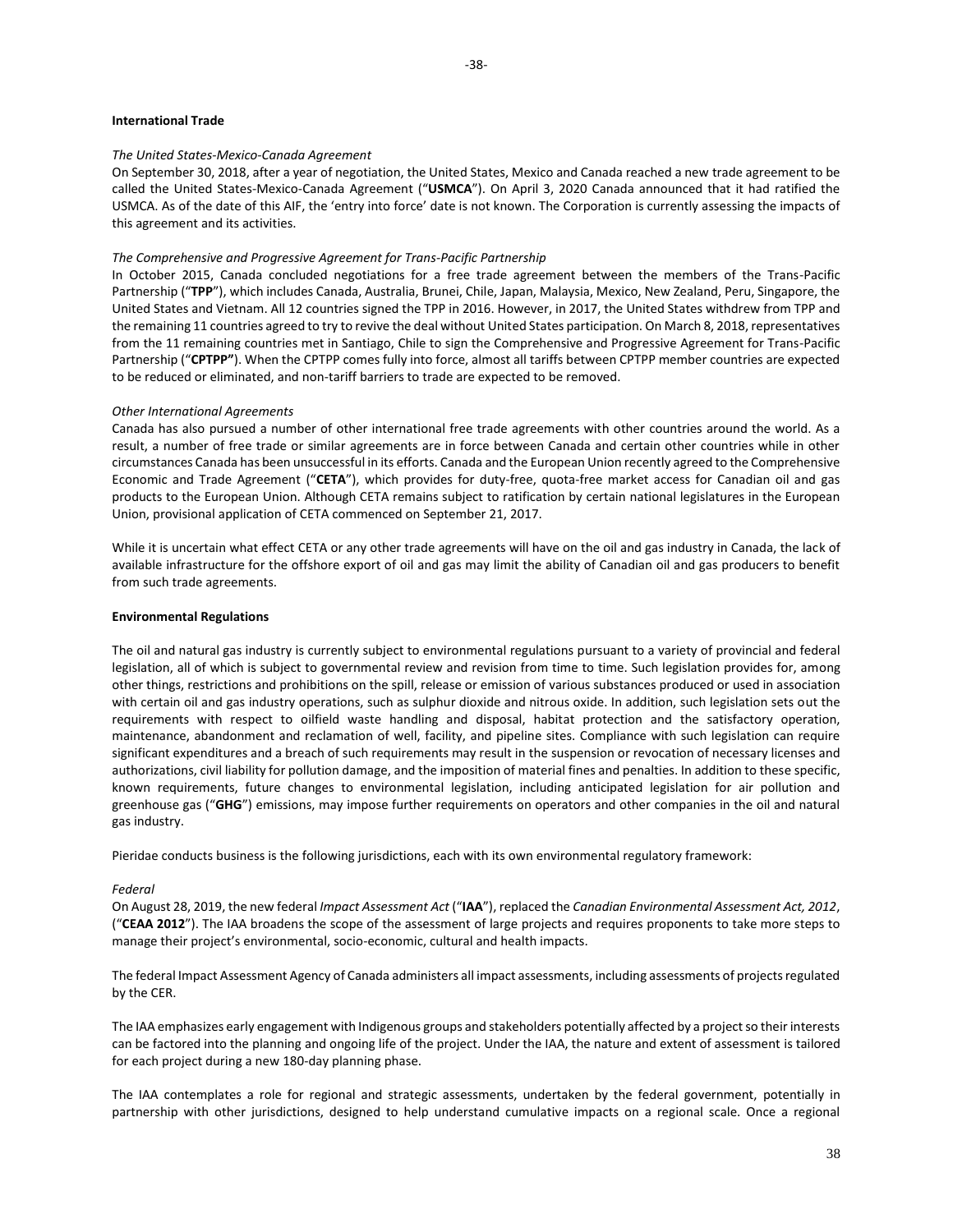assessment is completed, conditions may be set through regulations that can exempt certain designated projects from a federal review.

Other federal environmental legislation that applies to oil and gas development includes the *Fisheries Act*, the *Migratory Birds Convention Act*, 1994, the *Species of Risk Act*, the *Navigation Protection Act* and the *Canadian Environmental Protection Act, 1999*.

### *Alberta*

Alberta relies on regional planning to accomplish its resource development goals. Alberta's Integrated Resource Management System provides for engagement and consultation with stakeholders and the public and examines the cumulative impacts of development on the environment and communities, by incorporating the management of all resources, including energy, minerals, land, air, water and biodiversity. While the AER is the primary regulator for oil and gas development, other governmental departments and agencies may be involved in land use and other issues, including Alberta Environment and Parks, Alberta Energy, the Aboriginal Consultation Office and the Land Use Secretariat.

Alberta environmental legislation that applies to oil and gas development includes the *Environmental Protection and Enhancement Act*, the *Water Act*, the *Wildlife Act*, the *Climate Change and Emissions Management Act* and the *Alberta Land Stewardship Act*.

## *British Columbia*

In British Columbia, the *Environmental Management Act* regulates pollution, waste, contaminated sites, emissions and other environmental activities. The government has established environmental objectives and laws for water, riparian habitats, wildlife and wildlife habitat, old-growth forests and cultural heritage resources. The OGAA requires the BC Commission to consider these environmental objectives and laws when authorizing oil and gas activities. In addition the OGAA requires proponents to obtain various permits and authorizations before undertaking exploration or production work, such as geophysical licenses, geophysical exploration project approvals and permits and well, test hole and water-source well authorizations. Such permits and authorizations are given subject to environmental protection conditions and permits and project approvals can be suspended or cancelled for non-compliance.

#### *Nova Scotia*

Environmental laws in Nova Scotia are largely set out in the *Environment Act* and it applies to LNG activities. Other provincial departments such as Lands and Forestry and the Department of Energy and Mines also administer legislation which applies to LNG projects and concerns environmental protection. In addition, federal departments and agencies administer legislation associated with LNG, such as Transport Canada and the Department of Fisheries and Oceans. Many large projects are subject to the Nova Scotia environmental assessment approval process.

#### *Québec*

Environmental laws in Québec are largely set out in the *Environment Quality Act*, which requires proponents of certain commercial and industrial activities to first obtain a certification of authorization from the Québec Minister of Environment and the Fight Against Climate Change. The legislation can apply to erecting or altering a structure, carrying on certain activities, using an industrial process or increasing the production of goods or services if certain activities will result in the emission of contaminants or change the quality of the environment. The *Environment Quality Act* applies to the majority of oil and gas operations in Québec.

In September 2018, Government of Québec brought into force the *Petroleum Resources Act*. This legislation and its regulations govern oil and gas activities in Québec and require licenses for activities like the exploration, development and storage of petroleum and pipeline construction.

#### *New Brunswick*

New Brunswick environmental laws are largely set out in the *Clean Environment Ac*t, the *Clean Air Act* and the *Climate Change Act*. New Brunswick has an indefinite legislated moratorium on hydraulic fracturing although the Minister of Natural Resources and Energy Development was recently granted authority to exempt certain parts of the province from the moratorium.

#### **Liability Management Rating Programs**

#### *Alberta*

In Alberta, the AER administers the Liability Management Rating Program (the "**AB LMR Program**") to manage the abandonment and reclamation liabilities associated with oil and gas wells, pipelines and facilities. The *Oil and Gas Conservation Act* established an orphan fund (the "**Orphan Fund**") to pay the costs to suspend, abandon, remediate and reclaim a well, pipeline or facility included in the AB LMR Program if a licensee or working interest participant becomes defunct. The Orphan Fund is funded through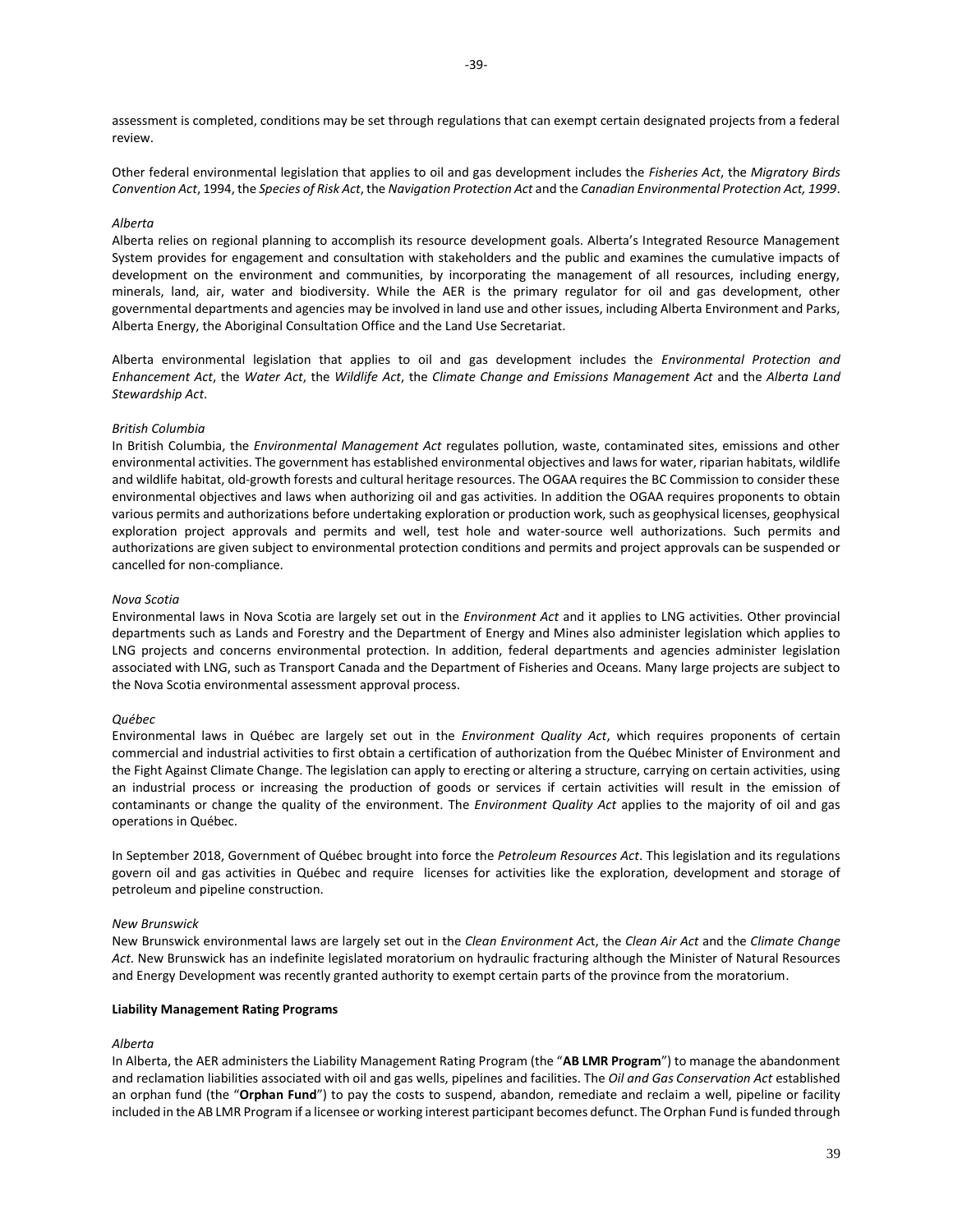a levy administered by the AER one AER licences. The AB LMR Program is designed to minimize the risk to the Orphan Fund posed by unfunded liabilities of licensees and to prevent the taxpayers of Alberta from incurring costs to suspend, abandon, remediate and reclaim wells, pipelines and facilities. The AB LMR Program requires a licensee whose deemed liabilities exceed its deemed assets to provide the AER with a security deposit. The ratio of deemed liabilities to deemed assets is assessed once each month and upon the transfer of any well or facility licenses to another operator. Failure to post a required security deposit may result in enforcement action by the AER.

There is an expectation that the AER will alter the LMR program the future to create a more fulsome corporation health score card system, but the exact details are yet to be released.

On February 1, 2019, the Supreme Court of Canada ("**SCC**") overturned a decision of the Alberta Court of Appeal's regarding the interests of secured creditors in bankruptcy over the fulfillment of oil and gas industry abandonment and reclamation obligations. At issue was whether the AB LMR Program and the laws for wells, pipelines and facilities frustrated the purpose of Canada's federal bankruptcy laws. The SCC ruled there was no conflict. As a result, trustees of bankrupt oil and gas companies can no longer disclaim abandonment, reclamation and remediation liabilities for uneconomic oil and gas sites and abandonment reclamation and environmental clean-up obligations now take priority over payments to creditors.

The SCC decision has introduced further uncertainty for secured lenders in the oil and gas sector.

### *British Columbia*

In British Columbia, the BC Commission implements the Liability Management Rating Program (the "**BC LMR Program**"), designed to manage public liability exposure related to oil and gas activities by ensuring that permit holders carry the financial risks and regulatory responsibility of their operations through to regulatory closure. Under the BC LMR Program, the BC Commission determines the required security deposits for permit holders under the OGAA. The LMR is the ratio of a permit holder's deemed assets to its deemed liabilities. Permit holders whose deemed liabilities exceed their deemed assets are considered higher risk and may be required to pay a security deposit for their abandonment and reclamation obligations. Permit holders who fail to pay a required security deposit may be in non-compliance with the OGAA.

### **Climate Change Regulations**

Pieridae conducts business is the following jurisdictions, each with its own climate change regulatory framework.

#### *Federal*

Canada has been a signatory to the United Nations Framework Convention on Climate Change (the "**UNFCCC**") since 1992. Since its inception, the UNFCCC has instigated numerous policies with respect to climate governance. On April 22, 2016, 197 countries signed the Paris Agreement, committing to prevent global temperatures from rising more than 2° Celsius above pre-industrial levels and to pursue efforts to limit this rise to no more than 1.5° Celsius. To date, 189 of the 197 parties to the UNFCCC have ratified the Paris Agreement. Canada ratified the Paris Agreement on October 5, 2016 and pledged to cut its emissions by 30% from 2005 levels by 2030.

Additionally, on December 9, 2016, the federal government announced the Pan-Canadian Framework on Clean Growth and Climate Change (the "**PCF**")and on April 1, 2019 implemented a Canada-wide GHG pricing scheme through the *Greenhouse Gas Pollution Pricing Act* (the "**GGPPA**"). It requires each province to adopt a GHG the cap and trade system or a carbon tax regime which will result in emission reductions equivalent to the federal scheme. In 2018, the federal government imposed a price on GHG of \$20 per tonne on any province or territory which failed to implement its own system and as of April 1, 2020 the federal GHG price is \$30 per tonne. This amount will increase by \$10 annually until it reaches \$50 per tonne in 2022 at which time the program will be reviewed. Several provinces have challenged the federal GHG pricing scheme in court.

On January1, 2020, the federal *Regulations Respecting Reduction in the Release of Methane and Certain Volatile Organic Compound*s *(Upstream Oil and Gas Sector*) (the "**Federal Methane Regulations**") came into force. The Federal Methane Regulations look to reduce methane emissions from the oil and natural gas industry by introducing new control measures, such as the reduction of unintentional leaks and intentional venting of methane, as well as ensuring that oil and natural gas operations use low-emission equipment and processes.

### *Alberta*

Alberta enacted the *Climate Change and Emissions Management Act* on December 4, 2003. The *Technology Innovation and Emissions Reduction Regulation* ("**TIER Regulation**") came into force January 1, 2020. The TIER Regulation applies to facilities that emitted 100,000 tonnes or more of GHGs per year in 2016 or a subsequent year. Under the TIER Regulation, a facility is required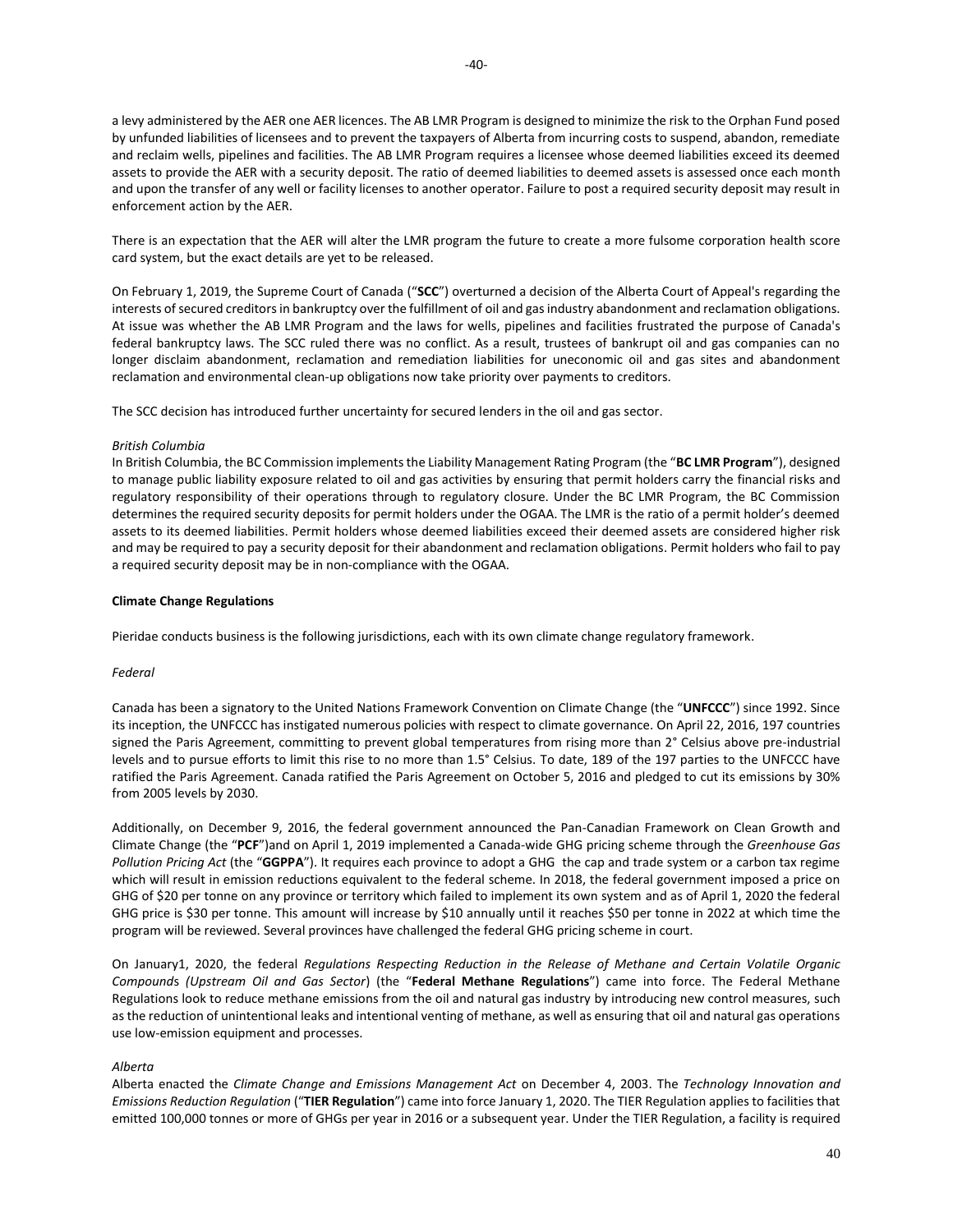to reduce the GHG emission intensity of stationary fuel combustion emissions in 2020 by 10% relative to the facility's historical baseline. If the facility does not do so, it must pay \$30 per tonne of GHG emissions into a TIER fund or, subject to limits, use emission performance credits generated by facilities which have exceeded their emission reduction targets or offset credits generated by facilities not regulated by the TIER Regulation. The federal government has agreed Alberta's system will result in emission reductions equivalent to the federal scheme for large emitters.

On June 4, 2019, the *Carbon Tax Repeal Act* repealed the Alberta carbon tax, which had been in effect since January 1, 2017. The federal government subsequently imposed the federal carbon tax on Alberta on January 1, 2020, as it had done in Ontario, New Brunswick, Manitoba and Saskatchewan.

### *British Columbia*

British Columbia enacted a revenue-neutral carbon tax that took effect July 1, 2008. The tax is consumption-based and applied at the time of retail sale or consumption of virtually all fossil fuels purchased or used in British Columbia. The current tax level is \$40 per tonne of GHG emissions equivalent.

In May 2018, the Government of British Columbia updated its Climate Leadership Plan (the "**Plan**") with a goal to reduce net annual GHG emissions by up to 40% from 2007 levels by 2030, 60% by 2040 and 80% by 2050. The Plan includes various measures across the economy that are designed to incentivize the growth of the renewable energy sector, the use of low GHG emitting technologies, and the improvement of energy efficiency. Further, the Plan sets out a strategy to reduce methane emissions in the upstream natural gas sector, beginning with a target of a 45% reduction in fugitive and vented emissions by 2025 relative to 2014 levels. On January 1, 2020 the BC Commission brought into force regulations that will require mandatory methane leak detection and repair and equipment performance standards.

#### *Nova Scotia*

Nova Scotia enacted the *Sustainable Development Goals Act* on October 30, 2019 but has not declared it in force. It requires that emissions to be reduced by 53% below 2005 levels by 2030, moving the province to a net-zero carbon footprint by 2050 and creating a new fund to help communities fight climate change and grow the economy.

Nova Scotia's cap-and-trade program began in January 2018 and sets a cap on the total amount of GHG emissions allowed in covered sectors in the province for the years 2019-2022 (compliance period). The program regulates the industrial, power, heat (buildings), and transport sectors and covers approximately 80% of GHG emissions in Nova Scotia.

### *Québec*

Québec operates under its 2013-2020 Climate Change Action Plan, which calls for a 20% reduction in GHG emissions below 1990 levels by 2020 and 37.5% by 2030. Québec passed the *Environmental Quality Act*, which empowers the government to set emission limits, establish reporting requirements for GHG emitters and establish a cap-and-trade system.

Regulations under the *Environmental Quality Act* established Québec's cap-and-trade system in 2012. Under this system, the province sets GHG reduction targets and businesses that emit 25,000 tonnes or more of GHGs per year must cover their emissions with an equivalent number of emissions allowances.

Québec's comprehensive Energy Policy 2030 ("**Policy 2030"**) seeks to significantly alter Québec's energy profile by 2030 through five consumption targets: enhance energy efficiency by 15%, reduce petroleum product consumption by 40%, eliminate the use of thermal coal, increase overall renewable energy output by 25% and increase bioenergy production by 50%. Policy 2030 involves the implementation of numerous new regulations.

On February 14, 2018, the Government of Québec announced new regulations to the *Environment Quality Acts*, as part of the modernization of its environmental approval scheme.

#### *New Brunswick*

In March 2018, New Brunswick

brought into force the *Climate Change Act*. This legislation introduced a modified carbon pricing system. On June 13, 2019 New Brunswick released for public comment an output-based pricing scheme that will regulate GHG emissions from industrial and electrical sources. On April 1, 2020 New Brunswick introduced a provincial carbon tax that replaced the federal government's back stop carbon pricing system.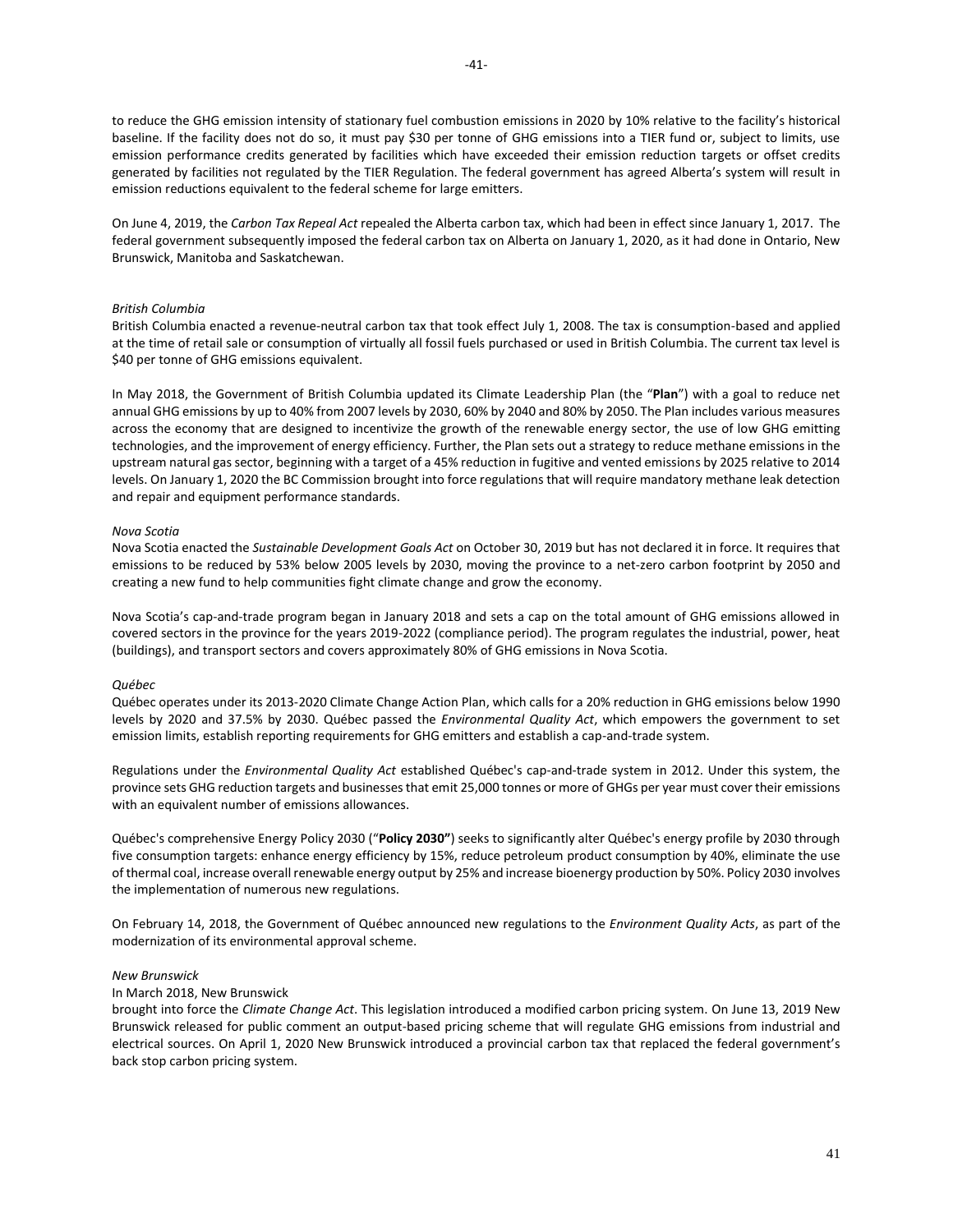### **Accountability and Transparency**

The federal *Extractive Sector Transparency Measures Act* (the "**ESTMA**") imposes mandatory reporting requirements on certain entities engaged in the commercial development of oil, gas or minerals, which includes exploration, extraction and holding permits to explore or extract. All companies subject to ESTMA are required to report payments over \$100,000 made to any level of a Canadian or foreign government, including royalty payments, taxes (other than consumption taxes and personal income taxes), fees, production entitlements, bonuses, dividends (other than ordinary dividends paid to shareholders) and infrastructure improvement payments. These categories are distinct; regardless of the aggregate payment amount, one or more individual categories must reach the \$100,000 threshold for reporting to be required.

Any persons or entities found in violation of the ESTMA (which includes making a false report, failing to make the report public or failing to maintain records for the prescribed period) can be fined up to \$250,000 for each day that the offence continues. There is a further fine of up to \$250,000 for any person or entity who has structured payments in order to avoid the obligation to report such payments under the ESTMA. Officers or directors who authorized or acquiesced in the commission of an offence can be subject to personal liability, regardless of whether the entity for which they acted has been prosecuted or convicted. The ESTMA contains a due diligence defense whereby no person will be found guilty of an offence under the ESTMA if the person can establish that he or she exercised due diligence to avoid committing the offence. Additionally, there is a five-year limitation period (from the time when the subject matter of the proceeding arouses) within which proceedings must be brought for offences under the ESTMA.

### **RISK FACTORS**

<span id="page-42-0"></span>The business of exploring for, developing and producing oil and natural gas reserves is inherently risky. The following information is a summary only of certain risk factors relating to the Corporation and should be read in conjunction with the detailed information appearing elsewhere in this AIF. Prospective investors should carefully consider the risk factors set out below and consider all other information contained in this AIF and in the Corporation's other public filings before making an investment decision. The risks set out below are not an exhaustive list, nor should they be taken as a complete summary or description of all the risks associated with the Corporation's business and the oil and natural gas business generally. Refer also to Pieridae's MD&A and Financial Statements for the years ending December 31, 2019 and 2018, incorporated by reference into this AIF, for additional disclosure on risks.

## **Risk Inherent to the Oil and Gas Industry**

This section includes risks normally related to the oil, natural gas and LNG industries, including the fact that such industries are competitive, and the Corporation competes with numerous other participants to attract and retain customers for its LNG production. There is no assurance that the Corporation will be able to negotiate LNG sales and purchase agreements with new customers on favourable terms, that Uniper will not terminate the LNG Sale and Purchase Agreement in accordance with its terms, that potential customers (including Uniper) will be able to satisfy their obligations under such purchase and sale agreements, upon which the Corporation will be substantially dependent, or that the Corporation will be able to procure a sufficient long-term supply of natural gas and long-term pipeline transportation capacity for use in the production of LNG.

This section also includes risks inherent to the oil and natural gas exploration industry, such as requiring additional financing to support operations. The Corporation also competes with other companies that have greater financial resources or of business opportunities to participate in promising projects. There are natural risks that could cause damage to the environment, accidents or other unforeseen conditions that could result in damage to the properties of the Corporation or to properties owned by third parties which could lead to potential liability to third parties and regulators. There can be no assurance that the development projects and exploration activities that may be implemented in the future will result in reserves or that the Corporation will succeed in drilling productive wells at low exploration costs. The Corporation cannot be certain of the potential impact that controls and regulations established by the various levels of government could have on the Corporation's operations, including with respect to the hydraulic fracturing process. Oil and natural gas exploration and development activities in Canada may be subject to opposition from ecologist, environmentalist, aboriginal and political groups, and some properties may be subject to land claims by First Nations. Access restrictions may affect the Corporation's ability to procure drilling and related equipment and may delay any exploration and development activities.

## **Weakness in the Oil and Gas Industry**

Recent market events and conditions including global excess oil and natural gas supply, actions taken by the Organization of the Petroleum Exporting Countries ("**OPEC**") and non-OPEC member countries' decisions on production growth, slowing growth in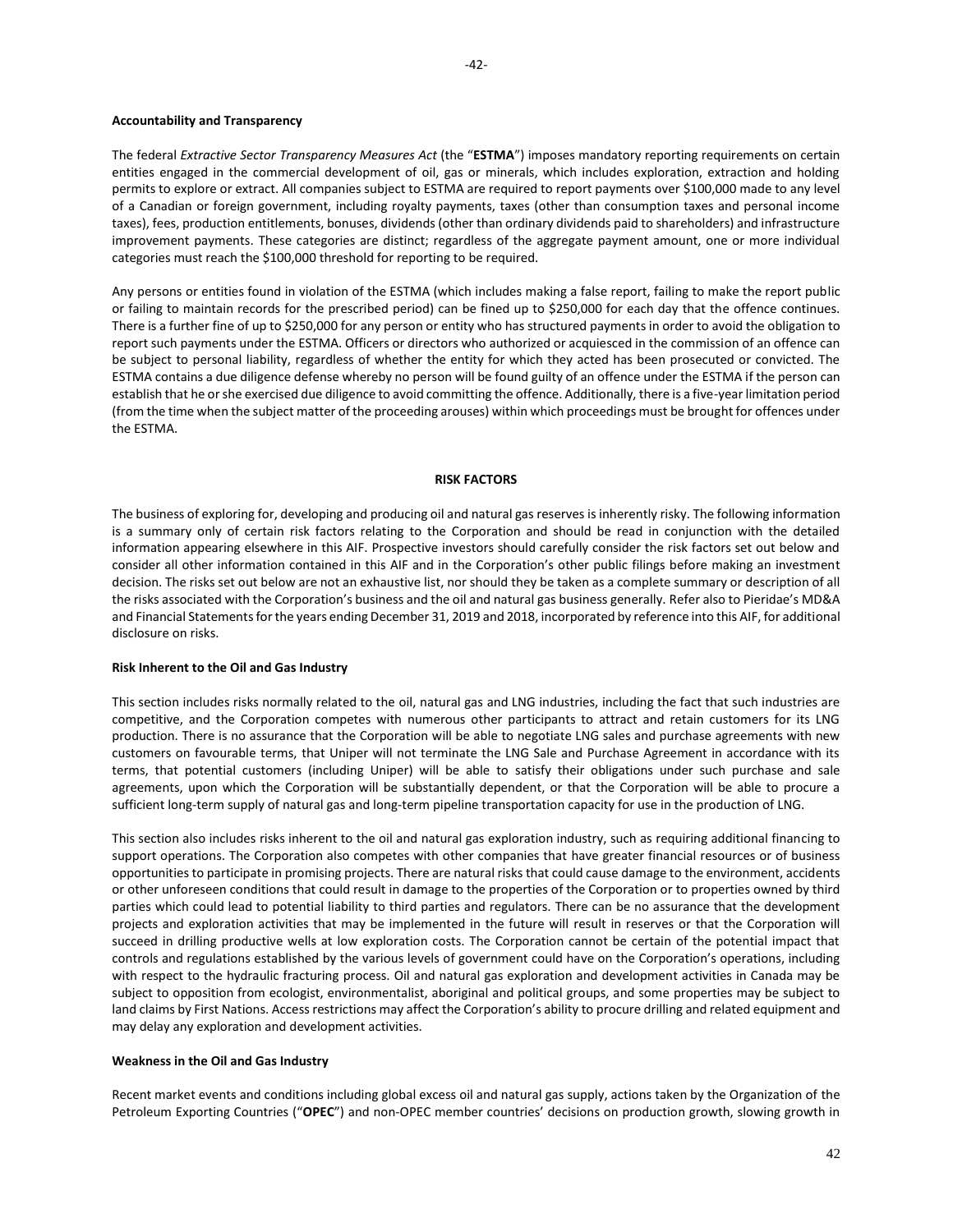emerging economies, market volatility and disruptions in Asia, and sovereign debt levels in various countries have caused significant weakness and volatility in commodity prices. North American crude oil price differentials are expected to continue to be volatile throughout 2020, which will have an impact on crude oil prices for Canadian producers. These events and conditions have caused a significant decrease in the valuation of oil and gas companies and a decrease in confidence in the oil and gas industry. These difficulties have been exacerbated in Canada by the recent changes in government at the federal level and, in the case of Alberta, at the provincial level; the difficulties are further exacerbated by the resultant uncertainty surrounding regulatory, tax and royalty changes that may be implemented by the new governments. In addition, the inability to get the necessary approvals or other delays to build pipelines and other facilities to provide better access to markets for the oil and gas industry in western Canada has led to additional uncertainty and reduced confidence in the oil and gas industry in western Canada. Lower commodity prices may also affect the volume and value of the Corporation's reserves, especially as certain reserves become uneconomic. In addition, lower commodity prices have reduced, and are anticipated to continue to reduce, the Corporation's cash flow which could result in a reduced capital expenditure budget. As a result, the Corporation may not be able to replace its production with additional reserves and both the Corporation's production and reserves could be reduced on a year -over -year basis. Any decrease in value of the Corporation's reserves may reduce the borrowing base under the credit facilities, which, depending on the level of the Corporation's indebtedness, could result in the Corporation having to repay a portion of its indebtedness. Given the current market conditions and the lack of confidence in the Canadian oil and gas industry, the Corporation may have difficulty raising additional funds in the future, or if it is able to do so it may be on unfavorable and highly dilutive terms.

## **Risk Inherent to Our Business**

### **Additional Financing**

The Corporation may require additional financing to support its operations and will require additional financing to construct the Goldboro LNG facility. Sources of additional funds available to the Corporation through financing activities includes, among other options, the issuance of additional shares, debt, a partnership agreement or a sale of an interest in an oil or natural gas property. Debt financing may increase the Corporation's debt levels above industry standards and equity issuances would be dilutive to existing shareholders. Depending on future development and exploration plans, the Corporation may require additional equity and/or debt financing that may not be available or available on favourable terms. The level of the Corporation's indebtedness that may occur from time to time could impair the Corporation's ability to obtain additional financing in the future on a timely basis to take advantage of business opportunities that may arise. Financing by way of a partnership or sale of an interest may reduce the interest held by the Corporation in the properties in respect of which the financing is obtained. There can be no assurance that such financing will be available to the Corporation. Furthermore, even if such financing is successfully secured, there can be no assurance it will be obtained on terms favourable to the Corporation or provide the Corporation with sufficient funds to meet its objectives. This may adversely affect the Corporation's business and financial position. If financing is obtained by issuing additional equity, control of the Corporation may be affected.

### **Liquidity**

Pieridae anticipates that it will make substantial capital expenditures for the acquisition, exploration development and production of LNG production, and oil and natural gas reserves in the future. If Pieridae's future revenues or reserves decline or additional financing is not achieved, Pieridae may have limited ability to expend the capital necessary to undertake or complete future drilling and construction programs. There can be no assurance that debt or equity financing, or cash generated by operations will be available or sufficient to meet these requirements or for other corporate purposes or, if debt or equity financing is available, that it will be on terms acceptable to Pieridae. Moreover, future activities may require Pieridae to alter its capitalization significantly. The inability of Pieridae to access sufficient capital for its business could have a material adverse effect on Pieridae's financial condition, results of operations, growth or prospects.

#### **Access to Capital**

Pieridae, along with all other oil and gas entities, may have restricted access to capital, including debt and equity. The lending capacity of all financial institutions has diminished, and risk premiums have increased. As future capital expenditures will be financed out of funds generated from operations, non-core property dispositions, borrowings and possible future equity sales, Pieridae's ability to finance future capital projects is dependent on, among other factors, the overall state of debt markets and investor appetite for investments in the energy industry and Pieridae's securities in particular.

To the extent that external sources of capital become limited or unavailable or available on onerous terms, Pieridae's ability to make capital investments and maintain existing assets may be impaired, and its assets, liabilities, business, financial condition and results of operations may be materially and adversely affected as a result.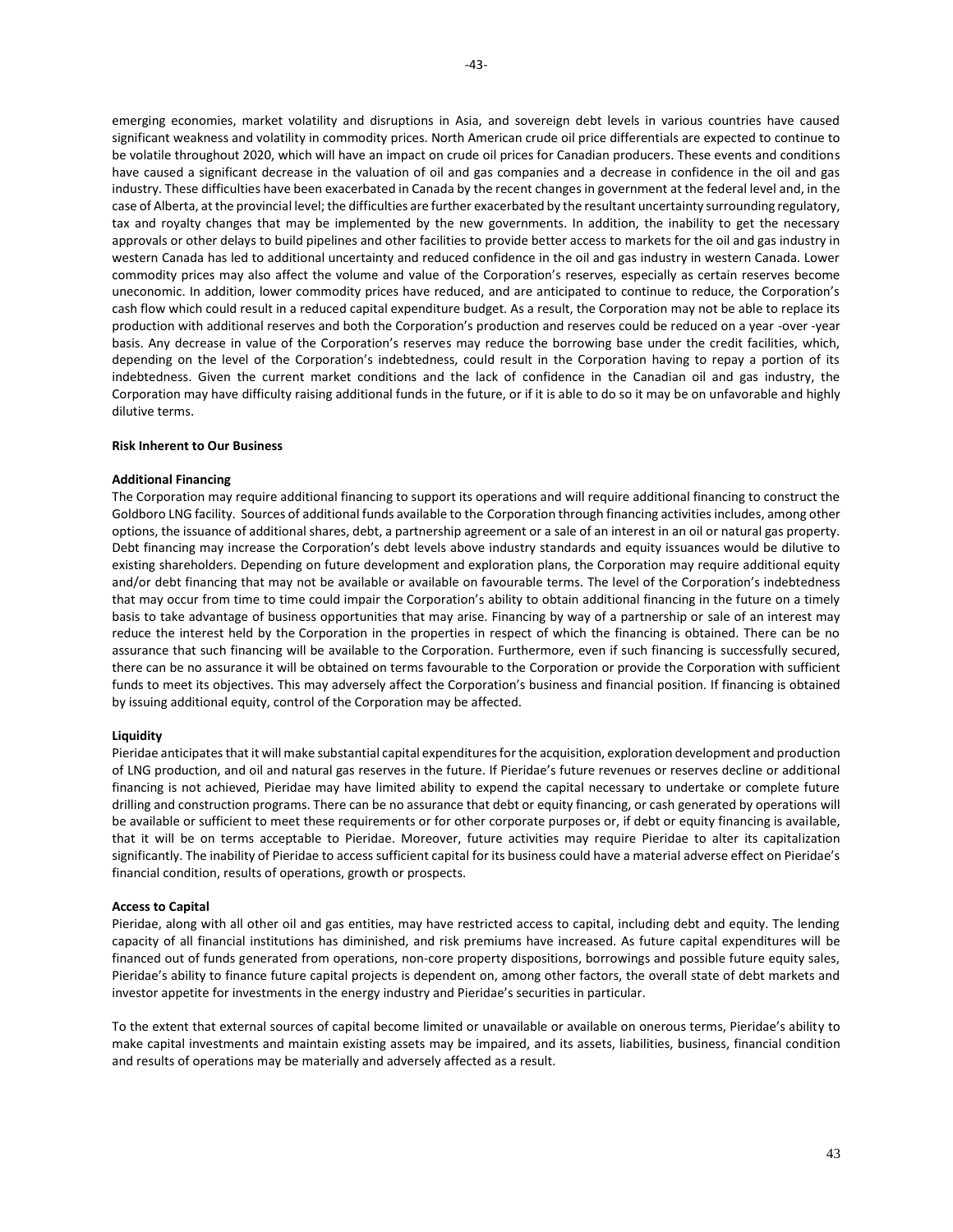#### **Share Price Volatility**

The price of common shares is subject to changes owing to numerous factors beyond the Corporation's control, including reports pertaining to new information, changes in the Corporation's financial position, sales of the Corporation's shares in the market, Corporation announcements or LNG, oil and natural gas prices. There can be no assurance that the market price of the Corporation's shares will be protected from such fluctuations in the future.

### **Impact of Future Financings on Market Price**

In order to finance future operations or acquisition opportunities, the Corporation may raise funds through the issuance of Common Shares, debt instruments or securities convertible into Common Shares. The Corporation cannot predict the size of future issuances of Common Shares or issuances of debt instruments or other securities convertible into Common Shares or the effect, if any, that future issuances and sales of the Corporation's securities will have on the market price of the Common Shares.

#### **Competition**

The LNG, oil and natural gas industry is extremely competitive. The Corporation competes with other companies that have ongoing or proposed LNG projects. Competition may affect the Corporation's ability to acquire customers, obtain sufficient supply or access to transportation.

#### **Environmental Incidents**

LNG, oil and natural gas operations inherently involve risks that could cause damage to the environment or to the properties of the Corporation or owned by third parties which could lead to potential liability toward third parties and regulators. The industry is subject to extensive local, provincial and federal environmental laws providing restrictions and prohibitions on the emissions or release of certain substances produced in various activities within this industry. In addition, the legislation requires that wells, pipelines and facility sites that are abandoned be reclaimed to the satisfaction of government authorities at the end of the license validity period.

Compliance with environmental legislation can require significant expenditures and failure to comply with these laws and regulations may result in the assessment of fines and penalties, orders to remediate property contamination, the suspension or revocation of permits and the issuance of injunctions that could limit or prohibit our operations, all of which could have a material impact on Pieridae. The discharge of oil, natural gas or other pollutants into the air, soil or water may give rise to liabilities to governments and third parties and may require Pieridae to incur costs to remedy such discharge. Changes in environmental laws and regulations may be enacted which could impose higher environmental standards which may increase the cost of Pieridae's operations and have a material adverse effect on our business, financial condition, results of operations and cash flows. No assurance can be given that future environmental laws and regulations will not adversely impact Pieridae's ability to develop or operate its properties.

Pieridae believes that it is in material compliance with applicable environmental legislation and is committed to continued compliance. Pieridae believes that it is reasonably likely a trend towards stricter standards in environmental legislation will continue and the Corporation anticipates making increased expenditures of both a capital and an expense nature as a result of increasingly stringent environmental laws, and such legislation may have a material adverse effect on its business, financial condition, results of operations and cash flows.

See "Industry Conditions – Environmental Regulation" in this AIF.

#### **Climate Change**

Climate change may pose varied and far ranging risks to the business and operations of the Corporation, both known and unknown, that may adversely affect the Corporation's business, financial condition, results of operations, prospects, reputation and share price. The Corporation's exploration and production facilities and other operations and activities emit GHGs which may require the Corporation to comply with GHG emissions legislation at the provincial or federal level. Climate change policy is evolving at regional, national and international levels, and political and economic events may significantly affect the scope and timing of climate change measures that are ultimately put in place. As a signatory to the UNFCCC and a signatory to the Paris Agreement, which was ratified in Canada on October 3, 2016, Canada pledged to cut its GHG emissions by 30 per cent from 2005 levels by 2030. One of the pertinent policies announced to date by the Government of Canada to reduce GHG emission was the implementation of a nation-wide price on carbon emissions. The federal carbon levy went into effect on April 1, 2019 and affects provinces which have not implemented their own carbon taxes, cap-and-trade systems or other plans for carbon pricing, namely Alberta, Ontario, Manitoba, Saskatchewan and New Brunswick. The federal carbon levy began at an initial rate of \$20 per tonne and increased to \$30 per tonne on April 1, 2020. The implementation of the federal carbon levy is currently subject to constitutional challenges by several provinces. The direct or indirect costs of compliance with GHG-related regulations may have a material adverse effect on the Corporation's business, financial condition, results of operations and prospects. Several of the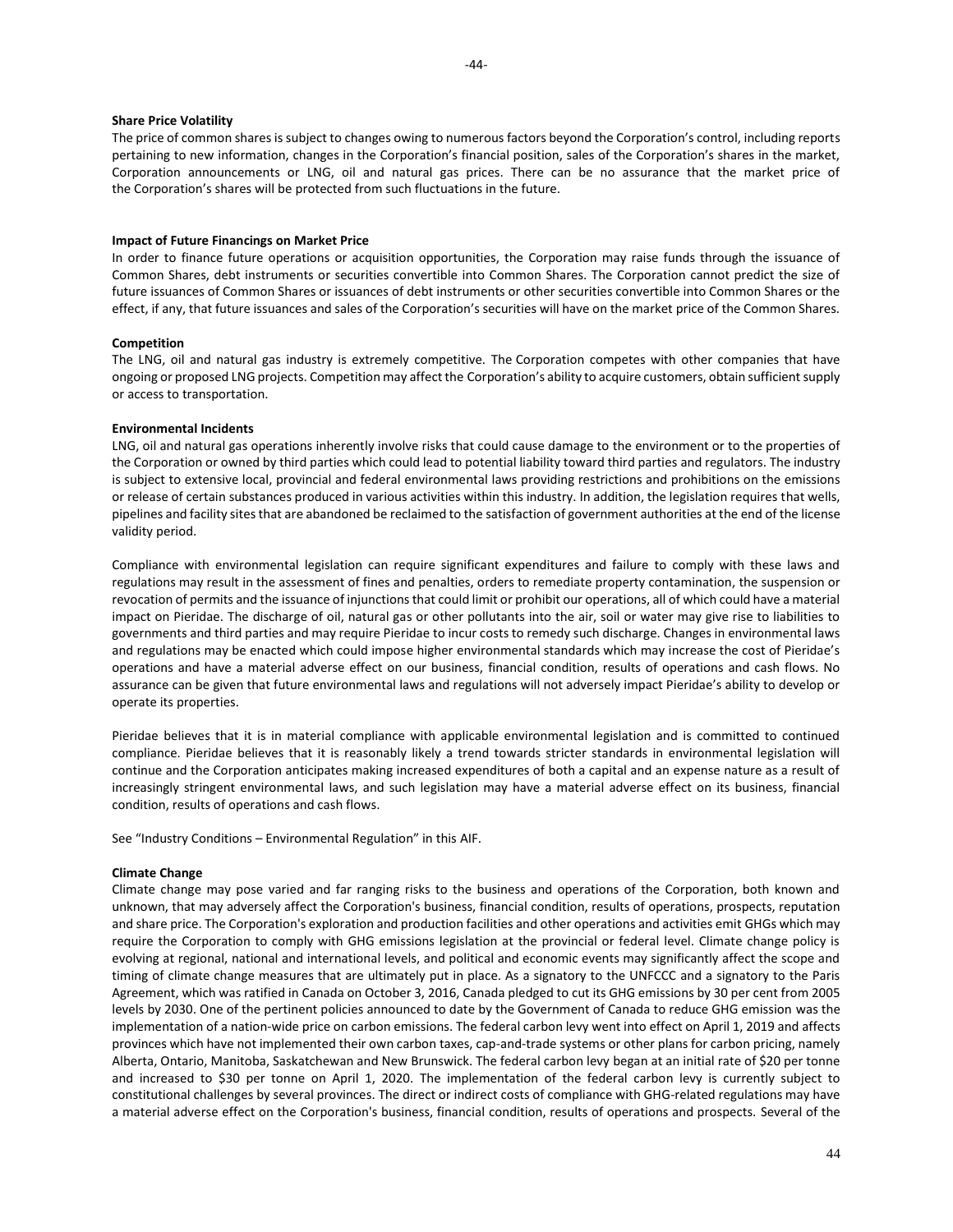Corporation's large facilities in Alberta are subject to GHG emission reduction requirements and some of the Corporation's other operations may ultimately be subject to future regional, provincial and/or federal climate change regulations to manage GHG emissions. In addition, concerns about climate change have resulted in a number of environmental activists and members of the public opposing the continued exploitation and development of fossil fuels.

In addition, there has been public discussion that climate change may be associated with extreme weather conditions and increased volatility in seasonal temperatures. Extreme weather could interfere with the Corporation's production and increase the Corporation's costs. At this time, the Corporation is unable to determine the extent to which climate change may lead to increased storm or weather hazards affecting its operations.

### **Chronic Climate Change Risks**

The Corporation's exploration and production facilities and other operations and activities emit GHG which may require the Corporation to comply with federal and/or provincial GHG emissions legislation. Climate change policy is evolving at regional, national and international levels, and political and economic events may significantly affect the scope and timing of climate change measures that are ultimately put in place to prevent climate change or mitigate its effects. The direct or indirect costs of compliance with GHG-related regulations may have a material adverse effect on the Corporation's business, financial condition, results of operations and prospects.

Climate change has been linked to long-term shifts in climate patterns, including sustained higher temperatures. As the level of activity in the Canadian oil and natural gas industry is influenced by seasonal weather patterns, long-term shifts in climate patterns pose the risk of exacerbating operational delays and other risks posed by seasonal weather patterns. In addition, longterm shifts in weather patterns such as water scarcity, increased frequency of storm and fire and prolonged heat waves may, among other things, require the Corporation to incur greater expenditures (time and capital) to deal with the challenges posed by such changes to its premises, operations, supply chain, transport needs, and employee safety. Specifically, in the event of water shortages or sourcing issues, the Corporation may not be able to, or will incur greater costs to, carry out hydraulic fracturing operations.

Concerns about climate change have resulted in public opposition to the continued exploration and development of fossil fuels which has influenced investors' willingness to invest in the oil and natural gas industry. Historically, political and legal opposition to the fossil fuel industry focused on public opinion and the regulatory process. More recently, however, there has been a movement to more directly hold governments and oil and natural gas companies responsible for climate change through climate litigation. In November 2018, ENvironment JEUnesse, a Quebec advocacy group, applied to the Quebec Superior Court to certify all Quebecois under 35 as a class in a proposed class action lawsuit against the Government of Canada for climate related matters. While the application was denied, the group has appealed. In January 2019, the City of Victoria became the first municipality in Canada to endorse a class action lawsuit against oil and natural gas producers for alleged climate-related harms.

Given the evolving nature of climate change policy and the control of GHGs and resulting requirements, it is expected that current and future climate change regulations will have the effect of increasing the Corporation's operating expenses, and, in the longterm, potentially reducing the demand for oil and natural gas production, resulting in a decrease in the Corporation's profitability and a reduction in the value of its assets or requiring asset impairments for financial statement purposes.

#### **Acute Climate Change Risk**

Climate change has been linked to extreme weather conditions. Extreme hot and cold weather, heavy snowfall, heavy rainfall, drought, and wildfires may restrict the Corporation's ability to access its properties, cause operational difficulties including damage to machinery and facilities. Extreme weather also increases the risk of personnel injury as a result of dangerous working conditions. Certain of the Corporation's assets are located in locations that are proximate to forests and rivers and a wildfire and flood may lead to significant downtime and/or damage to such assets. Moreover, extreme weather conditions may lead to disruptions in the Corporation's ability to transport produced oil and natural gas as well as goods and services in its supply chain.

### **Epidemics or Pandemics**

Epidemics or pandemics, such as the recent global outbreak of a novel coronavirus COVID-19, have the potential to disrupt the Corporation's operations, projects and financial condition through the disruption of the local or global supply chain and transportation services, or the loss of manpower resulting from quarantines that affect the Corporation's labour pools in their local communities or operating sites or that are instituted by local health authorities as a precautionary measure, any of which may require the Corporation to temporarily reduce or shut-down its operations depending on the extent and severity of a potential outbreak and the areas or operations impacted. Depending on the severity, a large-scale global epidemic or pandemic could impact the international demand for commodities and have a corresponding impact on the prices realized by the Corporation, which could have a material adverse effect on the Corporation's financial condition.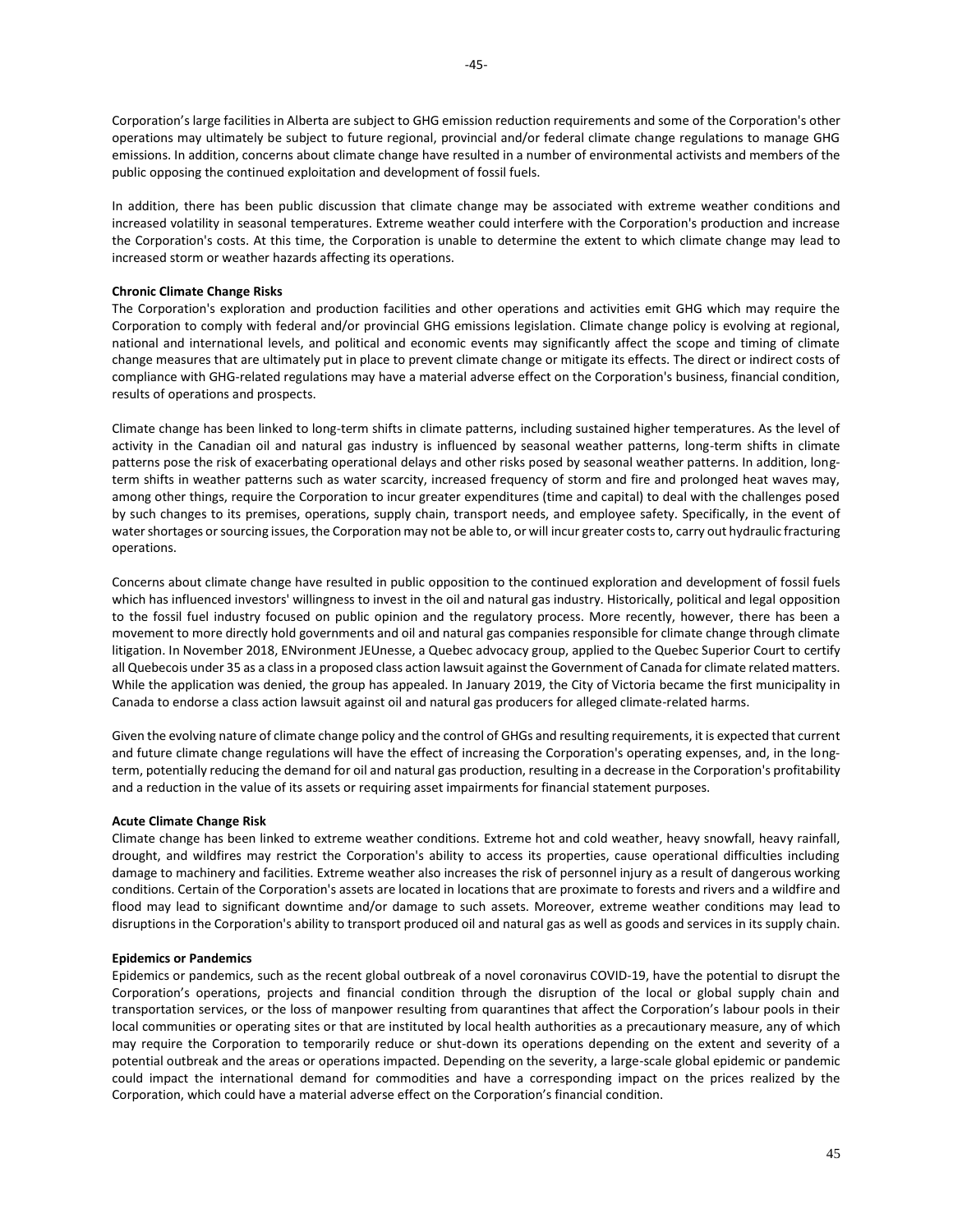In December 2019, COVID-19 was reported to have surfaced in Wuhan, China. On January 30, 2020, the World Health Organization declared the outbreak a global health emergency and on March 11, 2020, the World Health Organization declared the outbreak a pandemic. In China, reactions to the spread of COVID-19 have led to, among other things, significant restrictions on travel within China, temporary business closures, quarantines and a general reduction in consumer activity. The outbreak has spread throughout Europe and the Middle East and there have been cases of COVID-19 in Canada and the United States, causing the governments of most western countries, including Canada and the United States, to take certain actions to reduce the spread of the virus. Such actions have included imposing restrictions such as quarantines, school closures, restrictions on public gatherings, business closures and travel restrictions. While these effects are expected to be temporary, the duration of the business disruptions internationally and related financial impact cannot be reasonably estimated at this time. Further, there is no guarantee further measures may nevertheless require us to shut down some or all operations. The Corporation's ability to generate revenue would be materially impacted by any shut down of its operations.

### **Prices, Markets and Marketing of Crude Oil and Natural Gas**

The Corporation's operating results and financial position are partly dependent on the prices obtained for its production. There have been significant fluctuations in LNG, oil and natural gas prices in recent years and months. These prices are based on international supply and demand, as well as other factors, such as climate, general economic conditions and conditions in other oil and natural gas producing regions, which are beyond the Corporation's control. Any change in LNG, oil and natural gas prices could have material adverse effects on the Corporation's business and financial position.

Oil and natural gas are commodities whose prices are determined based on world demand, supply and other factors, all of which are beyond the control of Pieridae. World prices for oil and natural gas have fluctuated widely in recent years. Any material decline in prices will result in a reduction of net production revenue. Oil and natural gas prices have varied greatly over the last two years, and are expected to remain volatile in the near future in response to a variety of factors beyond the Corporation's control, including, but not limited to: (i) global energy supply, production and policies, including the ability of OPEC to set and maintain production levels in order to influence prices for oil; (ii) political conditions, instability and hostilities; (iii) global and domestic economic conditions, including currency fluctuations; (iv) the level of consumer demand, including demand for different qualities and types of crude oil and liquids and the availability and pricing of alternative fuel sources; (v) the production and storage levels of North American natural gas and crude oil and the supply and price of imported oil and liquefied natural gas; (vi) weather conditions; (vii) the proximity of reserves and resources to, and capacity of, transportation facilities and the availability of refining and fractionation capacity; (viii) the ability, considering regulation and market demand, to export oil and liquefied natural gas and NGLs from North America; (ix) the effect of world-wide energy conservation and greenhouse gas reduction measures and the price and availability of alternative fuels; and (x) government regulations. Certain wells or other projects may become uneconomic as a result of a decline in world oil prices and natural gas prices, leading to a reduction in the future volume of Pieridae's oil and gas production. Pieridae might also elect not to produce from certain wells at lower prices. All these factors could result in a material decrease in Pieridae's future net production revenue, causing a reduction in its oil and gas acquisition and development activities.

In addition to establishing markets for its oil and natural gas, Pieridae must also successfully market its oil and natural gas to prospective buyers. The marketability and price of oil and natural gas which may be acquired or discovered by Pieridae will be affected by numerous factors beyond its control. Pieridae will be affected by the differential between the price paid by refiners for light quality oil and the grades of oil produced by Pieridae. The ability of Pieridae to market natural gas may depend upon its ability to acquire space on pipelines which deliver natural gas to commercial markets. Pieridae will also likely be affected by deliverability uncertainties related to the proximity of its reserves to pipelines and processing facilities and related to operational problems with such pipelines and facilities and extensive government regulation relating to price, taxes, royalties, land tenure, allowable production, the export of oil and natural gas and the management of other aspects of the oil and natural gas business. Pieridae has limited direct experience in the marketing of oil and natural gas.

### **Exploration, Development and Production Risk**

The future success of the exploration work will depend on Corporation's ability to discover or acquire natural gas reserves that are economically recoverable. The Corporation will find or acquire reserves only if it conducts successful exploration or development activities, concludes joint ventures and/or acquires properties containing proven reserves. There can be no assurance that the development projects and exploration activities that may be implemented in the future will result in reserves or that the Corporation will succeed in drilling productive wells at low exploration costs. If prevailing LNG, oil and natural gas prices were to increase significantly, the Corporation's exploration costs to find or acquire reserves would be expected to increase. Drilling oil wells involves a high degree of risk especially the risk of a dry hole or of a well that is not sufficiently productive to provide a return on the capital expended to drill the well. Thus, the LNG facility supply and the Corporation's financial situation could be impacted by these factors.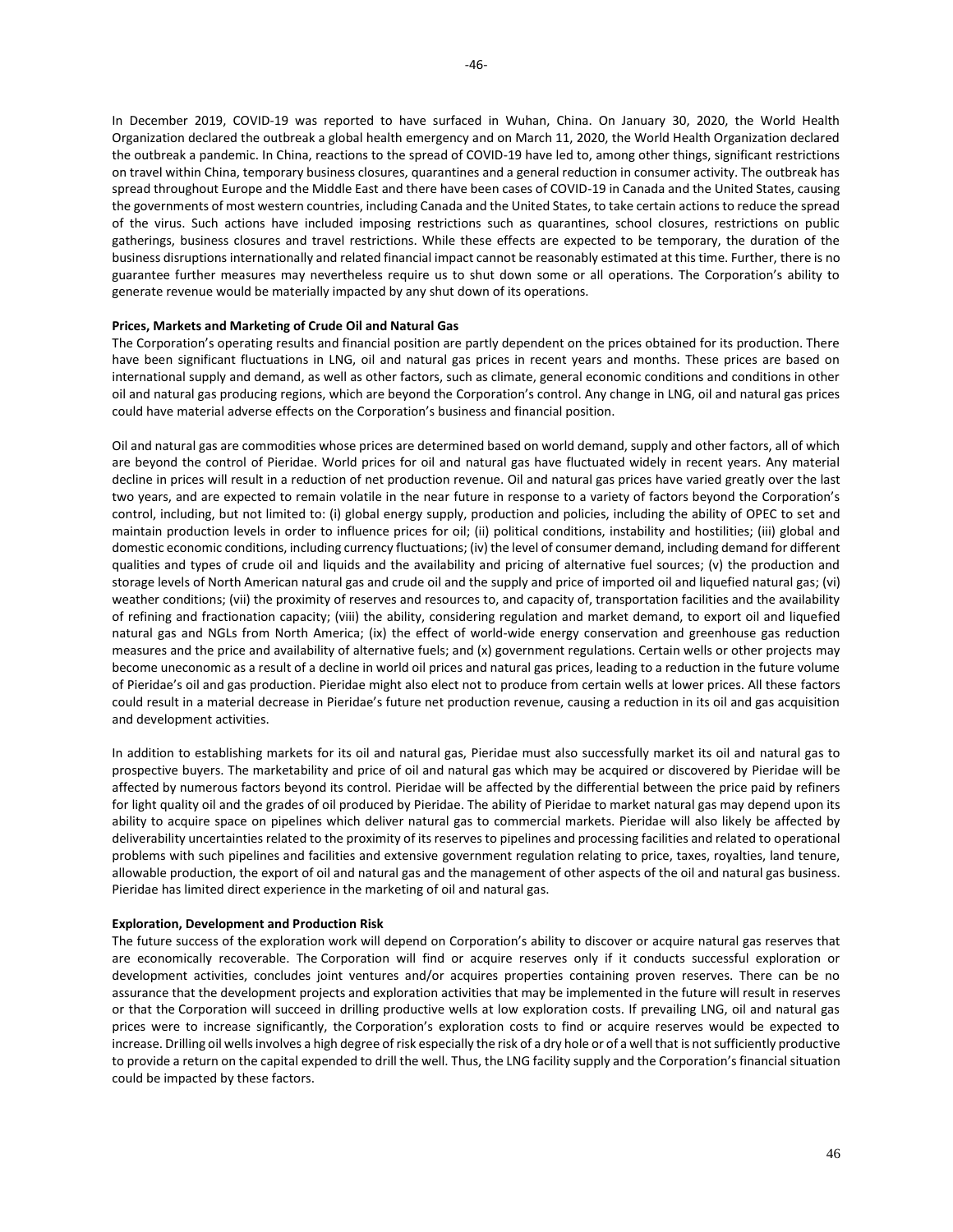Oil and natural gas operations involve many risks that even a combination of experience, knowledge and careful evaluation may not be able to overcome. There is no assurance that expenditures made on exploration by the Corporation will result in new discoveries of oil or natural gas in commercial quantities. It is difficult to project the costs of implementing an exploratory drilling program due to the inherent uncertainties of drilling in unknown formations, the costs associated with encountering various drilling conditions such as over pressured zones and tools lost in the hole, and changes in drilling plans and locations as a result of prior exploratory wells or additional seismic data and interpretations thereof. The long-term commercial success of the Corporation depends on its ability to find, acquire, develop and commercially produce oil and natural gas reserves and resources. Without the continual addition of new reserves or resources, the Corporation's existing reserves and resources, and the production from them, will decline over time as the Corporation produces from such reserves. A future increase in the Corporation's reserves and resources will depend on both the ability of the Corporation to explore and develop its existing properties and on its ability to select and acquire suitable producing properties or prospects. There is no assurance that the Corporation will be able to continue to find satisfactory properties to acquire or participate in. Moreover, management of the Corporation may determine that current markets, terms of acquisition, participation or pricing conditions make potential acquisitions or participations uneconomic. There is also no assurance that the Corporation will discover or acquire further commercial quantities of oil and natural gas.

Future oil and gas exploration may involve unprofitable efforts, not only from dry wells but from wells that are productive but do not produce sufficient net revenues to return a profit after drilling, completing, operating and other costs. Completion of a well does not assure a profit on the investment or recovery of drilling, completion and operating costs.

Drilling hazards or environmental damage could greatly increase the cost of operations and various field operating conditions may adversely affect the production from successful wells. These conditions include, but are not limited to, delays in obtaining governmental approvals or consents, shut-ins of connected wells resulting from extreme weather conditions, wildfires, floods and droughts, insufficient storage or transportation capacity or other geological and mechanical conditions. While diligent well supervision and effective maintenance operations can contribute to maximizing production rates over time, it is not possible to eliminate production delays and declines from normal field operating conditions, which can negatively affect revenue and cash flow levels to varying degrees.

Oil and natural gas exploration, development and production operations are subject to all the risks and hazards typically associated with such operations, including, but not limited to, fire, explosion, blowouts, cratering and spills or other environmental hazards. These typical risks and hazards could result in substantial damage to oil and natural gas wells, production facilities, other property, the environment and personal injury.

Oil and natural gas production operations are also subject to all the risks typically associated with such operations, including encountering unexpected formations or pressures, premature decline of reservoirs and the invasion of water into producing formations. Losses resulting from the occurrence of any of these risks may have a material adverse effect on the Corporation's business, financial condition, results of operations and prospects.

As is standard industry practice, the Corporation is not fully insured against all risks, nor are all risks insurable. Although the Corporation maintains liability insurance in an amount that it considers consistent with industry practice, liabilities associated with certain risks could exceed policy limits or not be covered. In either event the Corporation could incur significant costs. See "Insurable Risks" below.

## **Availability and Cost of Material and Equipment**

Restrictions on the availability and cost of materials and equipment may impede the Corporation's exploration, development and operating activities. Oil and natural gas exploration, development and operating activities are dependent on the availability and cost of specialized materials and equipment (typically leased from third parties) in the areas where such activities are conducted. The availability of such material and equipment is limited. An increase in demand or cost, or a decrease in the availability of such materials and equipment may impede the Corporation's exploration, development and operating activities.

## **Insurable Risk**

The Corporation has purchased liability insurance that will insure against risks and provide coverage in accordance with industry standards. The Corporation or the other entities in which the Corporation will invest can suffer damages resulting from incidents such as pollution, fires, blowouts, geological formation damage, oil spills as well as personal injury, against which they may not be insured or they may choose not to be insured in light of high premium costs or other reasons. In addition, indemnities could exceed the policy limits. The costs of repairing such damages or paying such indemnities could cause the ongoing operation of the Corporation's business to become unprofitable and/or impossible.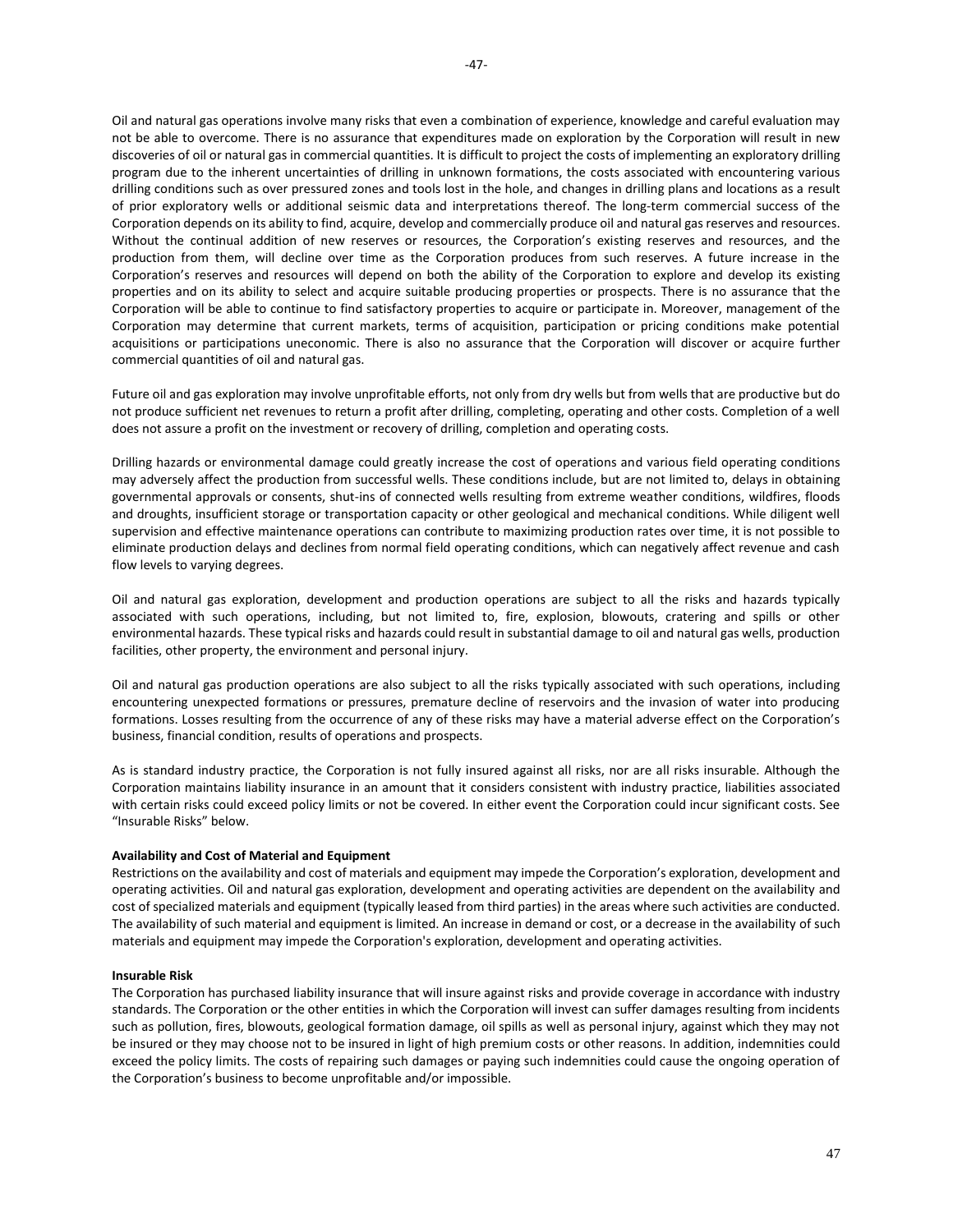#### **Operational Dependence**

Other companies operate some of the assets in which Pieridae has an interest. As a result, Pieridae will have limited ability to exercise influence over the operation of those assets or their associated costs, which could adversely affect Pieridae's financial performance. Pieridae's return on assets operated by others will therefore depend upon a number of factors that may be outside of Pieridae's control, including the timing and amount of capital expenditures, the operator's expertise and financial resources, the approval of other participants, the selection of technology and risk management practices.

In addition, due to the current low and volatile commodity prices, many companies, including companies that may operate some of the assets in which Pieridae has an interest, may be in financial difficulty, which could impact their ability to fund and pursue capital expenditures, carry out their operations in a safe and effective manner and satisfy regulatory requirements with respect to abandonment and reclamation obligations. If companies that operate some of the assets in which Pieridae has an interest fail to satisfy regulatory requirements with respect to operational and abandonment and reclamation obligations, Pieridae may be required to satisfy such obligations and to seek recourse from such companies. To the extent that any of such companies go bankrupt, become insolvent or make a proposal or institute any proceedings relating to bankruptcy or insolvency, it could result in such assets being shut-in, Pieridae potentially becoming subject to additional liabilities relating to such assets and Pieridae having difficulty collecting revenue due from such operators. Any of these factors could materially adversely affect Pieridae's financial and operational results.

## **Gathering and Processing Facilities and Pipeline Systems**

The Corporation delivers its products through gathering, processing, pipeline and storage systems, some of which it does not own. The amount of oil, natural gas and NGLs that the Corporation can produce and sell is subject to the accessibility, availability, proximity and capacity of these gathering, processing, pipeline and storage systems. The lack of availability of capacity in any of the gathering, processing, pipeline and storage systems, and in particular the processing facilities, could result in the Corporation's inability to realize the full economic potential of its production or in a reduction of the price offered for the Corporation's production. Although pipeline expansions are ongoing, the lack of firm pipeline capacity continues to affect the oil and natural gas industry in Western Canada and limit the ability to produce and to market NGL, oil and natural gas production. In addition, the pro-rationing of capacity on inter-provincial pipeline systems also continues to affect the ability to export oil and natural gas. Unexpected shutdowns or curtailment of capacity of pipelines for maintenance or integrity work and actions taken by regulators could also affect the Corporation's production, operations and financial results. Furthermore, producers are increasingly turning to rail as an alternative means of transportation. In recent years, the volume of crude oil shipped by rail in North America has increased dramatically. Any significant change in market factors or other conditions affecting these infrastructure systems and facilities, as well as any delays in constructing new infrastructure systems and facilities could harm the Corporation's business and, in turn, the Corporation's financial condition, results of operations and cash flows.

Following major accidents in Lac-Megantic, Québec and North Dakota, the Transportation Safety Board of Canada and the U.S. National Transportation Board have recommended additional regulations for railway tank cars carrying crude oil. In June 2015, as a result of these recommendations, the Government of Canada passed the *Safe and Accountable Rail Act* which increased insurance obligations on the shipment of crude oil by rail and imposed a per tonne levy of \$1.65 on crude oil shipped by rail to compensate victims and for environmental cleanup in the event of a railway accident. In addition to this legislation, new regulations have implemented the TC-117 standard for all rail tank cars carrying flammable liquids which formalized the commitment to retrofit, and eventually phase out DOT-111 tank cars carrying crude oil. The increased regulation of rail transportation may reduce the ability of railway lines to alleviate pipeline capacity issues and add additional costs to the transportation of crude oil by rail. On July 13, 2016, the Minister of Transport (Canada) issued Protective Direction No. 38, which directed that the shipping of crude oil on D07- 111 tank cars end by November 1, 2016. Tank cars entering Canada from the United States will be monitored to ensure that they are compliant with Protective Direction No. 38.

A portion of the Corporation's production may, from time to time, be processed through facilities owned by third parties and over which the Corporation does not have control. From time to time these facilities may discontinue or decrease operations either as a result of normal servicing requirements or as a result of unexpected events. A discontinuation or decrease of operations could materially adversely affect the Corporation's ability to process its production and to deliver the same for sale.

### **Possible Failure to Realize Anticipated Benefits of Acquisitions**

As part of its ongoing strategy, the Corporation may complete acquisitions of assets or other entities in the future. Achieving the benefits of completed and future acquisitions depends in part on successfully consolidating functions and integrating operations, procedures and personnel in a timely and efficient manner, as well as the Corporation's ability to realize the anticipated growth opportunities and synergies from combining the acquired businesses and operations with those of the Corporation. The integration of acquired businesses and entities requires the dedication of substantial management effort, time and resources which may divert management's focus and resources from other strategic opportunities and from operational matters during this process. The integration process may result in the loss of key employees and the disruption of ongoing business, customer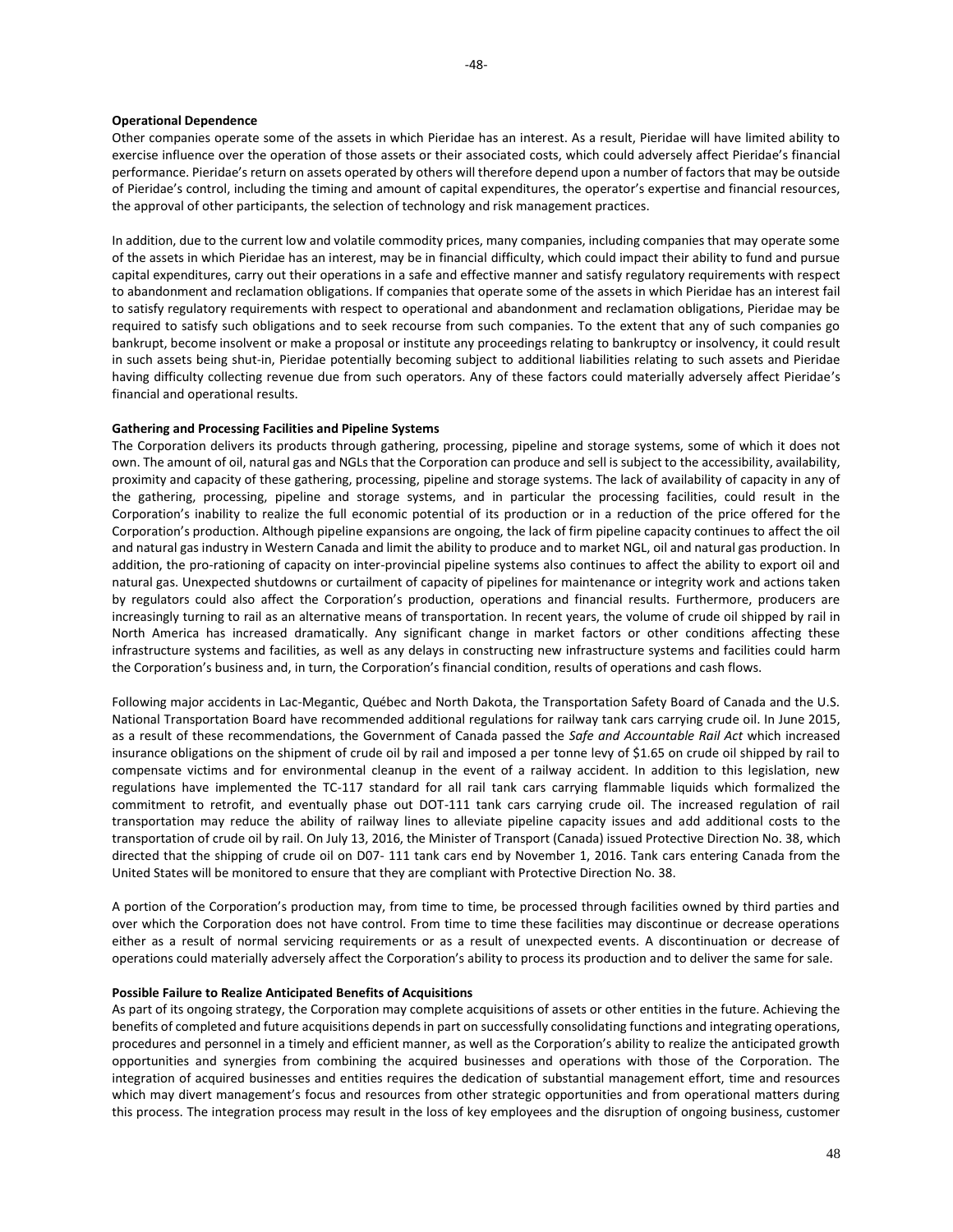and employee relationships that may adversely affect the Corporation's ability to achieve the anticipated benefits of any acquisitions.

### **Project Risk**

Pieridae manages a variety of small and large projects in the conduct of its business. Project delays may impact expected revenues from operations. Significant project cost over-runs and/or schedule delays could make a project uneconomic. Pieridae's ability to execute projects and market LNG, oil and natural gas will depend upon numerous factors beyond Pieridae's control, including:

- the availability of processing capacity;
- the availability and proximity of pipeline capacity;
- the availability of storage capacity;
- the supply of and demand for oil and natural gas;
- the availability of alternative fuel sources;
- the availability of the required project financing;
- currency and interest rate fluctuations;
- the effects of inclement weather;
- the availability of drilling and related equipment;
- unexpected cost increases;
- accidental events;
- changes in regulations;
- the availability and productivity of skilled labour; and
- the regulation of the oil and natural gas industry by various levels of government and governmental agencies.

Because of these factors, Pieridae could be unable to execute projects on time, on budget or at all, and may not be able to effectively market the oil and natural gas that it produces.

## **Conflicts of Interest**

Certain directors of the Corporation serve on the boards of other corporations engaged in natural resource exploration and development operations. Such ties could give rise to conflicts of interest. In making any decisions involving the Corporation, these directors will satisfy their duties and obligations to deal fairly and in good faith with the Corporation and the other entities. In addition, these directors will disclose their interest and refrain from voting on any matter that could give rise to a conflict of interest.

### **Permits, Licenses and Approvals**

The Corporation's business requires permits and licenses from government authorities. There can be no assurance that the Corporation will obtain all the permits and licenses required to continue operations or that it will obtain them on acceptable terms or conditions. In addition, if the Corporation commences commercial operation of property, it must obtain and comply with all the necessary permits and licenses. There can be no assurance that the Corporation will be able to obtain or comply with the requirements of such permits and licenses.

#### **Title to Property**

While the Corporation has taken reasonable steps to ensure it has good and valid title over its properties, there can be no assurance that title to such properties will not be disputed or challenged. Third parties may have valid claims with respect to the Corporation's properties.

#### **Litigation**

The Corporation may be held liable for a variety of issues including pollution or for other risks for which it cannot be insured or for risks it may choose not to insure in light of high premium costs or other reasons. Payments of amounts in respect thereof may result in the loss of assets of the Corporation.

#### **Regulatory**

The LNG, oil and natural gas industry is subject to controls and regulations established by local, provincial and federal governments with respect to prices, royalties, land tenure, production quotas, imports and exports of LNG, oil, natural gas and environmental protection.

Various levels of governments impose extensive controls and regulations on oil and natural gas operations (exploration, production, pricing, marketing and transportation). Governments may regulate or intervene with respect to exploration and production activities, prices, taxes, royalties and the exportation of LNG, oil and natural gas. Amendments to these controls and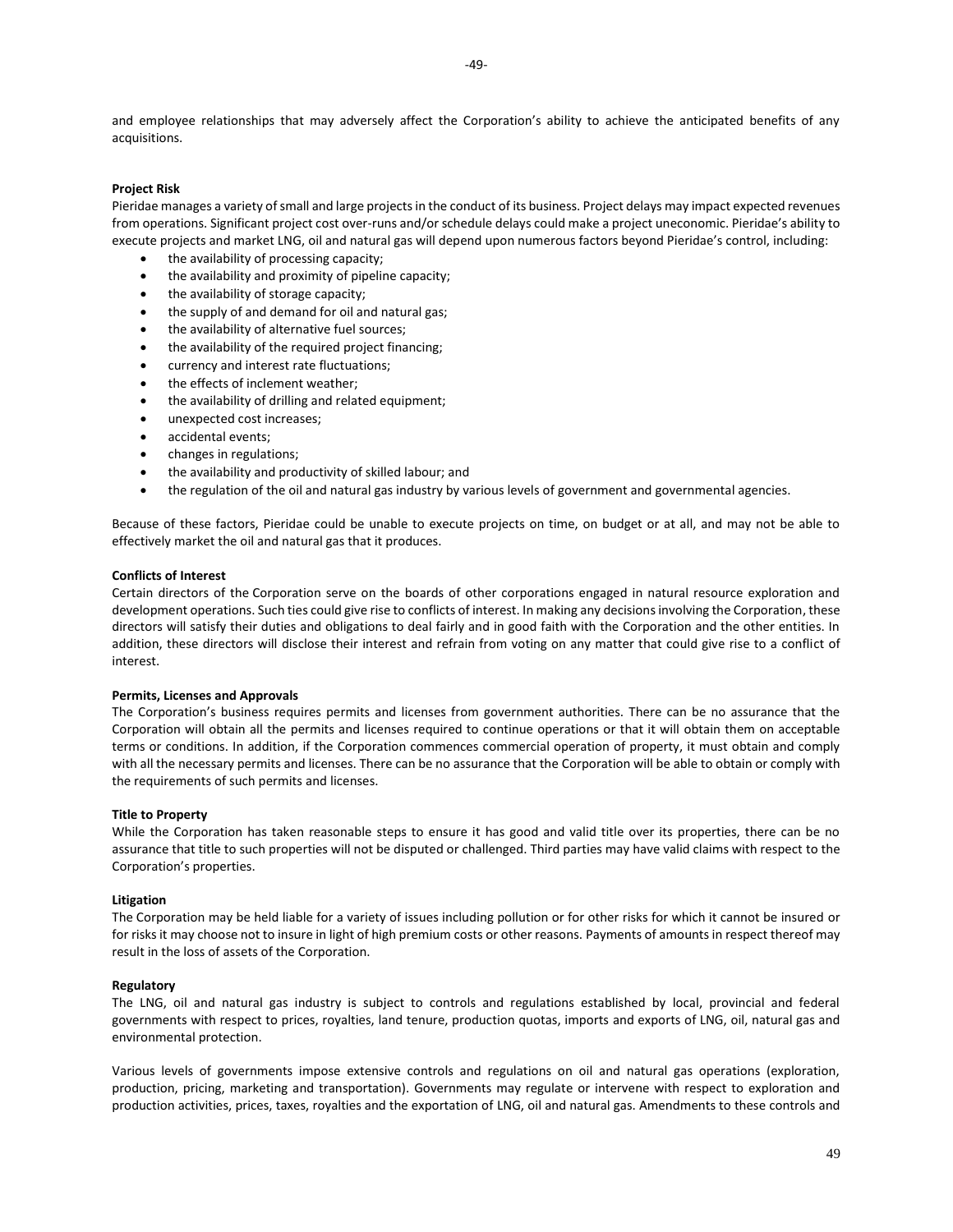regulations may occur from time to time in response to economic or political conditions. See "Industry Conditions" in this AIF. The implementation of new regulations or the modification of existing regulations affecting the oil and natural gas industry could reduce demand for LNG, crude oil and natural gas and increase the Corporation's costs, either of which may have a material adverse effect on the Corporation's business, financial condition, results of operations and prospects.

In addition to regulatory requirements pertaining to the production, marketing and sale of LNG, oil and natural gas mentioned above, the Corporation's business and financial condition could be influenced by federal legislation affecting, in particular, foreign investment, through legislation such as the *Competition Act* (Canada) and the *Investment Canada Act* (Canada).

## **Carbon Pricing**

Taxes on carbon emissions affect the demand for oil and natural gas, the Corporation's operating expenses and may impair the Corporation's ability to compete. The majority of countries across the globe have agreed to reduce their carbon emissions in accordance with the Paris Agreement. In Canada, the federal government implemented legislation aimed at incentivizing the use of alternative fuels and in turn reducing carbon emissions. The federal system currently applies in provinces and territories without their own system that meets federal standards. The federal regime is subject to a number of court challenges. See "Industry Conditions – Regulatory Authorities and Environmental Regulation". Any taxes placed on carbon emissions may have the effect of decreasing the demand for oil and natural gas products and at the same time, increasing the Corporation's operating expenses, each of which may have a material adverse effect on the Corporation's profitability and financial condition. Further, the imposition of carbon taxes puts the Corporation at a disadvantage with its counterparts who operate in jurisdictions where there are less costly carbon regulations.

## **Liability Management**

Liability management programs enacted by regulators in the western provinces may prevent or interfere with the Corporation's ability to acquire properties or require a substantial cash deposit with the regulator Alberta, Saskatchewan and British Columbia have developed liability management programs designed to prevent taxpayers from incurring costs associated with suspension, abandonment, remediation and reclamation of wells, facilities and pipelines in the event that a licensee or permit holder is unable to satisfy its regulatory obligations. Changes to the AB LMR Program administered by the AER, or other changes to the requirements of liability management programs, may result in significant increases to the Corporation's compliance obligations. The impact and consequences of the SCC's decision in Redwater on the AER's rules and policies, lending practices in the crude oil and natural gas sector and on the nature and determination of secured lenders to take enforcement proceedings are expected to evolve as the consequences of the decision are evaluated and considered by regulators, lenders and receivers/trustees. In addition, the AB LMR Program may prevent or interfere with the Corporation's ability to acquire or dispose of assets, as both the vendor and the purchaser of oil and natural gas assets must be in compliance with the liability management programs (both before and after the transfer of the assets) for the applicable regulatory agency to allow for the transfer of such assets. See "Industry Conditions – Liability Management Rating Programs".

## **Royalty Regimes**

The royalty program implemented by each province is a significant factor in the profitability of LNG, oil and natural gas production. Royalties payable on output are determined by government regulation; they are typically calculated as a percentage of the gross value of output and, depend in part on prescribed benchmark prices, well productivity, geographical location, field discovery date and the type or quality of the resource produced.

There can be no assurance that the federal or provincial governments will not adopt new or modify the royalty regimes which could have an impact on the economics of the Corporation's projects. An increase in royalties would reduce the Corporation's earnings and could make future capital investments, or the Corporation's operations, less economic.

See "Industry Conditions" in this AIF.

## **Hydraulic Fracturing**

Multistage fracturing stimulation or "hydraulic fracturing" of oil and gas wells has given rise to concerns with respect to the fluids used in the fracturing process and their effects on the water quality in aquifers, water use in connection with operations, the capability to recycle such water and the seismic effects associated with the process. A number of Canadian provinces are currently reviewing the scientific, regulatory and political framework in which hydraulic fracturing operations are carried out. At present, most of these governments are taking part in the collection, review and assessment of technical information regarding the hydraulic fracturing process. In Québec, hydraulic fracturing is prohibited in the Utica shale geological formation in the St. Lawrence Lowlands area. Fracturing in any other geological formation is only permitted at a depth greater than 1,000 meters from the surface. Nova Scotia has and New Brunswick have also restricted hydraulic fracturing.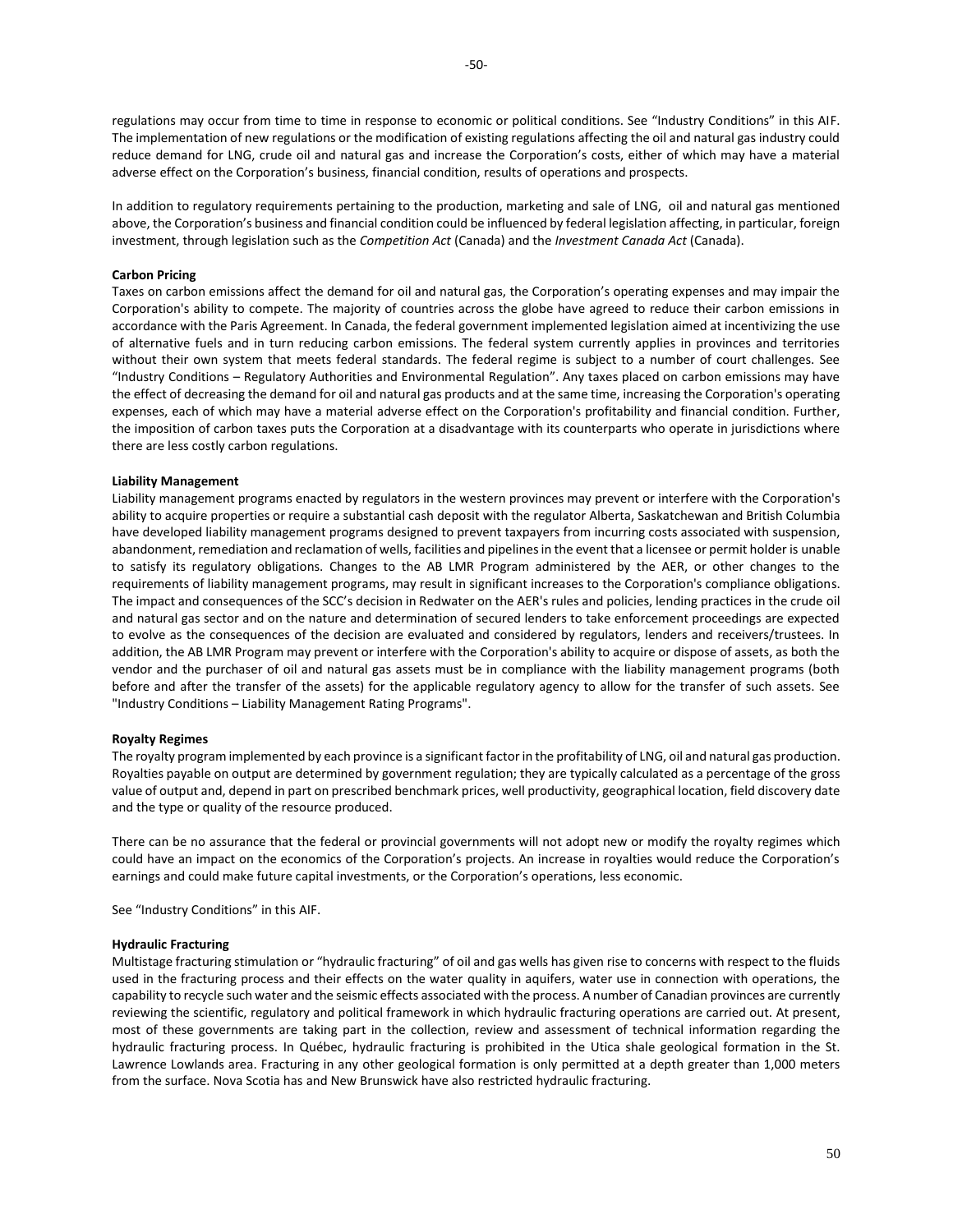The Corporation believes strongly in the responsible development of its natural gas resource properties and to that end, the Corporation has committed that none of the LNG developed with the support of the \$1.5 billion UFK loan guarantee will be produced using hydraulic fracturing. At this time the Corporation is unable to make a similar commitment in regard to the LNG that will be produced from Train Two and sold to other customers. Accordingly, although the Corporation is unable to fully predict the impact of any potential regulations on its business, the implementation of new laws regarding the use or disposal of water, or hydraulic fracturing in general, could increase the Corporation's compliance costs and the operating and exploration costs of its properties, the litigation risk and environmental liability of the Corporation and, in turn, adversely impact the future prospects of the Corporation and its financial position. Risk to operations is lower than with most corporations, because most foothills reservoirs require little or no hydraulic stimulation in order for commercial hydrocarbons to be delivered to surface.

## **Variations in Foreign Exchange and Interest Rates**

World oil and gas prices are quoted in United States dollars and the price received by Canadian producers is therefore affected by the Canadian/U.S. dollar exchange rate, which will fluctuate over time. In recent years, the Canadian dollar has seen a material decrease in value against the United States dollar. Any material increases in the value of the Canadian dollar may negatively impacted Pieridae's operating entities production revenues. Any increase in the future Canadian/U.S. exchange rates could accordingly impact the future value of Pieridae's reserves and resources as determined by independent evaluators.

The value of currencies, among other items, will also have an impact on the respective currency's underlying risk-free rate an entity would have to pay for borrowings that have an interest component. This would then have a credit spread component added to it that would then constitute the all-in borrowing rate a company would have to pay. Volatility in the market could impact the interest rate and correspondingly, the profitability of Pieridae

To the extent that Pieridae engages in risk management activities related to foreign exchange and interest rates, there is a credit risk associated with counterparties with which Pieridae may contract.

## **Hedging**

From time to time Pieridae may enter into agreements to receive fixed prices on its NGL, condensate, sulphur and natural gas production to offset risk of revenue losses if commodity prices decline. However, if commodity prices increase beyond the levels set in such agreements, Pieridae will not benefit from such increases. Similarly, from time to time Pieridae may enter into agreements to fix the exchange or interest rate of Canadian to United States dollars in order to offset the risk of revenue losses if the Canadian dollar increases in value compared to the United States dollar, however, if the Canadian dollar declines in value compared to the United States dollar, Pieridae will not benefit from its fluctuating exchange rate. The same holds true with interest rates rising and falling which creates a monetary exposure for Pieridae.

## **Tax Horizon**

It is expected, based upon current legislation, the projections contained in the Deloitte Report and various other assumptions that no cash income taxes are to be paid by Pieridae in the near future. If a lower level of capital expenditures is expended than those contained in the Deloitte Report or should the assumptions used by Pieridae prove to be inaccurate, Pieridae may be required to pay cash income taxes sooner than anticipated, which will reduce cash flow available to Pieridae.

## **Third Party Credit Risk**

Pieridae is, or may be exposed to, third party credit risk through its contractual arrangements with its current or future joint venture partners, marketers of its petroleum and natural gas production and other parties. If these entities fail to meet their contractual obligations to Pieridae, these failures could have a material adverse effect on Pieridae and its cash flow from operations. In addition, poor credit conditions in the industry and of joint venture partners may impact a joint venture partner's willingness to participate in Pieridae's ongoing capital program, potentially delaying the program and the results of such program until Pieridae finds a suitable alternative partner.

## **Political, Geo-Political and Social Risk**

LNG, oil and natural gas exploration and development activities may be subject to opposition from politically motivated protest groups or other non-governmental protest groups. Demonstrations or acts of civil disobedience could have an impact on the Corporation's business. There can be no assurance that such activities will not target projects in which the Corporation holds an interest. Similarly, there can be no assurance as to any attitude or behaviour of a political party or a political group (whether municipal, provincial or federal) that could have an impact on the Corporation's business.

In the last several years, the United States and certain European countries have experienced significant political events that have cast uncertainty on global financial and economic markets. The United States has withdrawn from the Trans-Pacific Partnership and the NAFTA agreement has been replaced, the imposition of a tax on the importation of goods into the United States, reduction of regulation and taxation in the United States, and introduction of laws to reduce immigration and restrict access into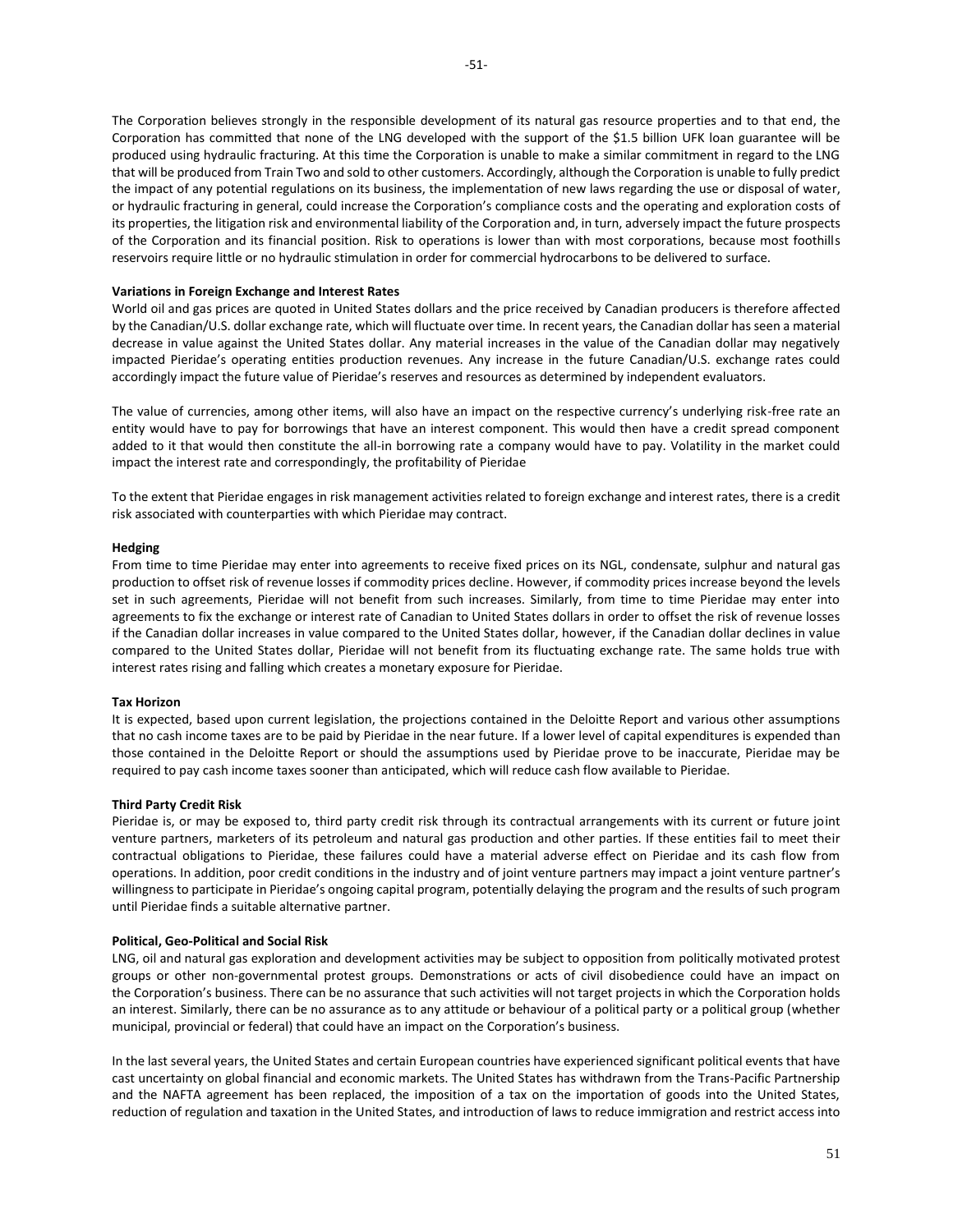the United States for citizens of certain countries. It is presently unclear exactly what actions the new administration in the United States will implement, and if implemented, how these actions may impact Canada and in particular the oil and gas industry. Any actions taken by the new United States administration may have a negative impact on the Canadian economy and on the businesses, financial conditions, results of operations and the valuation of Canadian oil and natural gas companies, including the Corporation. On September 30, 2018, after a year of negotiation, the United States, Mexico and Canada reached a new trade agreement to be called the United States-Mexico-Canada Agreement ("**USMCA**"). This agreement has not yet been ratified, and as such, the current NAFTA agreement remains in force. The Corporation is currently assessing the impacts on this agreement and its activities.

In addition to the political disruption in the United States, the citizens of the United Kingdom voted to withdraw from the European Union and the Government of the United Kingdom has started taking steps to implement such withdrawal. Some European countries have also experienced the rise of antiestablishment political parties and public protests held against opendoor immigration policies, trade and globalization. To the extent that certain political actions taken in North America, Europe or elsewhere in the world result in a marked decrease in free trade, access to personnel and freedom of movement it could have an adverse effect on the Corporation's ability to market its products internationally, increase costs for goods and services required for third party lessees' operations, reduce their access to skilled labour and as a result, negatively impact the Corporation's business, operations, financial conditions and the market value of the Common Shares.

The marketability and price of oil and natural gas that may be acquired or discovered by Pieridae is and will continue to be affected by political events throughout the world that cause disruptions in the supply of oil. Conflicts, or conversely peaceful developments, arising in the Middle East, and other areas of the world, have a significant impact on the price of oil and natural gas. Any particular event could result in a material decline in prices and therefore result in a reduction of Pieridae's net production revenue.

In addition, Pieridae's expected oil and natural gas properties, wells and facilities could be subject to a terrorist attack. As the oil and gas industry in Canada is a key supplier of energy to the United States, certain terrorist groups may target Canadian oil and gas properties, wells and facilities in an effort to choke the United States' economy. If any of Pieridae's properties, wells or facilities are the subject of terrorist attack it could have a material adverse effect on Pieridae. Pieridae does not have insurance to protect against the risk from terrorism.

## **Land Claims**

Some properties may be subject to land claims by First Nations. There can be no assurance that such land claims will not be made against properties in which the Corporation holds an interest.

## **Growth Management**

The Corporation may be subject to growth risks including limitations and pressure on its internal control systems and measures. The Corporation's ability to manage growth effectively will require it to continuously implement and improve its operating and financial systems and expand, train and manage its core workforce. The Corporation's inability to support such growth could have a material adverse impact on its business, operations and prospects.

## **Reliance on Key Personnel**

Pieridae's future success depends in large measure on certain key personnel. The exploration for, and the development and production of oil and natural gas with respect to its assets requires experienced executive and management personnel and operational employees and contractors with expertise in a wide range of areas but have a specific expertise in the foothills. There can be no assurance that all of the required employees and contractors with the necessary expertise will be available. Further, the loss of any key personnel may have a material adverse effect on Pieridae's business, financial condition, results of operations and prospects. Pieridae currently has "key man" insurance in place for its CEO.

Any inability on the part of Pieridae to attract and retain qualified personnel may delay or interrupt the exploration for, and development and production of, oil and natural gas with respect to Pieridae's assets. Sustained delays or interruptions could have a material adverse effect on the financial condition and performance of Pieridae. In addition, rising personnel costs would adversely impact the costs associated with the exploration for, and development and production of, oil and natural gas in respect of Pieridae's assets, which could be significant and material.

## **Cost of New Technologies**

The oil and gas industry is characterized by rapid and significant technological advancements and introductions of new products and services utilizing new technologies. Other oil and gas companies may have greater financial, technical and personnel resources that allow them to enjoy technological advantages and may in the future allow them to implement new technologies before the Corporation. There can be no assurance that the Corporation will be able to respond to such competitive pressures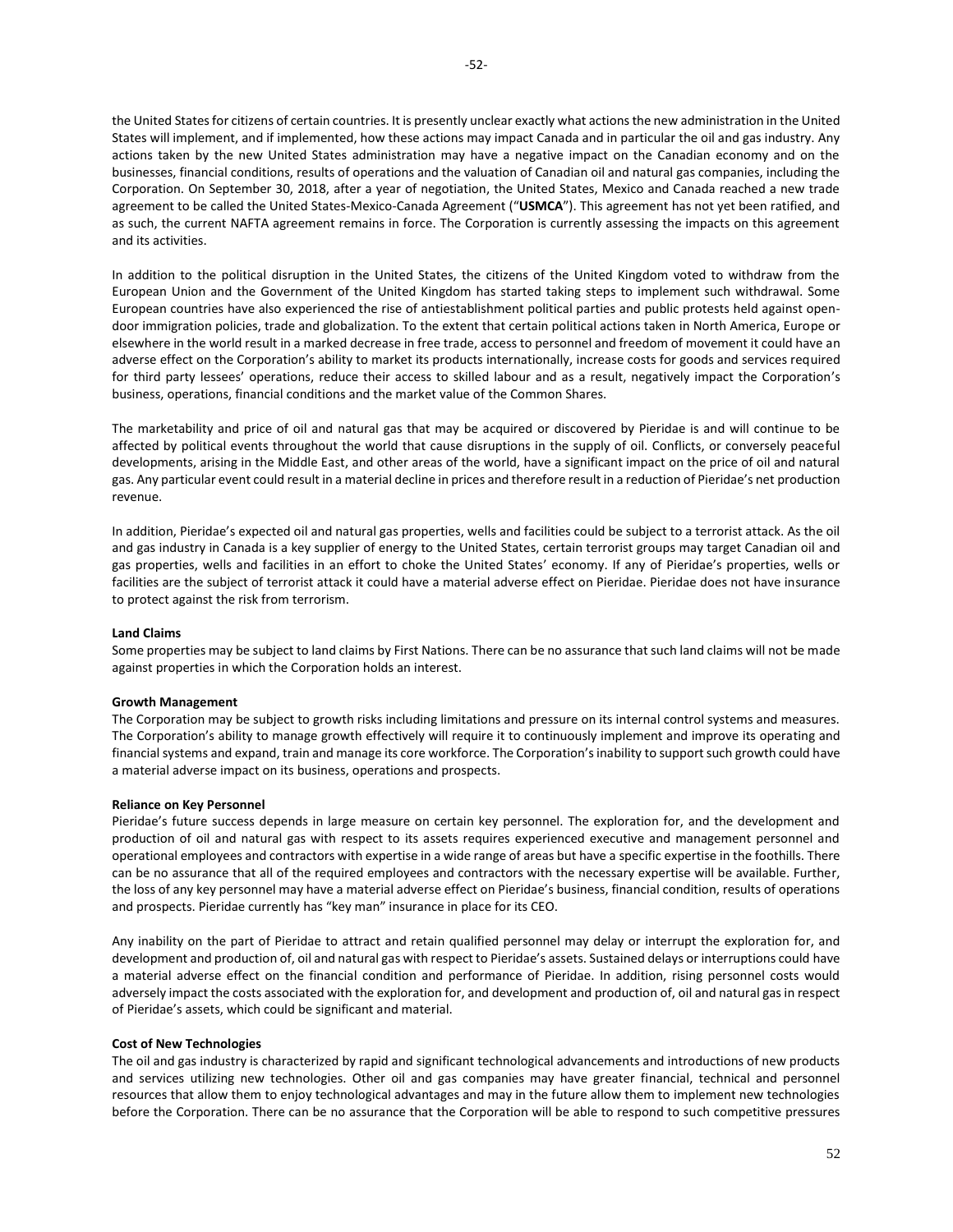and implement such technologies on a timely basis or at an acceptable cost. One or more of the technologies currently utilized by the Corporation or implemented in the future may become obsolete. In such case, the Corporation's business, financial condition and results of operations could be materially adversely affected. If the Corporation is unable to utilize the most advanced commercially available technology, its business, financial condition and results of operations could be materially adversely affected.

#### **Alternatives to and Changing Demand for Petroleum Products**

Fuel conservation measures, alternative fuel requirements, increasing consumer demand for alternatives to oil and natural gas, and technological advances in fuel economy and energy generation devices could reduce the demand for crude oil and other liquid hydrocarbons. Pieridae cannot predict the impact of changing demand for oil and natural gas products, and any major changes may have a material adverse effect on Pieridae's business, financial condition, results of operations and cash flows.

### **International Protocols**

Canada has signed international protocols and conventions setting forth certain environment requirements that may adversely affect the Corporation's business. See "Industry Conditions" in this AIF.

### **Climate Change Regulations**

Climate change policies and laws are evolving at regional, national and international levels, and political and economic events may significantly affect the scope and timing of climate change measures that are ultimately put in place. Current GHG emissions legislation has not resulted in material compliance costs. However, compliance are projected to increase in the future, as the taxes on emissions increase.

Adverse impacts to the Corporation's business as a result of comprehensive GHG legislation or regulation applied to the Corporation's business include, but are not limited to: (i) increased compliance costs; (ii) permitting delays; (iii) substantial costs to generate or purchase emission credits or allowances adding costs to the products the Corporation produces; and (iv) reduced demand for oil and gas products. Emission allowances or offset credits may not be available for acquisition or may not be available on an economic basis. Required emission reductions may not be technically or economically feasible to implement, in whole or in part, and failure to meet such emission reduction requirements or other compliance mechanisms may have a material adverse effect on the Corporation's business resulting in, among other things, fines, permitting delays, penalties and the suspensions of operations.

Beyond existing legal requirements, the extent and magnitude of any adverse impacts of any additional programs or additional regulations cannot be reliably or accurately estimated at this time because some specific legislative and regulatory requirements have not been finalized and uncertainty exists with respect to the additional measures being considered and the time frames for compliance. See "Industry Conditions – Climate Change Regulation" in this AIF. Consequently, no assurances can be given that the effect of future climate change regulations will not be significant to the Corporation.

#### **Reserve and Resource Estimates**

There are numerous uncertainties inherent in estimating quantities of oil, natural gas and NGL reserves and resources and cash flows to be derived therefrom, including many factors beyond Pieridae's control. The information concerning reserves and resources and associated cash flow set forth in this Annual Information Form represents estimates only. In general, estimates of economically recoverable oil and natural gas reserves and resources and the future net cash flows therefrom are based upon a number of variable factors and assumptions, such as historical production from the properties, production rates, ultimate reserve and resources recovery, timing and amount of capital expenditures, marketability of oil and natural gas, royalty rates, the assumed effects of regulation by governmental agencies and future operating costs, all of which may vary from actual results. For those reasons, estimates of the economically recoverable oil and natural gas reserves and resources attributable to any particular group of properties, classification of such reserves and resources based on risk of recovery and estimates of future net revenues expected therefrom prepared by different engineers, or by the same engineers at different times, may vary. Pieridae's actual production, revenues, taxes and development and operating expenditures with respect to its reserves and resources will vary from estimates thereof and such variations could be material. Further, the evaluations are based, in part, on the assumed success of the exploitation activities intended to be undertaken in future years. The reserves and resources and estimated cash flows to be derived therefrom contained in such evaluations will be reduced to the extent that such exploitation activities do not achieve the level of success assumed in the evaluation.

In accordance with Applicable Securities Laws, Deloitte has used forecast price and cost estimates in calculating reserve and resources quantities. Actual future net cash flows will be affected by other factors such as actual production levels, supply and demand for oil and natural gas, curtailments or increases in consumption by oil and natural gas purchasers, changes in governmental regulation or taxation and the impact of inflation on costs. Actual production and cash flows derived therefrom will vary from the estimates contained in the Deloitte Reserves Report, and such variations could be material. The Deloitte Reserves Report is based in part on the assumed success of activities Pieridae intends to undertake in future years. The reserves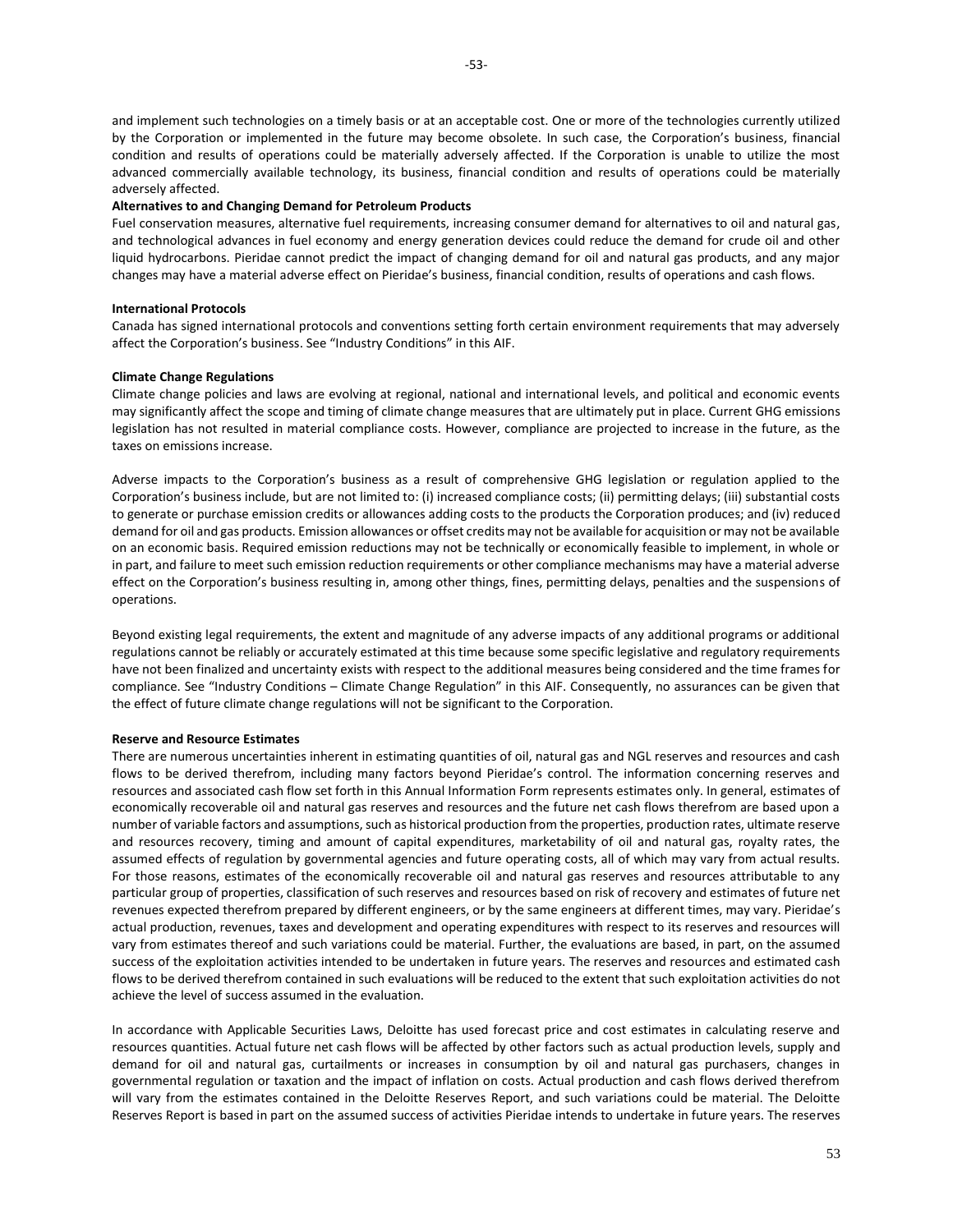and resources and estimated cash flows to be derived therefrom contained in the Deloitte Reserves Report will be reduced to the extent that such activities do not achieve the level of success assumed in the Deloitte Reserves Report.

The Deloitte Reserves Report is effective as of a specific effective date and has not been updated and thus does not reflect changes in Pieridae's reserves or resources since that date.

## **Reserve and Resource Replacement**

Pieridae's future oil and natural gas reserves and resources, production, and cash flows to be derived therefrom are highly dependent on Pieridae successfully acquiring or discovering new reserves and resources. Without the continual addition of new reserves and resources, any existing reserves and resources Pieridae may have at any time and the production therefrom will decline over time as such existing reserves and resources are exploited. A future increase in Pieridae's reserves and resources will depend not only on Pieridae's ability to develop any properties it may have from time to time, but also on its ability to select and acquire suitable producing properties or prospects. There can be no assurance that Pieridae's future exploration and development efforts will result in the discovery and development of additional commercial accumulations of oil and natural gas.

### **Internal Controls**

Effective internal controls are necessary for Pieridae to provide reliable financial reports and to help prevent fraud. Although Pieridae will undertake a number of procedures in order to help ensure the reliability of its financial reports, including those imposed on it under Canadian securities laws, Pieridae cannot be certain that such measures will ensure that Pieridae will maintain adequate control over financial processes and reporting.

Failure to implement required new or improved controls, or difficulties encountered in their implementation, could harm Pieridae's results of operations or cause it to fail to meet its reporting obligations. If Pieridae or its independent auditors discover a material weakness, the disclosure of that fact, even if quickly remedied, could reduce the market's confidence in Pieridae financial statements and harm the trading price of the Common Shares.

#### **Dividends**

To date, Pieridae has not paid any dividends on its Common Shares and does not anticipate the payment of any dividends on its Common Shares for the foreseeable future, though it is a possibility that the Corporation may pay dividends in the future if it has started generating sufficient positive cash flow. Any future determination to pay dividends will be at the discretion of the Board of Directors and will depend on the financial condition, business environment, operating results, capital requirements, any contractual restrictions on the payment of dividends and any other factors that the Board of Directors deems relevant.

### **Dilution**

Pieridae may make future acquisitions or enter into financings or other transactions involving the issuance of securities of Pieridae which may be dilutive. Common Shares, including rights, warrants, special warrants, subscription receipts and other securities to purchase, to convert into or to exchange into Common Shares, may be created, issued, sold and delivered on such terms and conditions and at such times as the Board of Directors may determine. In addition, the Corporation may issue additional Common Shares from time to time pursuant to the Corporation's stock option plan or restricted share unit plan. The issuance of these Common Shares would result in dilution for holders of Common Shares.

### **Breach of Confidentiality**

While discussing potential business relationships or other transactions with third parties, the Corporation may disclose confidential information relating to the business, operations or affairs of the Corporation. Although confidentiality agreements are signed by third parties prior to the disclosure of any confidential information, a breach could put the Corporation at competitive risk and may cause significant damage to its business. The harm to the Corporation's business from a breach of confidentiality cannot presently be quantified but may be material and may not be compensable in damages. There is no assurance that, in the event of a breach of confidentiality, the Corporation will be able to obtain equitable remedies, such as injunctive relief, from a court of competent jurisdiction in a timely manner, if at all, in order to prevent or mitigate any damage to its business that such a breach of confidentiality may cause.

### **Information Technology Systems and Cyber-Security**

The Corporation relies heavily on information technology, such as computer hardware and software systems, in order to properly operate its business. In the event the Corporation is unable to regularly deploy software and hardware, effectively upgrade systems and network infrastructure, and take other steps to maintain or improve the efficiency and efficacy of systems, the operation of such systems could be interrupted or result in the loss, corruption, or release of data, compromise confidential customer or employee information, result in the disruption of business, theft or extortion of funds, regulatory infractions, loss of competitive advantage and reputational damage. In addition, information systems could be damaged or interrupted by natural disasters, force majeure events, telecommunications failures, power loss, acts of war or terrorism, computer viruses, malicious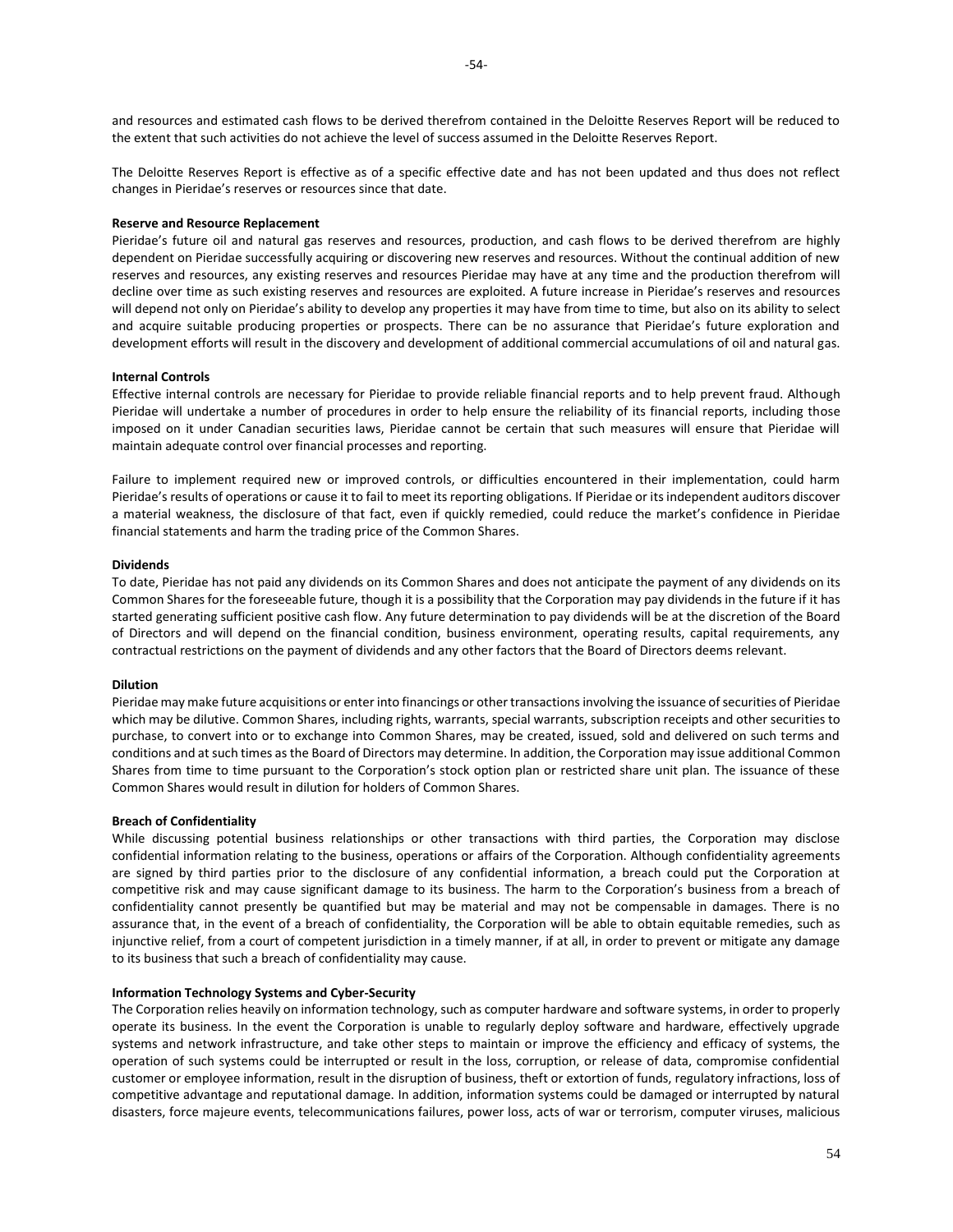code, physical or electronic security breaches, intentional or inadvertent user misuse or error, or similar events or disruptions. Any of these or other events could cause interruptions, delays, loss of critical and/or sensitive data or similar effects, which could have a material adverse impact on the protection of intellectual property, and confidential and proprietary information, and on the Corporation's business, financial condition, results of operations and cash flows.

In the ordinary course of business, the Corporation collects, uses and stores sensitive data, including intellectual property, proprietary business information and personal information of the Corporation's employees and third parties. Despite the Corporation's security measures, its information systems, technology and infrastructure may be vulnerable to attacks by hackers and/or cyberterrorists or breaches due to employee error, malfeasance or other disruptions. Any such breach could compromise information used or stored on the Corporation's systems and/or networks and, as a result, the information could be accessed, publicly disclosed, lost or stolen.

To date the Corporation has not experienced any material losses relating to cyber-attacks or other information security breaches. However, there can be no assurance that the Corporation will not incur such losses in the future. Any such access, disclosure or other loss of information could result in legal claims or proceedings, liability under laws that protect the privacy of personal information, regulatory penalties or other negative consequences, including disruption to the Corporation's operations and damage to its reputation, which could have a material adverse effect on the Corporation's business, financial condition, results of operations and cash flows. Although the Corporation maintains a risk management program, which includes an insurance component that may provide coverage for the operational impacts from an attack to, or breach of, Pieridae's information technology and infrastructure, including process control systems, the Corporation does not maintain stand-alone cyber insurance. Furthermore, not all cyber risks are insurable. As a result, Pieridae's existing insurance may not provide adequate coverage for losses stemming from a cyber-attack to, or breach of, its information technology and infrastructure.

Although to date the Corporation has not experienced any material losses relating to cyber-attacks or other information security breaches, there can be no assurance that the Corporation will not incur such losses in the future.

### **Reputation Risk**

The Corporation's business, operations or financial condition may be negatively impacted as a result of any negative public opinion towards the Corporation or as a result of any negative sentiment toward, or in respect of the Corporation's reputation with stakeholders, special interest groups, political leadership, the media or other entities. Public opinion may be influenced by certain media and special interest groups' negative portrayal of the industry in which the Corporation operates as well as their opposition to certain oil and natural gas projects. Potential impacts of negative public opinion or reputational issues may include delays or interruptions in operations, legal or regulatory actions or challenges, blockades, increased regulatory oversight, reduced support for, delays in, challenges to, or the revocation of regulatory approvals, permits and/or licenses and increased costs and/or cost overruns. The Corporation's reputation and public opinion could also be impacted by the actions and activities of other companies operating in the oil and natural gas industry, particularly other producers, over which the Corporation has no control. In particular, the Corporation's reputation could be impacted by negative publicity related to environmental damage, loss of life, injury or damage to property caused by the Corporation's operations, or due to opposition from special interest groups opposed to oil and natural gas development. In addition, if the Corporation develops a reputation of having an unsafe work site it may impact the ability of the Corporation to attract and retain the necessary skilled employees and consultants to operate its business. Opposition from special interest groups opposed to oil and natural gas development and the possibility of climate related litigation against governments and fossil fuel companies may impact the Corporation's reputation.

Reputational risk cannot be managed in isolation from other forms of risk. Credit, market, operational, insurance, regulatory and legal risks, among others, must all be managed effectively to safeguard the Corporation's reputation. Damage to the Corporation's reputation could result in negative investor sentiment towards the Corporation, which may result in limiting the Corporation's access to capital, increasing the cost of capital, and decreasing the price and liquidity of the Corporation's securities.

#### **Forward-Looking Statements and Information May Prove Inaccurate**

Shareholders and prospective investors are cautioned not to place undue reliance on the Corporation's forward-looking statements and information. By its nature, forward-looking statements and information involve numerous assumptions, known and unknown risk and uncertainties, of both a general and specific nature, that could cause actual results to differ materially from those suggested by the forward-looking information or contribute to the possibility that predictions, forecasts or projections will prove to be materially inaccurate. Additional information on the risks, assumptions and uncertainties related to forward-looking statements and information are found under the heading "Forward-Looking Statements and Information" in this AIF.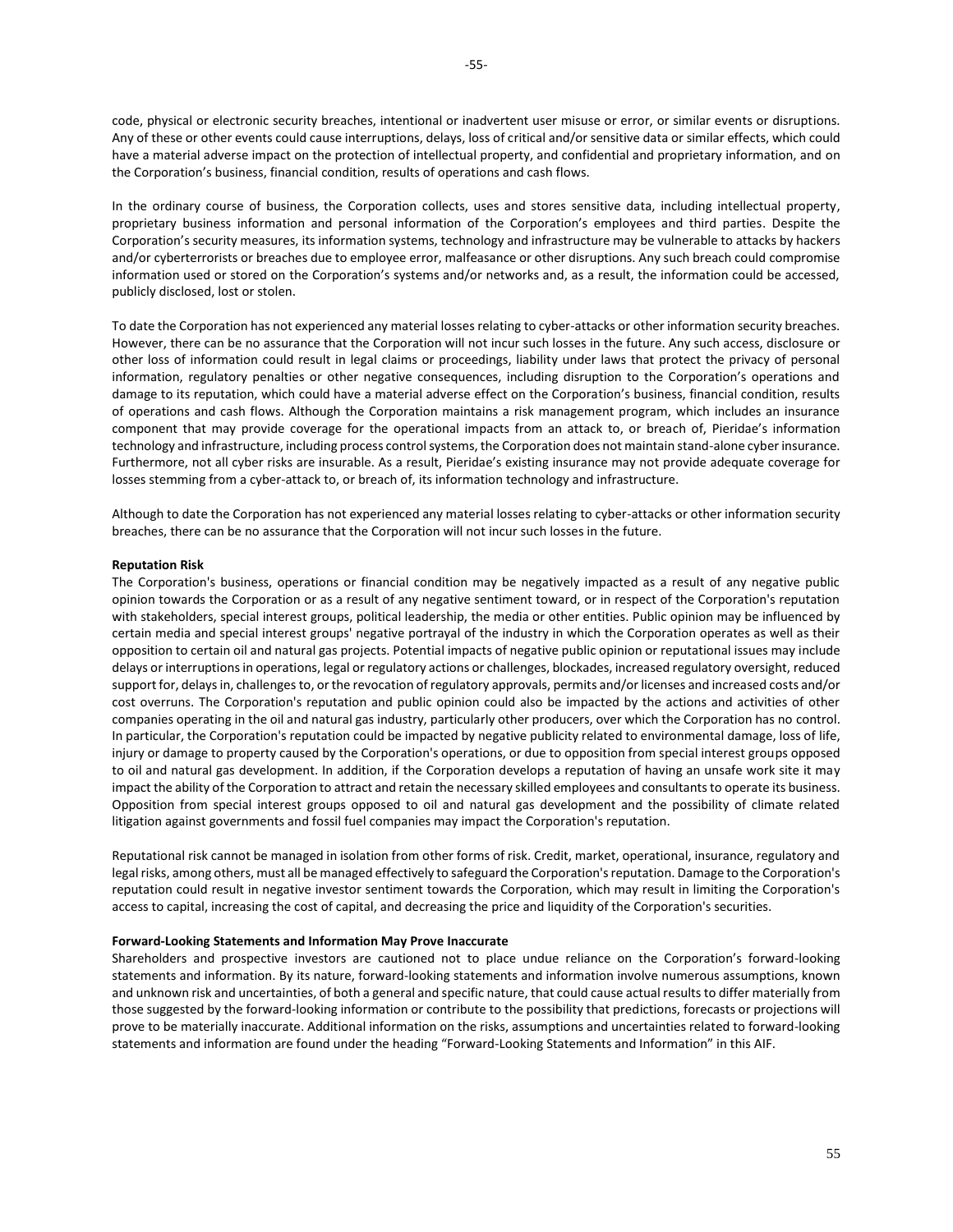### **AUDITORS, TRANSFER AGENT AND REGISTRAR**

<span id="page-56-0"></span>Ernst & Young LLP, Calgary, Alberta, are the auditors of the Corporation.

The transfer agent and registrar for the common shares of the Corporation is Computershare Trust Corporation of Canada at its office at 530 – 8th Ave SW, Suite 600, Calgary, AB T2P 3S8.

### **MATERIAL CONTRACTS**

<span id="page-56-1"></span>As of the date hereof, the following material contracts entered into by the Corporation are in effect:

### **Goldboro LNG Agreement**

The FOB LNG Sale and Purchase Agreement made as of May 31, 2013 between Uniper, formerly E.ON Global Commodities S.E. (the "**Buyer**") and Pieridae Energy (Canada) Ltd. in its capacity as general partner of Goldboro LNG Limited Partnership (the "**Seller**"), as amended on February 3, 2016; June 2, 2017; November 1, 2018 and July 9, 2019 (the "**LNG Purchase and Sale Agreement**"). This firm contract is subject to early termination rights of Buyer and Seller and certain basic term extension rights of Buyer, the basic term of the LNG Purchase and Sale Agreement commences on May 31, 2013 and terminates on the twentieth anniversary of the Start of Commercial Deliveries. All capitalized terms used below have the meanings given in such agreement.

The LNG Purchase and Sale Agreement contemplates that commencing on the Start of Commercial Deliveries and throughout the balance of the term thereof, Seller will sell to Buyer, and Buyer will purchase from the Seller, LNG having an energy content of 245,000,000 MMBtu per annum (the "**Annual Contract Quantity**"), such Annual Contract Quantity being subject to adjustment in accordance with Clause 5.2 thereof, (the "**Adjusted Annual Contract Quantity**").

Buyer is obliged under the LNG Purchase and Sale Agreement to take and pay, or compensate Seller if not taken, for the applicable Adjusted Annual Contract Quantity, subject to adjustment in accordance with Clause 5.3(a) thereof.

Buyer shall pay to Seller a price for each LNG cargo equal to the amount by which the product obtained when the energy content of the LNG cargo, expressed in MMBtu, is multiplied by a reference price, expressed in MMBtu. The reference price is confidential.

Conditions<sup>1</sup>:

- a) the FEED Launch Date must occur not later than April 30th, 2014;
- b) Seller must enter into a sufficient number of binding Gas Supply Agreements with Gas Suppliers as specified in Clause 2.2(a)(i) of the LNG Purchase and Sale Agreement not later than June 30, 2020;
- c) Seller must enter into a sufficient number of binding Pipeline Capacity Agreements with Pipeline Capacity Suppliers as specified in Clause 2.2(b)(i) the LNG Purchase and Sale Agreement not later than June 30, 2020;
- d) Seller must obtain the relevant Canada Export License not later than December 31, 2016;
- e) the conditions precedent, if any, in each and every of the Gas Supply Agreements specified in Clause 2.2(a)(i) the LNG Purchase and Sale Agreement must be satisfied in full or waived not later than the FID Date;
- f) the conditions precedent, if any, in each and every of the Pipeline Capacity Agreements specified in Clause 2.2(b)(i) the LNG Purchase and Sale Agreement must be satisfied in full or waived not later than the FID Date;
- g) the completion of Project Finance Secured must occur not later than the FID Date;
- h) the Site Acquisition must occur not later than December 31, 2016;
- i) the FID Date must occur not later than September 30, 2020;
- j) the acquisition of Permits Issued must occur not later than June 30, 2019;
- k) the EPC Launch Date must occur not later than October 31, 2020; and
- l) the ordering of Major Components must commence not later than January 30, 2021.

As of the date hereof, conditions a, d and h have been satisfied. As a result of depressed market conditions and COVID-19 impacts, FID for the Goldboro LNG Project will be delayed beyond the previously disclosed date of September 30, 2020. Once market conditions improve, we will be in a better position to announce an updated FID date. The Corporation is currently in negotiations with Uniper to extend the FID deadline to June 2021. The Corporation believes that it will obtain the extension. The Corporation does not expect any material negative implications to the business as a result of the renegotiation of this contract.

<sup>&</sup>lt;sup>1</sup> All terms capitalized but not defined herein have the meaning given to them in the LNG Purchase and Sale Agreement.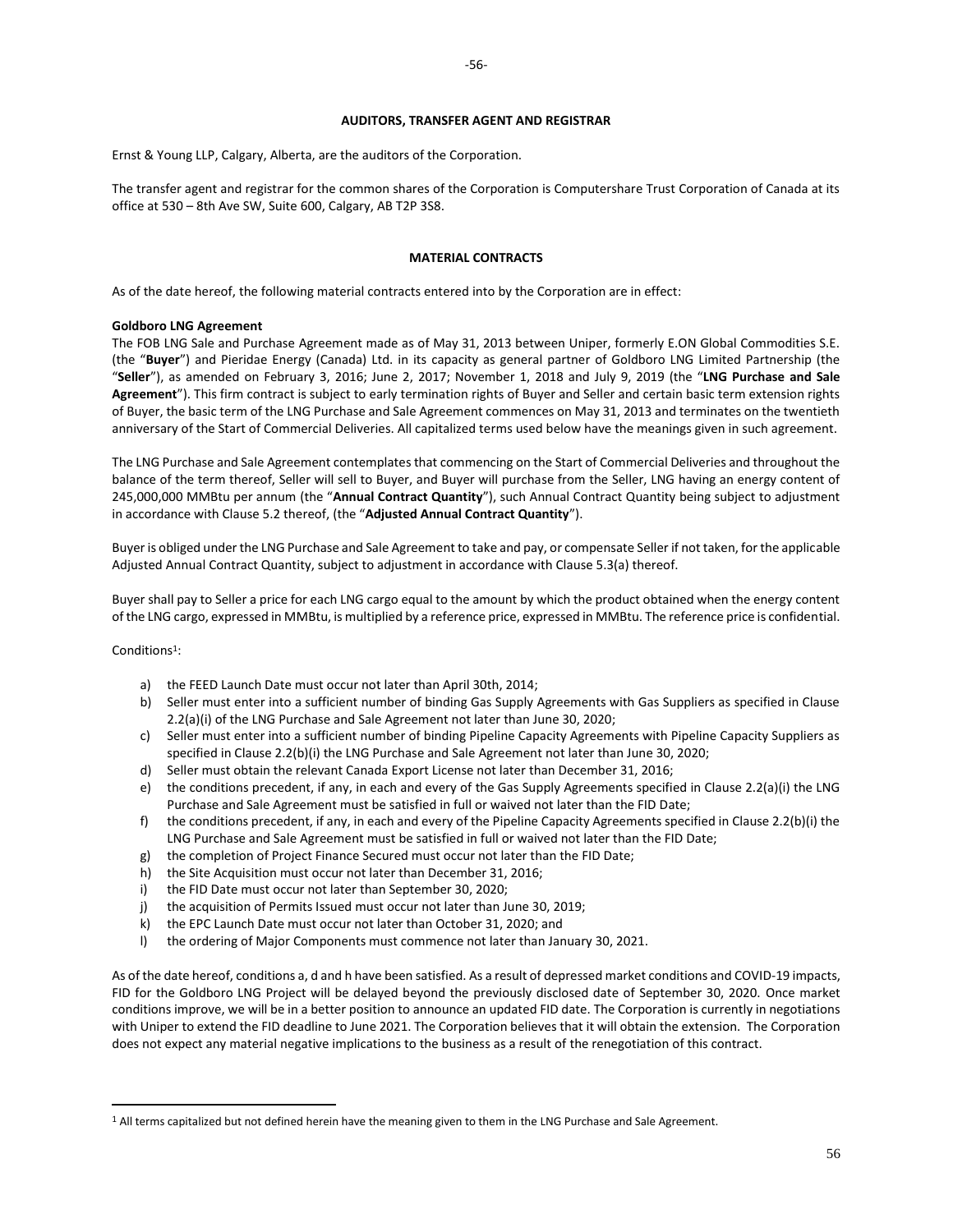## **ADDITIONAL INFORMATION**

<span id="page-57-0"></span>Additional financial information is provided in the Financial Statements and MD&A for the financial year end 2019 and is available on SEDAR at [www.sedar.com](http://www.sedar.com/) or on our website a[t https://pieridaeenergy.com/.](https://pieridaeenergy.com/) Additional information including directors' and officers' remuneration and indebtedness, principal holders of the Corporation's securities and securities authorized for issuance under equity compensation plans, if applicable, is contained in our Information Circular in respect of the annual and special meeting of Shareholders to be held on May 26, 2020, which will be available on SEDAR in due course.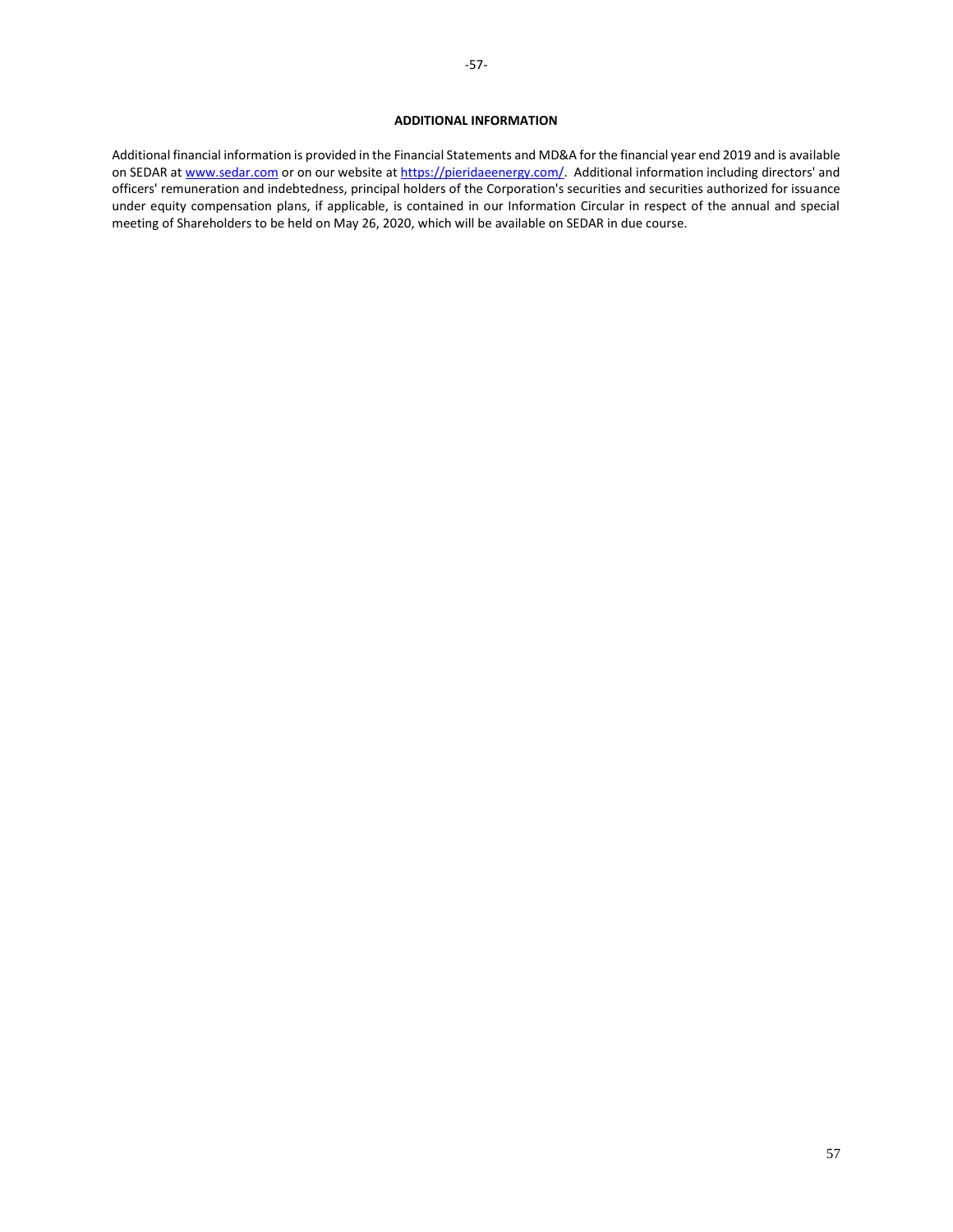# 58

# <span id="page-58-0"></span>**APPENDICES**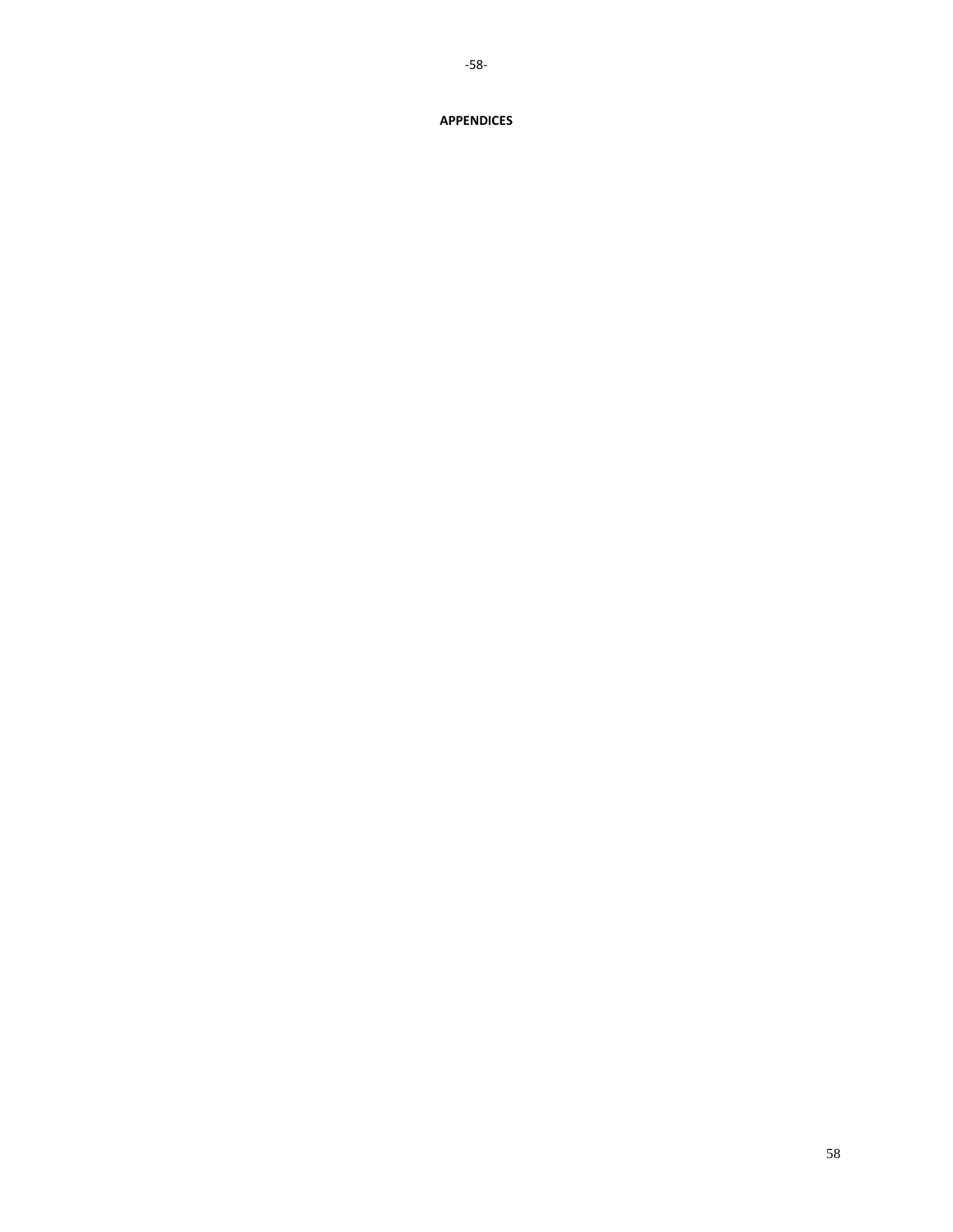## **Appendix A: NI 51-101 Form F2 REPORT ON RESERVES DATA BY INDEPENDENT QUALIFIED RESERVES EVALUATOR**

<span id="page-59-0"></span>To the Board of Directors of Pieridae Energy Ltd. (the "**Company**"):

- 1. We have evaluated the Company's reserves data as at December 31, 2019. The reserves data are estimates of proved reserves and probable reserves and related future net revenue as at December 31, 2019, estimated using forecast prices and costs.
- 2. The reserves data are the responsibility of the Company's management. Our responsibility is to express an opinion on the reserves data based on our evaluation.
- 3. We carried out our evaluation in accordance with standards set out in the Canadian Oil and Gas Evaluation Handbook as amended from time to time (the "**COGE Handbook**") maintained by the Society of Petroleum Evaluation Engineers (Calgary Chapter).
- 4. Those standards require that we plan and perform an evaluation to obtain reasonable assurance as to whether the reserves data are free of material misstatement. An evaluation also includes assessing whether the reserves data are in accordance with principles and definitions presented in the COGE Handbook.
- 5. The following table shows the net present value of future net revenue (before deduction of income taxes) attributed to proved plus probable reserves, estimated using forecast prices and costs and calculated using a discount rate of 10 percent, included in the reserves data of the Company evaluated for the year ended December 31, 2019, and identifies the respective portions thereof that we have evaluated and reported on to the Company's management/Board of Directors:

| Independent<br>qualified<br>reserves<br>evaluator or<br>auditor | <b>Effective date of</b><br>evaluation report                                                                | Location of<br>reserves<br>(country or<br>foreign<br>geographic<br>area) | Net present value of future net revenue<br>(before income taxes; 10% discount rate) |                         |                               |                     |
|-----------------------------------------------------------------|--------------------------------------------------------------------------------------------------------------|--------------------------------------------------------------------------|-------------------------------------------------------------------------------------|-------------------------|-------------------------------|---------------------|
|                                                                 |                                                                                                              |                                                                          | <b>Audited</b><br><b>SMM</b>                                                        | Evaluated<br><b>SMM</b> | <b>Reviewed</b><br><b>SMM</b> | Total<br><b>SMM</b> |
| Deloitte LLP                                                    | Pieridae Alberta<br>Production Ltd.<br>Reserve estimation<br>and economic<br>evaluation<br>December 31, 2019 | Canada                                                                   |                                                                                     | 1,062.5                 | -                             | 1,062.5             |

- 6. In our opinion, the reserves data respectively evaluated by us have, in all material respects, been determined and are in accordance with the COGE Handbook, consistently applied. We express no opinion on the reserves data that we reviewed but did not audit or evaluate.
- 7. We have no responsibility to update our reports referred to in paragraph 5 for events and circumstances occurring after the effective date of our reports.
- 8. Because the reserves data are based on judgments regarding future events, actual results will vary and the variations may be material.

Executed as to our report referred to above:

Deloitte LLP 700, 850 – 2<sup>nd</sup> Street S.W.

*Original signed by: "Andrew Botterill"* Calgary, Alberta

Andrew Botterill, P. Eng. T2P 0R8

Execution date: April 6, 2020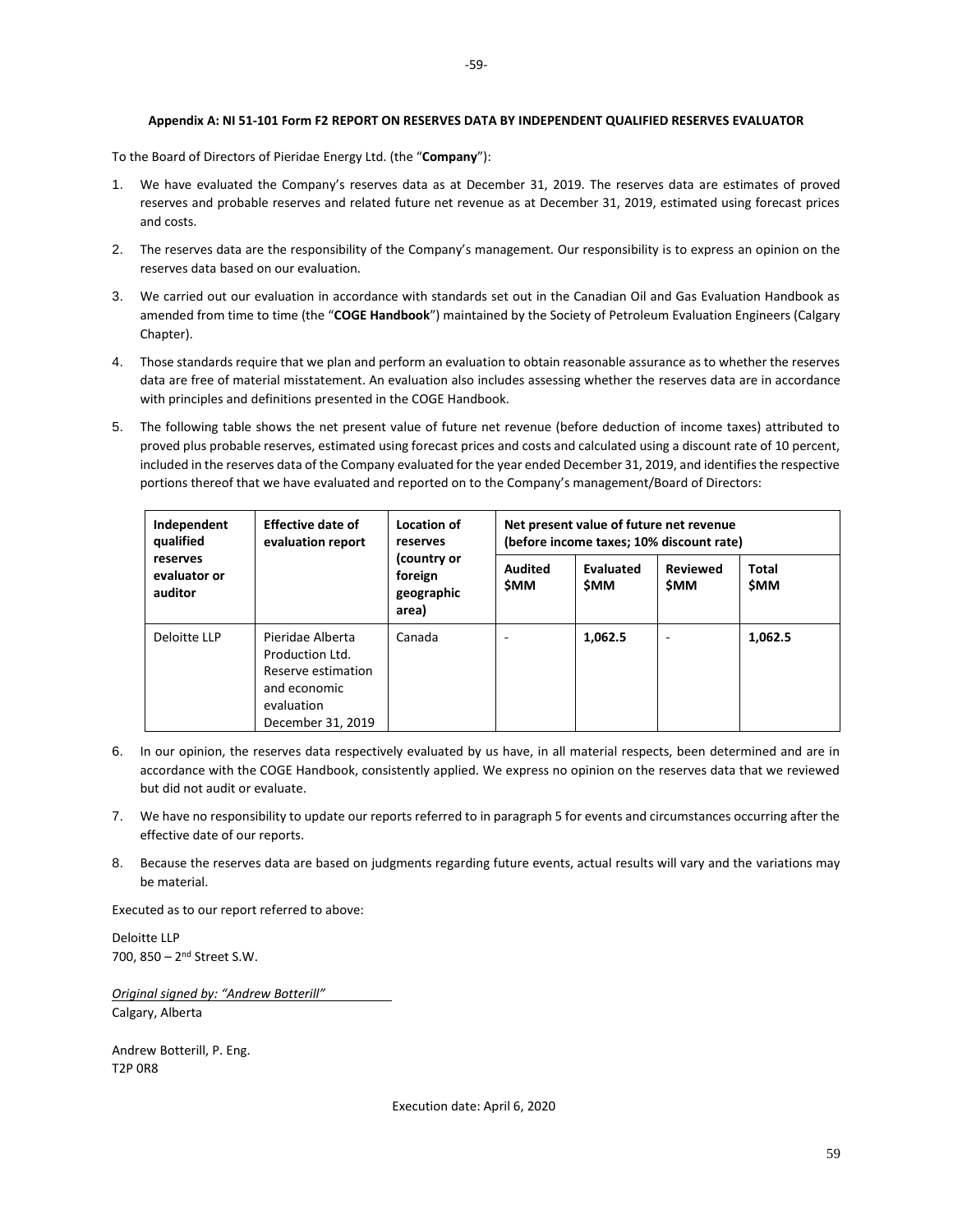<span id="page-60-0"></span>Management of Pieridae Energy Limited (the "**Corporation**") is responsible for the preparation and disclosure of information with respect to the Corporation's oil and gas activities in accordance with the securities regulatory requirements. This information includes reserves data as at December 31, 2019.

An independent qualified reserve evaluator has evaluated and reviewed the Corporation's reserves data. The report of the independent qualified reserves evaluator will be filed with securities regulatory authorities concurrently with this report.

The Reserves and Health, Safety and Environment Committee of the board of directors of the Corporation has:

- a) reviewed the Corporation's procedures for providing information to the independent qualified reserves evaluator;
- b) met with the independent qualified reserves evaluator to determine whether any restrictions affected the ability of the independent qualified reserves evaluator to report without reservation; and
- c) reviewed the reserves data with management and the independent qualified reserves evaluator.

The Reserves and Health, Safety and Environment Committee of the board of directors has reviewed the Corporation's procedures for assembling and reporting other information associated with oil and gas activities and has reviewed that information with management. The board of directors has, on the recommendation of the Reserves and Health, Safety and Environment Committee, approved:

- a) the content and filing with securities regulatory authorities of Form 51-101F1 containing reserves data and other oil and gas information;
- b) the filing of the Form 51-101F2 which is the report of the independent qualified reserves evaluator on the reserves data; and
- c) the content and filing of this report.

Because the reserves data are based on judgments regarding future events, actual results will vary, and the variations may be material.

April 16, 2020

(signed) Alfred Sorensen (signed) Kjell Petersen Alfred Sorensen, The Communication of the Communication of the Kjell Petersen Chief Executive Officer **Director** Director

(signed) Tim De Freitas (signed) Charle Gamba Tim De Freitas, **Charle Gamba, Charle Gamba, Charle Gamba**,

Chief Operating Officer **Director** Director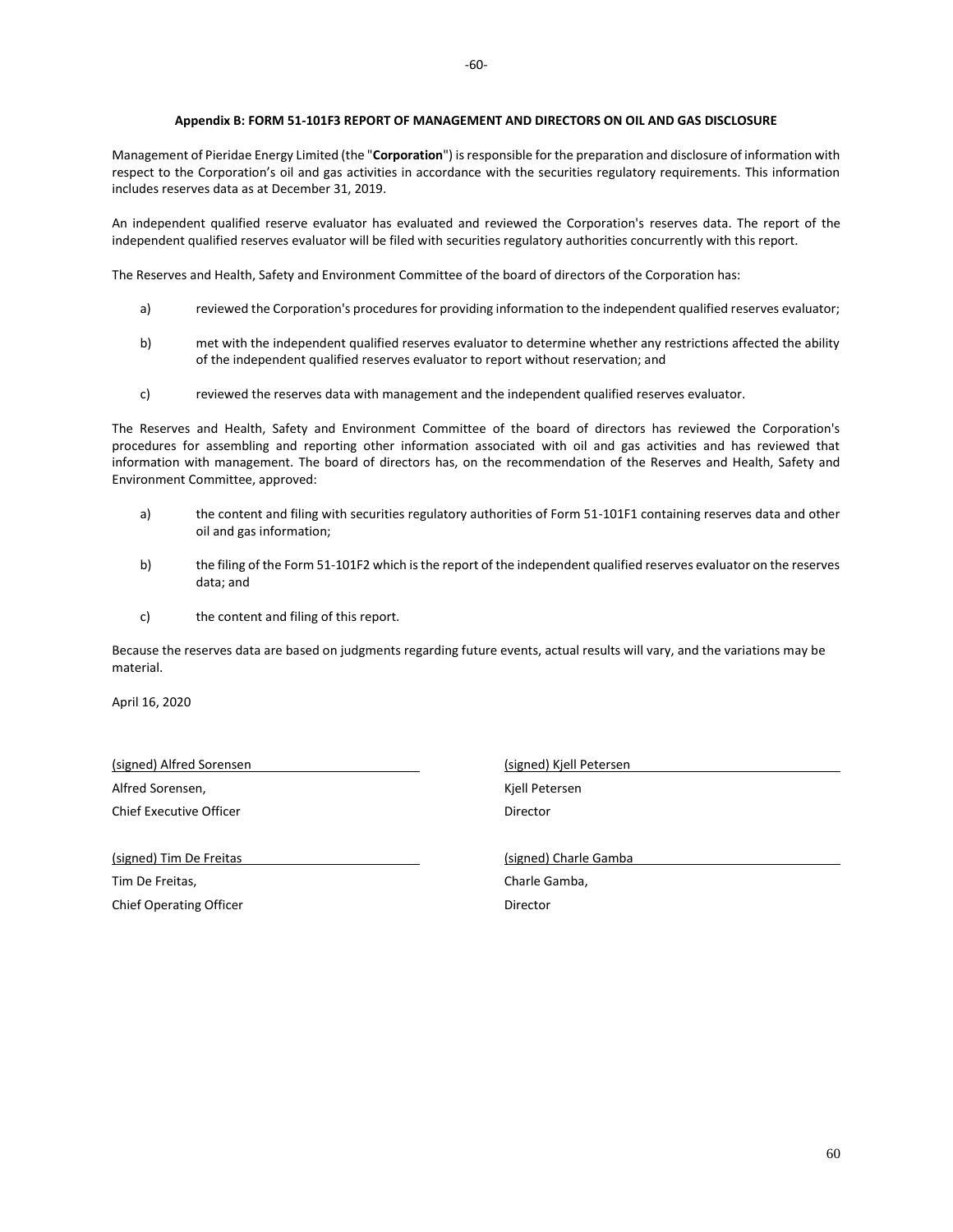## **APPENDIX C: DEFINITIONS USED FOR RESERVE CATEGORIES**

<span id="page-61-0"></span>The following definitions form the basis of the classification of reserves and values presented in the Deloitte Reserves Report. They have been prepared by the Standing Committee on Reserves Definitions of the Petroleum Society of the CIM incorporated in the COGE Handbook and specified by NI 51-101.

Reserves are estimated remaining quantities of oil and natural gas and related substances anticipated to be recovered from known accumulations, from a given date forward, based on:

- analysis of drilling, geological, geophysical and engineering data;
- the use of established technology;
- specified economic conditions, which are generally accepted as being reasonable, and shall be disclosed; and
- a remaining reserve life of 50 years.

## **Reserve Classifications**

Reserves are classified according to the degree of certainty associated with the estimates.

#### *Proved Reserves*

Proved reserves are those reserves that can be estimated with a high degree of certainty to be recoverable. It is likely that the actual remaining quantities recovered will exceed the estimated proved reserves.

#### *Probable Reserves*

Probable reserves are those additional reserves that are less certain to be recovered than proved reserves. It is equally likely that the actual remaining quantities recovered will be greater or less than the sum of the estimated proved plus probable reserves.

#### *Possible Reserves*

Possible reserves are those additional reserves that are less certain to be recovered than probable reserves. It is unlikely that the actual remaining quantities recovered will exceed the sum of the estimated proved plus probable plus possible reserves. Possible reserves have not been considered in this AIF.

#### **Reserve Categories**

Other criteria that must also be met for categorization of reserves are provided in Section 1.3 of the COGE Handbook. Each of the reserve categories (proved, probable, and possible) may be divided into developed or undeveloped categories.

#### *Developed Reserves*

Developed reserves are those reserves that are expected to be recovered from existing wells and installed facilities or, if facilities have not been installed, that would involve a low expenditure (e.g., when compared to the cost of drilling a well) to put the reserves on production. The developed category may be subdivided into producing and non-producing.

#### *Developed Producing Reserves*

Developed producing reserves are those reserves that are expected to be recovered from completion intervals open at the time of the estimate. These reserves may be currently producing or, if shut in, they must have previously been on production, and the date of resumption of production must be known with reasonable certainty.

#### *Developed Non-Producing Reserves*

Developed non-producing reserves are those reserves that either have not been on production, or have previously been on production, but are shut in, and the date of resumption of production is unknown.

#### *Undeveloped Reserves*

Undeveloped reserves are those reserves expected to be recovered from known accumulations where a significant expenditure (e.g., when compared to the cost of drilling a well) is required to render them capable of production. They must fully meet the requirements of the reserve classification (proved, probable, possible) to which they are assigned.

In multi-well pools, it may be appropriate to allocate total pool reserves between the developed and undeveloped categories or to subdivide the developed reserves for the pool between developed producing and developed non-producing. This allocation should be based on the estimator's assessment as to the reserves that will be recovered from specific wells, facilities, and completion intervals in the pool and their respective development and production status.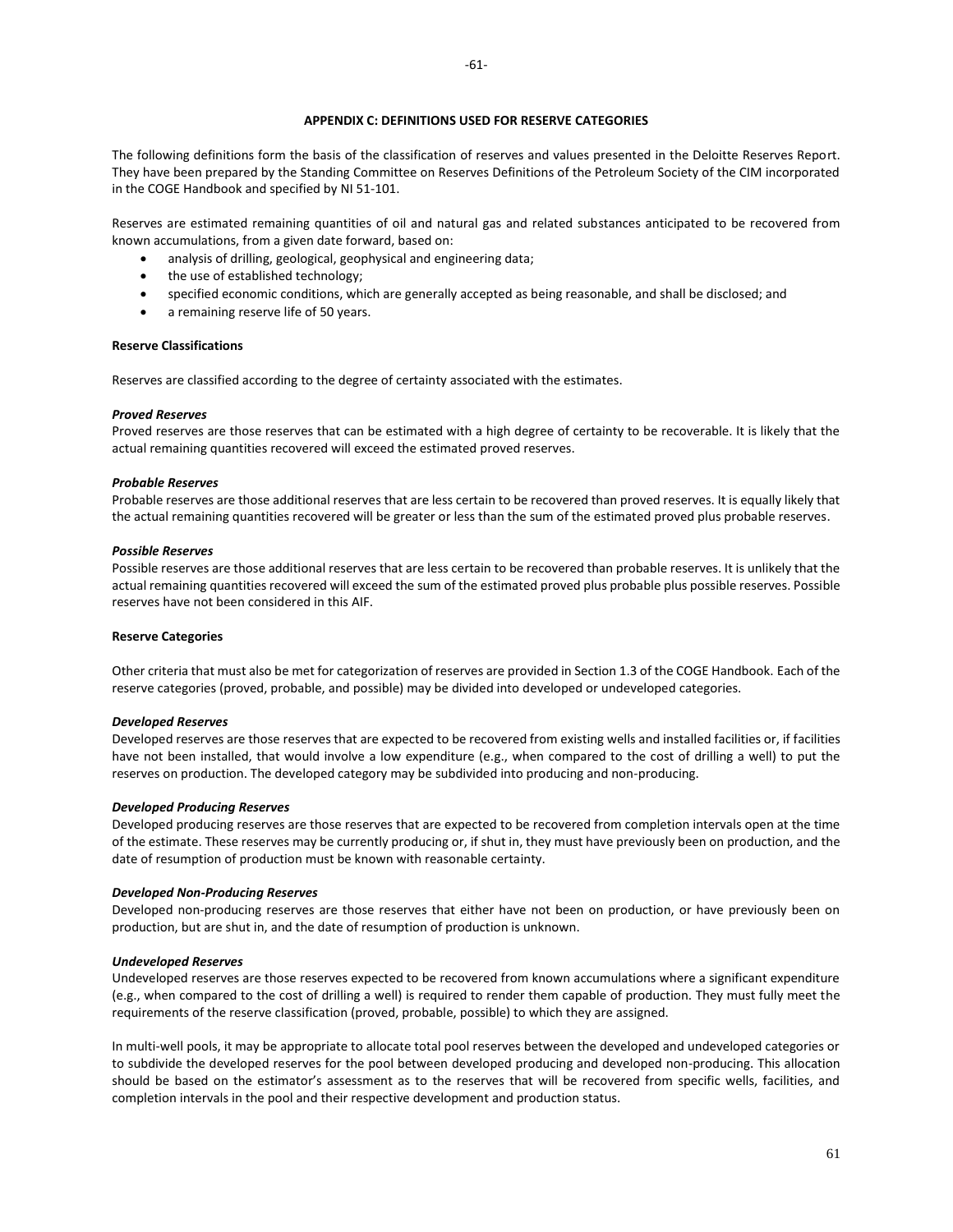#### **Levels of Certainty for Reported Reserves**

The qualitative certainty levels contained in these definitions are applicable to individual reserves entities, which refers to the lowest level at which reserves estimates are made, and to reported reserves, which refers to the highest level sum of individual entity estimates for which reserve estimates are made.

Reported total reserves estimated by deterministic or probabilistic methods, whether comprised of a single reserves entity or an aggregate estimate for multiple entities, should target the following levels of certainty under a specific set of economic conditions:

There is a 90% probability that at least the estimated proved reserves will be recovered.

There is a 50% probability that at least the sum of the estimated proved reserves plus probable reserves will be recovered. There is a 10% probability that at least the sum of the estimated proved reserves plus probable reserves plus possible reserves will be recovered.

A quantitative measure of the probability associated with a reserves estimate is generated only when a probabilistic estimate is conducted. The majority of reserves estimates will be performed using deterministic methods that do not provide a quantitative measure of probability. In principle, there should be no difference between estimates prepared using probabilistic or deterministic methods.

Additional clarification of certainty levels associated with reserves estimates and the effect of aggregation is provided in Section 1.3.8.3 of the COGE Handbook. Whether deterministic or probabilistic methods are used, evaluators are expressing their professional judgement as to what are reasonable estimates.

## **Other Definitions**

#### *Gross Reserves*

The Corporation's working interest share of the remaining reserves or resources, before deduction of any royalties.

### *Net Reserves*

The gross remaining reserves or resources of the properties in which the Corporation has an interest, less all Crown, freehold, and overriding royalties and interests owned by others.

#### *Net Production Revenue*

Income derived from the sale of net reserves of oil, pipeline gas, and gas by-products, less all capital and operating costs.

#### *Fair Market Value*

The price at which a purchaser seeking an economic and commercial return on investment would be willing to buy, and a vendor would be willing to sell, where neither is under compulsion to buy or sell and both are competent and have reasonable knowledge of the facts.

## *Barrels of Oil Equivalent (BOE) Reserves*

The sum of the oil reserves, plus the gas reserves divided by a factor of 6, plus the natural gas liquid reserves, all expressed in barrels or thousands of barrels. Equivalent reserves can also be expressed in thousands of cubic feet of gas equivalent (McfGE) using a conversion ratio of 1 bbl:6 Mcf.

#### *Oil (or Crude Oil)*

A mixture consisting mainly of pentanes and heavier hydrocarbons that exists in the liquid phase in reservoirs and remains liquid at atmospheric pressure and temperature. Crude oil may contain small amounts of sulphur and other non-hydrocarbons but does not include liquids obtained from the processing of natural gas.

#### *Gas (or Natural Gas)*

A mixture of lighter hydrocarbons that exist either in the gaseous phase or in solution in crude oil in reservoirs but are gaseous at atmospheric conditions. Natural gas may contain sulphur or other non-hydrocarbon compounds.

#### *Non-Associated Gas*

An accumulation of natural gas in a reservoir where there is no crude oil.